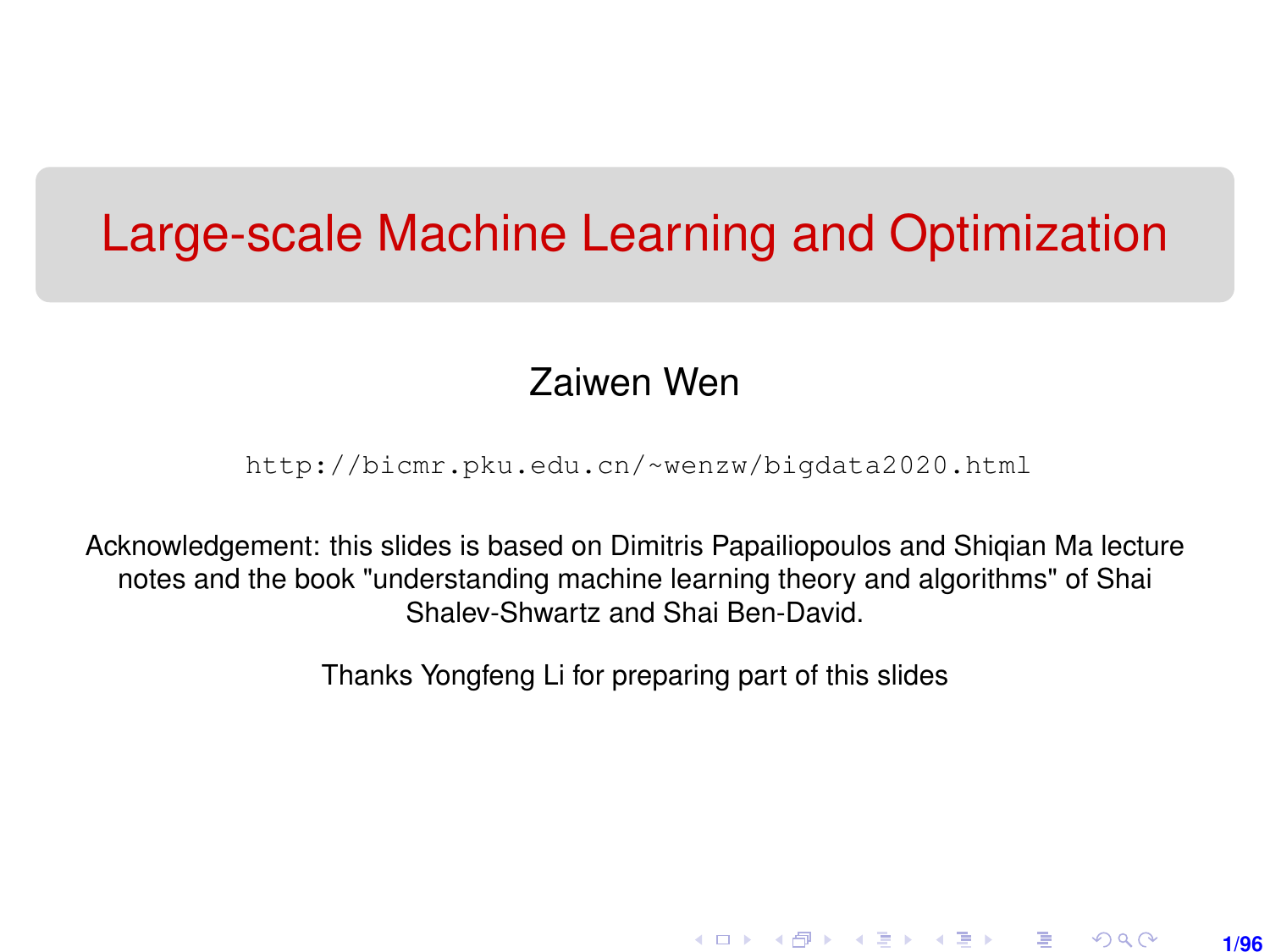# <span id="page-1-0"></span>Why Optimization in Machine Learning?

#### Many problems in ML can be written as

$$
\min_{\theta \in \mathcal{W}} \sum_{i=1}^{N} \frac{1}{2} \|x_i^{\top} \theta - y_i\|_2^2 + \mu \|\theta\|_2^2 \quad \text{linear regression}
$$
\n
$$
\min_{\theta \in \mathcal{W}} \sum_{i=1}^{N} \log(1 + \exp(-y_i x_i^{\top} \theta)) + \mu \|\theta\|_2^2 \quad \text{logistic regression}
$$
\n
$$
\min_{\theta \in \mathcal{W}} \sum_{i=1}^{N} \ell(h(\theta, x_i), y_i) + \mu \varphi(\theta) \quad \text{general formulation}
$$

- The pairs  $(x_i, y_i)$  are given data,  $y_i$  is the label of the data point  $x_i$
- $\bullet \ell(\cdot)$ : measures how model fit for data points (avoids under-fitting)
- $\bullet \varphi(\theta)$ : regularization term (avoids over-fitting)
- $\bullet$   $h(\theta, x)$ : linear function or models constructed from deep neural networks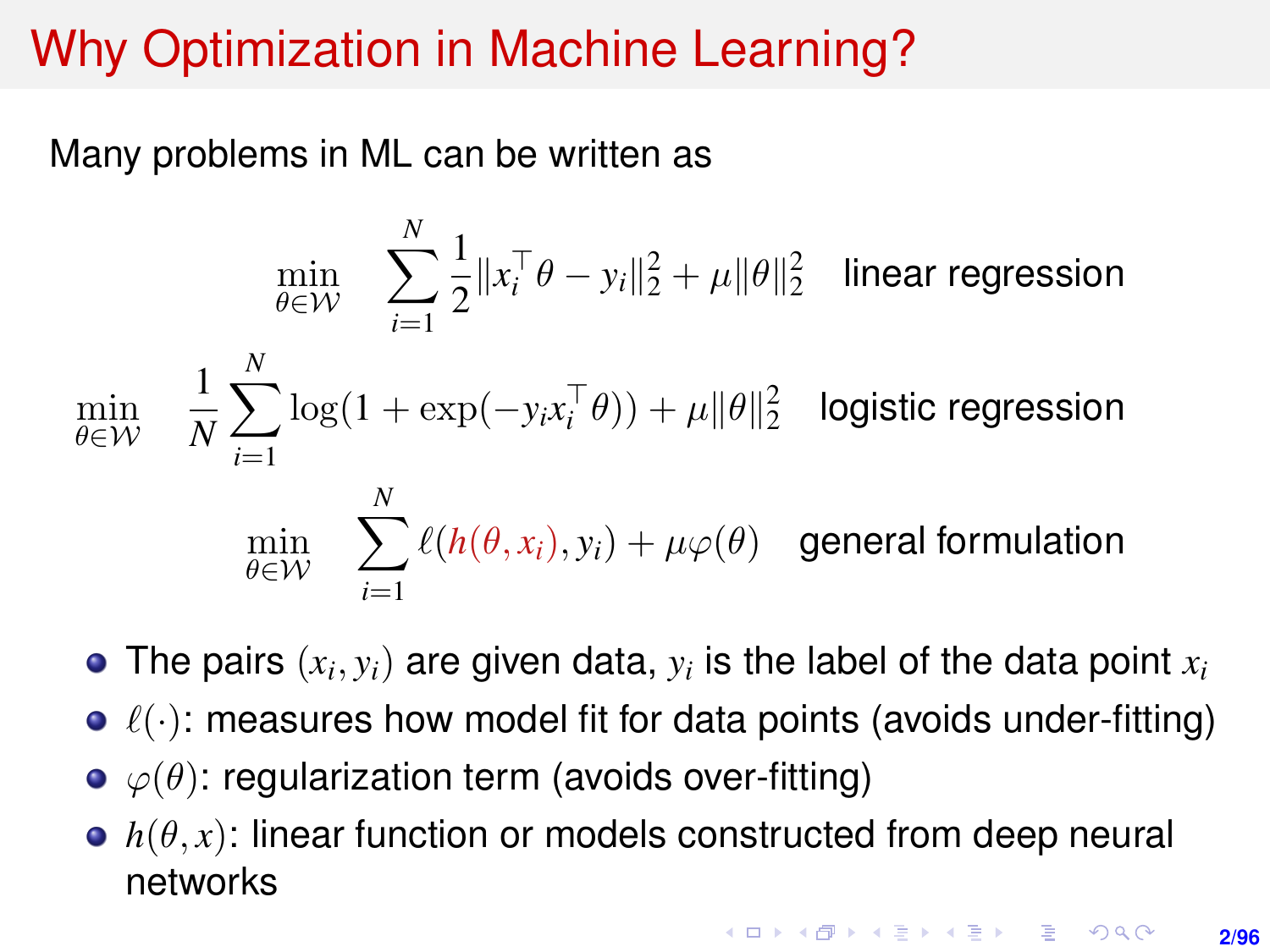# <span id="page-2-0"></span>Sparse Logistic Regression

The logistic regression problem:

$$
\min_{\theta \in \mathbb{R}^n} \quad \frac{1}{N} \sum_{i=1}^N \log(1 + \exp(-y_i x_i^T \theta)) + \mu \|\theta\|_2^2.
$$

The data pair  $\{x_i, y_i\} \in \mathbb{R}^n \times \{-1, 1\}, i \in [N],$ 

| Data Set | # data $N$ | # features $n$ | sparsity $(\%)$ |
|----------|------------|----------------|-----------------|
| cina     | 16,033     | 132            | 70.49           |
| a9a      | 32,561     | 123            | 88.72           |
| ijcnn1   | 49,990     | 22             | 40.91           |
| covtype  | 581,012    | 54             | 77.88           |
| url      | 2,396,130  | 3,231,961      | 99.99           |
| susy     | 5,000,000  | 18             | 1.18            |
| higgs    | 11,000,000 | 28             | 7.89            |
| news20   | 19,996     | 1,355,191      | 99.97           |
| rcv1     | 20,242     | 47,236         | 99.84           |
| kdda     | 8,407,752  | 20,216,830     | 99.99           |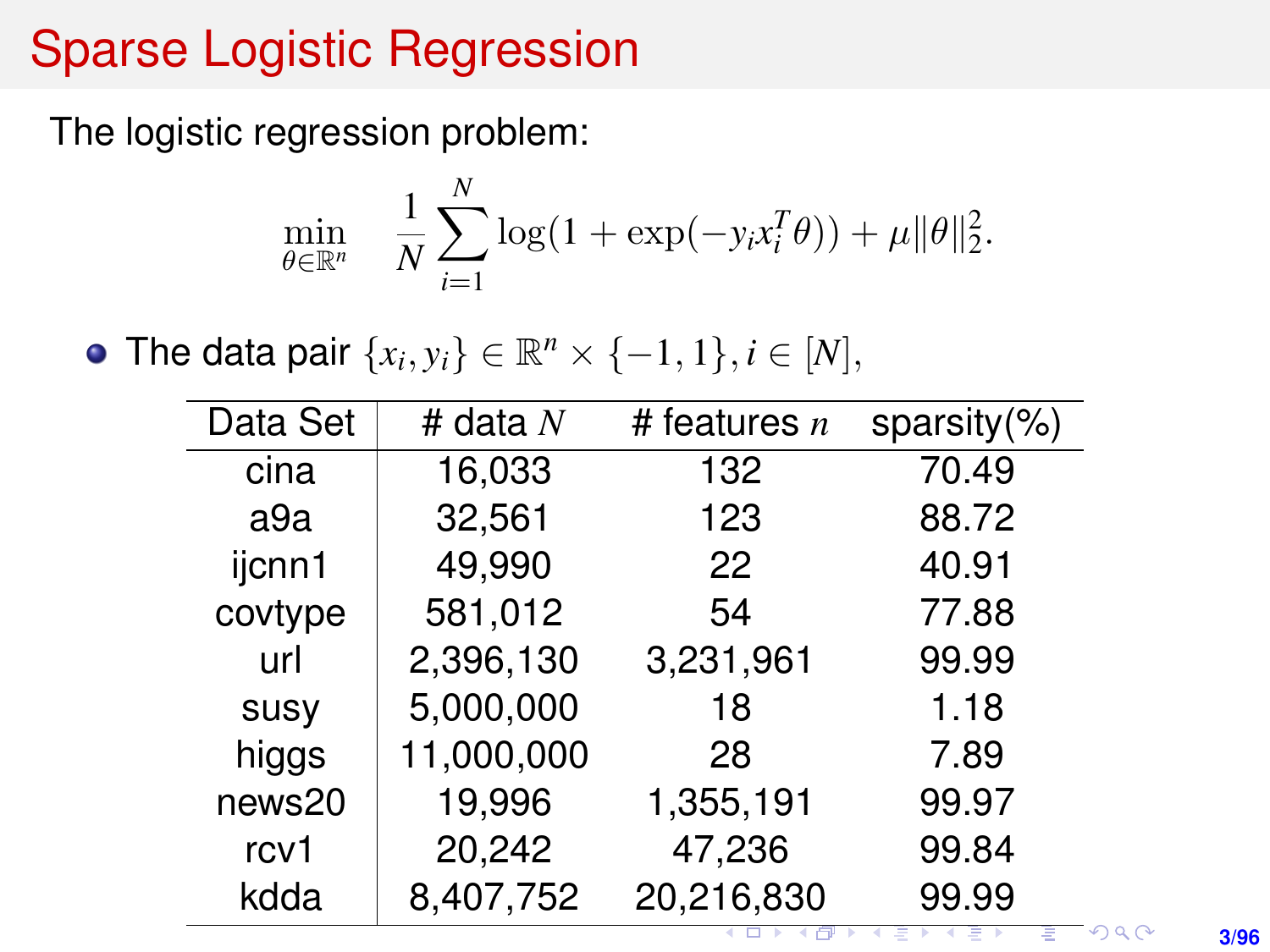# <span id="page-3-0"></span>Deep Learning

The objective function is the CrossEntropy function plus regularization term:

$$
\min_{\theta} \quad \frac{1}{N} \sum_{i=1}^{N} -\log \left( \frac{\exp(h(\theta, x_i)[y_i])}{\sum_{j} \exp(h(\theta, x_i)[y_j])} \right) + \mu \|\theta\|_2^2
$$

where  $h(\theta, x_i)$  is output from network, and  $(x_i, y_i)$  are data points.

|                                   | Cifar-10   | Cifar-100  |
|-----------------------------------|------------|------------|
| # num class                       | 10         | 100        |
| # number per class (training set) | 5,000      | 500        |
| # number per class (testing set)  | 1,000      | 100        |
| # Total parametes of VGG-16       | 15,253,578 | 15,299,748 |
| # Total parameters of ResNet-18   | 11,173,962 | 11,220,132 |

Table: A description of datasets used in the neural network experiments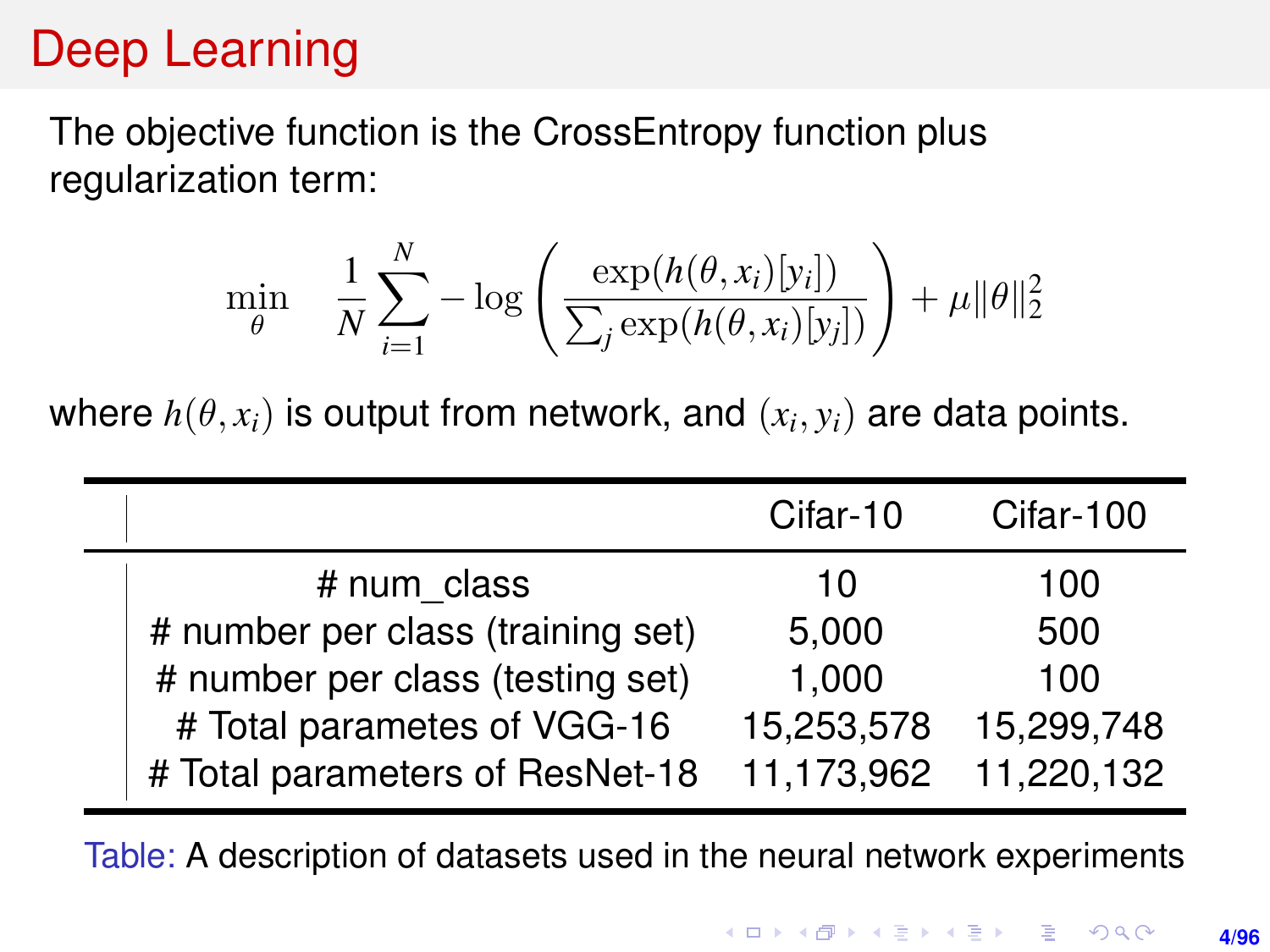# ResNet Architecture

- Kaiming He, Xiangyu Zhang, Shaoqing Ren, Jian Sun, Cited by **114474 since 2015** at Google scholar
- Stack residual blocks. Every residual block has two 3x3 conv layers.
- Make networks from shallow to deep.
- Fancy network architecture. Many Applications.
- High-computationally-cost !
- ResNet-50 on ImageNet, **29 hours using 8 Tesla P100 GPUs**

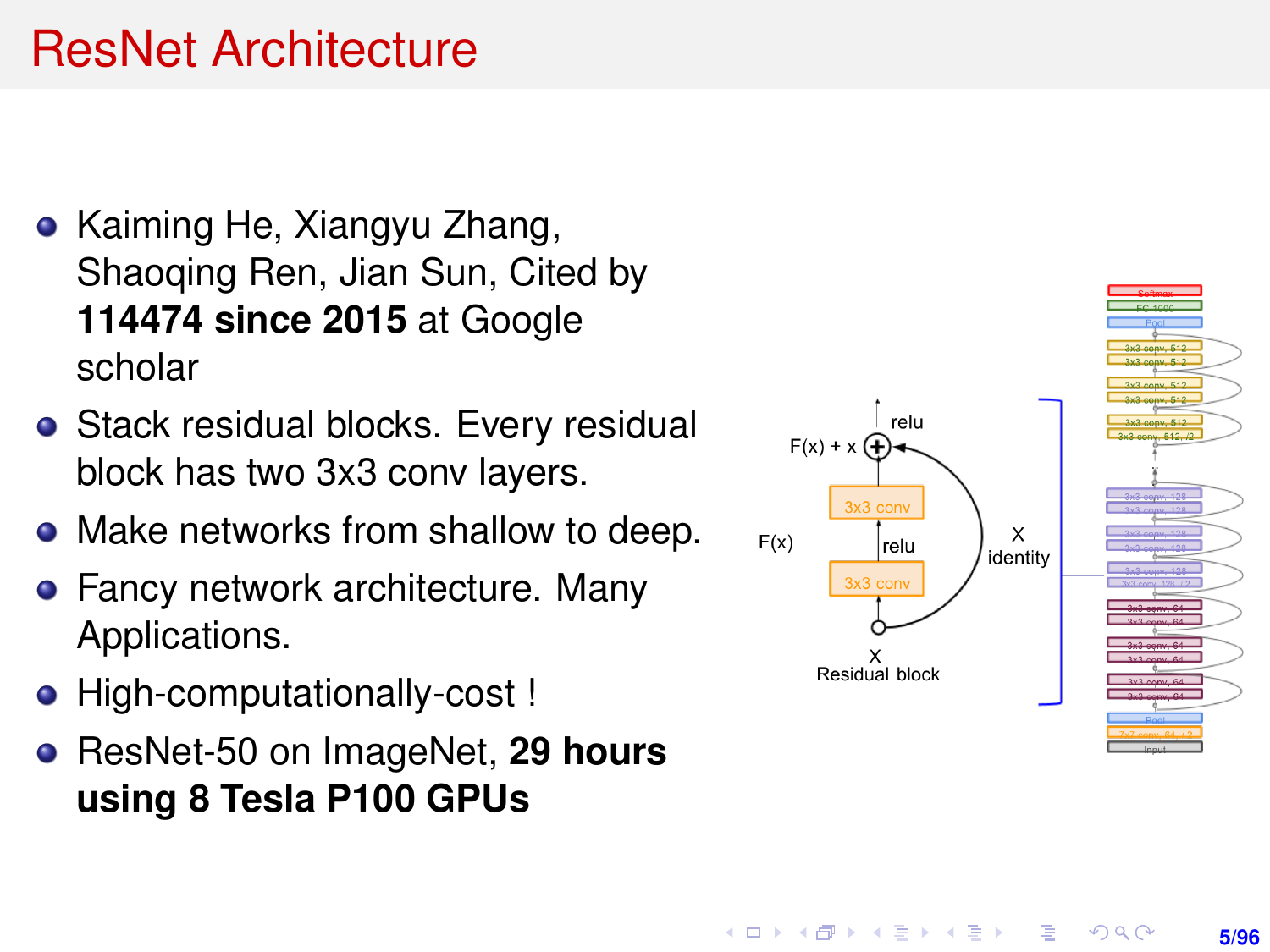# <span id="page-5-0"></span>**Outline**

### **[Problem Description](#page-5-0)**

#### [Subgradient Methods](#page-14-0)

- [The gradient and subgradient methods](#page-15-0)
- [Stochastic subgradient methods](#page-23-0)
- **[Stochastic Gradient Descent](#page-48-0)** 
	- **[Gradient Descent](#page-49-0)**
	- **[Stochastic Gradient methods](#page-57-0)**
- **[Variance Reduction](#page-64-0) • [SAG method and SAGA method](#page-68-0)** • [SVRG method](#page-70-0)
	- 5 [Stochastic Algorithms in Deep learning](#page-79-0)
	- **[Natural Gradient Method](#page-87-0)**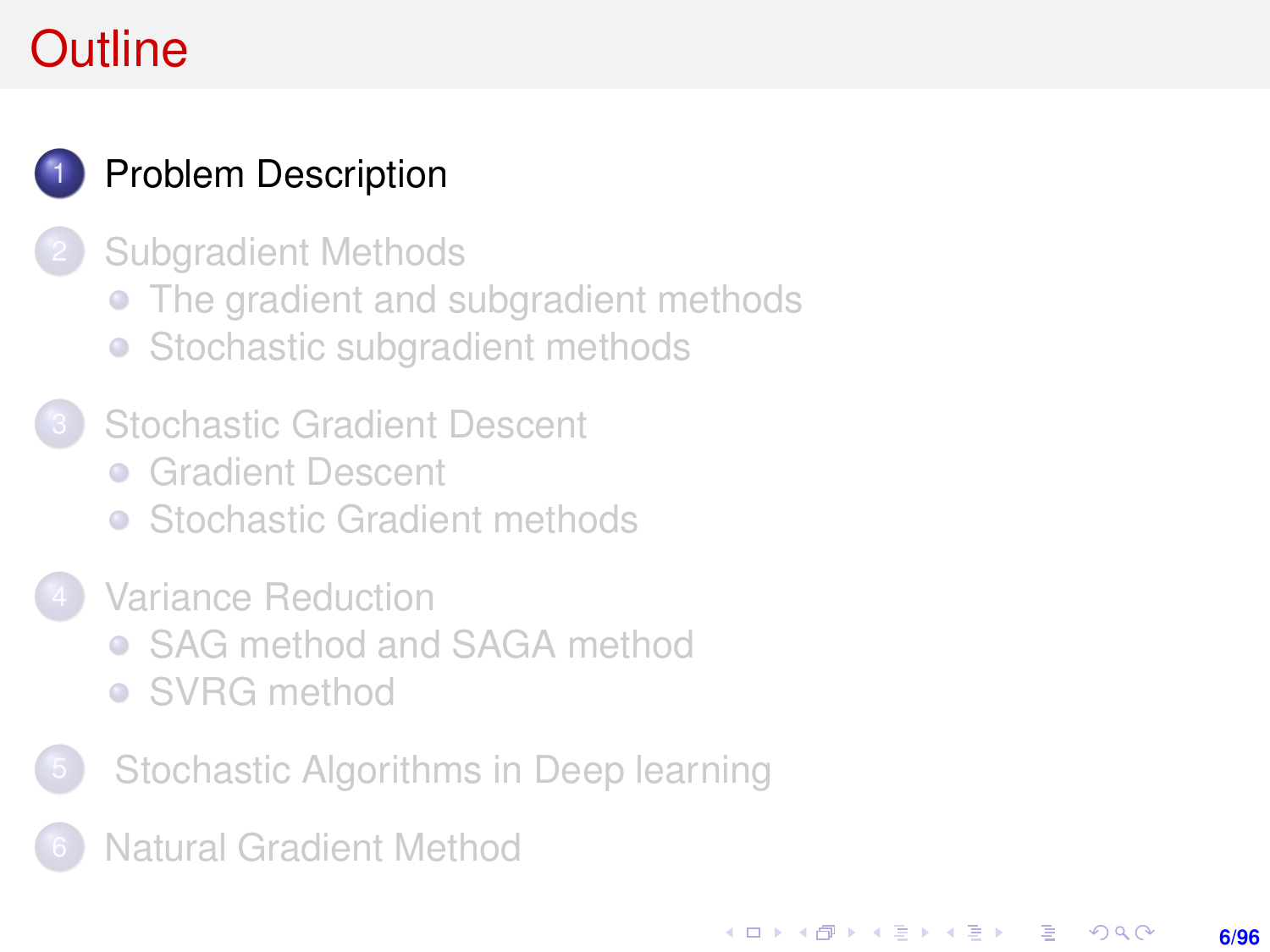## Machine Learning Model

#### **Machine learning model:**

- $\bullet$   $(x, y) \sim \mathcal{P}, \mathcal{P}$  is a underlying distribution.
- Given a dataset  $\mathcal{D} = \{(x_1, y_1), (x_2, y_2), \cdots, (x_n, y_n)\}\.$   $(x_i, y_i) \sim \mathcal{P}$ i.i.d.
- $\bullet$  Our goal is to find a hypothesis  $h(\theta, x)$  with the smallest expected risk, i.e.,

$$
\min_{h \in \mathcal{H}} R[h] := \mathbf{E}[\ell(h(\theta, x), y)] \tag{1}
$$

**KORKARK (EXIST) E MOOR** 

**7/96**

where  $H$  is hypothesis class.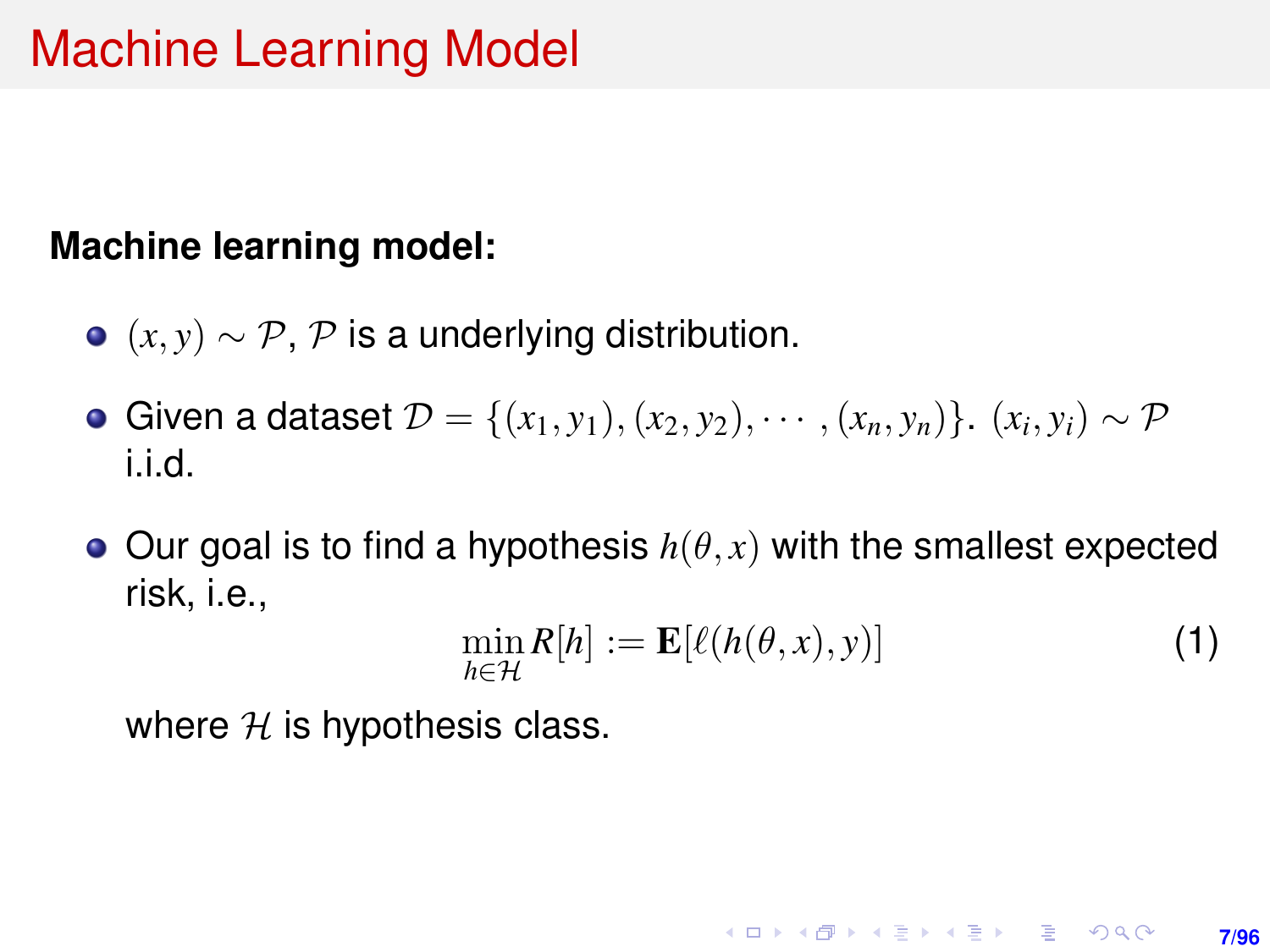- In practice, we don not know the exact form of the underlying distribution P.
- Empirical Risk Minimization (ERM)

$$
\min_{h \in \mathcal{H}} \hat{R}_n[h] := \frac{1}{n} \sum_{i=1}^n \ell(h(\theta, x_i), y_i)
$$
 (2)

- We care about two questions on ERM:
	- When does the ERM concentrate around the true risk?
	- How does the hypothesis class affect the ERM?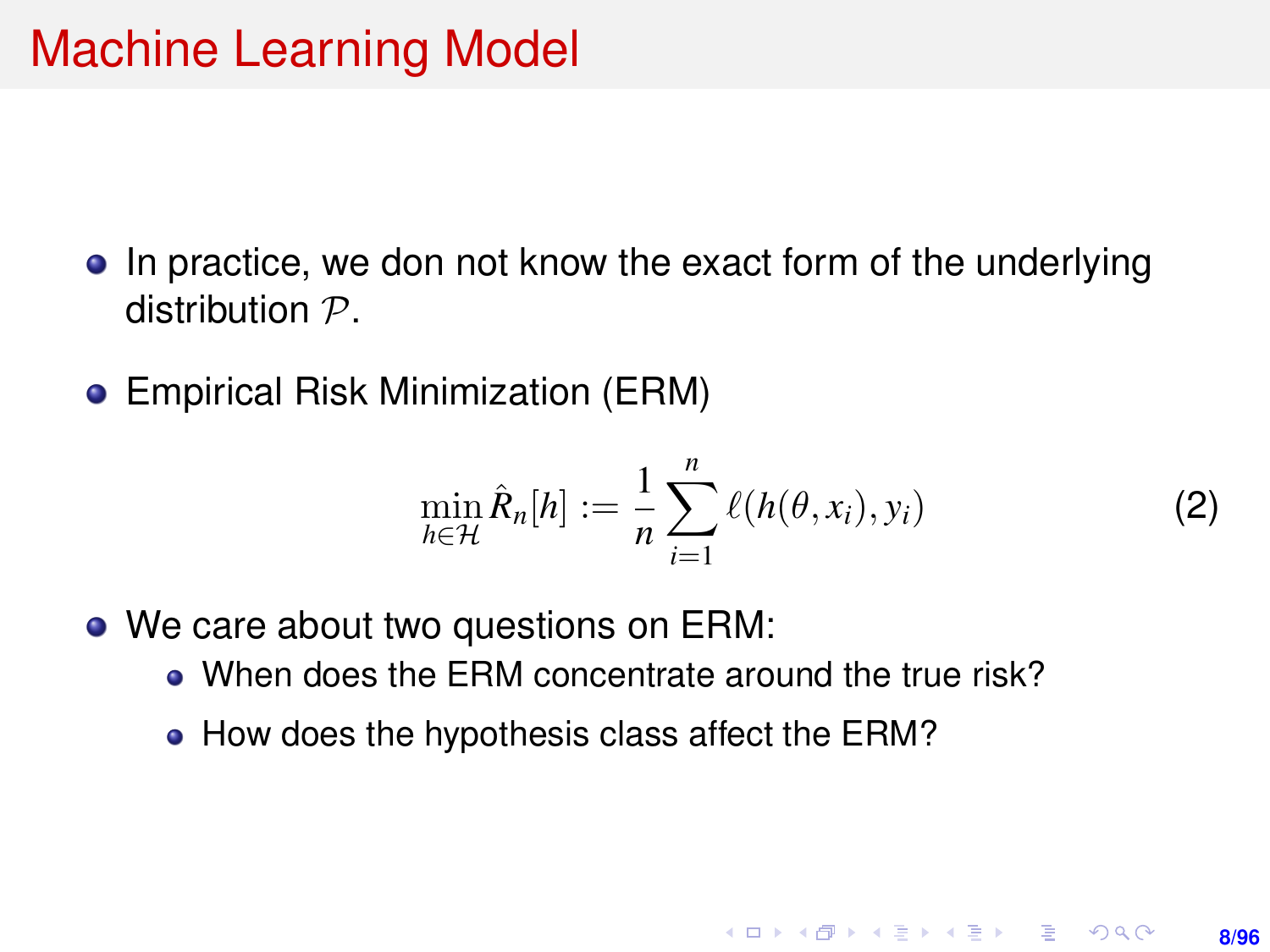## Machine Learning Model

- Empirical risk minimizer  $\hat{h}^*_n \in \mathrm{argmin} \hat{R}_n[h]$ *h*∈H
- Expected risk minimizor  $h^* \in \mathrm{argmin} R[h]$ *h*∈H
- The concentration means that for any  $\epsilon > 0, 0 < \delta < 1$ , if n is larger enough, we have

$$
\mathcal{P}(|R[\hat{h}_n^*]-R[h^*]| \leq \epsilon) > 1-\delta \tag{3}
$$

- It just means that  $R[\hat{h}_n^*]$  convergences to  $R[h^*]$  in probability.
- The concentration will fail in some cases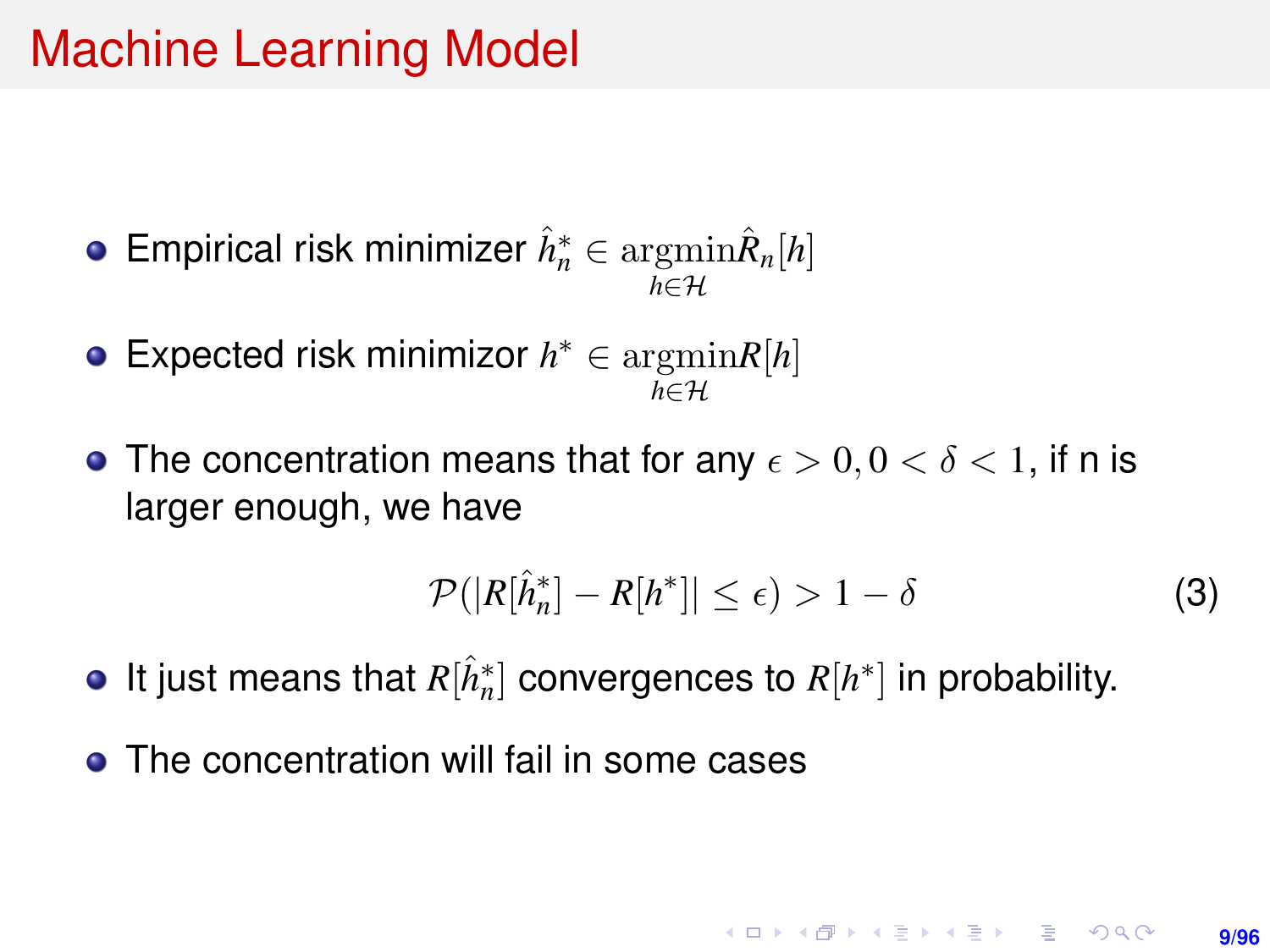#### Hoeffding Inequality

Let  $X_1, X_2, \cdots$  be a sequence of i.i.d. random variables and assume that for all *i*,  $E(X_i) = \mu$  and  $P(a \leq X_i \leq b) = 1$ . Then for any  $\epsilon > 0$ 

$$
\mathcal{P}\left(|\frac{1}{n}\sum_{i=1}^{n}X_{i}-\mu|\geq\epsilon\right)\leq2\exp\left(-\frac{2n\epsilon^{2}}{(b-a)^{2}}\right) \tag{4}
$$

- The Hoeffding Inequality describes the asymptotic property that sampling mean convergences to expectation.
- Azuma-Hoeffding inequality is a martingle version. Let  $X_1, X_2, \cdots$ be a martingale difference sequence with  $|X_i| \leq B$  for all  $i = 1, 2, ...$  Then

*i*=1

$$
\mathcal{P}(\sum_{i=1}^{n} X_i \ge t) \le \exp\left(-\frac{2t^2}{n^2}\right)
$$
\n
$$
\mathcal{P}(\sum_{i=1}^{n} X_i \le t) \le \exp\left(-\frac{2t^2}{n^2}\right)
$$
\n(5)

*nB*<sup>2</sup>

K □ X K @ X K 할 X K 할 X \_ 할 X Y Q Q O

**10/96**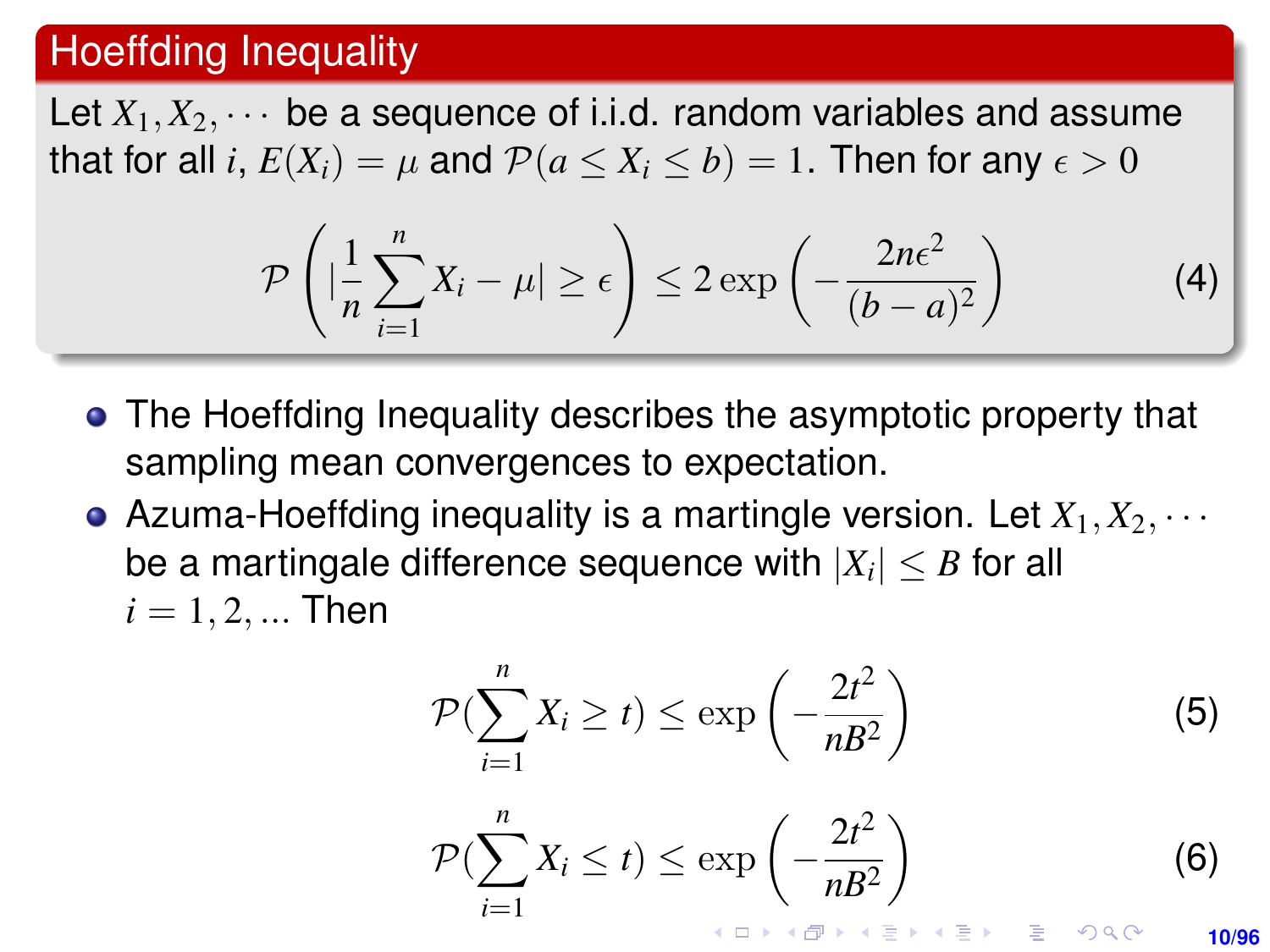- To make the exposition simpler, we assume that our loss function,  $0 \leq \ell(a, b) \leq 1, \forall a, b$ .
- By Hoeffding Inequality, fixed *h*

$$
\mathcal{P}(|\hat{R}_n[h]-R[h]| \geq \epsilon) \leq 2e^{-2n\epsilon^2} \tag{7}
$$

Union Bound

$$
\mathcal{P}(\bigcup_{h\in\mathcal{H}}\{|\hat{R}_n[h]-R[h]|\geq\epsilon\})\leq 2|\mathcal{H}|e^{-2n\epsilon^2}
$$
 (8)

If we want to bound  $\mathcal{P}(\bigcup\limits_{h\in\mathcal{H}}\{|\hat{R}_n[h]-R[h]|\geq \epsilon\})\leq \delta,$  we need the size of sample

$$
n \ge \frac{1}{2\epsilon^2} \log \left( \frac{2|\mathcal{H}|}{\delta} \right) = O \left( \frac{\log |\mathcal{H}| + \log(\delta^{-1})}{\epsilon^2} \right) \tag{9}
$$

• What if  $|\mathcal{H}| = \infty$ ? This bound doesn't work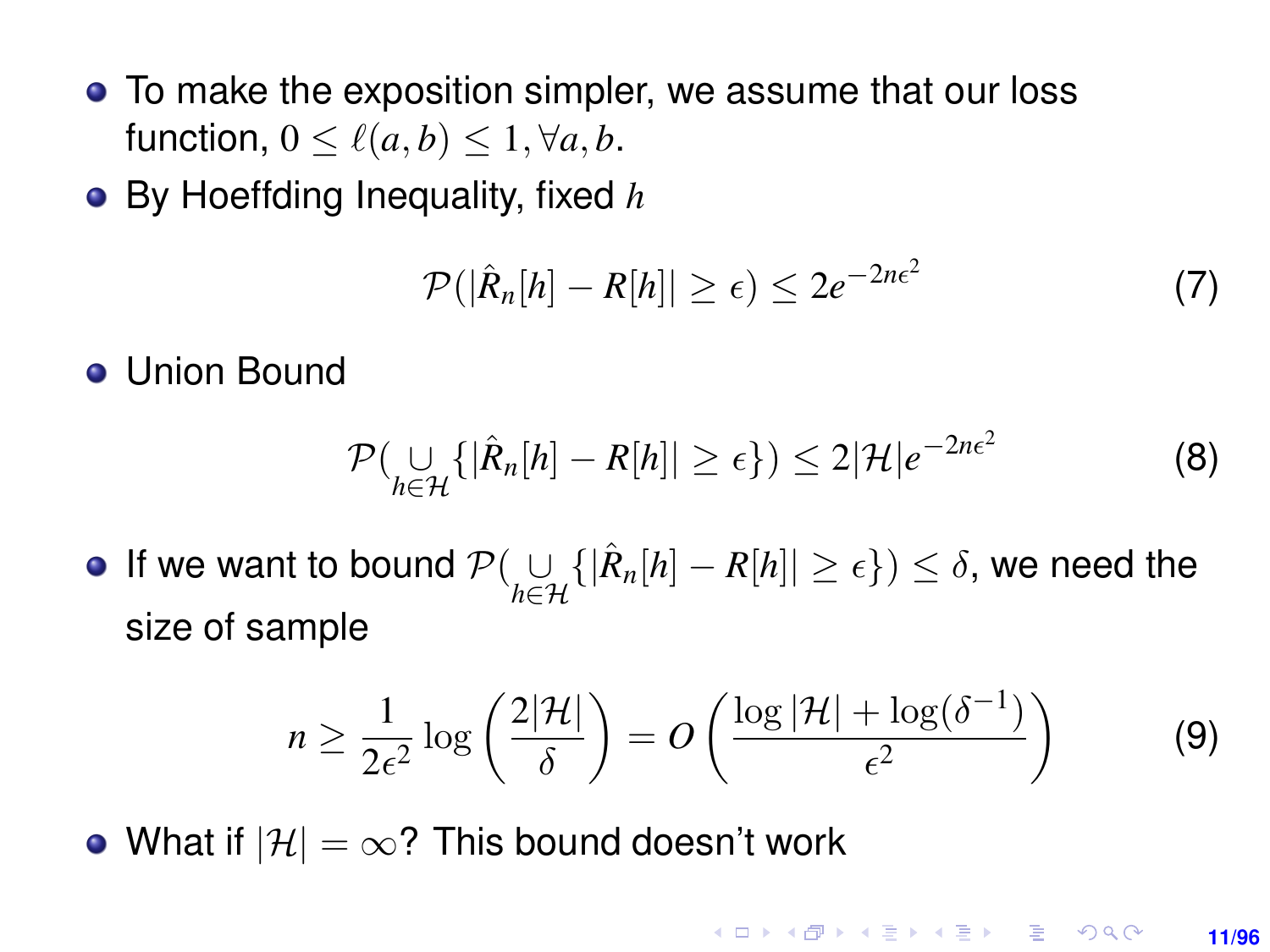• If *n* is large enough, with a probability  $1 - \delta$ , we have

$$
R[\hat{h}_n^*] - R[h^*] = (R[\hat{h}_n^*] - \hat{R}_n[\hat{h}_n^*]) + (\hat{R}_n[\hat{h}_n^*] - \hat{R}_n[h^*]) + (\hat{R}_n[h^*] - R[h^*]). \leq \epsilon + 0 + \epsilon.
$$

• For a two label classification problem, with a probability  $1 - \delta$ , we have

$$
\sup_{h\in\mathcal{H}}|\hat{R}_n[h]-R[h]|\leq O\left(\sqrt{\frac{VC[\mathcal{H}]\log(\frac{n}{VC[\mathcal{H}]})+\log(\frac{1}{\delta}))}{n}}\right)
$$
 (10)

where  $VC[\mathcal{H}]$  is a VC dimension of  $\mathcal{H}$ .

Finite VC dimension is sufficient and necessary condition of empirical risk concentration for two label classification.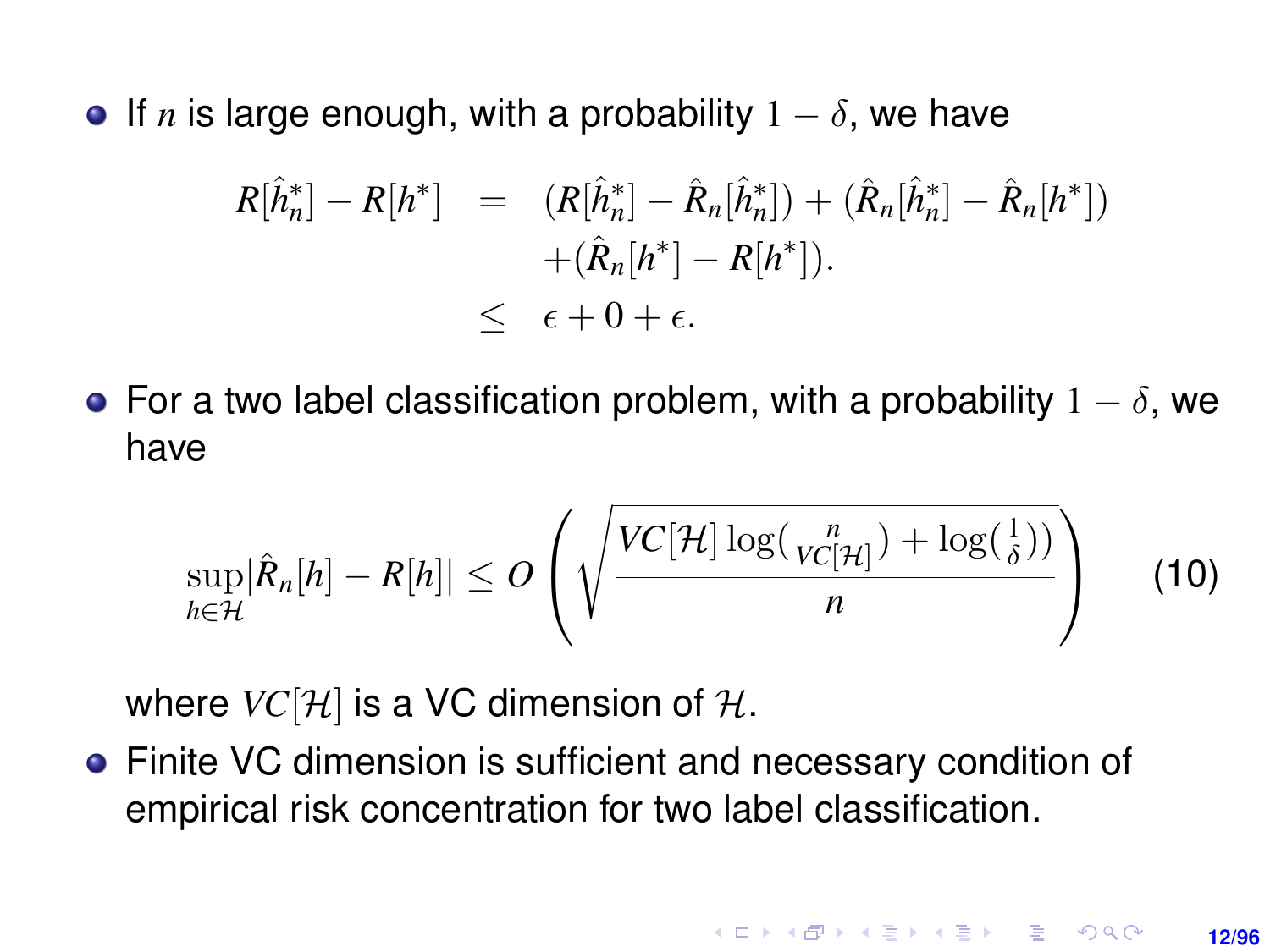## VC dimension

VC dimension of a set-family: Let *H* be a set family (a set of sets) and *C* a set. Their intersection is defined as the following set-family:

$$
H \cap C := \{ h \cap C \mid h \in H \}
$$

We say that a set  $C$  is shattered by  $H$  if  $H \cap C = 2^C.$ 

The **VC dimension** of *H* is the largest integer *D* such that there exists a set *C* with cardinality *D* that is shattered by *H*.

• A classification model *f* with some parameter vector  $\theta$  is said to shatter a set of data points  $(x_1, x_2, \ldots, x_n)$  if, for all assignments of labels to those points, there exists a  $\theta$  such that the model  $f$ makes no errors when evaluating that set of data points. The **VC dimension** of a model *f* is the maximum number of points that can be arranged so that *f* shatters them. More formally, it is the maximum cardinal *D* such that some data point set of cardinality *D* can be shattered by *f* .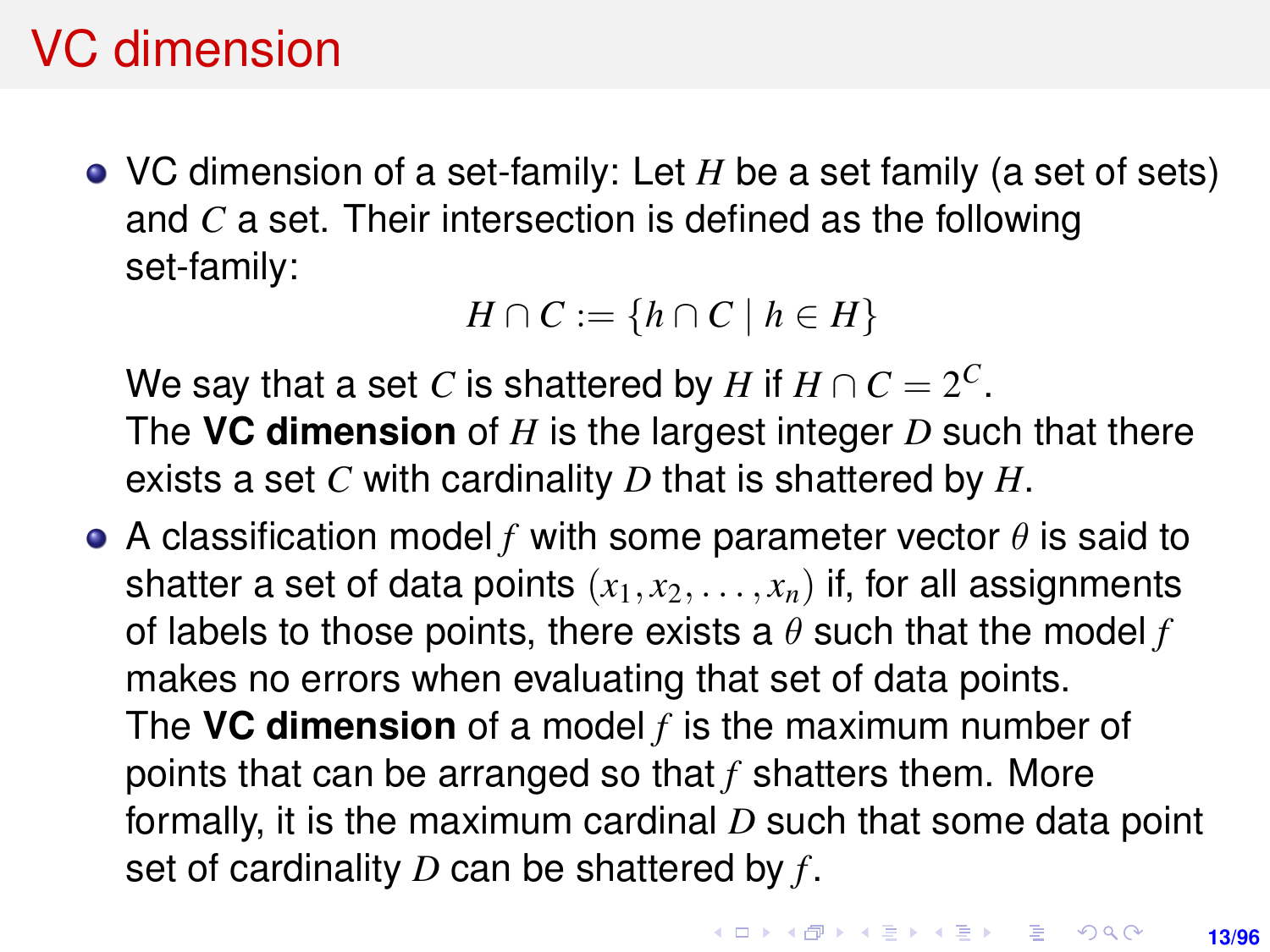## VC dimension

- example:
	- If  $\forall n$  and  $\{(x_1, y_1), \cdots, (x_n, y_n)\}$ , there exits  $h \in \mathcal{H}$  s.t.  $h(x_i) = y_i$ , then  $VC[\mathcal{H}] = \infty$
	- For a neural network whose activation functions are all sign functions, then  $VC[\mathcal{H}] \leq O(w \log(w))$ , where *w* is the number of parameters.
- We must use prior knowledge and choose a proper hypothesis class.
- Suppose a is the true model

$$
R[\hat{h}_n^*] - R[a] = \underbrace{(R[\hat{h}_n^*] - R[h^*])}_{A} + \underbrace{(R[h^*] - R[a])}_{B}
$$

- If the hypothesis class is too large, B will be small but A will be large. (overfitting)
- If the hypothesis class is too small, A will be small but B will be large. (underfitting)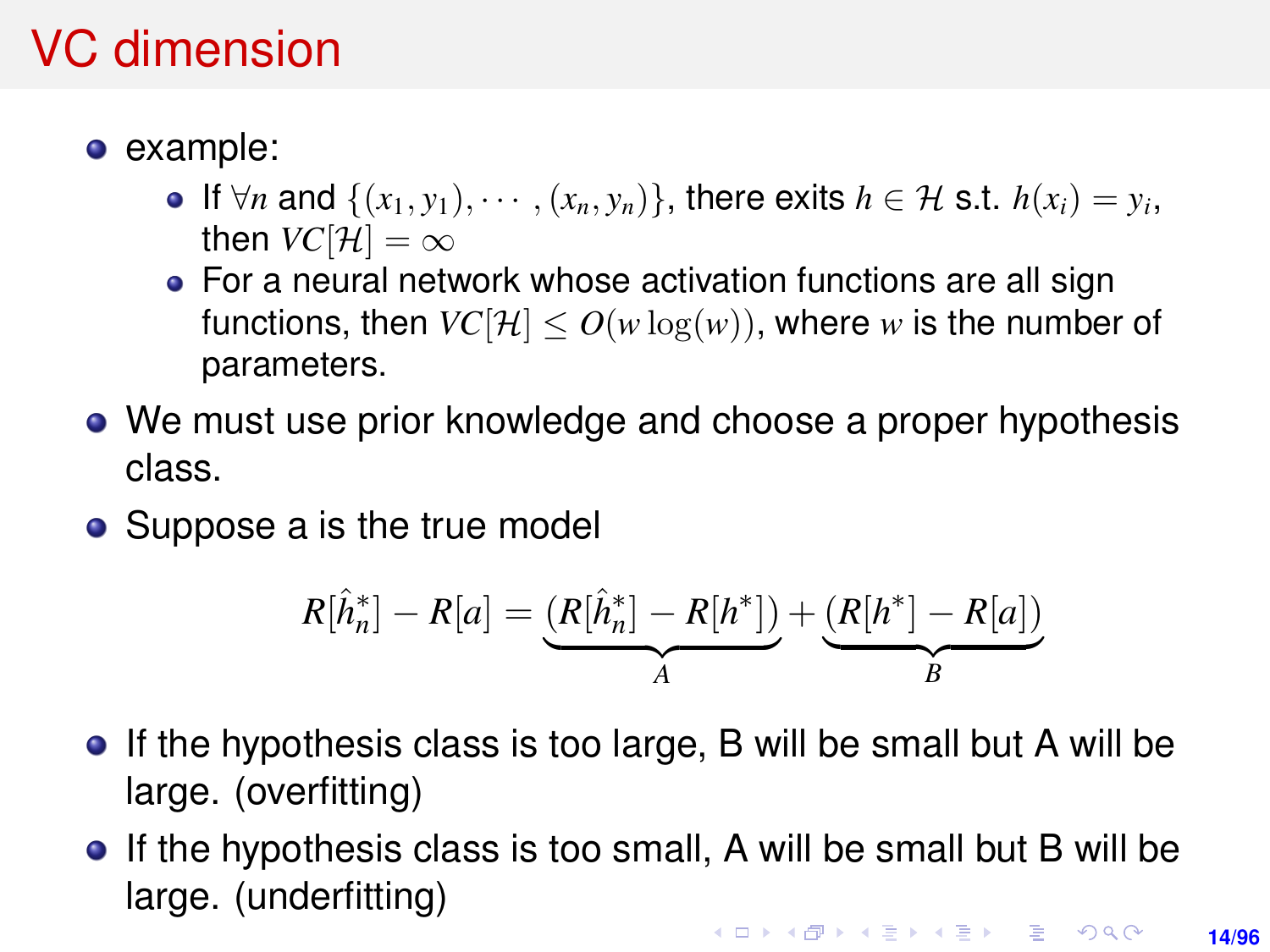# <span id="page-14-0"></span>**Outline**

#### **[Problem Description](#page-5-0)**

### 2 [Subgradient Methods](#page-14-0)

- [The gradient and subgradient methods](#page-15-0)
- [Stochastic subgradient methods](#page-23-0)
- [Stochastic Gradient Descent](#page-48-0)
	- **[Gradient Descent](#page-49-0)**
	- **[Stochastic Gradient methods](#page-57-0)**
- **[Variance Reduction](#page-64-0) • [SAG method and SAGA method](#page-68-0)** • [SVRG method](#page-70-0)
	- 5 [Stochastic Algorithms in Deep learning](#page-79-0)
	- **[Natural Gradient Method](#page-87-0)**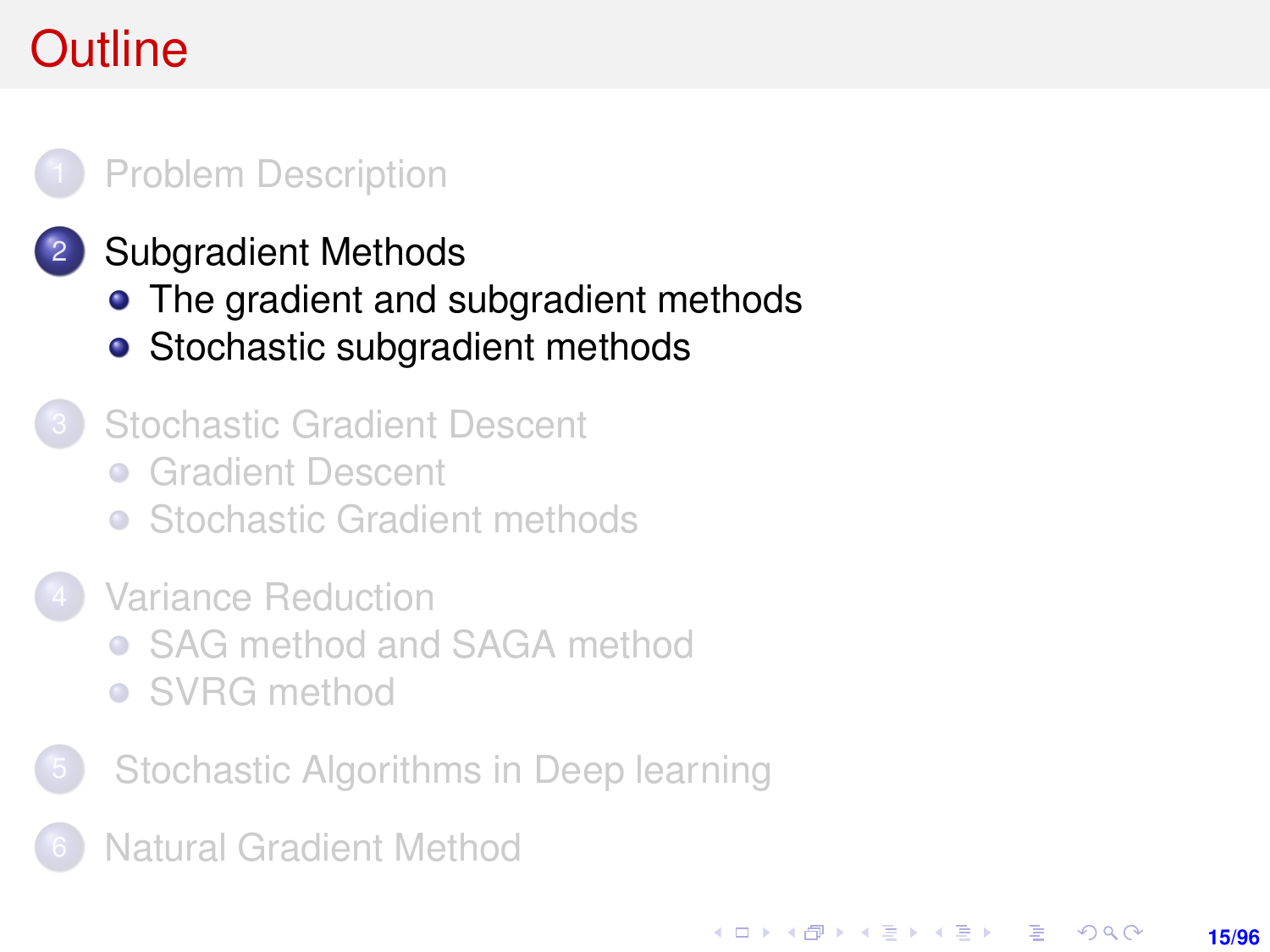## <span id="page-15-0"></span>The gradient and subgradient methods

• Consider the problem

$$
\min_{x \in \mathbb{R}^n} f(x) \tag{11}
$$

**gradient methods**

$$
x_{k+1} = x_k - \alpha_k \nabla f(x_k)
$$
 (12)

**subgradient methods**

$$
x_{k+1} = x_k - \alpha_k g_k, g_k \in \partial f(x_k)
$$
 (13)

 $\bullet$  the update is equal to

$$
x_{k+1} = \arg\min_{x} f(x_k) + \langle g_k, x - x_k \rangle + \frac{1}{2\alpha_k} ||x - x_k||_2^2 \qquad (14)
$$

#### KORK ERKER ERKER **16/96**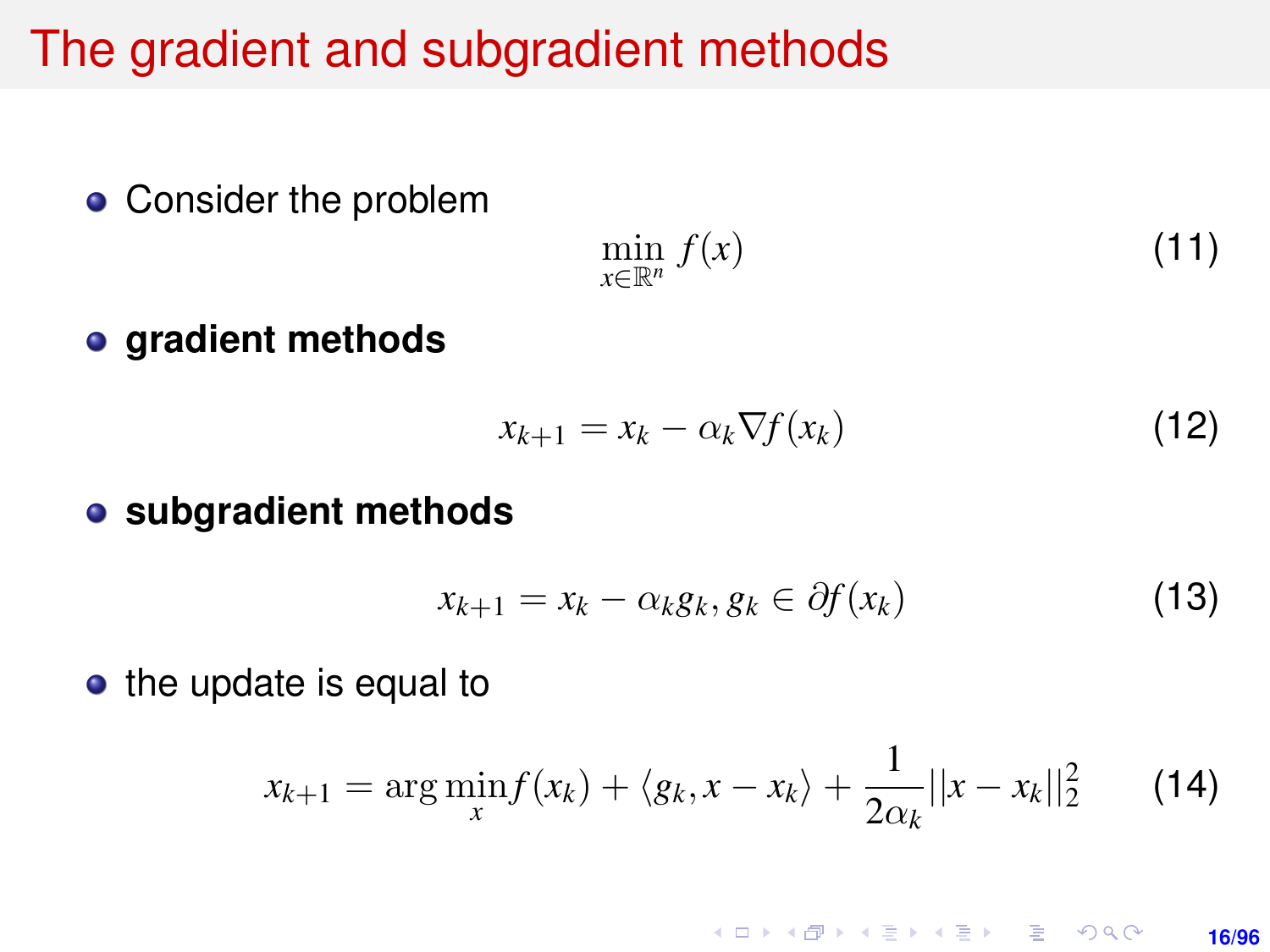## Convergence guarantees

### **Assumption**

#### There is at least one minimizing point  $x^* \in \arg \min f(x)$  with *x*  $f(x^*) > -\infty$

• The subgradients are bounded:  $||g||_2 \leq M \leq \infty$  for all x and all *g* ∈  $\partial f(x)$ .

## Theorem 1: Convergence of subgradient

Let  $\alpha_k$   $>$  0 be any non-negative sequence of stepsizes and the preceding assumptions hold. Let *x<sup>k</sup>* be generated by the subgradient iteration. Then for all  $K \geq 1$ ,

$$
\sum_{k=1}^{K} \alpha_k [f(x_k) - f(x^*)] \le \frac{1}{2} ||x_1 - x^*||_2^2 + \frac{1}{2} \sum_{k=1}^{K} \alpha_k^2 M^2.
$$
 (15)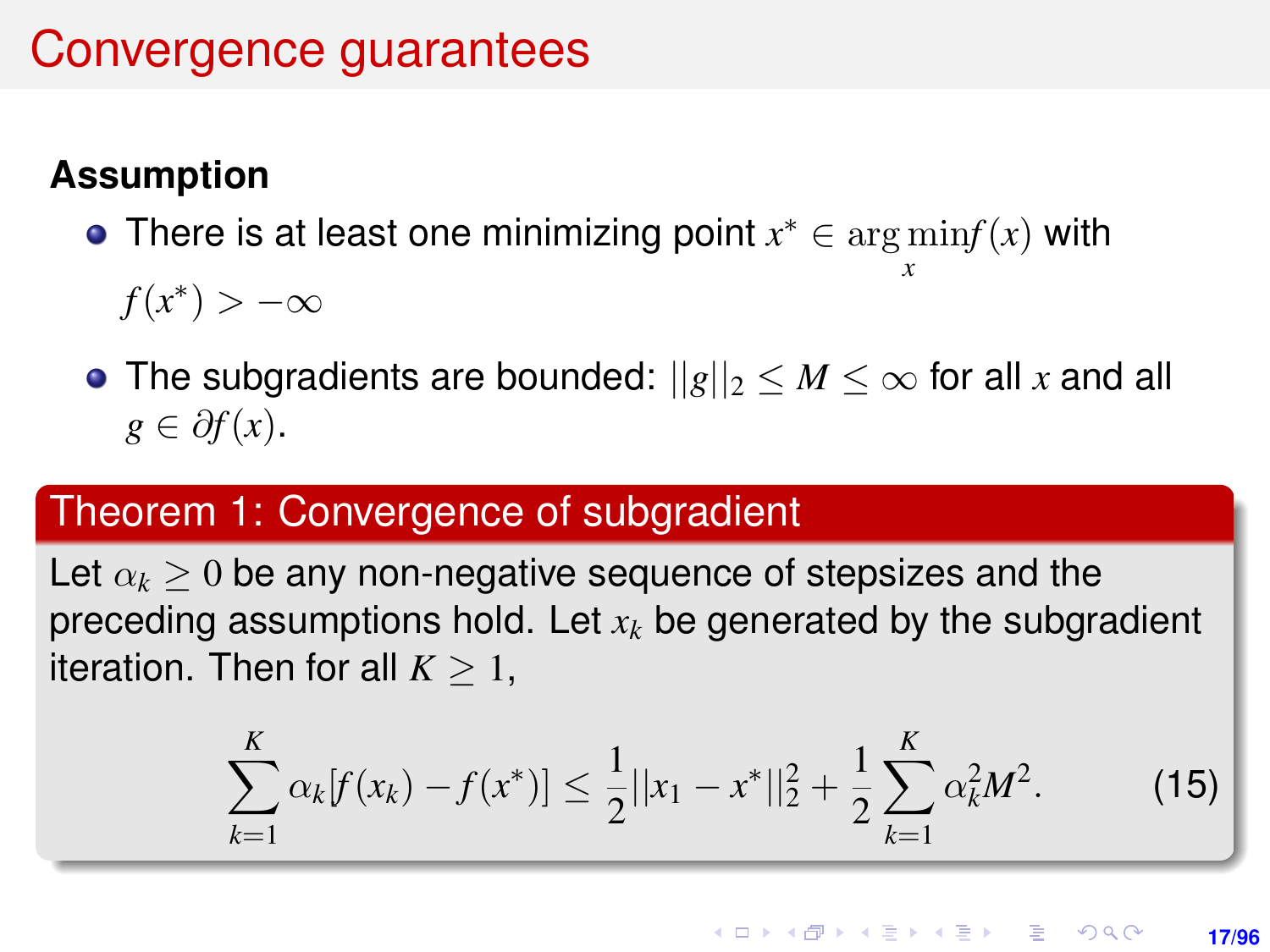## Proof of Theorem 1

• By convexity

 $\bullet$ 

 $\bullet$ 

$$
\langle g_k, x^* - x_k \rangle \leq f(x^*) - f(x_k)
$$

$$
\frac{1}{2}||x_{k+1} - x^*||_2^2 = \frac{1}{2}||x_k - \alpha_k g_k - x^*||_2^2
$$
  
= 
$$
\frac{1}{2}||x_k - x^*||_2^2 + \alpha_k \langle g_k, x^* - x_k \rangle + \frac{\alpha_k^2}{2}||g_2||_2^2
$$
  

$$
\leq \frac{1}{2}||x_k - x^*||_2^2 - \alpha_k(f(x_k) - f(x^*)) + \frac{\alpha_k^2}{2}M^2
$$

$$
\alpha_k(f(x_k) - f(x^*)) \le \frac{1}{2}||x_k - x^*||_2^2 - \frac{1}{2}||x_{k+1} - x^*||_2^2 + \frac{\alpha_k^2}{2}M^2
$$

**18/96**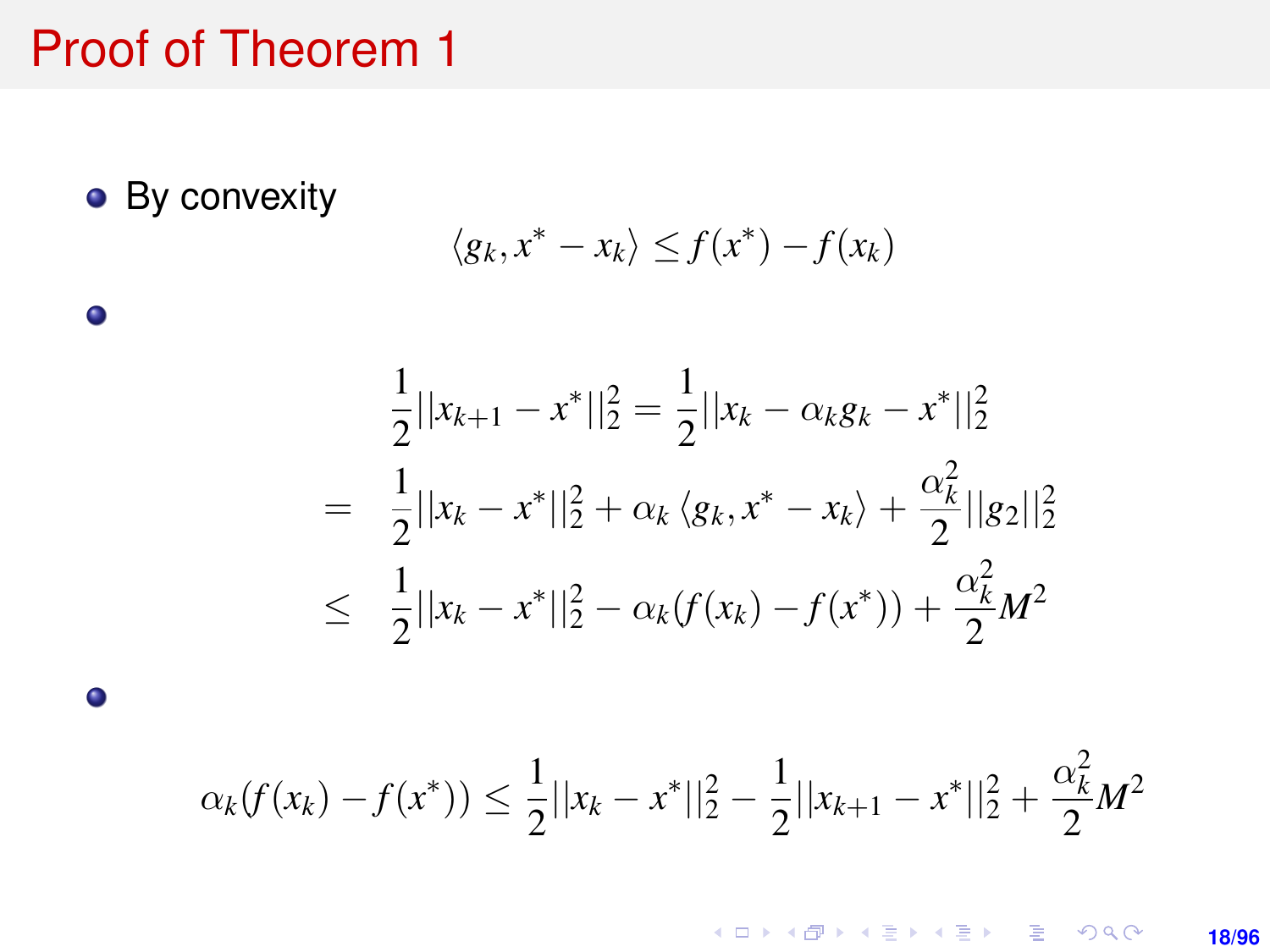## Convergence guarantees

### **Corollary**

Let 
$$
A_k = \sum_{i=1}^K \alpha_i
$$
 and define  $\bar{x}_K = \frac{1}{A_K} \sum_{k=1}^K \alpha_k x_k$   

$$
f(\bar{x}_k) - f(x^*) \le \frac{||x_1 - x^*||_2^2 + \sum_{k=1}^K \alpha_k^2 M^2}{2 \sum_{k=1}^K \alpha_k}.
$$

• Convergence: 
$$
\sum_{k=1}^{\infty} \alpha_k = \infty
$$
 and  $\frac{\sum_{k=1}^{K} \alpha_k^2}{\sum_{k=1}^{K} \alpha_k} \to 0$ 

Let  $||x_1 - x^*|| \leq R$ . For a fixed stepsize  $\alpha_k = \alpha$ :

$$
f(\bar{x}_K) - f(x^*) \le \frac{R^2}{2K\alpha} + \frac{\alpha M^2}{2}
$$

For a given K, take  $\alpha = \frac{R}{M}$  $\frac{R}{M\sqrt{K}}$ :

$$
f(\bar{x}_K) - f(x^*) \le \frac{RM}{\sqrt{K}}
$$

K ロ ▶ K @ ▶ K 할 ▶ K 할 ▶ ... 할 → 9 Q @

**19/96**

 $(16)$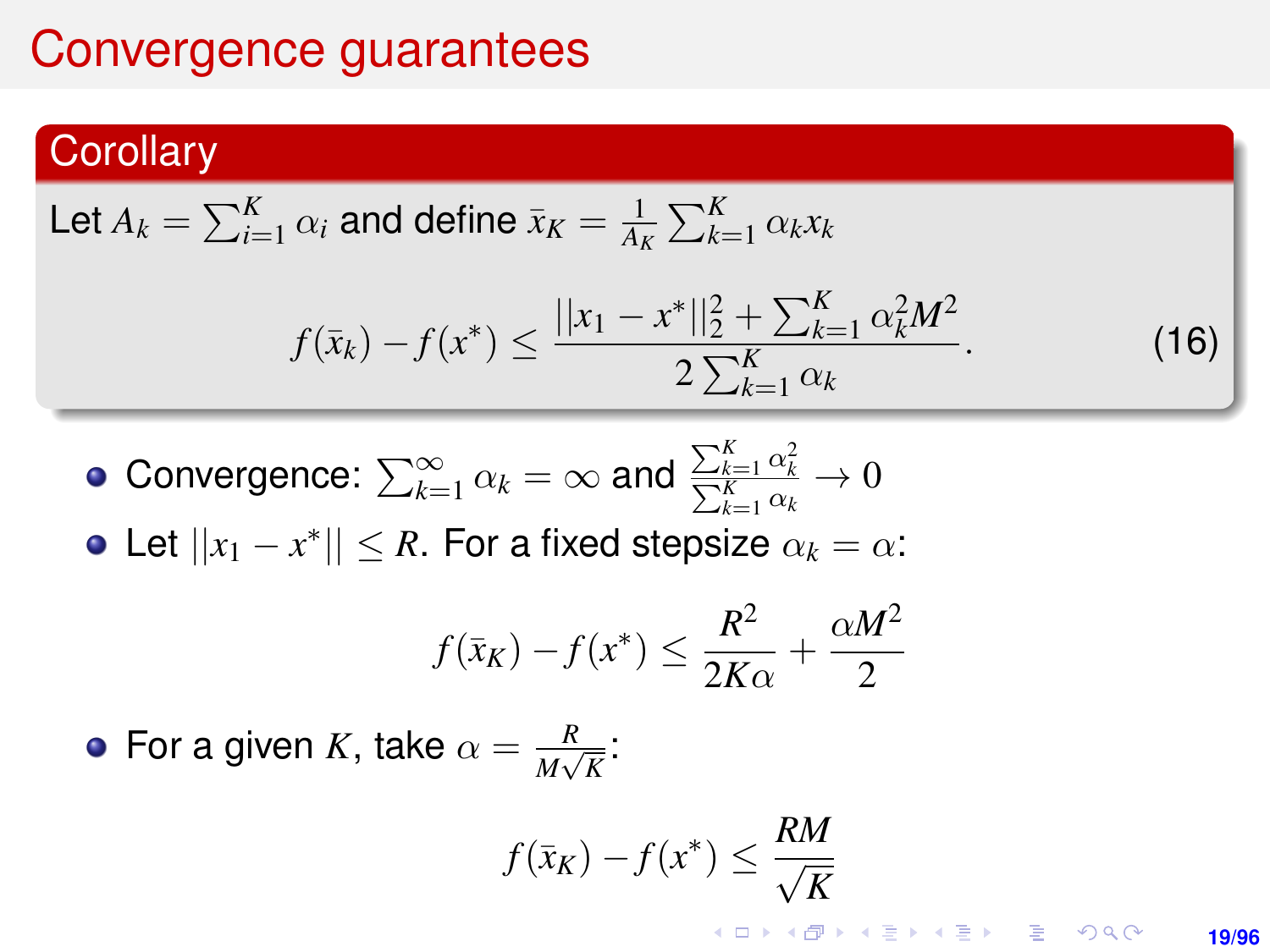## Projected subgradient methods

• Consider the problem

$$
\min_{x \in C} f(x) \tag{17}
$$

**subgradient methods**

$$
x_{k+1} = \pi_C(x_k - \alpha_k g_k), g_k \in \partial f(x_k)
$$
 (18)

- projection:  $\pi_C(x) = \arg \min_{z \in C} ||x y||_2^2$ *y*∈*C*
- $\bullet$  the update is equal to

$$
x_{k+1} = \argmin_{x \in C} f(x_k) + \langle g_k, x - x_k \rangle + \frac{1}{2\alpha_k} ||x - x_k||_2^2 \qquad (19)
$$

**KORKARK A BIK BIKA A GA A GA A GA A BIKA A BIKA A BIKA A BIKA A BIKA A BIKA A BIKA A BIKA A BIKA A BIKA A BIKA 20/96**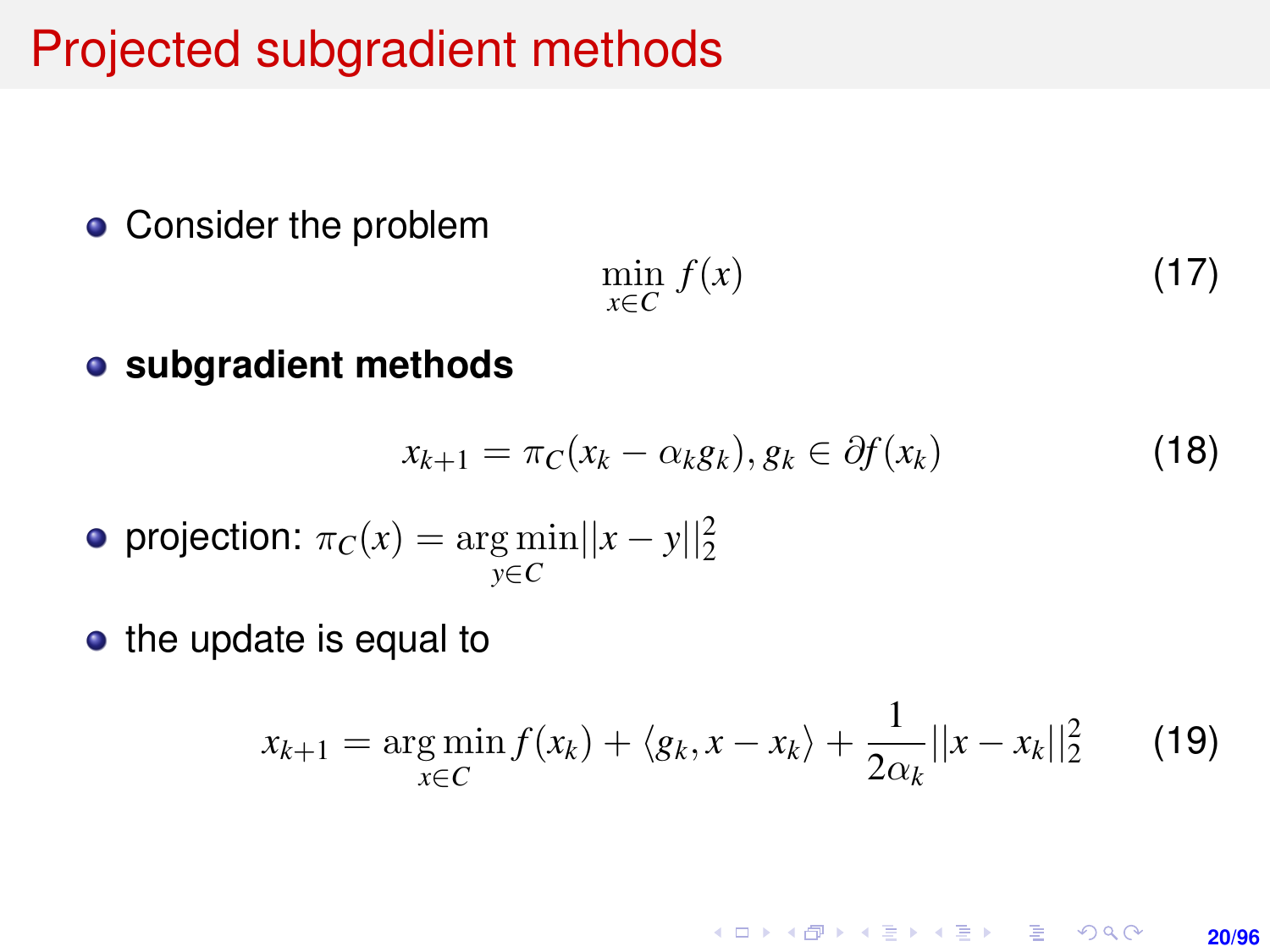## Convergence guarantees

#### **Assumption**

- The set  $C \subset \mathbb{R}^n$  is compact and convex, and  $||x x^*||_2 \leq R < \infty$ for all  $x \in C$ .
- The subgradients are bounded:  $||g||_2 \leq M \leq \infty$  for all x and all *g* ∈  $\partial f(x)$ .

#### Theorem 2: Convergence of projected subgradient method

Let  $\alpha_k \geq 0$  be any non-negative sequence of stepsizes and the preceding assumptions hold. Let *x<sup>k</sup>* be generated by the projected subgradient iteration. Then for all  $K > 1$ ,

$$
\sum_{k=1}^{K} \alpha_k [f(x_k) - f(x^*)] \le \frac{1}{2} ||x_1 - x^*||_2^2 + \frac{1}{2} \sum_{k=1}^{K} \alpha_k^2 M^2.
$$
 (20)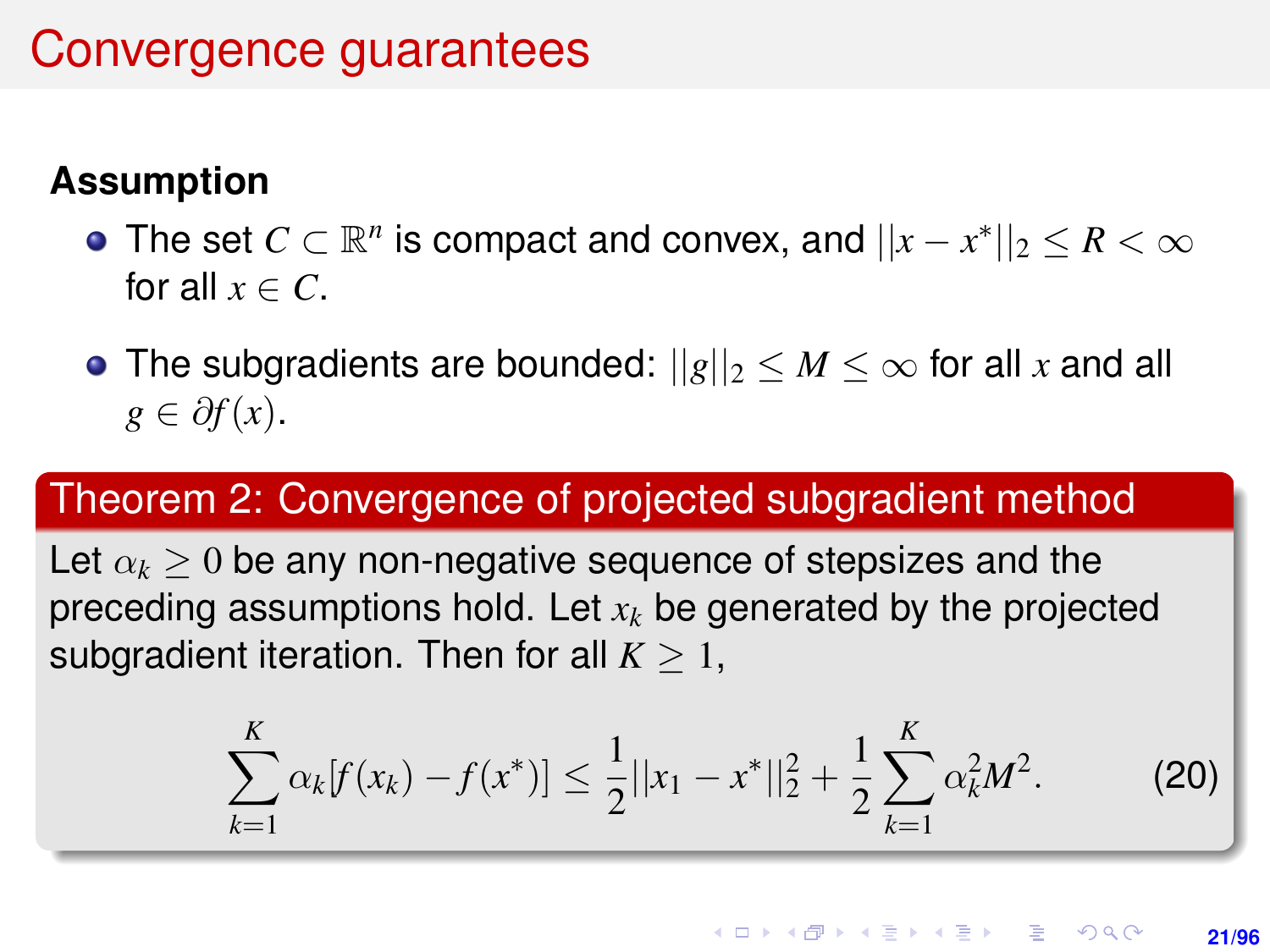## Proof of Theorem 2

 $\bullet$ 

 $\bullet$ 

• By non-expansiveness of  $\pi_C(x)$ 

$$
||x_{k+1} - x^*||_2^2 = ||\pi_C(x_k - \alpha g_k) - x^*|| \le ||x_k - \alpha g_k - x^*||
$$

$$
\frac{1}{2}||x_{k+1} - x^*||_2^2 \le \frac{1}{2}||x_k - \alpha_k g_k - x^*||_2^2
$$
  
= 
$$
\frac{1}{2}||x_k - x^*||_2^2 + \alpha_k \langle g_k, x^* - x_k \rangle + \frac{\alpha_k^2}{2}||g_2||_2^2
$$
  

$$
\le \frac{1}{2}||x_k - x^*||_2^2 - \alpha_k(f(x_k) - f(x^*)) + \frac{\alpha_k^2}{2}M^2
$$

$$
\alpha_k(f(x_k)-f(x^*)) \leq \frac{1}{2}||x_k-x^*||_2^2 - \frac{1}{2}||x_{k+1}-x^*||_2^2 + \frac{\alpha_k^2}{2}M^2
$$

K ロ X (日) X (日) X (日) X (日) X (日) X (日) X (日) X (日) X (日) X (日) X (日) **22/96**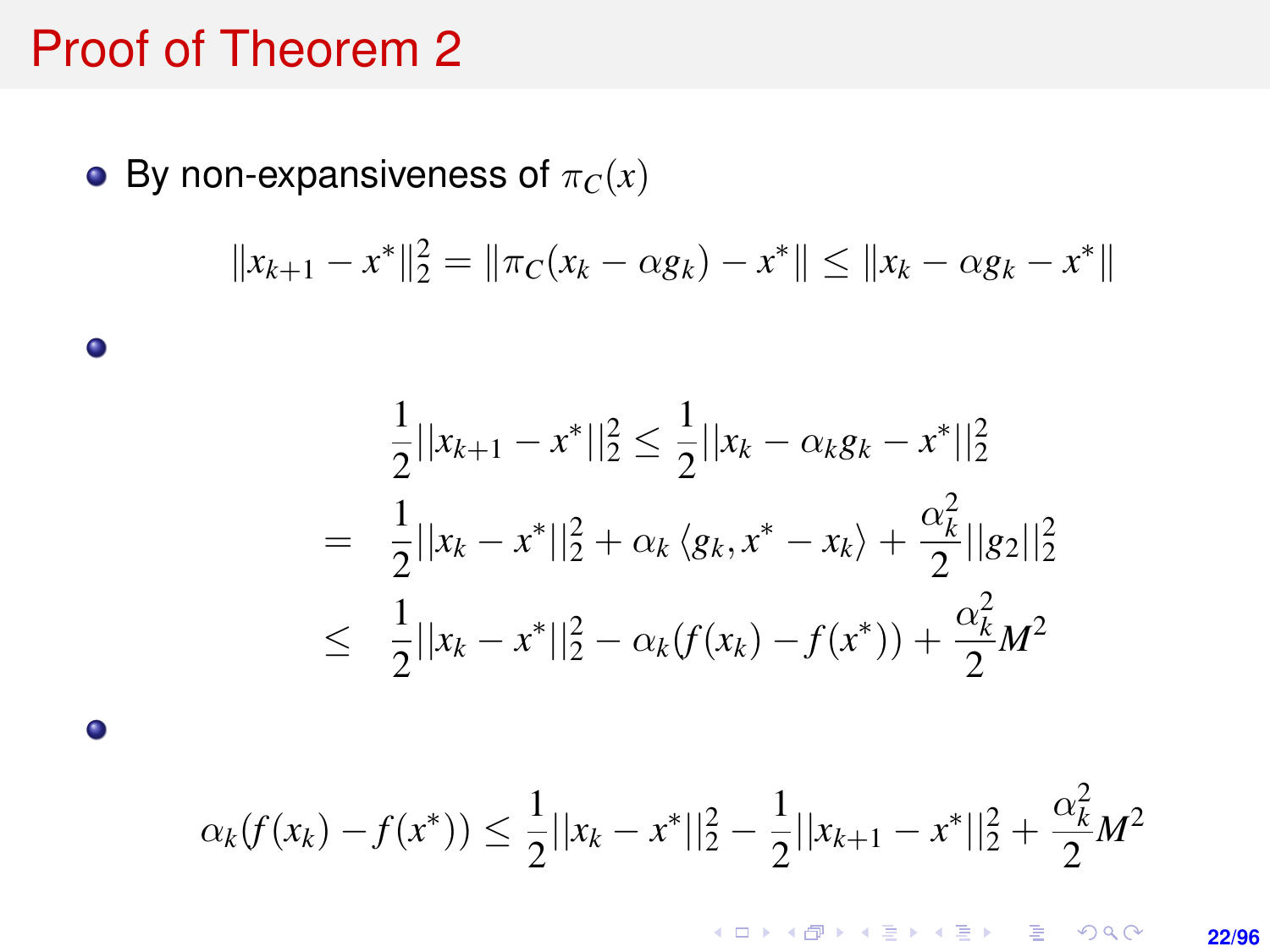## Convergence guarantees

#### **Corollary**

Let 
$$
A_k = \sum_{i=1}^k \alpha_i
$$
 and define  $\bar{x}_K = \frac{1}{A_K} \sum_{k=1}^K \alpha_k x_k$   

$$
f(\bar{x}_K) - f(x^*) \le \frac{||x_1 - x^*||_2^2 + \sum_{k=1}^K \alpha_k^2 M^2}{2 \sum_{k=1}^K \alpha_k}.
$$

• Convergence: 
$$
\sum_{k=1}^{\infty} \alpha_k = \infty
$$
 and  $\frac{\sum_{k=1}^{K} \alpha_k^2}{\sum_{k=1}^{K} \alpha_k} \to 0$ 

• a fixed stepsize 
$$
\alpha_k = \alpha
$$
:

$$
f(\bar{x}_K) - f(x^*) \le \frac{R^2}{2K\alpha} + \frac{\alpha M^2}{2}
$$

Take  $\alpha = \frac{R}{M}$  $\frac{R}{M\sqrt{K}}$ :  $f(\bar{x}_K) - f(x^*) \leq \frac{RM}{\sqrt{m}}$ *K*

**23/96**

K ロ ▶ K @ ▶ K 할 ▶ K 할 ▶ 이 할 → 9 Q @

 $(21)$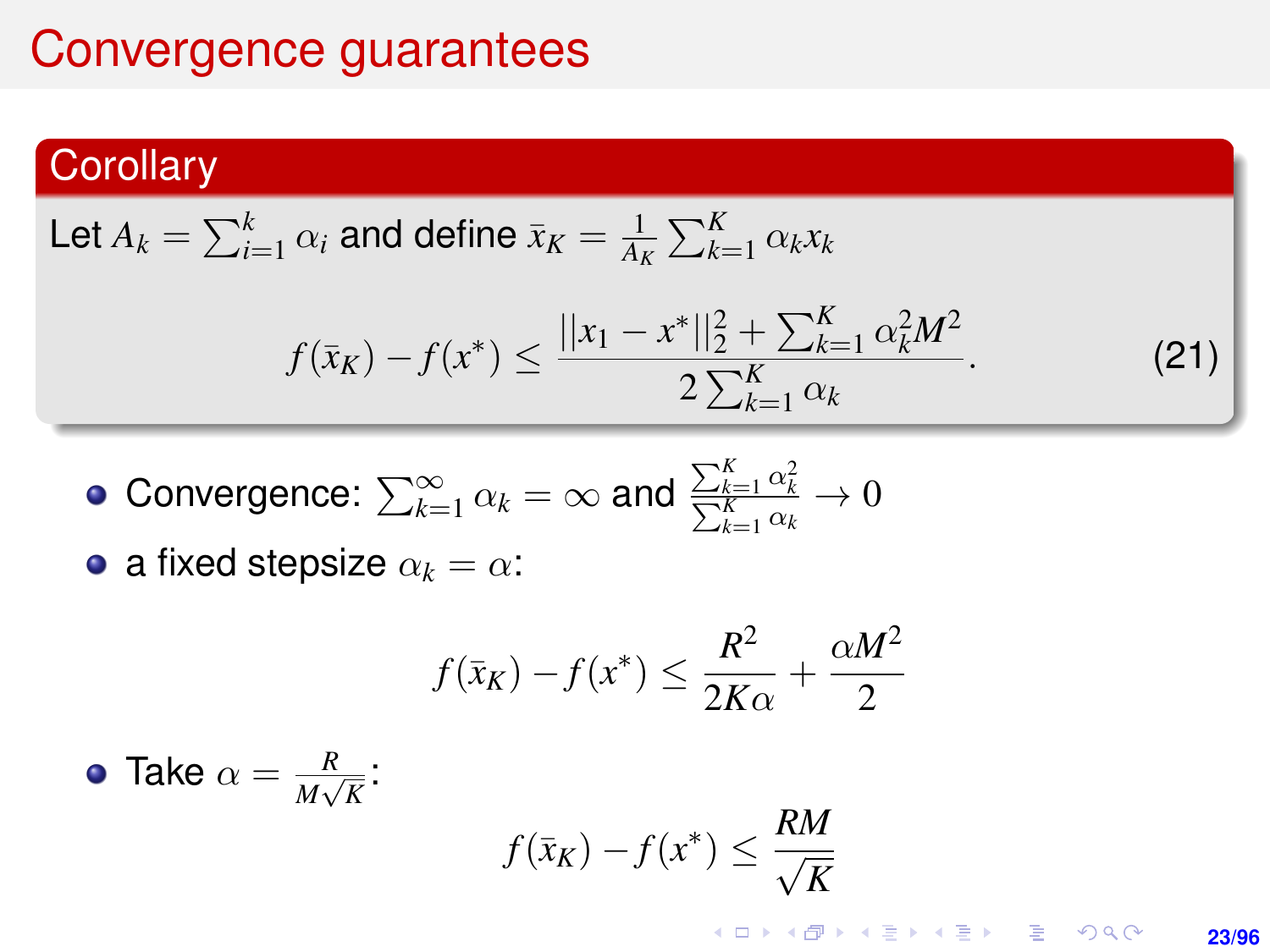## <span id="page-23-0"></span>Stochastic subgradient methods

 $\bullet$  the stochastic optimization problem

$$
\min_{x \in C} f(x) := \mathbf{E}_{\mathbf{P}}[F(x; S)] \tag{22}
$$

- *S* is a random space is a random variable on the space S with distribution P.
- for each  $s, x \rightarrow F(x; s)$  is convex.
- The subgradient  $\mathbf{E}_{P}[g(x;S)] \in \partial f(x)$ , where  $g(x; s) \in \partial F(x; s)$ .

#### $\bullet$

$$
f(y) = \mathbf{E}_{P}[F(y; S)] \ge \mathbf{E}_{P}[F(x; S) + \langle g(x, S), y - x \rangle]
$$
  
=  $f(x) + \langle \mathbf{E}_{P}[g(x; S)], y - x \rangle$ 

#### **KORKARK KERKER DRAM 24/96**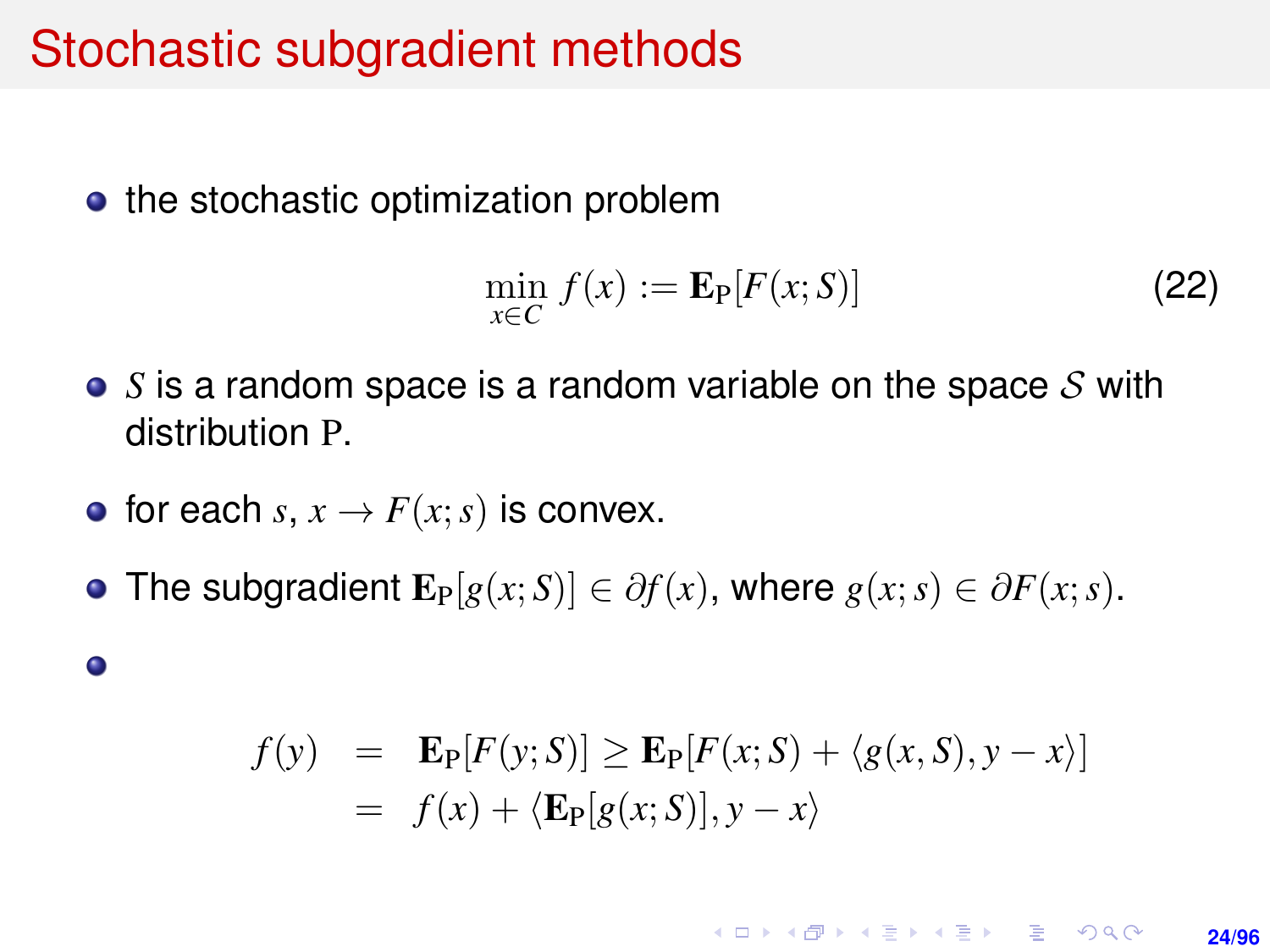## Stochastic subgradient methods

• the deterministic optimization problem

$$
\min_{x \in C} f(x) := \frac{1}{m} \sum_{i=1}^{m} F(x; s_i)
$$
\n(23)

**KORKARK A BIK BIKA A GA A GA A GA A BIKA A BIKA A BIKA A BIKA A BIKA A BIKA A BIKA A BIKA A BIKA A BIKA A BIKA** 

**25/96**

- Why Stochastic?
	- $\bullet$   $\mathbf{E}_{\mathbf{P}}[F(x; S)]$  is generally intracktable to compute
	- Small complexity: only one subgradient  $g(x; s) \in \partial F(x; s)$  needs to be computed in one iteration.
	- More possible to get global solution for non-convex case.
- stochasitic subgradient method

$$
x_{k+1} = \pi_C(x_k - \alpha_k g_k), \ \mathbf{E}[g_k | x_k] \in \partial f(x_k)
$$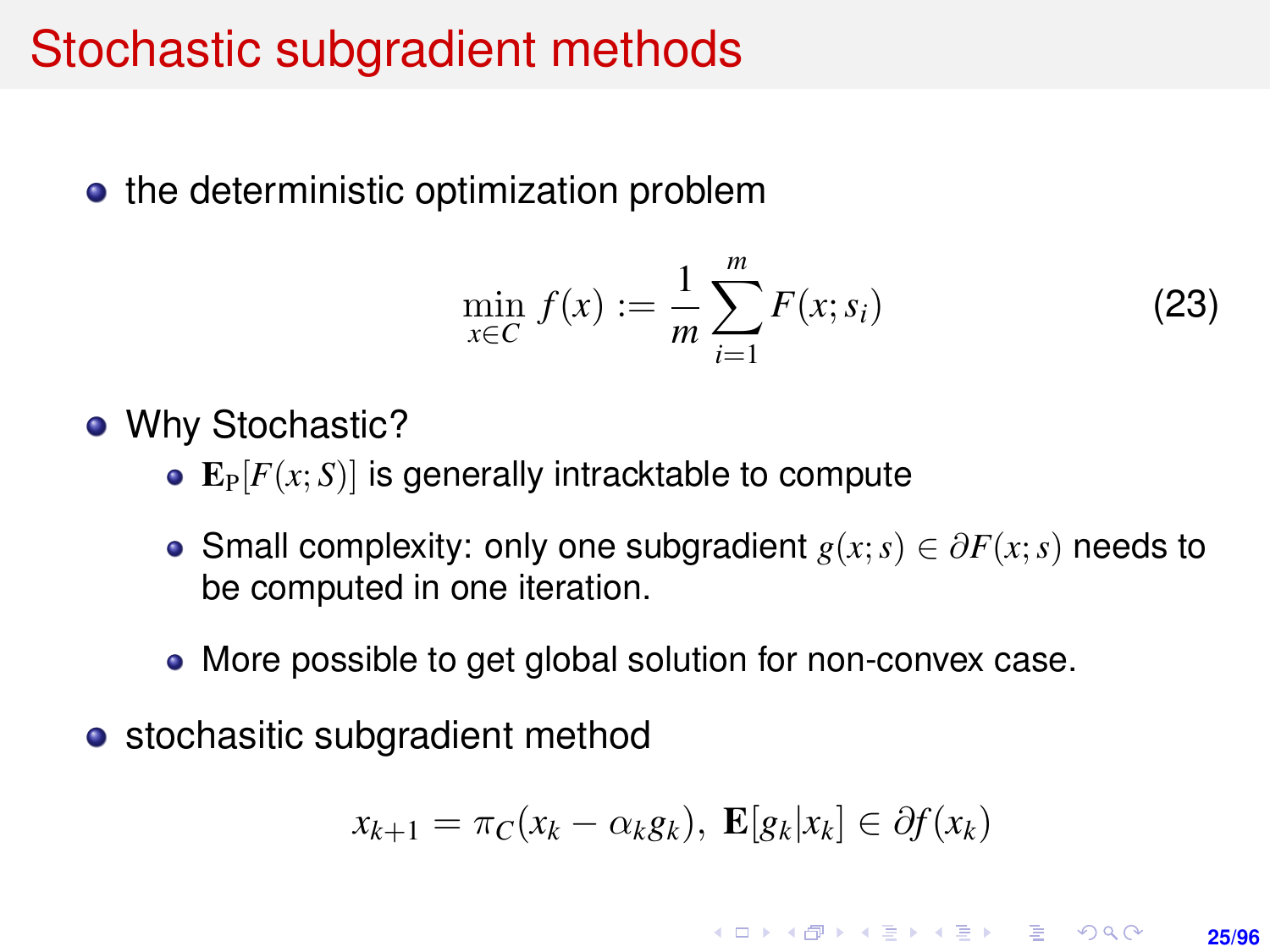## Convergence guarantees

#### **Assumption**

- The set  $C \subset \mathbb{R}^n$  is compact and convex, and  $||x x^*||_2 \leq R < \infty$ for all  $x \in C$ .
- The variance are bounded:  $\mathbf{E}||g(x,S)||_2^2 \leq M^2 \leq \infty$  for all *x*.

#### Theorem 3: Convergence of stochastic subgradient method

Let  $\alpha_k$   $>$  0 be any non-negative sequence of stepsizes and the preceding assumptions hold. Let *x<sup>k</sup>* be generated by the stochastic subgradient iteration. Then for all  $K > 1$ ,

$$
\sum_{k+1}^{K} \alpha_k \mathbf{E}(f(x_k) - f(x^*)) \leq \frac{1}{2} \mathbf{E}||x_1 - x^*||_2^2 + \frac{\sum_{k=1}^{K} \alpha_k^2 M^2}{2}
$$
 (24)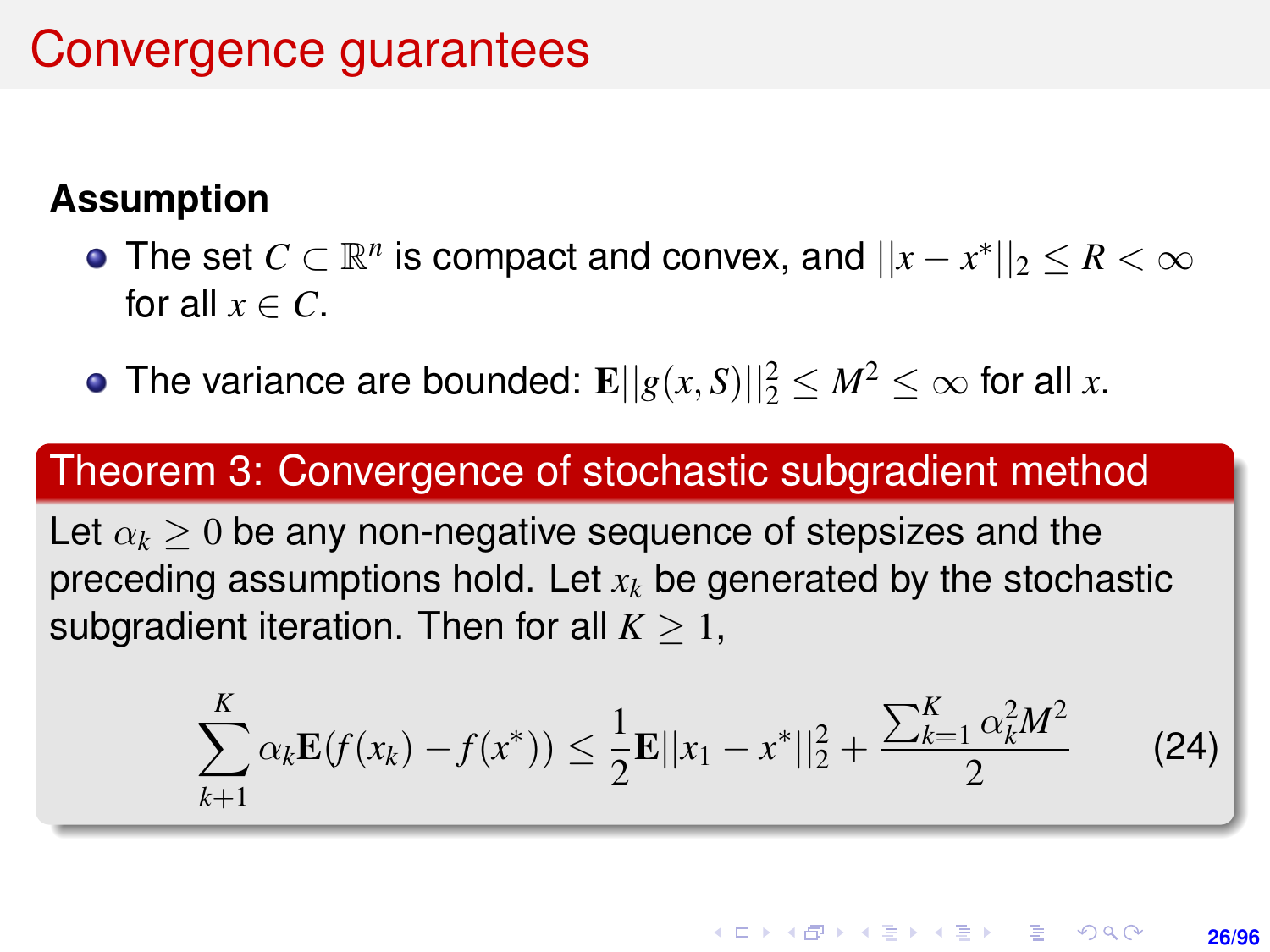## Proof of Theorem 2

 $\bullet$ 

• Let 
$$
f'(x_k) = E[g_k|x_k]
$$
 and  $\xi_k = g_k - f'(x_k)$ ,  
\n
$$
\frac{1}{2}||x_{k+1} - x^*||_2^2 \le \frac{1}{2}||x_k - \alpha_k g_k - x^*||_2^2
$$
\n
$$
= \frac{1}{2}||x_k - x^*||_2^2 + \alpha_k \langle g_k, x^* - x_k \rangle + \frac{\alpha_k^2}{2}||g_k||_2^2
$$
\n
$$
= \frac{1}{2}||x_k - x^*||_2^2 + \alpha_k \langle f'(x_k), x^* - x_k \rangle + \frac{\alpha_k^2}{2}||g_k||_2^2 + \alpha_k \langle \xi_k, x^* - x_k \rangle
$$
\n
$$
\le \frac{1}{2}||x_k - x^*||_2^2 - \alpha_k(f(x_k) - f(x^*)) + \frac{\alpha_k^2}{2}||g_k||_2^2 + \alpha_k \langle \xi_k, x^* - x_k \rangle
$$

$$
\mathbf{E}[\langle \xi_k, x^* - x_k \rangle] = \mathbf{E}[\mathbf{E}[\langle \xi_k, x^* - x_k \rangle | x_k]] = 0.
$$

$$
\alpha_k \mathbf{E}(f(x_k) - f(x^*)) \leq \frac{1}{2} \mathbf{E}||x_k - x^*||_2^2 - \frac{1}{2} \mathbf{E}||x_{k+1} - x^*||_2^2 + \frac{\alpha_k^2}{2}M^2
$$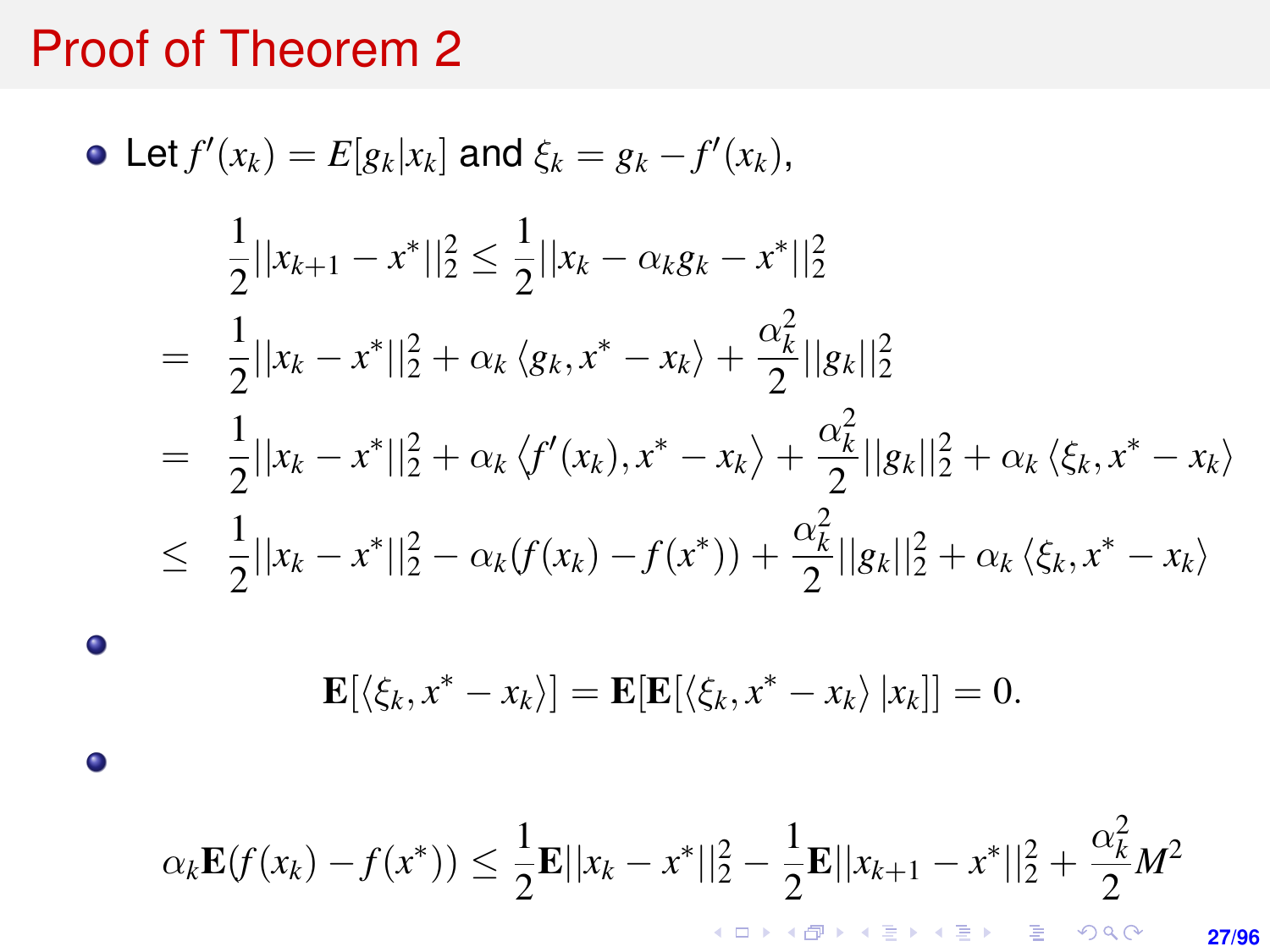## Convergence guarantees

## Corollary

Let 
$$
A_k = \sum_{i=1}^k \alpha_i
$$
 and define  $\bar{x}_K = \frac{1}{A_K} \sum_{k=1}^K \alpha_k x_k$   

$$
\mathbf{E}[f(\bar{x}_K) - f(x^*)] \le \frac{R^2 + \sum_{k=1}^K \alpha_k^2 M^2}{2 \sum_{k=1}^K \alpha_k}.
$$
 (25)

• Convergence: 
$$
\sum_{k=1}^{\infty} \alpha_k = \infty
$$
 and  $\frac{\sum_{k=1}^{K} \alpha_k^2}{\sum_{k=1}^{K} \alpha_k} \to 0$ 

• a fixed stepsize 
$$
\alpha_k = \alpha
$$
:

$$
\mathbf{E}(f(\bar{x}_K) - f(x^*)) \le \frac{R^2}{2K\alpha} + \frac{\alpha M^2}{2}
$$

• Take 
$$
\alpha = \frac{R}{M\sqrt{K}}
$$
:  

$$
\mathbf{E}(f(\bar{x}_K) - f(x^*)) \le \frac{RM}{\sqrt{K}}
$$

**28/96**

KO K K @ K K E K K E K Y K Y K Y K Y R Y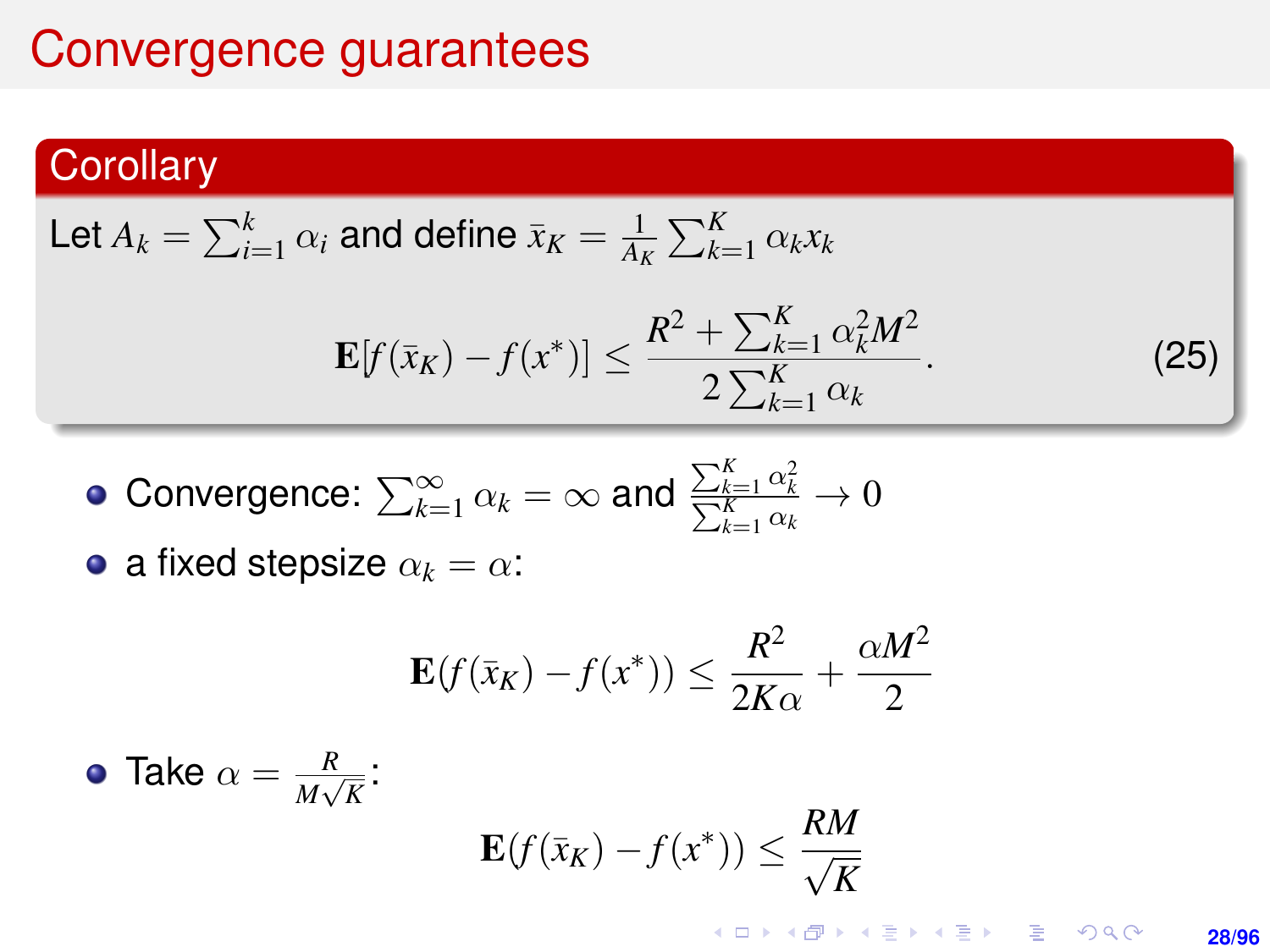Theorem 5: Convergence of stochastic subgradient method

Let  $\alpha_k > 0$  be non-increasing sequence of stepsizes and the preceding assumptions hold. Let  $\bar{x} = \frac{1}{K} \sum_{k=1}^{K} x_k$ . Then,

$$
\mathbf{E}[f(\bar{x}_K) - f(x^*)] \le \frac{R^2}{2K\alpha_K} + \frac{1}{2K} \sum_{k=1}^K \alpha_k M^2.
$$
 (26)

$$
\alpha_k \mathbf{E}(f(x_k) - f(x^*)) \leq \frac{1}{2} \mathbf{E}||x_k - x^*||_2^2 - \frac{1}{2} \mathbf{E}||x_{k+1} - x^*||_2^2 + \frac{\alpha_k^2}{2}M^2
$$

Ο

$$
\mathbf{E}(f(x_k) - f(x^*)) \le \frac{1}{2\alpha_k} \mathbf{E}||x_k - x^*||_2^2 - \frac{1}{2\alpha_k} \mathbf{E}||x_{k+1} - x^*||_2^2 + \frac{\alpha_k}{2}M^2
$$

**KORKARK A BIK BIKA A GA A GA A GA A BIKA A BIKA A BIKA A BIKA A BIKA A BIKA A BIKA A BIKA A BIKA A BIKA A BIKA 29/96**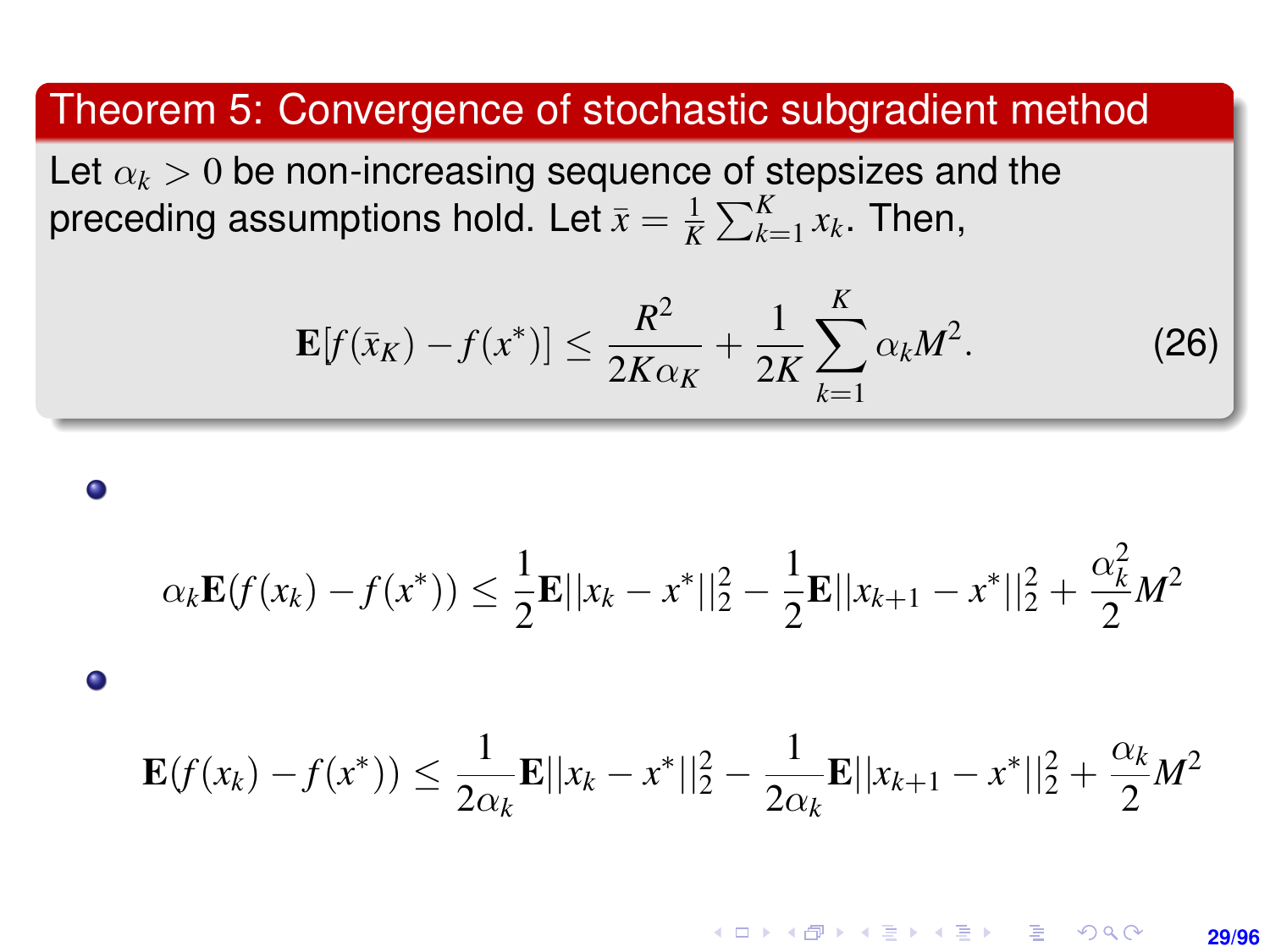#### **Corollary**

Let the conditions of Theorem 5 hold, and let  $\alpha_k = \frac{R}{M_N}$  $\frac{R}{M\sqrt{k}}$  for each k. Then,

$$
\mathbf{E}[f(\bar{x}_K) - f(x^*)] \le \frac{3RM}{2\sqrt{K}}.\tag{27}
$$

• proof

$$
\sum_{k=1}^K \frac{1}{\sqrt{k}} \le \int_0^K \frac{1}{\sqrt{t}} dt = 2\sqrt{K}.
$$

#### **Corollary**

Let  $\alpha_k$  be chosen such that  $\mathbf{E}[f(\bar{x}_K) - f(x^*)] \to 0$ . Then  $f(\bar{x}_K) - f(x^*) \stackrel{\text{P}}{\rightarrow} 0$  as  $K \rightarrow \infty,$  that is, for all  $\epsilon > 0$  we have

$$
\limsup_{k \to \infty} P(f(\bar{x}_K) - f(x^*) \ge \epsilon) = 0.
$$
 (28)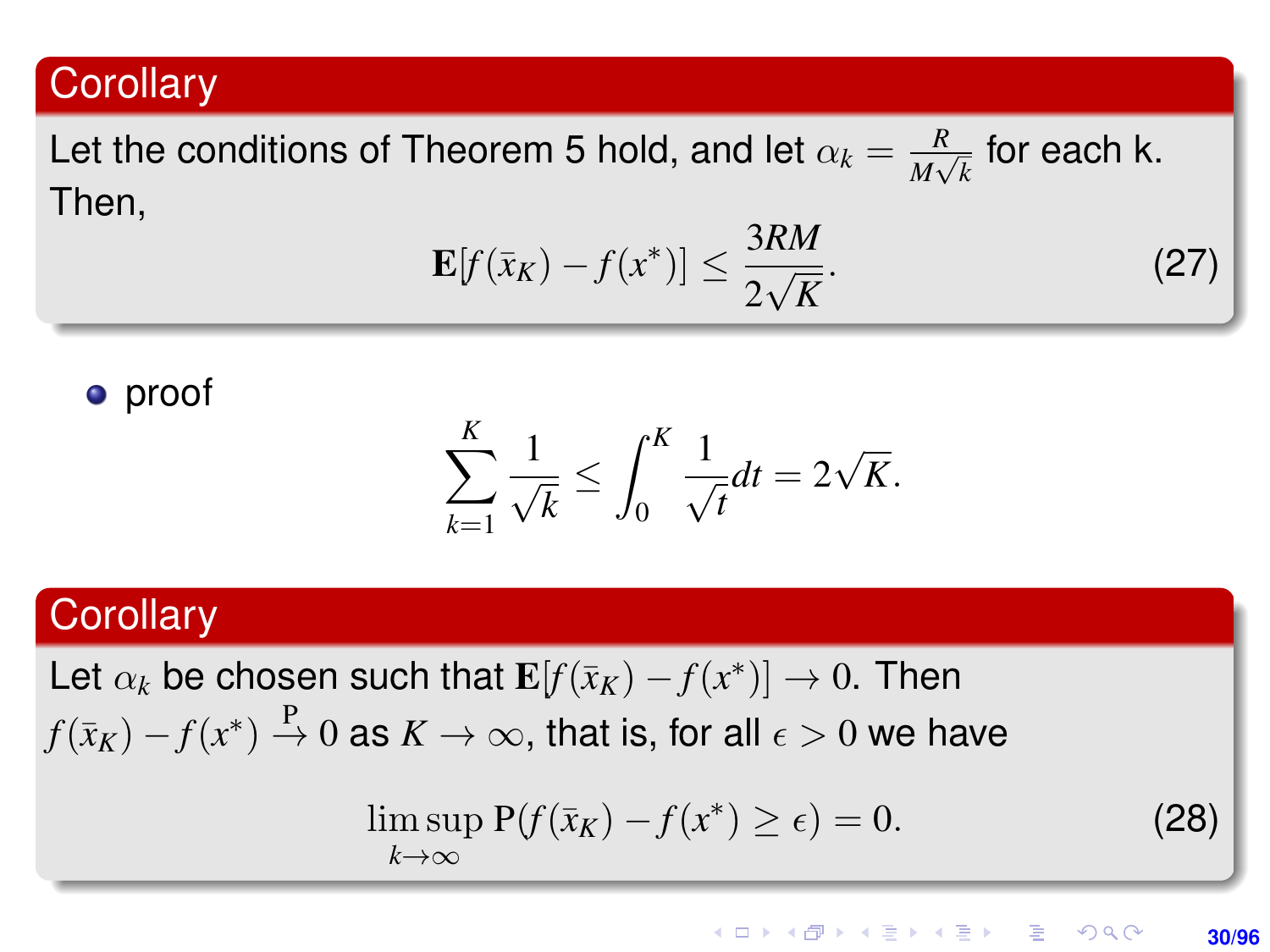\n- By markov inequality: 
$$
P(X \geq \alpha) \leq \frac{EX}{\alpha}
$$
 if  $X \geq 0$  and  $\alpha > 0$  and  $\alpha > 0$  for  $P(f(\bar{x}_K) - f(x^*) \geq \epsilon) \leq \frac{1}{\epsilon} \mathbb{E}[f(\bar{x}_K) - f(x^*)] \to 0$  for  $f(x^*) = \epsilon$  for  $x^*$  for  $x^*$  for  $x^*$  for  $x^*$  for  $x^*$  for  $x^*$  for  $x^*$  for  $x^*$  for  $x^*$  for  $x^*$  for  $x^*$  for  $x^*$  for  $x^*$  for  $x^*$  for  $x^*$  for  $x^*$  for  $x^*$  for  $x^*$  for  $x^*$  for  $x^*$  for  $x^*$  for  $x^*$  for  $x^*$  for  $x^*$  for  $x^*$  for  $x^*$  for  $x^*$  for  $x^*$  for  $x^*$  for  $x^*$  for  $x^*$  for  $x^*$  for  $x^*$  for  $x^*$  for  $x^*$  for  $x^*$  for  $x^*$  for  $x^*$  for  $x^*$  for  $x^*$  for  $x^*$  for  $x^*$  for  $x^*$  for  $x^*$  for  $x^*$  for  $x^*$  for  $x^*$  for  $x^*$  for  $x^*$  for  $x^*$

#### Theorem 6: Convergence of stochastic subgradient method

In addition to the conditions of Theorem 5, assume that  $||g||_2 \leq M$  for all stochastic subgradients  $g$ , Then for anything  $\epsilon > 0$ ,

$$
f(\bar{x}_K) - f(x^*) \le \frac{R^2}{2K\alpha_K} + \frac{1}{2K} \sum_{k=1}^K \alpha_k M^2 + \frac{RM}{\sqrt{K}}\epsilon.
$$
 (29)

with probability at least  $1-e^{-\frac{1}{2}\epsilon^2}$ 

• Taking 
$$
\alpha_k = \frac{R}{\sqrt{k}M}
$$
 and setting  $\delta = e^{-\frac{1}{2}\epsilon^2}$   

$$
f(\bar{x}_K) - f(x^*) \le \frac{3RM}{2\sqrt{K}} + \frac{RM\sqrt{2\log\frac{1}{\delta}}}{\sqrt{K}}.
$$

with probability at least  $1 - \delta$ 

**KORKARK A BIK BIKA A GA A GA A GA A BIKA A BIKA A BIKA A BIKA A BIKA A BIKA A BIKA A BIKA A BIKA A BIKA A BIKA 31/96**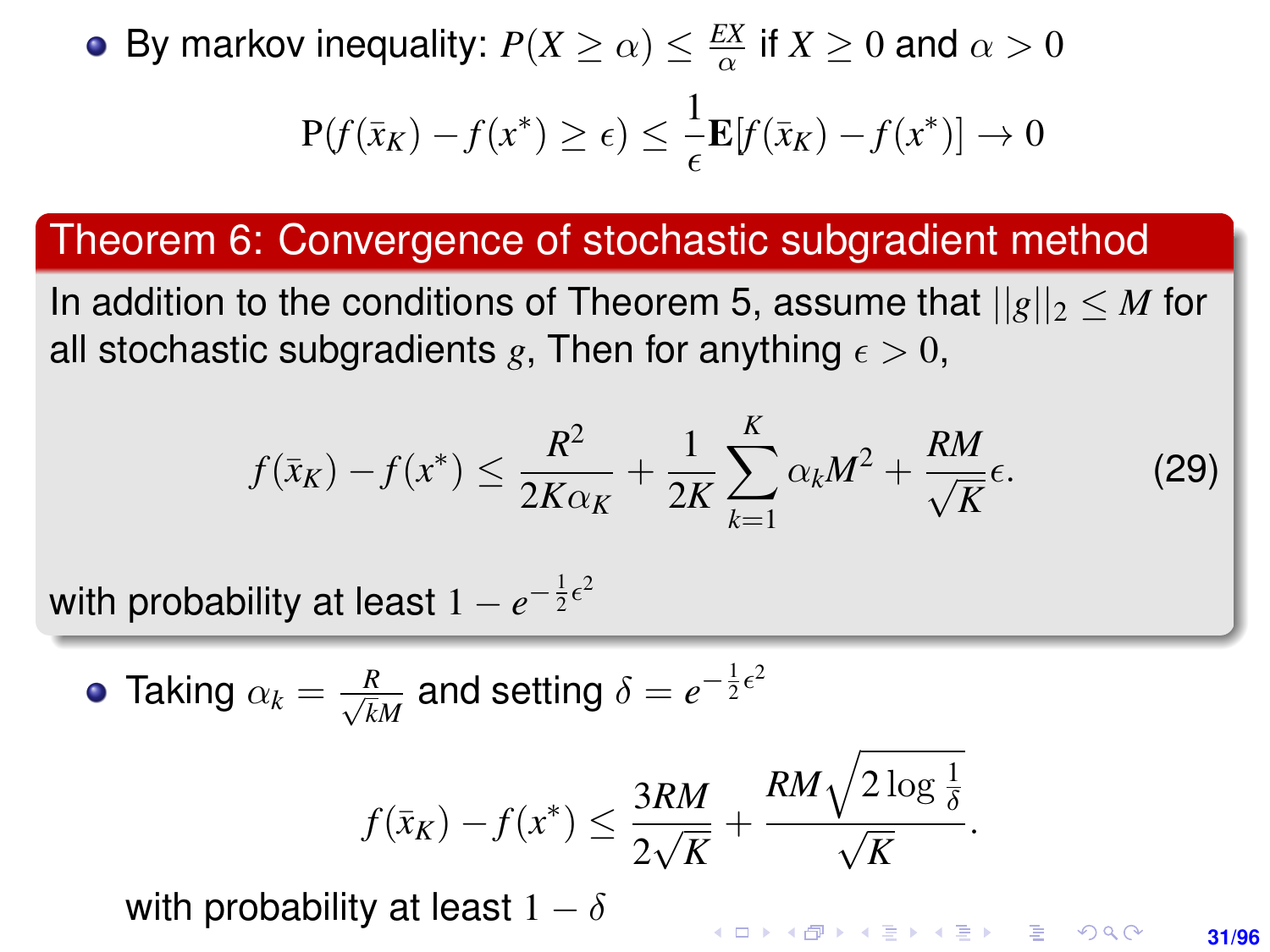## Azuma-Hoeffding Inequality

- **martingle**: A sequence  $X_1, X_2, \cdots$  of random vectors is a martingale if there is a sequence of random vectors  $Z_1, Z_2, \cdots$ such that for each n,
	- $X_n$  is a function of  $Z_n$ ,
	- *Zn*−<sup>1</sup> is a function of *Zn*,
	- we have the conditional expectation condition

$$
\mathbf{E}[X_n|Z_{n-1}]=X_{n-1}.
$$

**• martingale difference sequence**  $X_1, X_2, \cdots$  is a martingale difference sequence if  $S_n = \sum_{i=1}^n X_i$  is a martingle or, equivalently

$$
\mathbf{E}[X_n|Z_{n-1}]=0.
$$

**example**  $X_1, X_2, \cdots$  independent and  $E(X_i) = 0, Z_i = (X_1, \cdots, X_i)$ .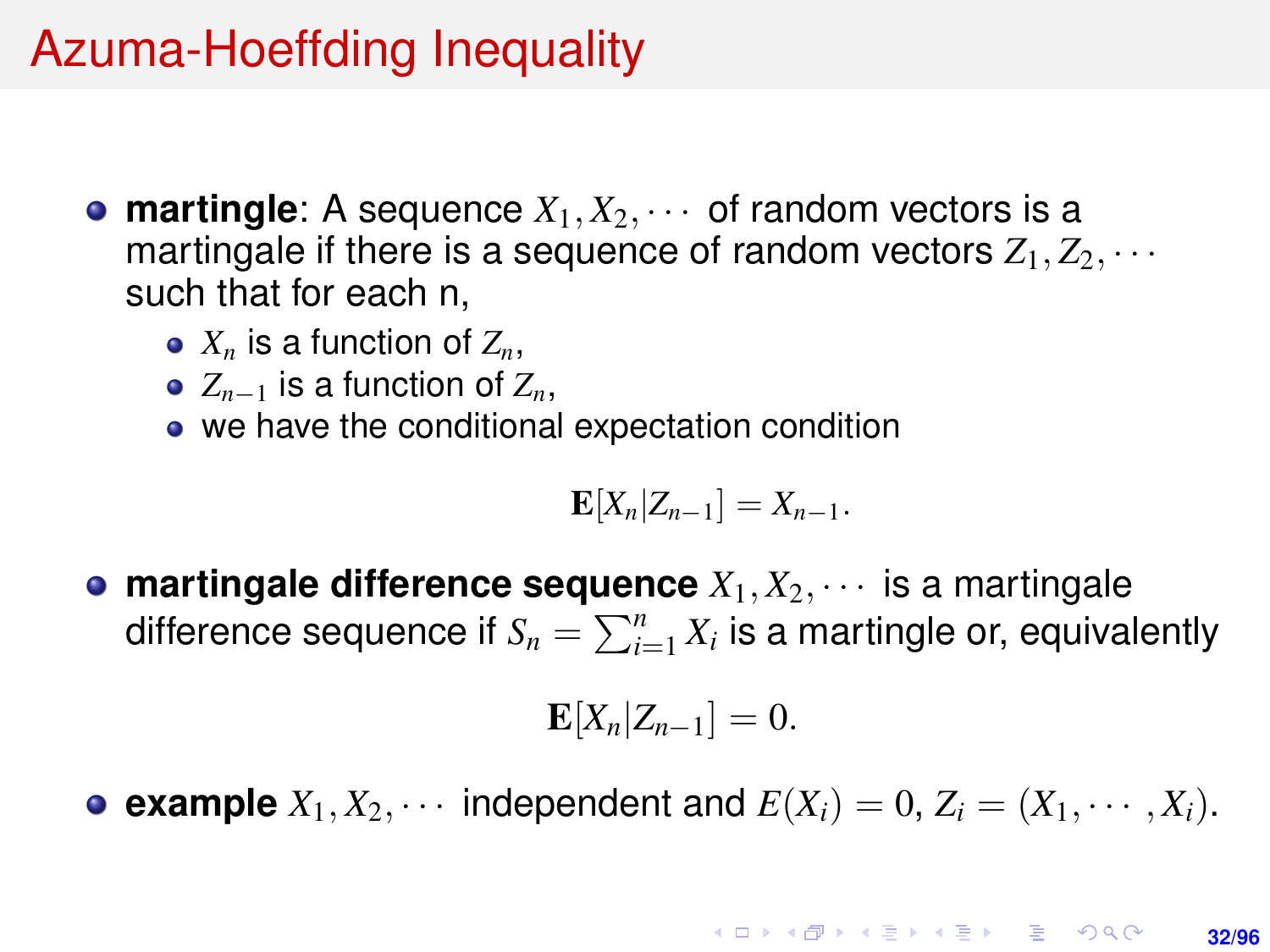#### Azuma-Hoeffding Inequality

Let  $X_1, X_2, \cdots$  be a martingale difference sequence with  $|X_i| \leq B$  for all  $i = 1, 2, ...$  Then

$$
P(\sum_{i=1}^{n} X_i \ge t) \le \exp(-\frac{2t^2}{nB^2})
$$
 (30)

$$
P(\sum_{i=1}^{n} X_i \le t) \le \exp(-\frac{2t^2}{nB^2})
$$
\n(31)

• Let 
$$
\delta = \frac{t}{n}
$$
  

$$
P(\frac{1}{n}\sum_{i=1}^{m} X_i \ge \delta) \le \exp(-\frac{2n\delta^2}{B^2})
$$

 $X_1, X_2, \cdots$  **1.1.0**,  $EX_i = \mu$ 

$$
P(|\frac{1}{n}\sum_{i=1}^{m}X_i-\mu|\geq \delta)\leq 2\exp(-\frac{2n\delta^2}{B^2})
$$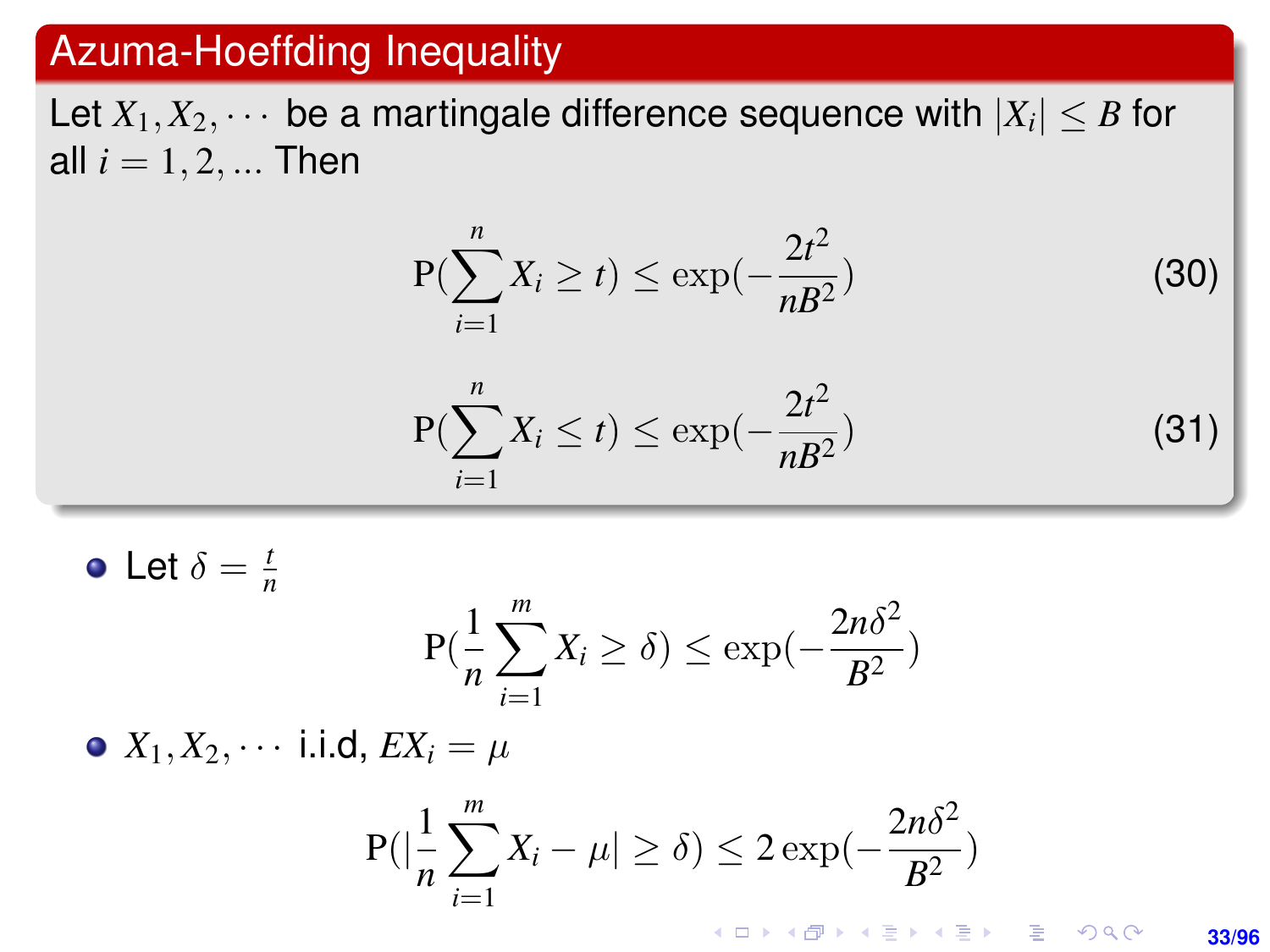## Azuma-Hoeffding Inequality

#### Theorem 5: Convergence of stochastic subgradient method

Let  $\alpha_k > 0$  be non-increasing sequence of stepsizes and the preceding assumptions hold. Let  $\bar{x} = \frac{1}{K} \sum_{k=1}^{K} x_k$ . Then,

$$
\mathbf{E}[f(\bar{x}_K) - f(x^*)] \le \frac{R^2}{2K\alpha_K} + \frac{1}{2K} \sum_{k=1}^K \alpha_k M^2.
$$
 (32)

### Theorem 6: Convergence of stochastic subgradient method

In addition to the conditions of Theorem 5, assume that  $||g||_2 \leq M$  for all stochastic subgradients g, Then for anything  $\epsilon > 0$ ,

$$
f(\bar{x}_K) - f(x^*) \le \frac{R^2}{2K\alpha_K} + \frac{1}{2K} \sum_{k=1}^K \alpha_k M^2 + \frac{RM}{\sqrt{K}} \epsilon.
$$
 (33)

with probability at least  $1-e^{-\frac{1}{2}\epsilon^2}$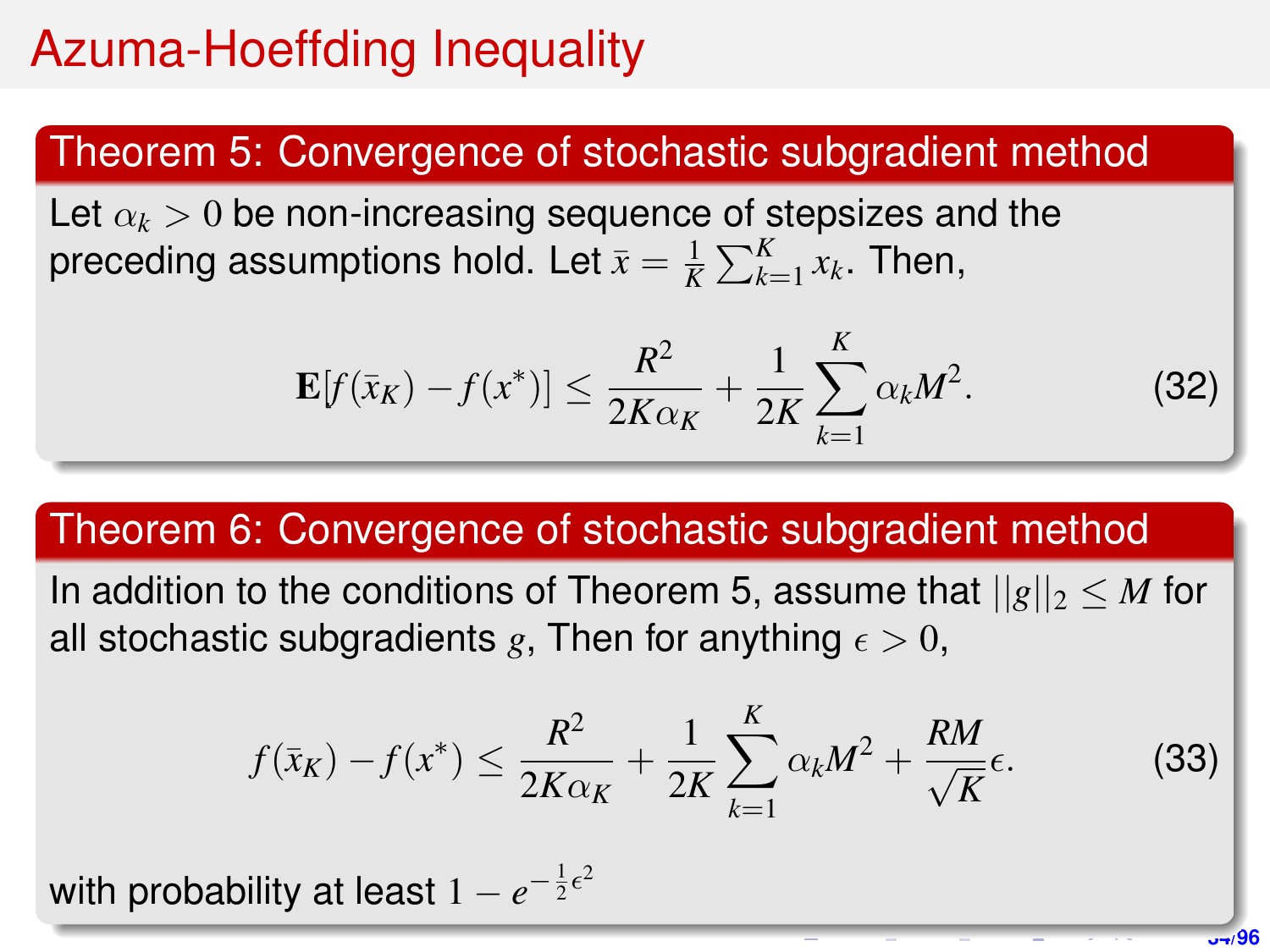## Proof of Theorem 6

 $\bullet$ 

• Let 
$$
f'(x_k) = E[g_k|x_k]
$$
 and  $\xi_k = g_k - f'(x_k)$ ,  
\n
$$
\frac{1}{2}||x_{k+1} - x^*||_2^2 = \frac{1}{2}||x_k - \alpha_k g_k - x^*||_2^2
$$
\n
$$
= \frac{1}{2}||x_k - x^*||_2^2 + \alpha_k \langle g_k, x^* - x_k \rangle + \frac{\alpha_k^2}{2}||g_k||_2^2
$$
\n
$$
= \frac{1}{2}||x_k - x^*||_2^2 + \alpha_k \langle f'(x_k), x^* - x_k \rangle + \frac{\alpha_k^2}{2}||g_k||_2^2 + \alpha_k \langle \xi_k, x^* - x_k \rangle
$$
\n
$$
\leq \frac{1}{2}||x_k - x^*||_2^2 - \alpha_k(f(x_k) - f(x^*)) + \frac{\alpha_k^2}{2}||g_k||_2^2 + \alpha_k \langle \xi_k, x^* - x_k \rangle
$$

$$
f(x_k) - f(x^*) \le \frac{1}{2\alpha_k} ||x_k - x^*||_2^2 - \frac{1}{2\alpha_k} ||x_{k+1} - x^*||_2^2 + \frac{\alpha_k}{2} ||g_k||_2^2 + \langle \xi_k, x^* - x_k \rangle
$$

#### **35/96**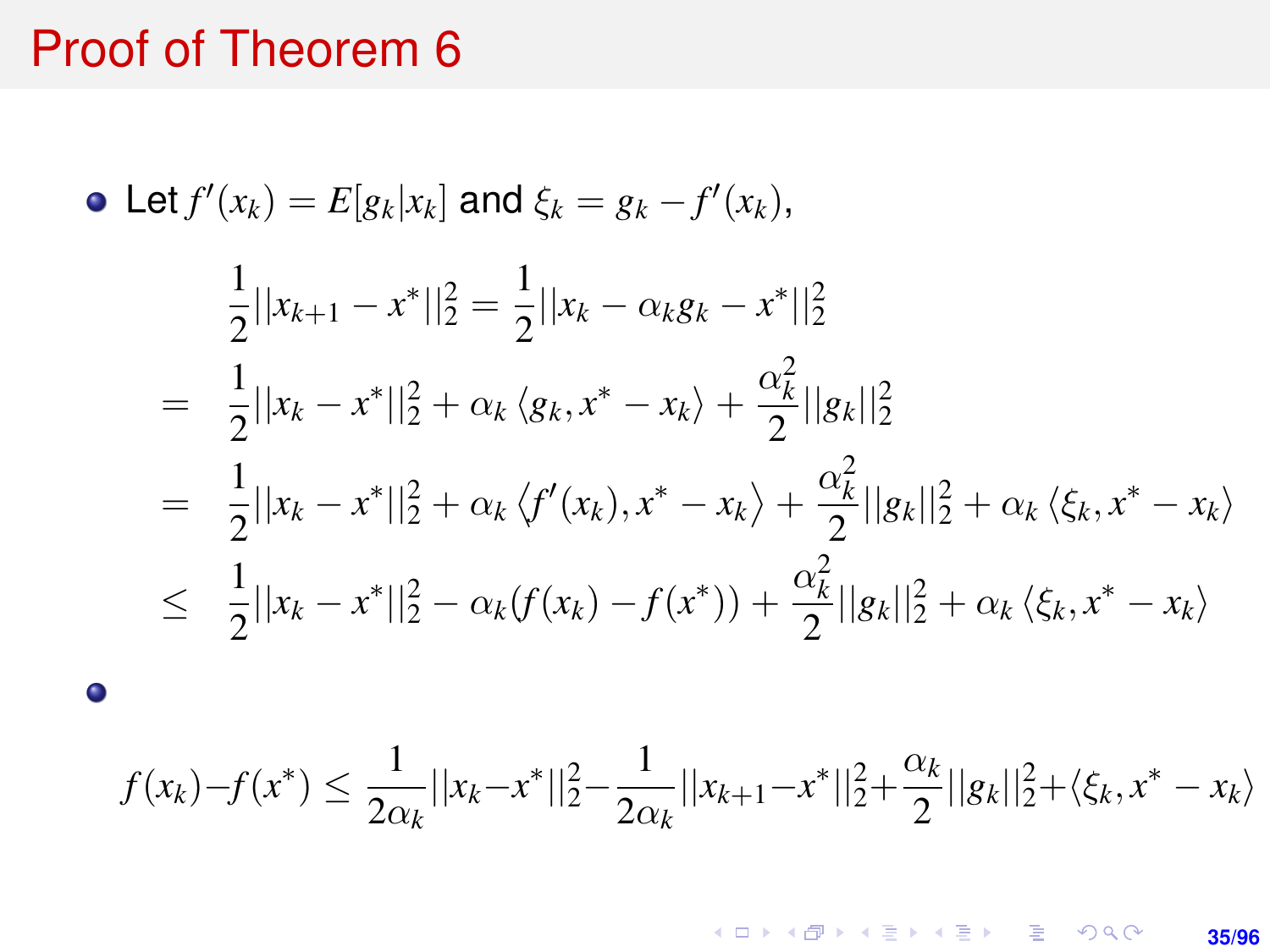## Proof of Theorem 6

 $\bullet$ *K*  $f(\bar{x}_K) - f(x) \leq \frac{1}{K}$  $\sum$  $f(x_k) - f(x^*)$ *K k*=1 *K K*  $\leq \frac{1}{2K}$  $\frac{1}{2K\alpha_K}||x_1 - x^*||_2^2 + \frac{1}{2K}$  $\alpha_k ||g_k||_2^2 + \frac{1}{K}$  $\sum$  $\sum$  $\langle \xi_k, x^* - x_k \rangle$ 2*K K k*=1 *i*=1 *K K*  $\leq \frac{1}{2K}$  $\frac{1}{2K\alpha_K}||x_1 - x^*||_2^2 + \frac{1}{2K}$  $\alpha_k M^2 + \frac{1}{\nu}$  $\sum$  $\sum$  $\langle \xi_k, x^* - x_k \rangle$ 2*K K k*=1 *i*=1 Let  $\omega = \frac{1}{2K\alpha_K}||x_1 - x^*||_2^2 + \frac{1}{2K}\sum_{k=1}^K \alpha_k M^2$ *K*  $P(f(\bar{x}_K) - f(x) - \omega \ge t) \le P(\frac{1}{k})$  $\sum$  $\langle \xi_k, x^* - x_k \rangle \geq t$ , *K i*=1

> KORK ERKER ERKER **36/96**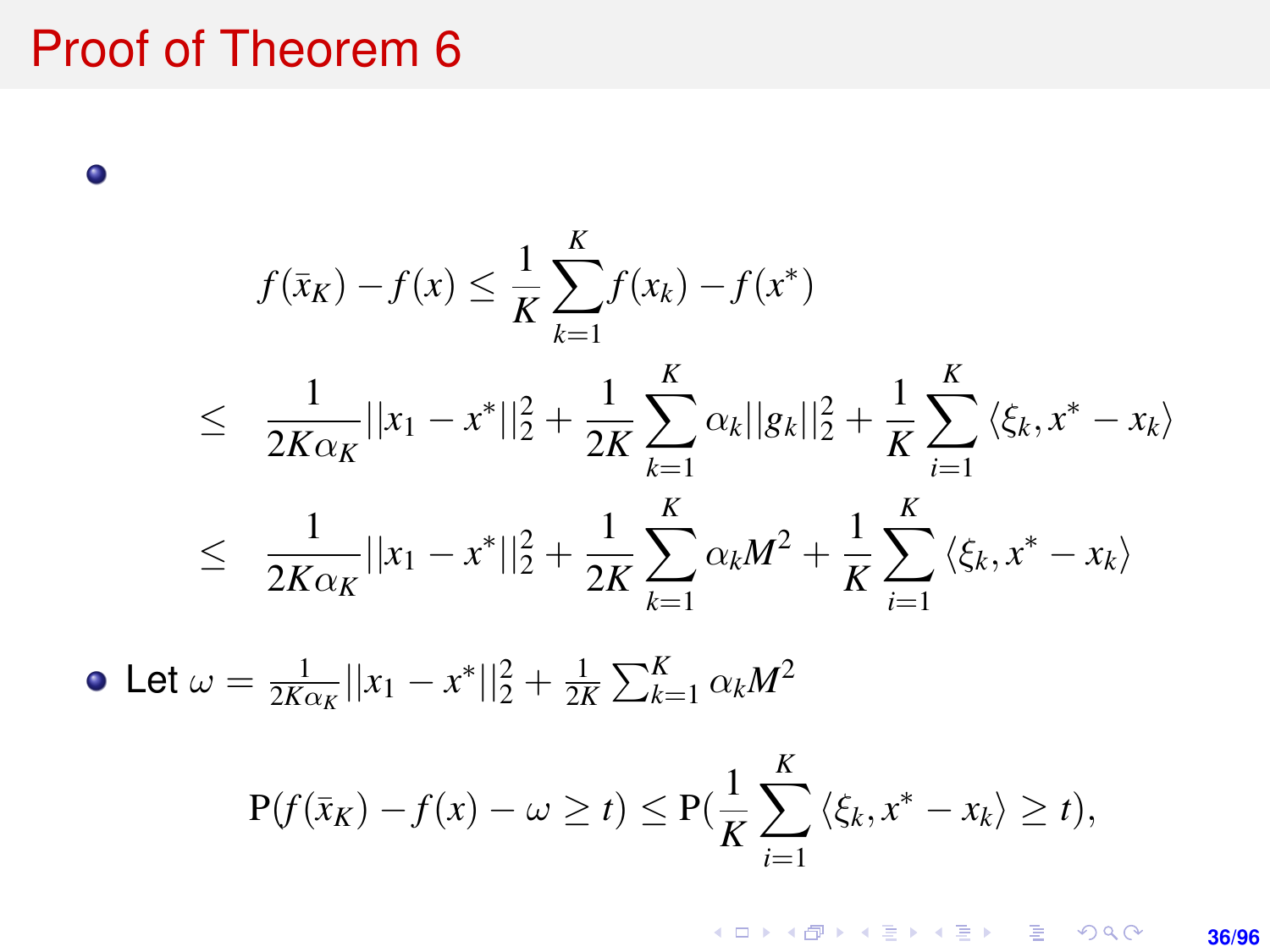## Proof of Theorem 6

- $\langle ξ<sub>k</sub>, x<sup>*</sup> − x<sub>k</sub> \rangle$  is a bounded difference martingale sequence  $\bullet$   $Z_k = (x_1, \cdots, x_{k+1})$  $\bullet$  Since  $\mathbf{E}[\xi_k|Z_{k-1}] = 0$  and  $\mathbf{E}[x_k|Z_{k-1}] = x_k$ .  $\mathbf{E} \langle \xi_k, x^* - x_k \rangle = 0.$  $\textsf{Since } ||\xi_k||_2 = ||g_k - f'(x_k)|| \leq 2M$  $|\langle \xi_k, x^* - x_k \rangle| \leq ||\xi_k||_2 ||x^* - x_k||_2 \leq 2MR$
- By Azuma-Hoeffding Inequality,

$$
P(\sum_{i=1}^K \langle \xi_k, x^* - x_k \rangle \ge t) \le \exp(-\frac{t^2}{2KM^2R^2}).
$$

Substituting  $t = MR\sqrt{K}\epsilon$ 

$$
\mathbf{P}(\frac{1}{K}\sum_{i=1}^{K}\left\langle \xi_k, x^* - x_k \right\rangle \geq \frac{MR\epsilon}{\sqrt{K}}) \leq \exp(-\frac{\epsilon^2}{2}).
$$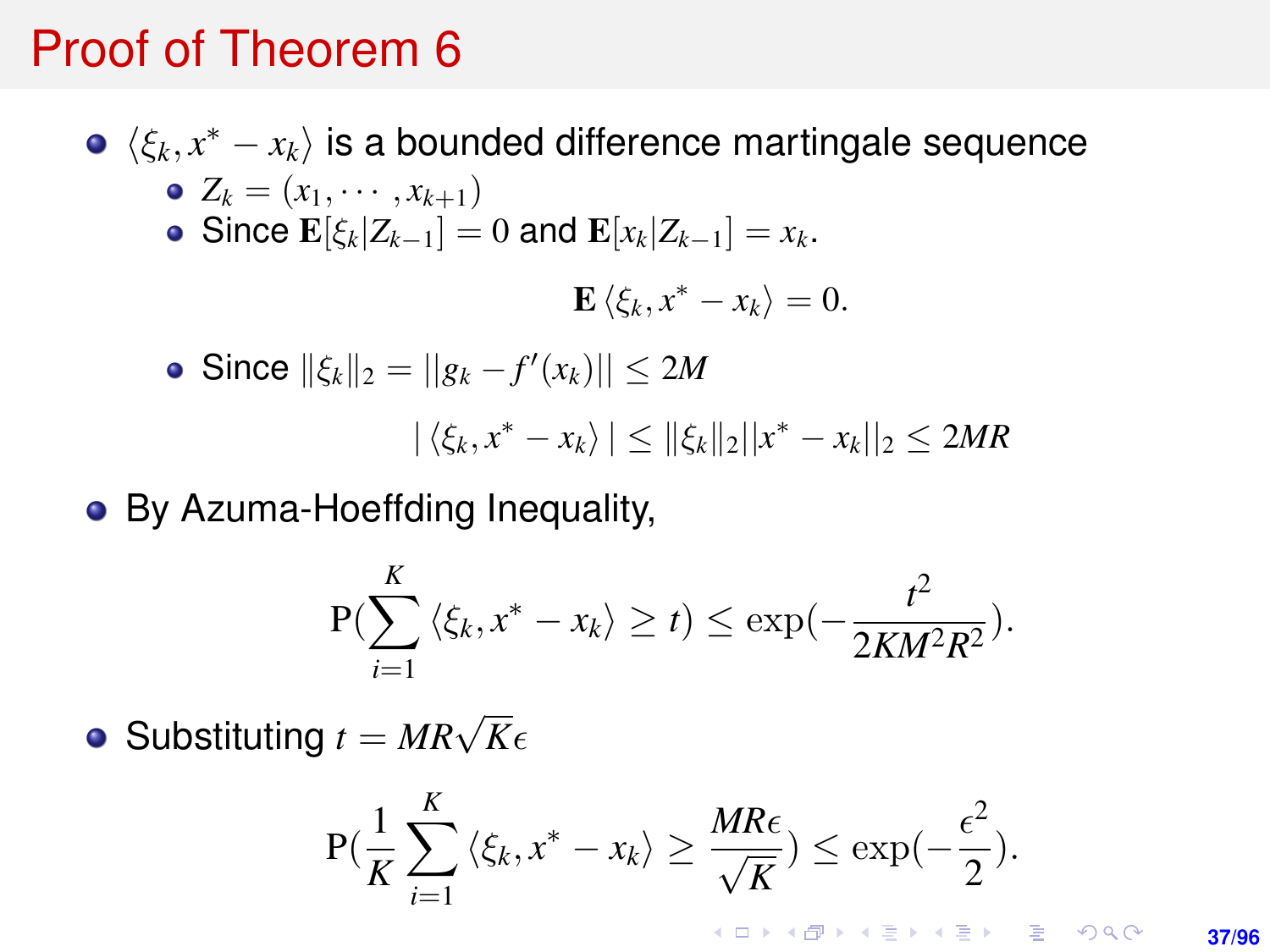- choose an appropriate metric and associated distance-generating function *h*.
- **•** it may be advantageous to adapt the metric being used, or at least the stepsizes, to achieve faster convergence guarantees.
- a simple scheme

$$
h(x) = \frac{1}{2}x^T A x
$$

where *A* may change depending on information observed during solution of the problem.

**KORKARK A BIK BIKA A GA A GA A GA A BIKA A BIKA A BIKA A BIKA A BIKA A BIKA A BIKA A BIKA A BIKA A BIKA A BIKA** 

**38/96**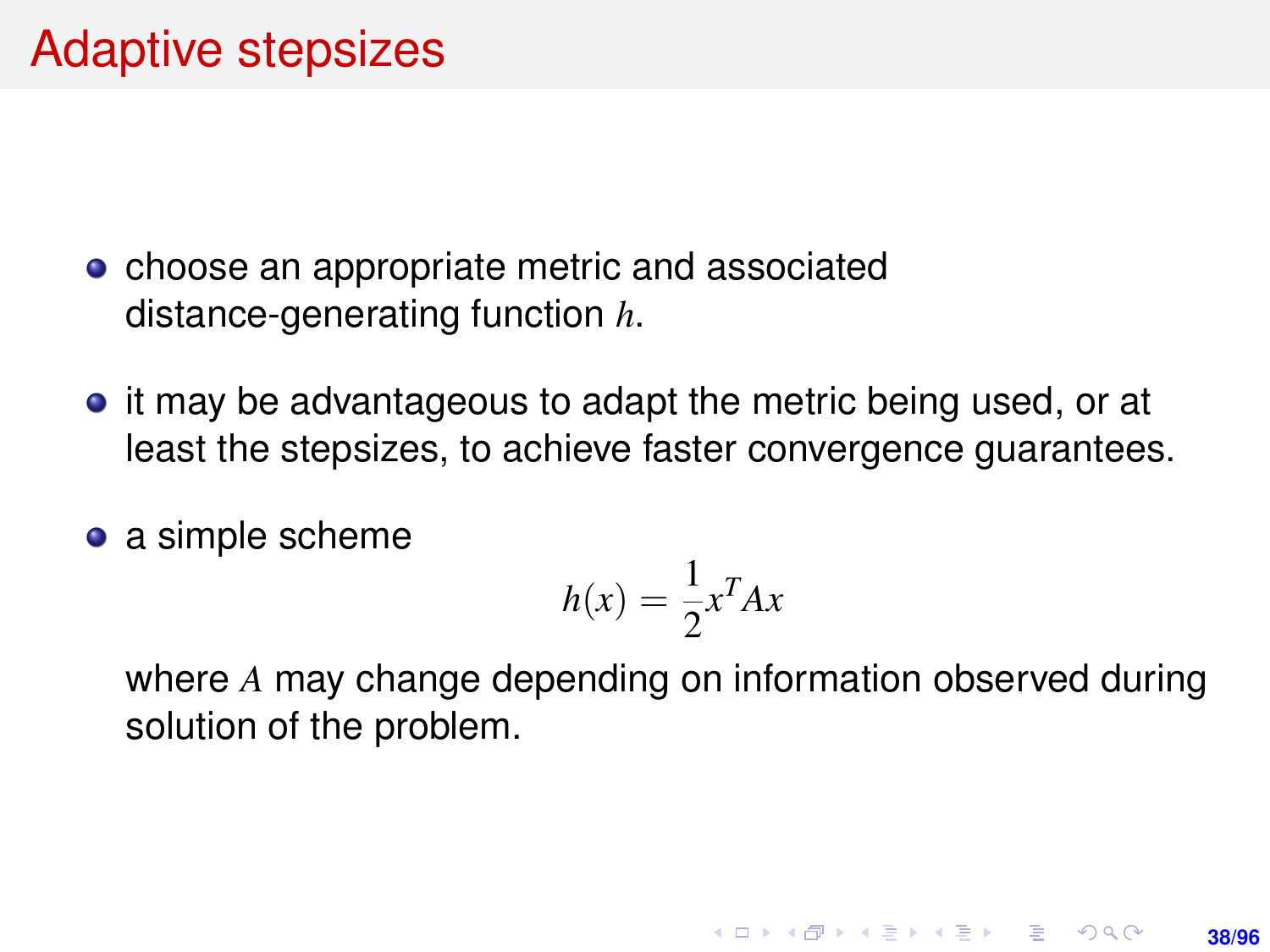#### Adaptive stepsizes

• Recall the bounds

$$
\mathbf{E}[f(\bar{x}_K) - f(x^*)] \le \mathbf{E}[\frac{R^2}{K\alpha_k} + \frac{1}{2K} \sum_{k=1}^K \alpha_k ||g_k||^2].
$$
 (34)

*K*

Taking  $\alpha_k = R/\sqrt{\sum_{i=1}^k \|g\|^2}$  ,

$$
\mathbf{E}[f(\bar{x}_k) - f(x^*)] \le 2\frac{R}{K}\mathbf{E}[ (\sum_{k=1}^K \|g_k\|^2)^{\frac{1}{2}}].
$$
 (35)

if  $\mathbf{E}[\|g_k\|^2]\leq M^2$  for all k, then

$$
\mathbf{E}[(\sum_{k=1}^{K}||g_k||^2)^{\frac{1}{2}}] \leq [(\mathbf{E}\sum_{k=1}^{K}||g_k||^2)]^{\frac{1}{2}} \leq \sqrt{M^2K} = M\sqrt{K}
$$
 (36)

K ロ ▶ K @ ▶ K 할 ▶ K 할 ▶ ... 할 → 9 Q @ **39/96**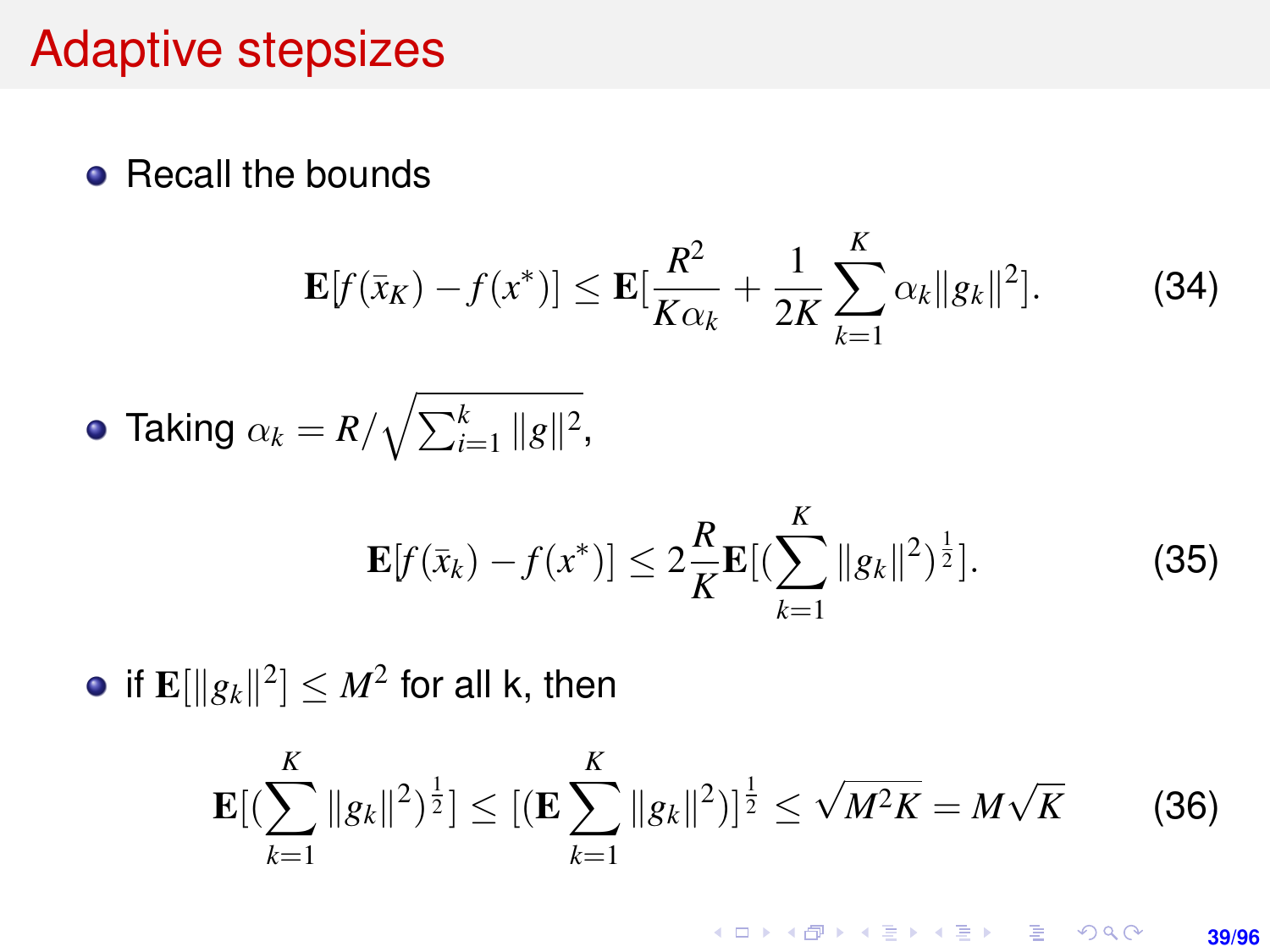$$
x_{k+1} = \underset{x \in C}{\arg \min} \{ \langle g_k, x \rangle + \frac{1}{2} \langle x - x_k, H_k(x - x_k) \rangle \}
$$

**40/96**

K ロ ▶ K @ ▶ K 할 ▶ K 할 ▶ ... 할 → 9 Q @

- **Projected subgradient method:**  $H_k = \alpha_k I$ ,
- **Newton method:**  $H_k = \nabla^2 f(x_k)$ ,

• AdaGrad: 
$$
H_k = \frac{1}{\alpha} \text{diag}(\sum_{i=1}^k g_i \cdot * g_i)^{\frac{1}{2}}
$$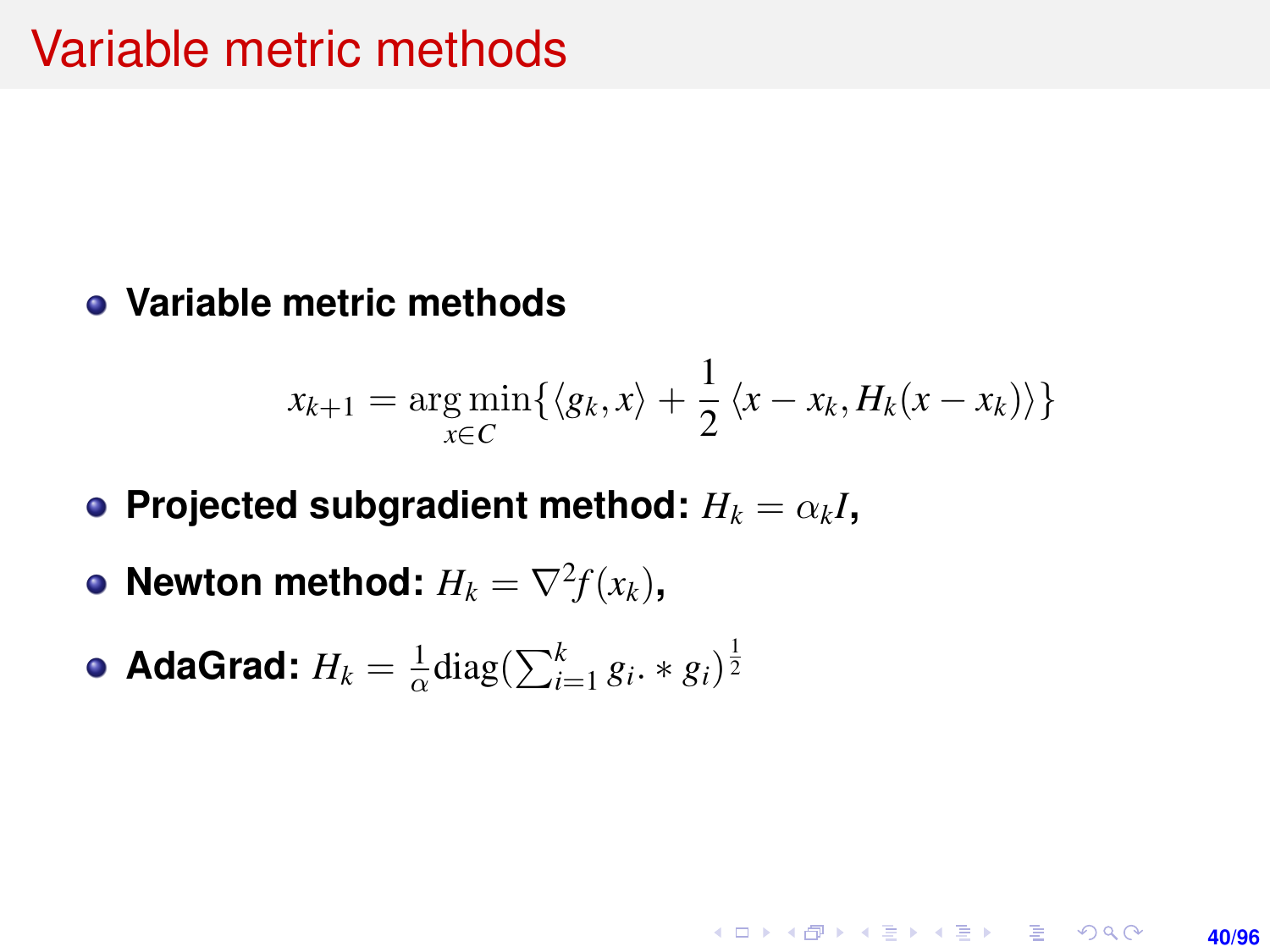#### Theorem 9: Convergence of Variable metric methods

Let  $H_k > 0$  be a sequence of positive define matrices, where  $H_k$  is a function of  $g_1, \dots, g_k$ . Let  $g_k$  be stochastic subgradient with  $\mathbf{E}[g_k|x_k] \in \partial f(x_k)$ . Then

$$
\mathbf{E}[\sum_{k=1}^{K} (f(x_k) - f(x^*))] \leq \frac{1}{2} \mathbf{E}[\sum_{k=2}^{K} (||x_k - x^*||_{H_k}^2 - ||x_k - x^*||_{H_{k-1}}^2)] + \frac{1}{2} \mathbf{E}[\|x_1 - x^*\|_{H_1}^2 + \sum_{k=1}^{K} ||g_k||_{H_k^{-1}}^2].
$$

$$
\mathbf{E}[f(x_k) - f(x^*)] \leq \frac{1}{2} \mathbf{E}[\|x_k - x^*\|_{H_k}^2 - \|x_{k+1} - x^*\|_{H_k}^2 + \|g_k\|_{H_k^{-1}}^2]
$$

**KORKARK A BIK BIKA A GA A GA A GA A BIKA A BIKA A BIKA A BIKA A BIKA A BIKA A BIKA A BIKA A BIKA A BIKA A BIKA 41/96**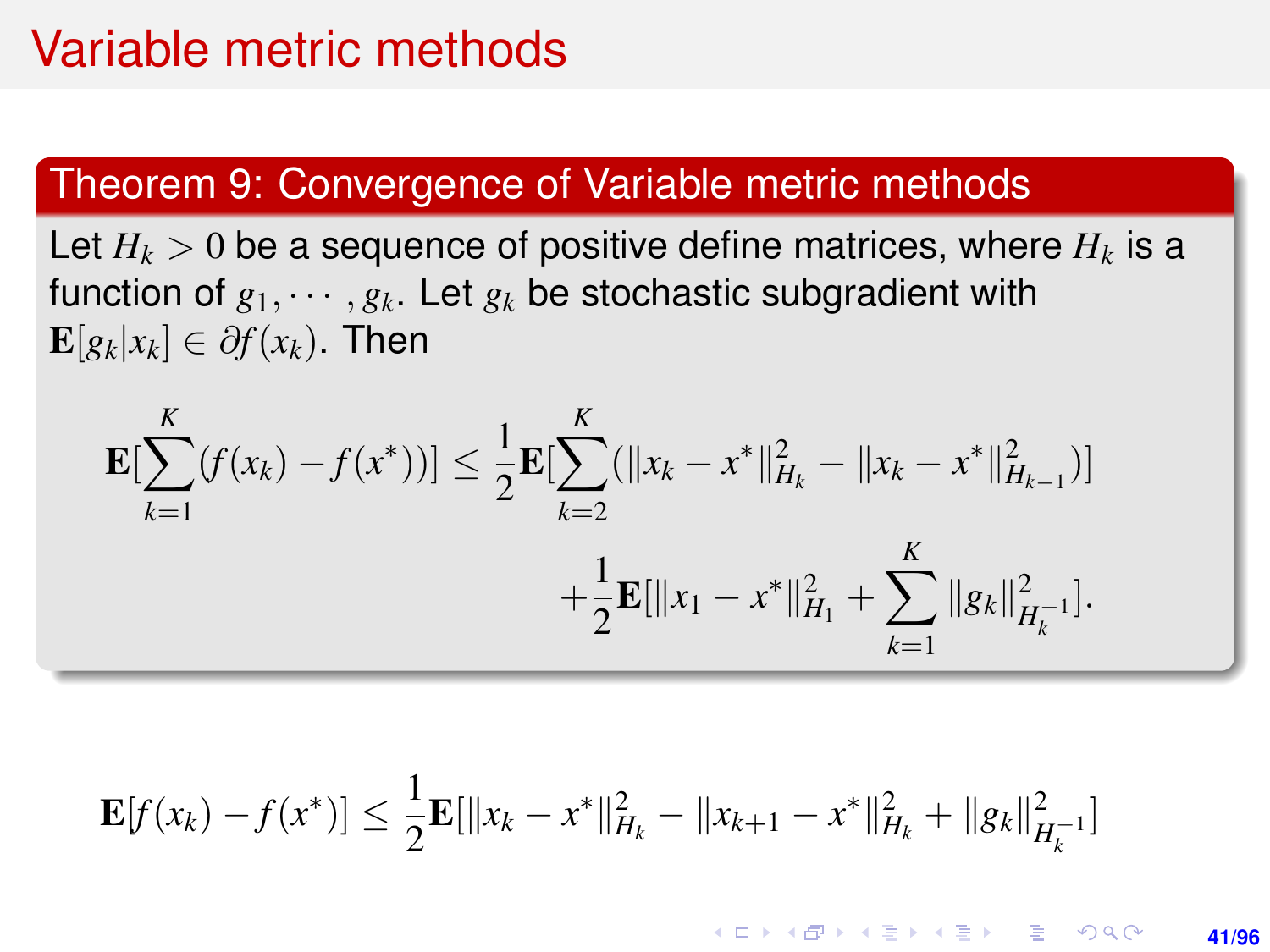### Proof of Theorem 9

 $\bullet$ 

By non-expansiveness of  $\pi_C(x)$  under  $||x||^2_{H_k} = \langle x, H_k x \rangle$ 

$$
||x_{k+1} - x^*||_{H_k}^2 \le ||x_k - H_k^{-1}g_k - x^*||_{H_k}^2
$$

Define  $\xi_k = g_k - f'(x_k)$ 1  $\frac{1}{2}||x_{k+1}-x^*||^2_{H_k}$  $\leq \frac{1}{2}$  $\frac{1}{2}||x_k - x^*||^2_{H_k} + \langle g_k, x^* - x_k \rangle + \frac{1}{2}$  $\frac{1}{2}||g_k||_{H_k^{-1}}^2$  $=\frac{1}{2}$  $\frac{1}{2}||x_k - x^*||^2_{H_k} + \langle f'(x_k), x^* - x_k \rangle + \frac{1}{2}$  $\frac{1}{2}||g_k||^2_{H_k^{-1}} + \langle \xi_k, x^* - x_k \rangle$  $\leq \frac{1}{2}$  $\frac{1}{2}||x_k - x^*||^2_{H_k} - (f(x_k) - f(x^*)) + \frac{1}{2}||g_k||^2_{H_k^{-1}} + \langle \xi_k, x^* - x_k \rangle$ 

$$
\mathbf{E}[f(x_k) - f(x^*)] \leq \frac{1}{2} \mathbf{E}[\|x_k - x^*\|_{H_k}^2 - \|x_{k+1} - x^*\|_{H_k}^2 + \|g_k\|_{H_k^{-1}}^2]
$$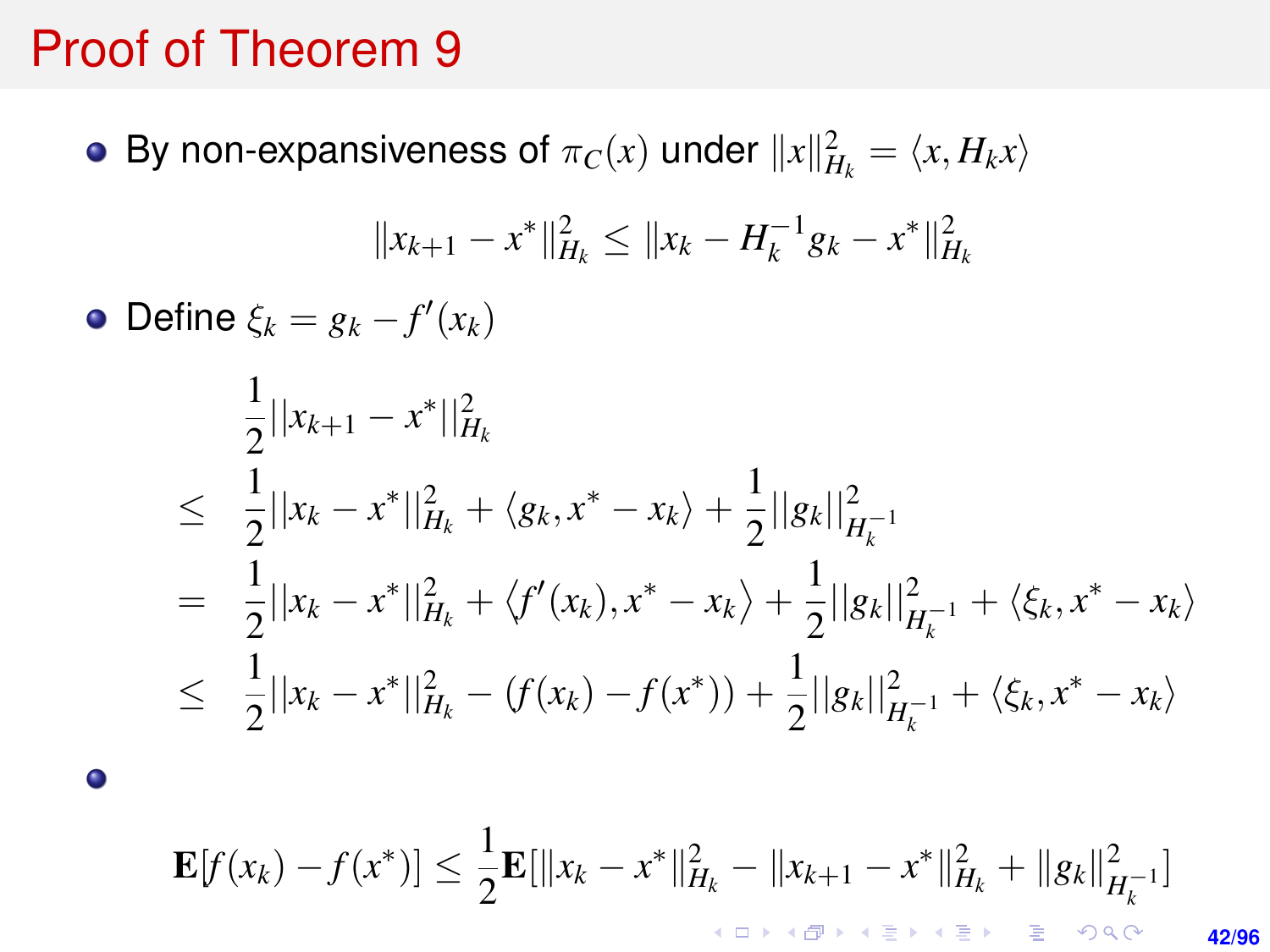Assume  $H_k = H$  for all *k*. Then

$$
\mathbf{E}\left[\sum_{k=1}^K (f(x_k) - f(x^*))\right] \leq \frac{1}{2} \mathbf{E}\left[\|x_1 - x^*\|_{H_1}^2 + \sum_{k=1}^K \|g_k\|_{H^{-1}}^2\right]
$$

Minimize the error by considering:

$$
\min \sum_{t=1}^{K} \|g_t\|_{H^{-1}}^2
$$
\n
$$
\text{s.t.} \quad H \succeq 0
$$
\n
$$
\text{tr}(H) \le c
$$
\n
$$
\text{tr}(H) \le c
$$
\n
$$
\text{tr}(H) \le c
$$
\n
$$
\text{tr}(H) \le c
$$
\n
$$
\text{tr}(H) \le c
$$

It is equivalent to

$$
\min_{s} \sum_{i=1}^{d} \frac{\sum_{t=1}^{K} g_{t,i}^2}{s_i}, \quad \text{s.t.} \quad 1^{\top} s \leq c, \quad s \geq 0.
$$

K ロ ▶ K @ ▶ K 할 ▶ K 할 ▶ 이 할 → 9 Q @ **43/96**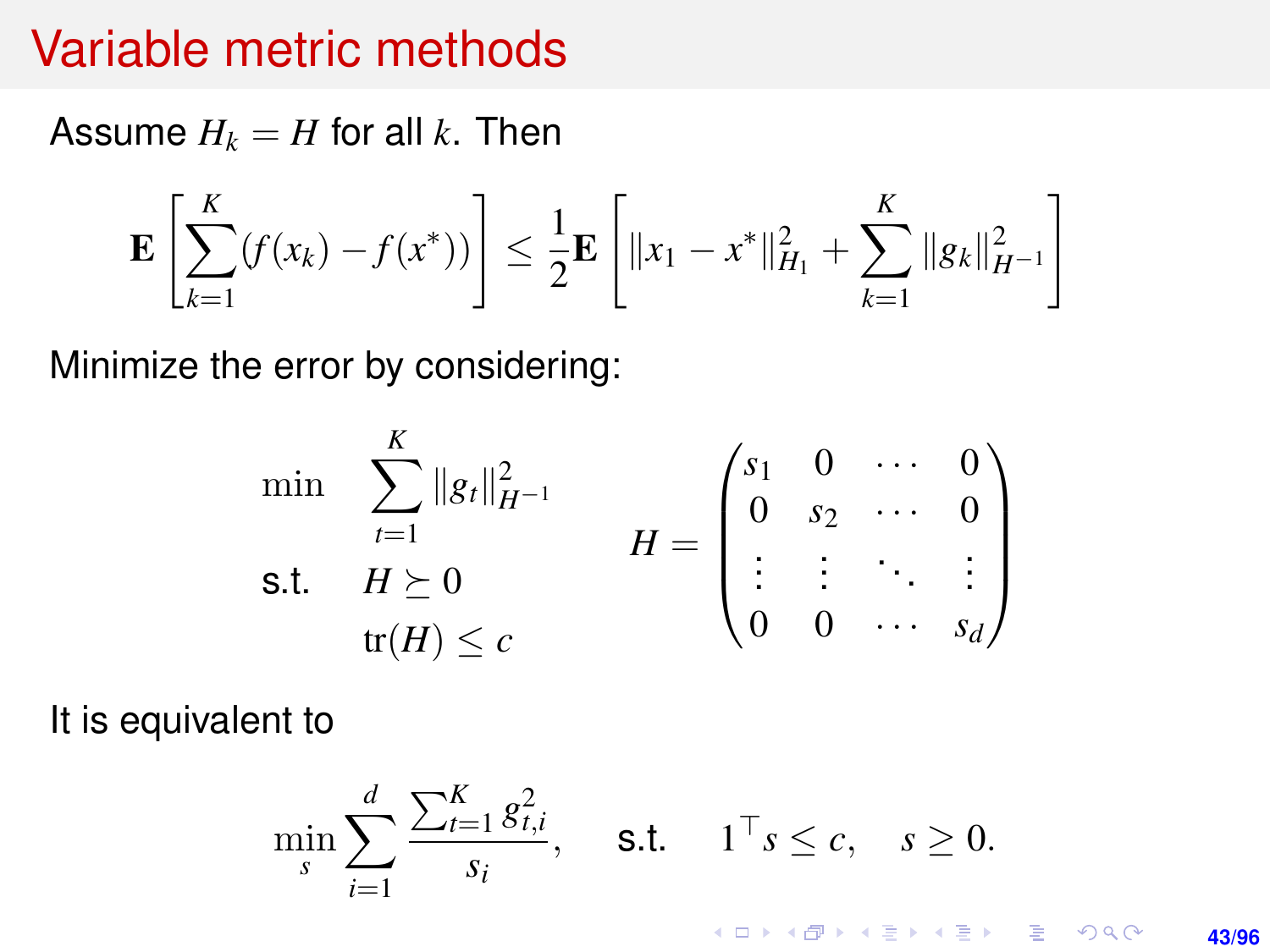The Lagrangian function of the problem is:

$$
L(s, \lambda, \theta) = \sum_{i=1}^d \frac{\|g_{1:K,i}\|_2^2}{s_i} - \lambda^\top s + \theta(\mathbf{1}^\top s - c).
$$

The complementarity condition gives  $\lambda_i s_i = 0$ . Then we obtain

$$
\frac{\partial L}{\partial s_i} = -\frac{\|g_{1:K,i}\|_2^2}{s_i^2} - \lambda_i + \theta = 0,
$$

 $x^2 + 4\lambda^2 + 4\lambda^2 + 4\lambda^2 + 4\lambda^2 + 4\lambda^2 + 4\lambda^2 + 4\lambda^2 + 4\lambda^2 + 4\lambda^2 + 4\lambda^2 + 4\lambda^2 + 4\lambda^2 + 4\lambda^2 + 4\lambda^2 + 4\lambda^2 + 4\lambda^2 + 4\lambda^2 + 4\lambda^2 + 4\lambda^2 + 4\lambda^2 + 4\lambda^2 + 4\lambda^2 + 4\lambda^2 + 4\lambda^2 + 4\lambda^2 + 4\lambda^2 + 4\lambda^2 + 4\lambda^2 + 4\lambda^2 + 4\lambda^2 + 4\lambda^2$ have

$$
s_i = \frac{c||g_{1:K,i}||_2}{\sum_{i=1}^d ||g_{1:K,i}||_2}
$$

Taking  $c = \sum_{i=1}^d ||g_{1:K,i}||_2$  gives  $\boxed{s_i = ||g_{1:K,i}||_2}$ .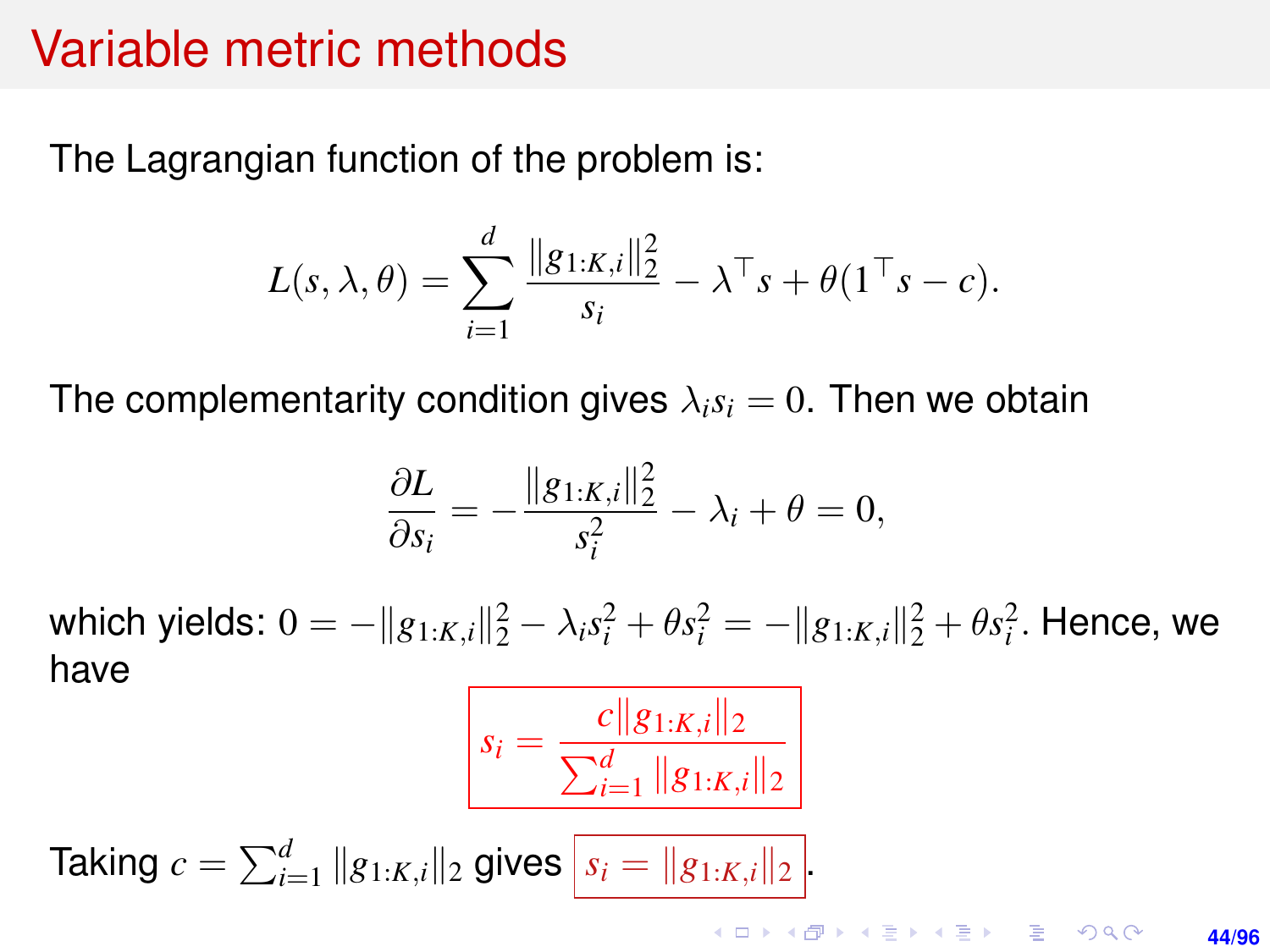#### Corollary: Convergence of AdaGrad

Let  $R_\infty = \sup_{x \in C} \|x - x^*\|_\infty$  and let the conditions of Theorem 9 hold. Then we have

$$
\mathbf{E}[\sum_{k=1}^K (f(x_k) - f(x^*))] \leq \frac{1}{2\alpha} R_{\infty}^2 \mathbf{E}[\text{tr}(M_K)] + \alpha \mathbf{E}[\text{tr}(M_K)]
$$

where 
$$
M_k = \text{diag}(\sum_{i=1}^k g_i \cdot * g_i)^{\frac{1}{2}}
$$
 and  $H_k = \frac{1}{\alpha} M_k$ 

• Let 
$$
\alpha = \mathbb{R}_{\infty}
$$
, Then

$$
\mathbf{E}[f(\bar{x}_K) - f(x^*)] \le \frac{3}{2K} R_{\infty} \mathbf{E}[\text{tr}(M_K)] = \frac{3}{2K} R_{\infty} \sum_{j=1}^n \mathbf{E}[ (\sum_{k=1}^K g_{kj}^2)^{\frac{1}{2}} ]
$$
\n(37)

• If  $C = \{x : ||x|| \le 1\}$ , the bound is lower than the one of adaptive stepsize.**KORKAR KERKER E VOLCH** 

**45/96**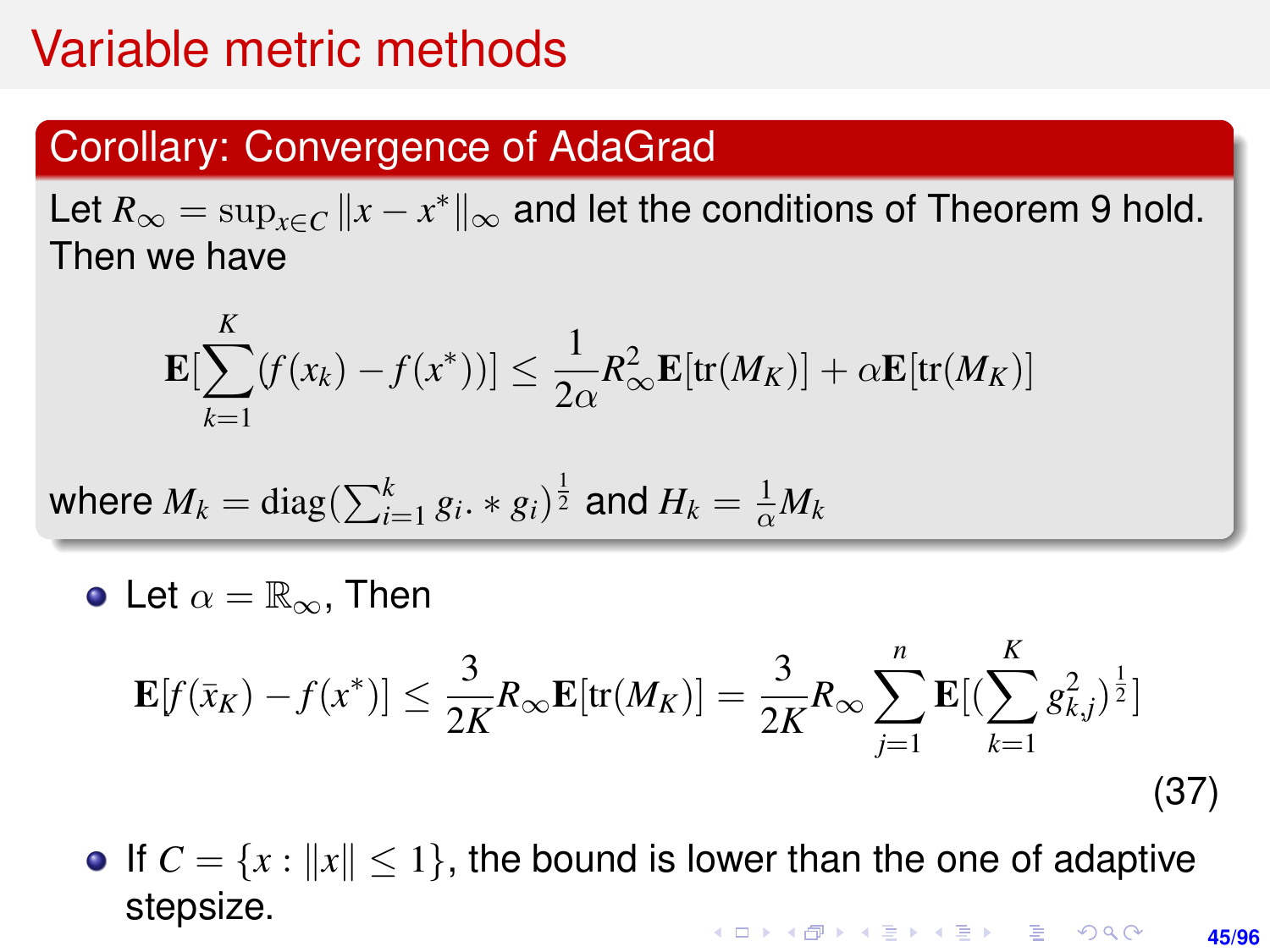## Proof of Corolory

 $\mathbf{A}$ im:  $||x_k - x^*||_{H_k}^2 - ||x_k - x^*||_{H_{k-1}}^2 \le ||x_k - x^*||_{\infty}^2 tr(H_k - H_{k-1})$ Let  $z = x - x^*$  $||z||_{H_k}^2 - ||z||_{H_{k-1}}^2$  $= \sum_{i=1}^{n} H_{k,j} z_j^2 - \sum_{i=1}^{n} H_{k-1,j} z_j^2$ *j*=1 *j*=1  $= \sum_{i=1}^{n} (H_{k,j} - H_{k-1,j})z_j^2$ *j*=1  $\leq$   $||z||_{\infty}^{2} \sum_{k=1}^{n} (H_{k,j} - H_{k-1,j})$ *j*=1  $=$   $||z||_{\infty}^{2}$ *tr*(*H<sub>k</sub>* − *H<sub>k−1</sub>*)

> **KORKARK A BIK BIKA A GA A GA A GA A BIKA A BIKA A BIKA A BIKA A BIKA A BIKA A BIKA A BIKA A BIKA A BIKA A BIKA 46/96**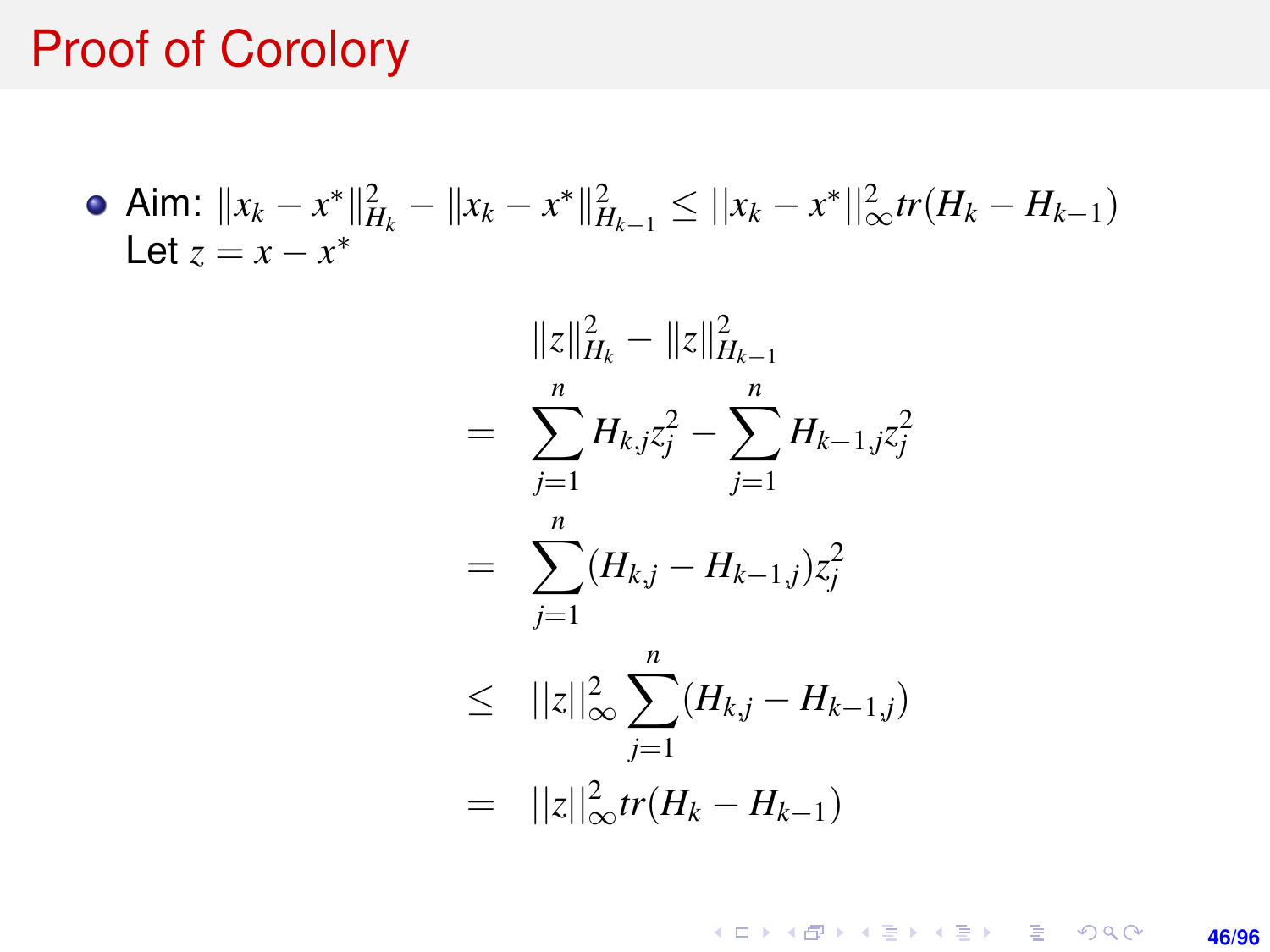# Proof of Corolory

• Assume  $a = (a_1, a_2, ..., a_T)$ , a simple inequality (prove by induction),

$$
\sum_{t=1}^{T} \frac{a_t^2}{\sqrt{a_1^2 + \dots + a_t^2}} \le 2\sqrt{a_1^2 + \dots + a_T^2}
$$

• **Aim:** 
$$
\sum_{k=1}^{K} ||g_k||_{H_k^{-1}} \leq 2\alpha \text{tr}(M_K).
$$

$$
\sum_{k=1}^{K} ||g_k||_{H_k^{-1}}^2
$$
\n
$$
= \alpha \sum_{k=1}^{K} \sum_{j=1}^{n} \frac{g_{k,j}^2}{M_{k,j}} = \alpha \sum_{j=1}^{n} \sum_{k=1}^{K} \frac{g_{k,j}^2}{\sqrt{\sum_{i=1}^{k} g_{i,j}^2}}
$$
\n
$$
\leq 2\alpha \sum_{j=1}^{n} \sqrt{\sum_{i=1}^{K} g_{i,j}^2} = 2\alpha \text{tr}(M_K) \qquad (38)
$$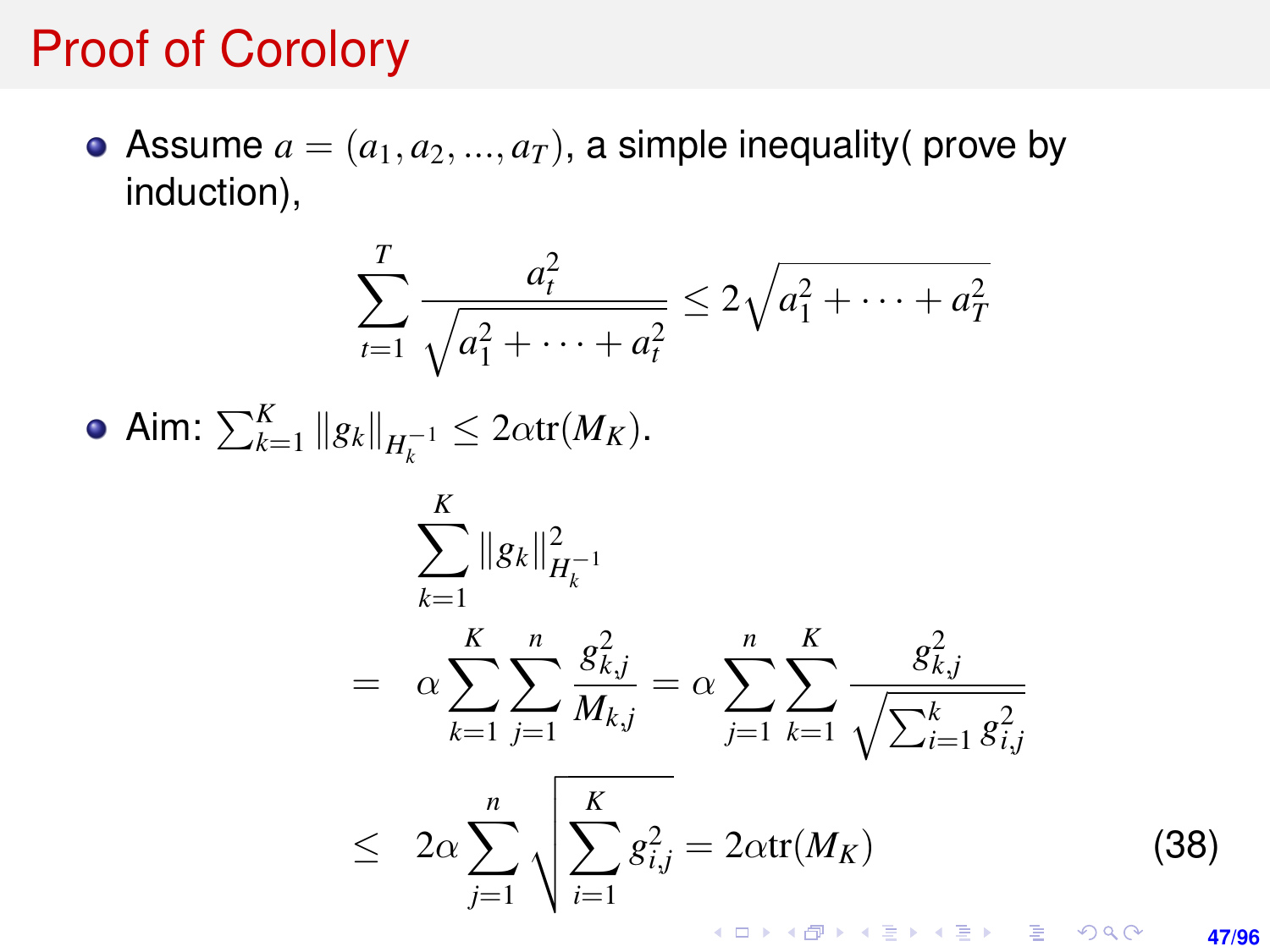# Summary

#### • expectation

$$
\mathbf{E}[f(\bar{x}_K) - f(x))] \le \frac{3RM}{2\sqrt{K}}
$$

• convergence in probability

$$
f(\bar{x}_K) - f(x^*) \leq \frac{3RM}{2\sqrt{K}} + \frac{RM\sqrt{2\log\frac{1}{\delta}}}{\sqrt{K}}.
$$

with probability at least  $1 - \delta$ 

Using proper metric and adapted strategy can improve the convergence: Mirror Descent method and Adagrad.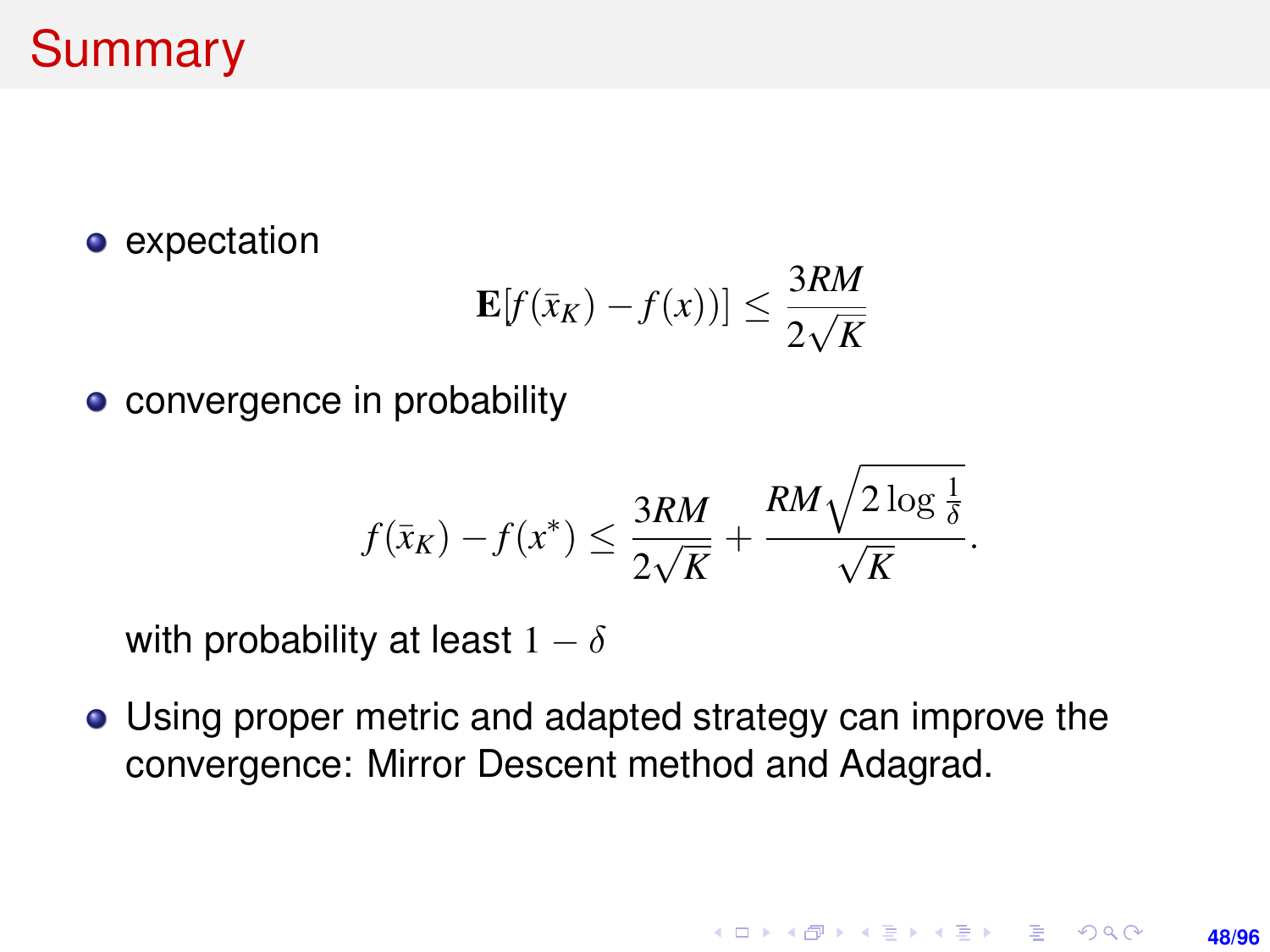# <span id="page-48-0"></span>**Outline**

#### **[Problem Description](#page-5-0)**

#### [Subgradient Methods](#page-14-0)

- [The gradient and subgradient methods](#page-15-0)
- [Stochastic subgradient methods](#page-23-0)
- [Stochastic Gradient Descent](#page-48-0)
	- **[Gradient Descent](#page-49-0)**
	- [Stochastic Gradient methods](#page-57-0)

#### **[Variance Reduction](#page-64-0)**

- **[SAG method and SAGA method](#page-68-0)** • [SVRG method](#page-70-0)
- 5 [Stochastic Algorithms in Deep learning](#page-79-0)
- **[Natural Gradient Method](#page-87-0)**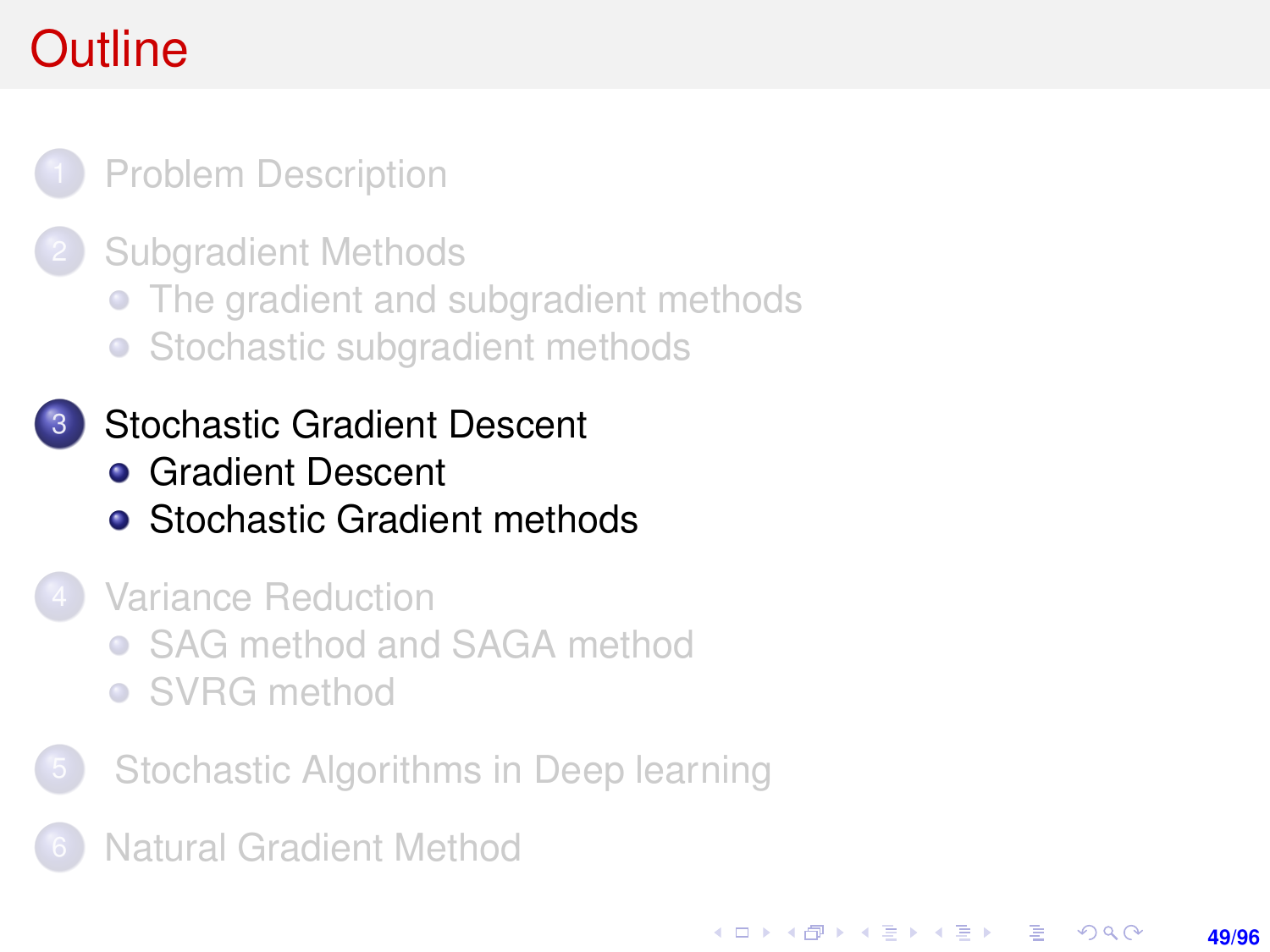#### <span id="page-49-0"></span>Gradient methods

#### • Rewrite the ERM problem

$$
\min_{x \in \mathbb{R}^n} f(x) := \frac{1}{n} \sum_{i=1}^n f_i(x) \tag{39}
$$

**gradient methods**

$$
x_{k+1} = x_k - \alpha_k \nabla f(x_k)
$$
 (40)

1

 $\bullet$  the update is equal to

$$
x_{k+1} = \arg\min_{x} \quad f(x_k) + \langle \nabla f(x_k), x - x_k \rangle + \frac{1}{2\alpha_k} ||x - x_k||_2^2 \quad \text{(41)}
$$

K ロ ▶ K @ ▶ K 할 ▶ K 할 ▶ ... 할 → 9 Q @ **50/96**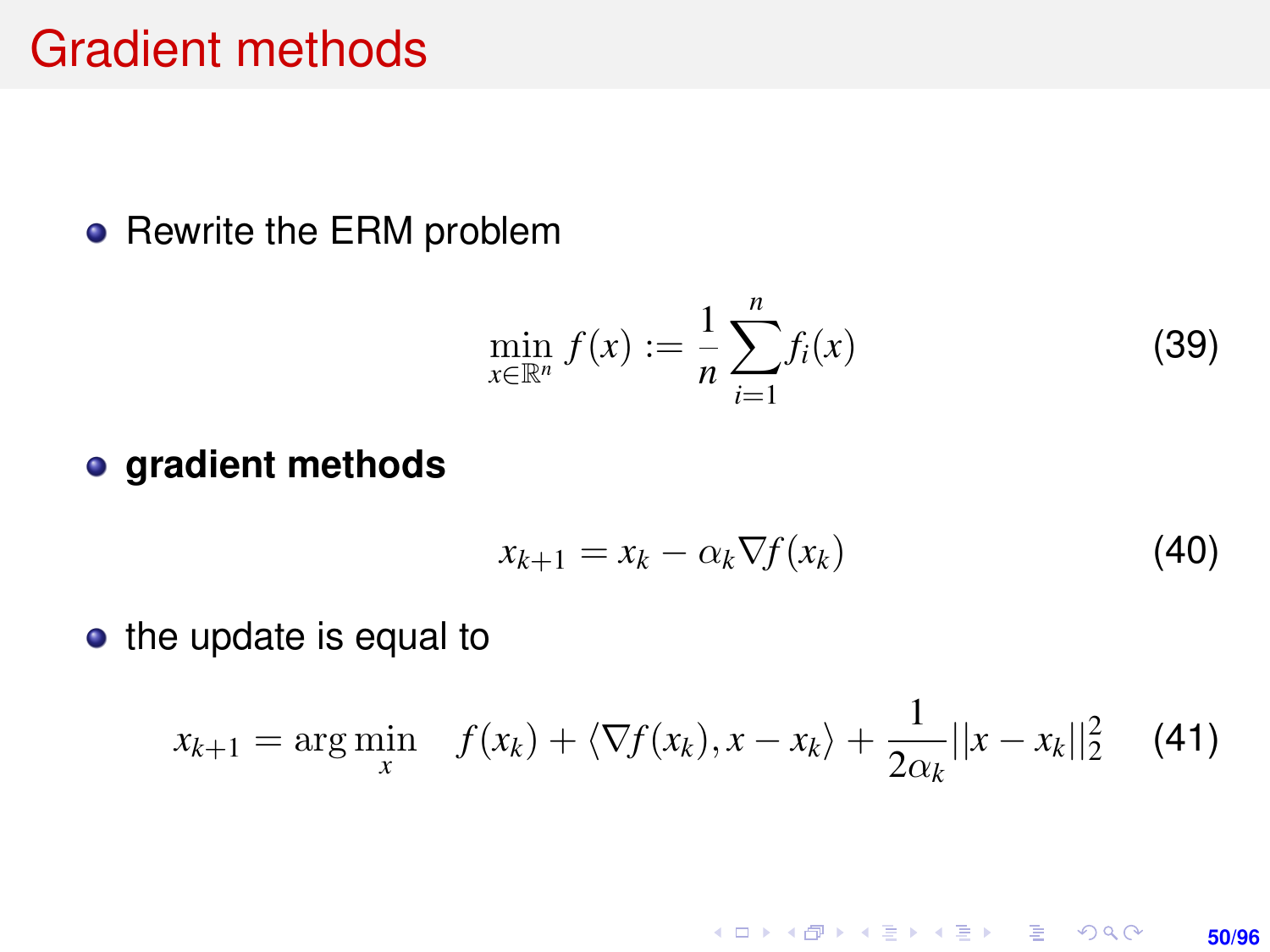# Basic Properties

We only consider the convex defferentiable functions. **convex functions**:

 $f(\lambda x + (1 - \lambda)y) \leq \lambda f(x) + (1 - \lambda)f(y), \forall \lambda \in [0, 1], x, y$ 

*M***-Lipschitz functions**:

$$
|f(x) - f(y)| \le M||x - y||_2
$$

*L***-smooth functions**:

$$
\|\nabla f(x) - \nabla f(y)\| \le L\|x - y\|_2
$$

µ**-strongly convex functions**:

$$
f(\lambda x + (1 - \lambda)y) \le \lambda f(x) + (1 - \lambda)f(y) - \frac{\mu}{2}\lambda(1 - \lambda)||x - y||_2^2, \forall \lambda \in [0, 1], x, y
$$

**51/96**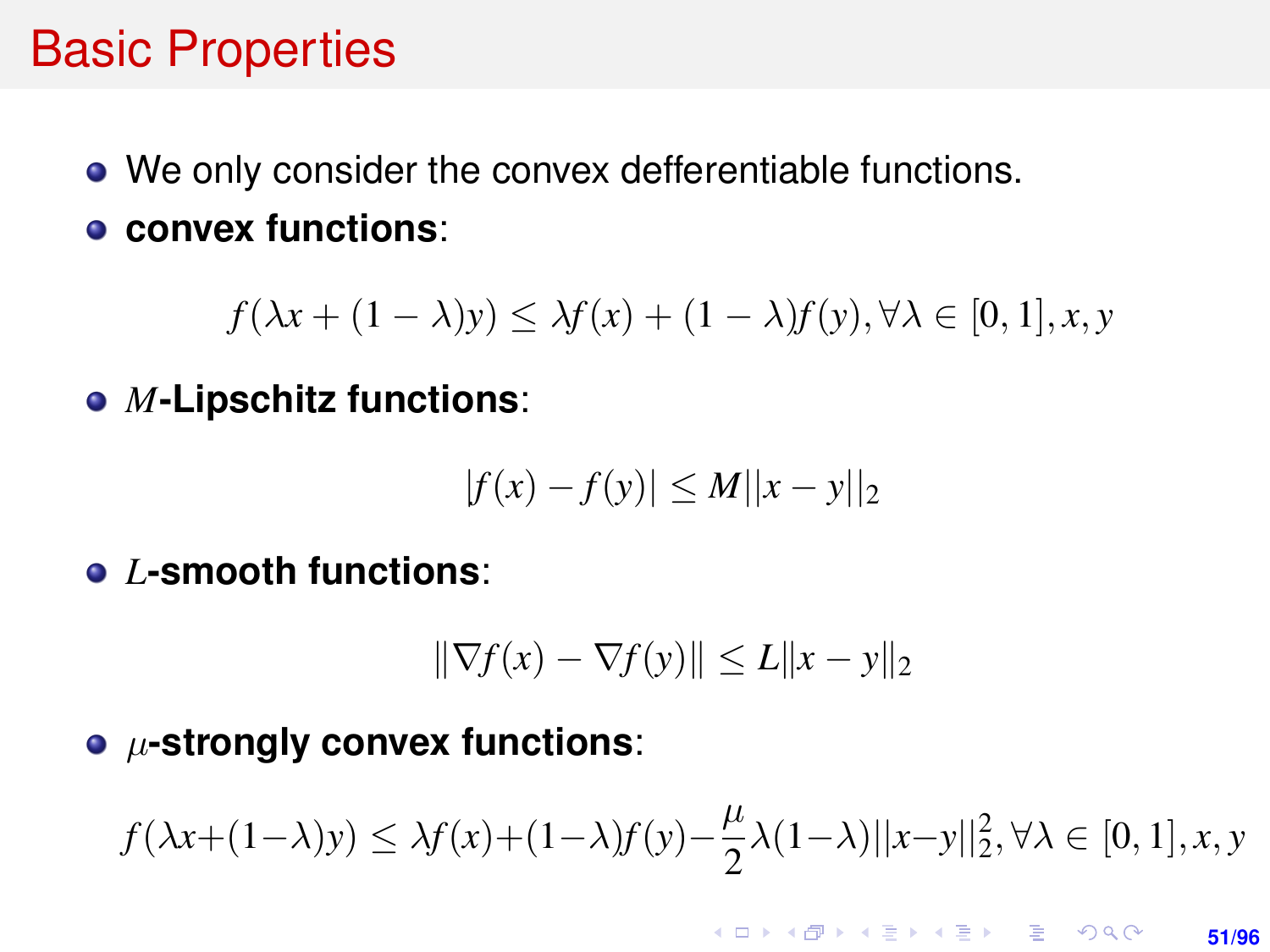## <span id="page-51-0"></span>Some useful results

**convex functions**:

$$
f(y) \ge f(x) + \langle \nabla f(x), y - x \rangle
$$

*M***-Lipschitz functions**:

 $\|\nabla f(x)\|_2$  ≤ *M* 

*L***-smooth functions**: *L*  $\frac{L}{2}x^{T}x - f(x)$  is convex

$$
f(y) \le f(x) + \langle \nabla f(x), y - x \rangle + \frac{L}{2} ||x - y||_2^2
$$

$$
\frac{1}{2L} \|\nabla f(x)\|_2^2 \le f(x) - f(x^*) \le \frac{L}{2} ||x - x^*||_2^2
$$

 $\mu$ -strongly convex functions:  $f(x) - \frac{\mu}{2}$  $\frac{\mu}{2}x^Tx$  is convex

$$
f(y) \ge f(x) + \langle \nabla f(x), y - x \rangle + \frac{\mu}{2} ||x - y||_2^2
$$

**52/96**

つくい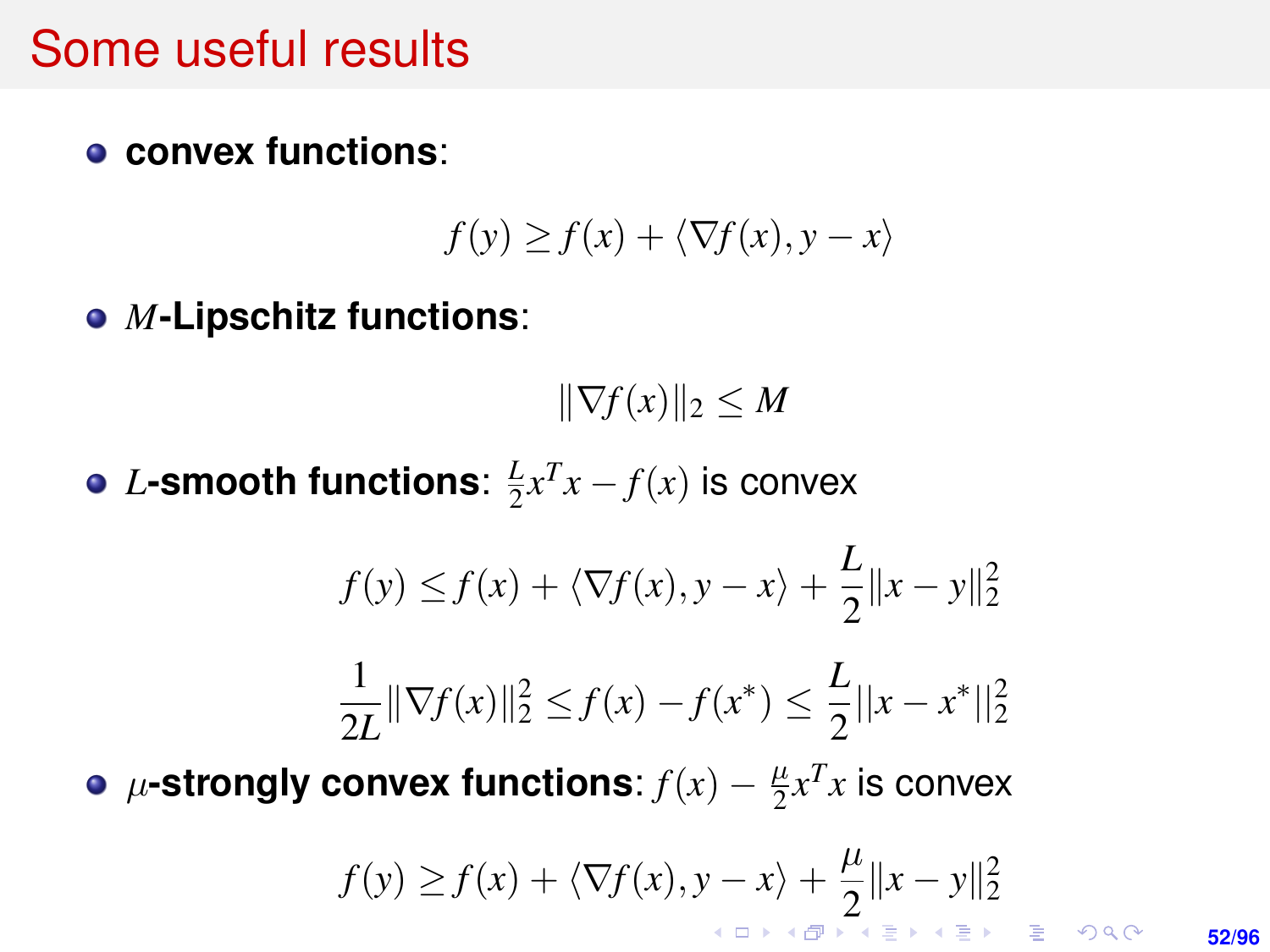## <span id="page-52-0"></span>Co-coercivity of gradient

if  $f$  is convex with  $\mathbf{dom}\, f = \mathbf{R}^n$  and  $(L/2)x^\top x - f(x)$  is convex then

$$
(\nabla f(x) - \nabla f(y))^\top (x - y) \ge \frac{1}{L} \|\nabla f(x) - \nabla f(y)\|_2^2 \quad \forall x, y
$$

 $\mathit{proof}$ : define convex functions  $f_x, f_y$  with domain  $\mathbf{R}^n$ :

$$
f_x(z) = f(z) - \nabla f(x)^\top z
$$
,  $f_y(z) = f(z) - \nabla f(y)^\top z$ 

the functions  $(L/2)z^\top z - f_x(z)$  and  $(L/2)z^\top z - f_y(z)$  are convex

 $\bullet$   $z = x$  minimizes  $f_x(z)$ ; from the left-hand inequality,

$$
f(y) - f(x) - \nabla f(x)^\top (y - x) = f_x(y) - f_x(x)
$$
  
\n
$$
\geq \frac{1}{2L} \|\nabla f_x(y)\|_2^2 = \frac{1}{2L} \|\nabla f(y) - \nabla f(x)\|_2^2
$$

• similarly,  $z = y$  minimizes  $f_y(z)$ ; therefore

$$
f(x) - f(y) - \nabla f(y)^{\top}(x - y) \ge \frac{1}{2L} \|\nabla f(y) - \nabla f(x)\|_2^2
$$

combining the two inequalities sh[ow](#page-51-0)[s c](#page-53-0)[o](#page-51-0)[-c](#page-52-0)[o](#page-53-0)[er](#page-0-0)[ci](#page-95-0)[vit](#page-0-0)[y](#page-95-0)

**53/96**

 $\equiv$  990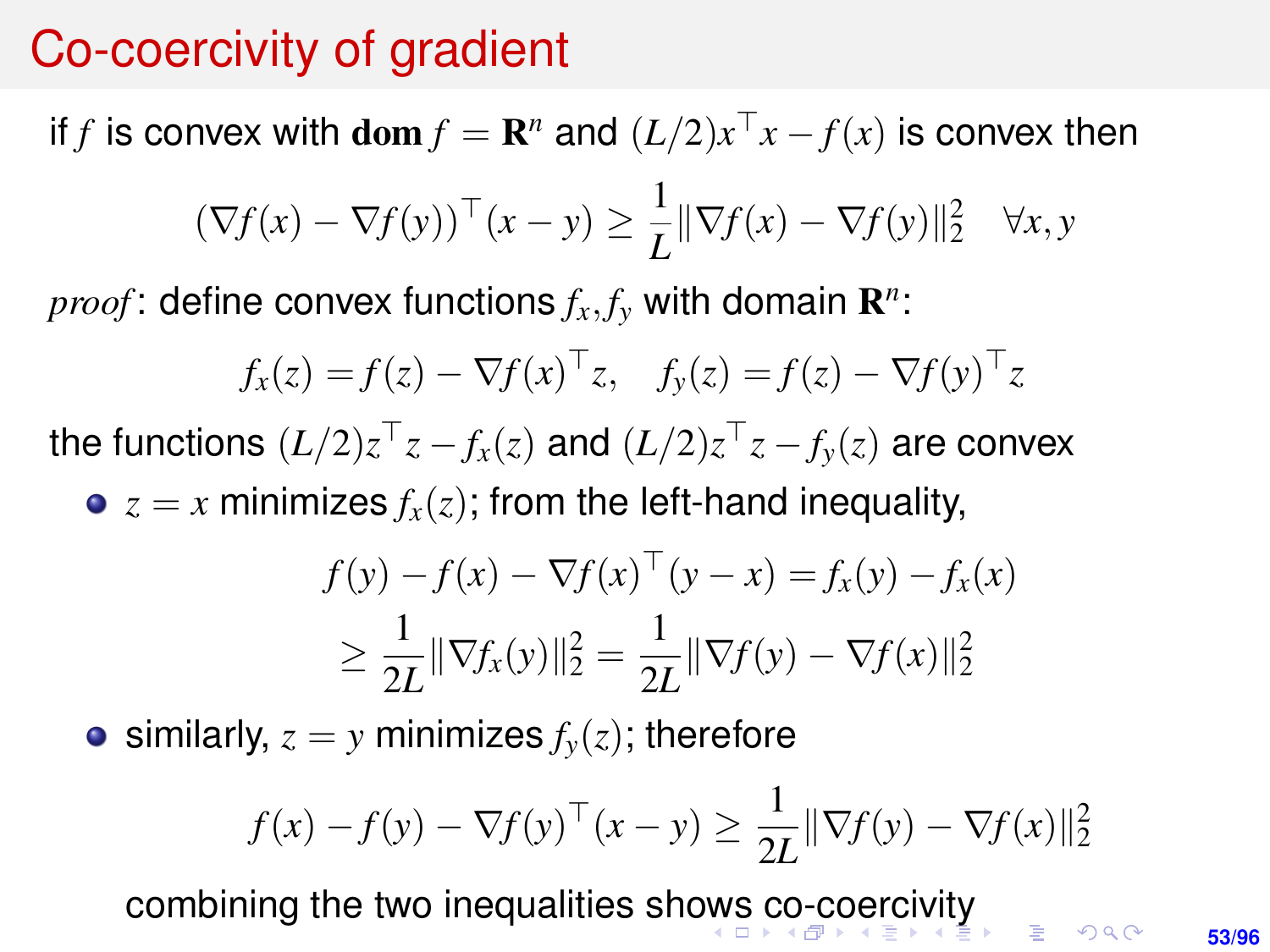#### <span id="page-53-0"></span>Extension of co-coercivity

if  $f$  is strongly convex and  $\nabla f$  is Lipschitz continuous, then

$$
g(x) = f(x) - \frac{\mu}{2} ||x||_2^2
$$

is convex and  $\nabla g$  is Lipschitz continuous with parameter  $L - \mu$ .

co-coercivity of *g* gives

$$
(\nabla f(x) - \nabla f(y))^{\top} (x - y)
$$
  
\n
$$
\geq \frac{\mu L}{\mu + L} ||x - y||_2^2 + \frac{1}{\mu + L} ||\nabla f(x) - \nabla f(y)||_2^2
$$

for all  $x, y \in \textbf{dom } f$ 

KO KARK KEK LE KORA **54/96**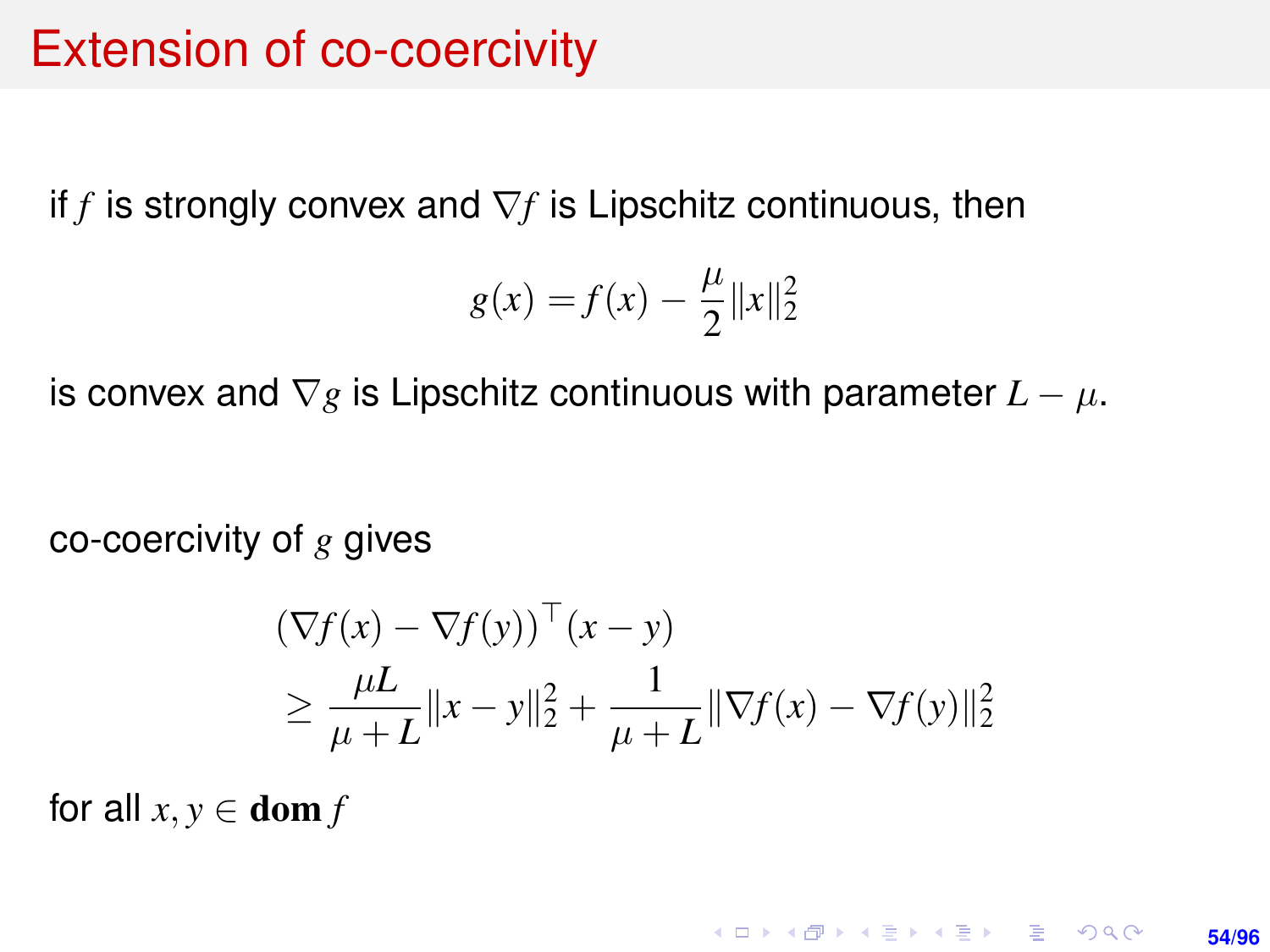## Convergence guarantees

#### **Assumption**

 $\bullet$  f is *L*-smooth and  $\mu$ -strongly convex.

#### lemma: Coercivity of gradients

$$
\langle \nabla f(x) - \nabla f(y), x - y \rangle \ge \frac{L\mu}{L+\mu} \|x - y\|^2 + \frac{1}{L+\mu} \|\nabla f(x) - \nabla f(y)\|^2 \tag{42}
$$

#### Theorem: Convergence rates of GD

Let 
$$
\alpha_k = \frac{2}{L+\mu}
$$
 and let  $\kappa = \frac{L}{\mu}$ . Define  $\Delta_k = ||x_k - x^*||$ . Then we get,  

$$
f(x_{T+1}) - f(x^*) \le \frac{L\Delta_1^2}{2} \exp(-\frac{4T}{\kappa + 1}).
$$
(43)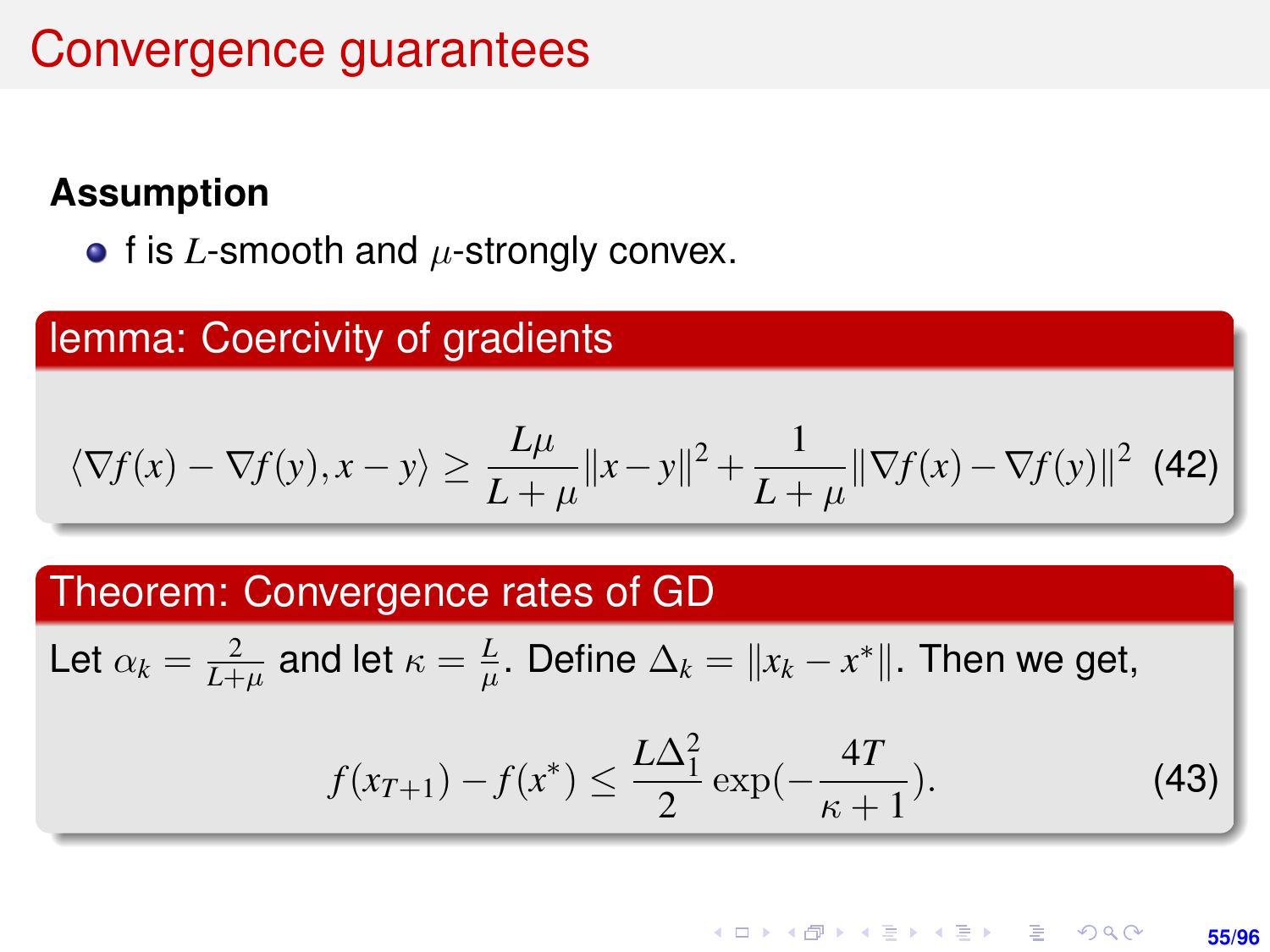#### <span id="page-55-0"></span>Proof of Theorem

 $\bullet$ 

$$
\Delta_{k+1}^2 = ||x_{k+1} - x^*||_2^2 = ||x_k - \alpha_k \nabla f(x_k) - x^*||_2^2
$$
  
\n
$$
= ||x_k - x^*||_2^2 - 2\alpha_k \langle \nabla f(x_k), x_k - x^* \rangle + \alpha_k^2 ||\nabla f(x_k)||_2^2
$$
  
\n
$$
= \Delta_k^2 - 2\alpha_k \langle \nabla f(x_k), x_k - x^* \rangle + \alpha_k^2 ||\nabla f(x_k)||_2^2
$$

• By the lemma

$$
\Delta_{k+1}^2 \leq \Delta_k^2 - 2\alpha_k \left[ \frac{L\mu}{L+\mu} \Delta_k^2 + \frac{1}{L+\mu} \|\nabla f(x)\|^2 \right] + \alpha_k^2 \|\nabla f(x_k)\|^2_2
$$
  
\n
$$
= (1 - 2\alpha_k \frac{L\mu}{L+\mu}) \Delta_k^2 + \left( -\frac{2\alpha_k}{L+\mu} + \alpha_k^2 \right) \|\nabla f(x_k)\|^2_2
$$
  
\n
$$
\leq (1 - 2\alpha_k \frac{L\mu}{L+\mu}) \Delta_k^2 + \left( -\frac{2\alpha_k}{L+\mu} + \alpha_k^2 \right) L^2 \Delta_k^2
$$
 (44)

K ロ X x (個) X x ミ X x ミ X = 3 → 5 × 0 4 0 × **56/96**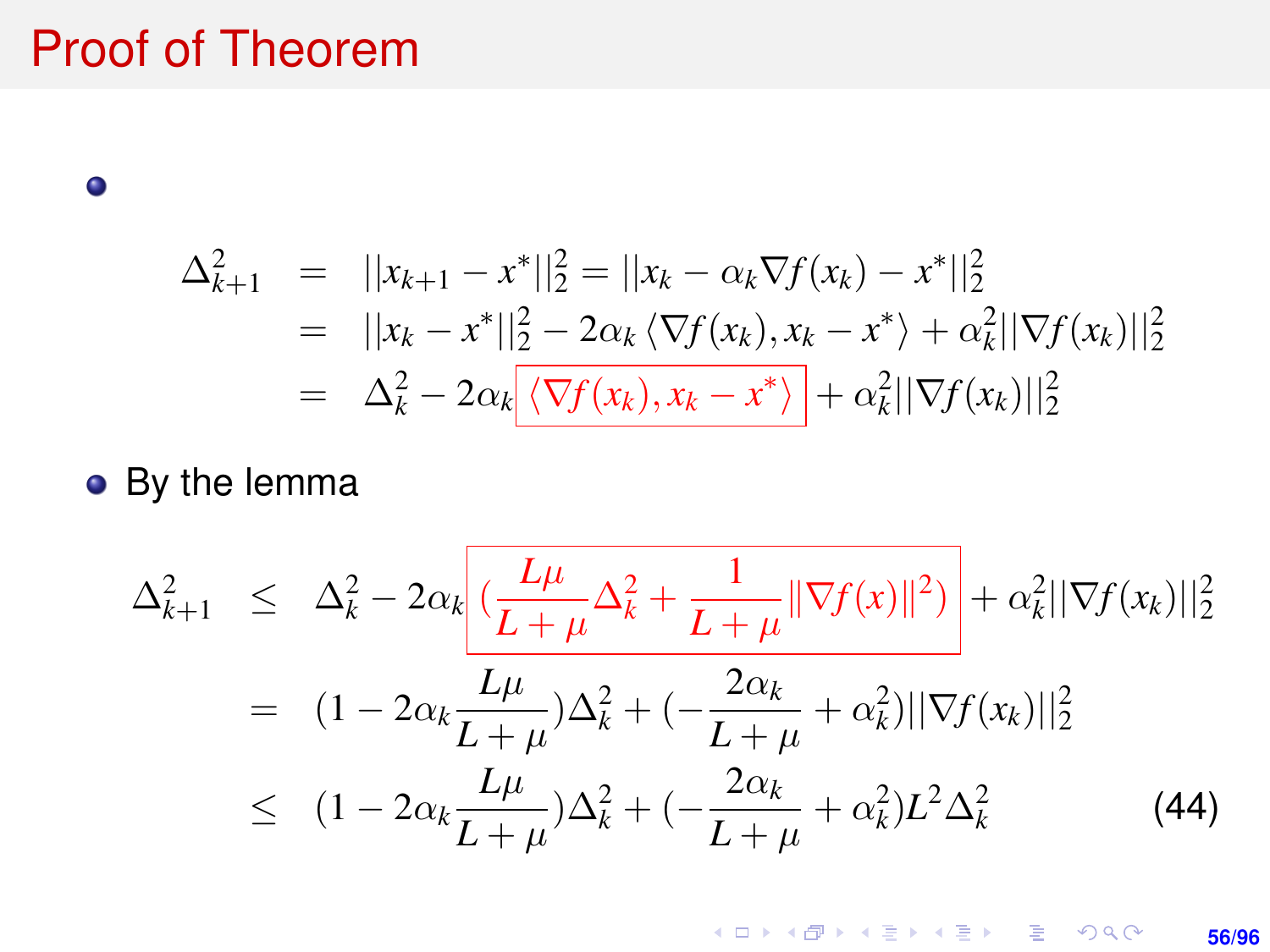## <span id="page-56-0"></span>Proof of Theorem

$$
\bullet \ \alpha_k = \tfrac{2}{L+\mu}
$$

 $\bullet$ 

 $\bullet$ 

$$
\Delta_{k+1}^2 \le (1 - \frac{4L\mu}{(L+\mu)^2})\Delta_k^2
$$
  
=  $(\frac{L-\mu}{L+\mu})^2 \Delta_k^2 = (\frac{\kappa - 1}{\kappa + 1})^2 \Delta_k^2$ 

$$
\Delta_{T+1}^2 \leq \left(\frac{\kappa - 1}{\kappa + 1}\right)^{2T} \Delta_1^2
$$
  
= 
$$
\Delta_1^2 \exp(2T \log(1 - \frac{2}{\kappa + 1}))
$$
  

$$
\leq \Delta_1^2 \exp(-\frac{4T}{\kappa + 1})
$$

$$
f(x_{T+1}) - f(x^*) \leq \frac{L}{2} \Delta_{T+1}^2 \leq \frac{L \Delta_1^2}{2} \exp(-\frac{4T}{\kappa+1})
$$

**57/96**

 $299$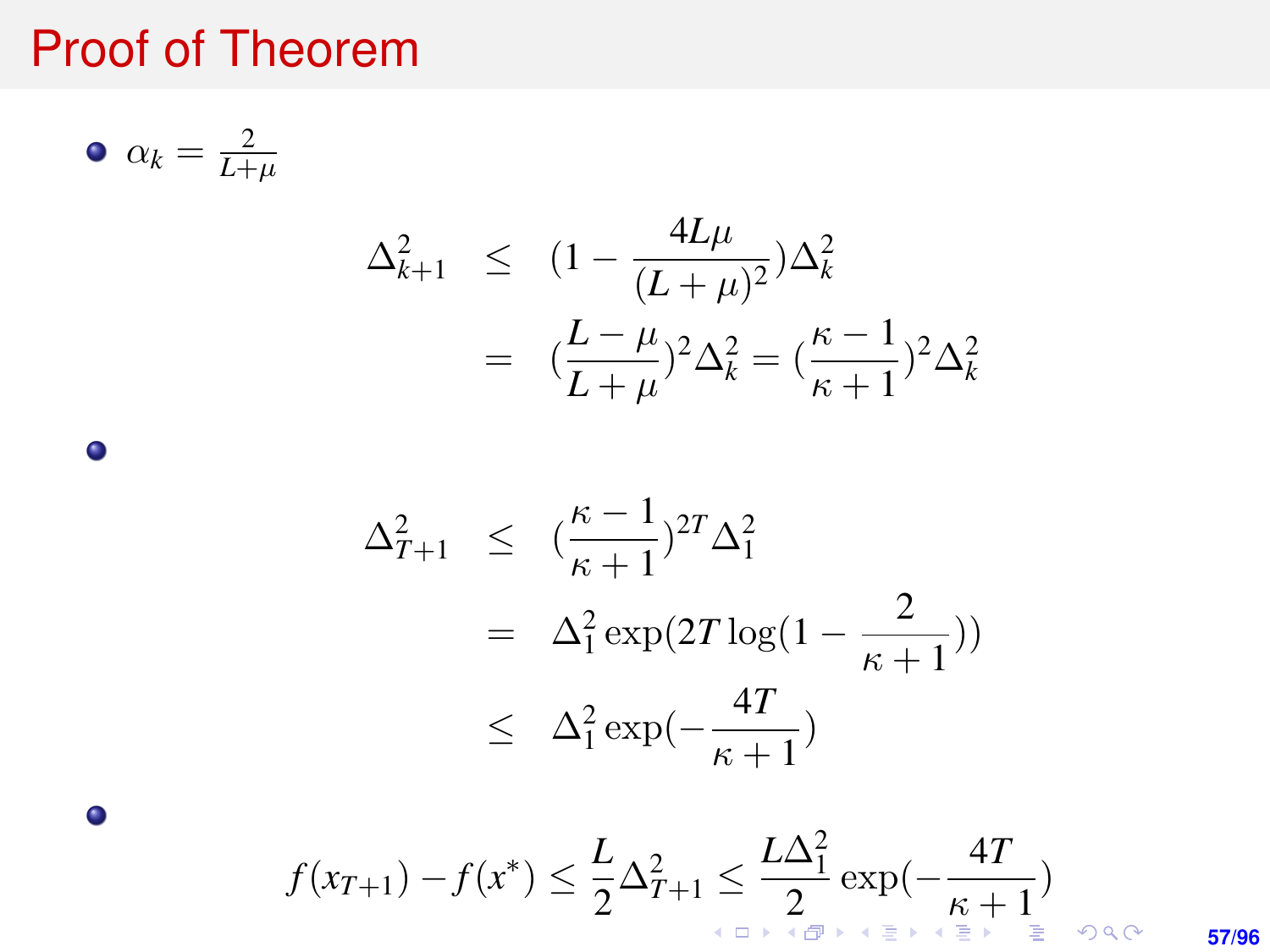## <span id="page-57-0"></span>Stochastic Gradient methods

#### **•** ERM problem

$$
\min_{x \in \mathbb{R}^n} f(x) := \frac{1}{n} \sum_{i=1}^n f_i(x) \tag{45}
$$

**gradient descent**

$$
x_{k+1} = x_k - \alpha_k \nabla f(x_k) \tag{46}
$$

#### **stochastic gradient descent**

$$
x_{k+1} = x_k - \alpha_k \nabla f_{s_k}(x_k), \qquad (47)
$$

where  $s_k$  is uniformly sampled from  $\{1, \dots, n\}$ 

**KORKARK KERKER DRAM 58/96**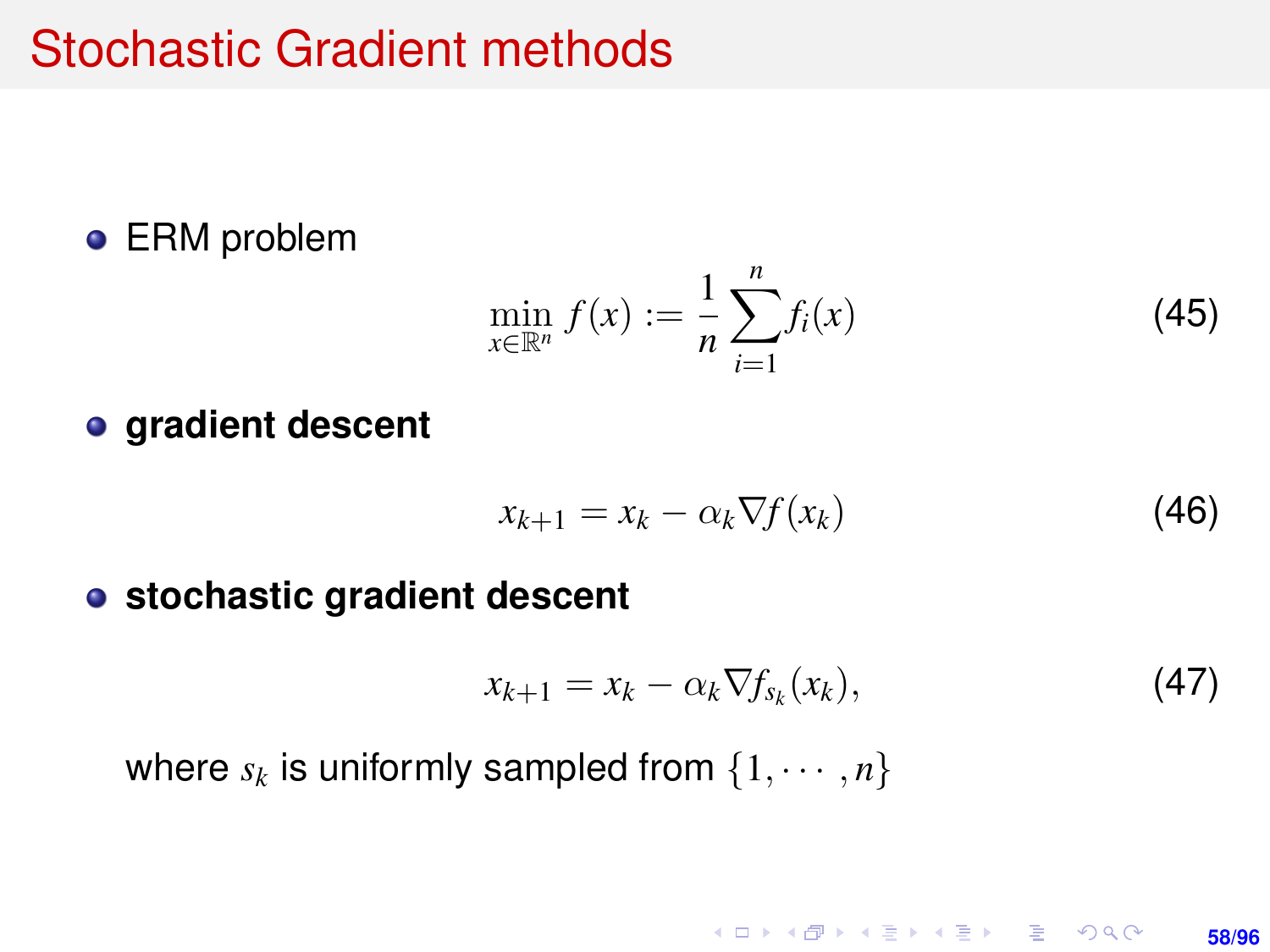## Convergence guarantees

#### **Assumption**

- *f*(*x*) is *L*-smooth:  $||\nabla f(x) \nabla f(y)||_2^2 \le L||x y||_2^2$
- *f*(*x*) is  $\mu$ -strongly convex:  $\langle \nabla f(x) \nabla f(y), x y \rangle \ge \mu ||x y||_2^2$
- $\mathbf{E}_s[\nabla f_s(x)] = \nabla f(x)$
- $\|\mathbf{E}_s\| |\nabla f_s(\mathbf{x})||^2 \leq M^2$

#### Theorem: Convergence rates of SGD

Define  $\Delta_k = \|x_k - x^*\|$ . For a fixed Stepsize  $\alpha_k = \alpha$ ,  $0 < \alpha < \frac{1}{2\mu}$  we have,

$$
\mathbf{E}[f(x_{T+1}) - f(x^*)] \le \frac{L}{2} \mathbf{E}[\Delta_{T+1}^2] \le \frac{L}{2} [(1 - 2\alpha\mu)^T \Delta_1^2 + \frac{\alpha M^2}{2\mu}].
$$
 (48)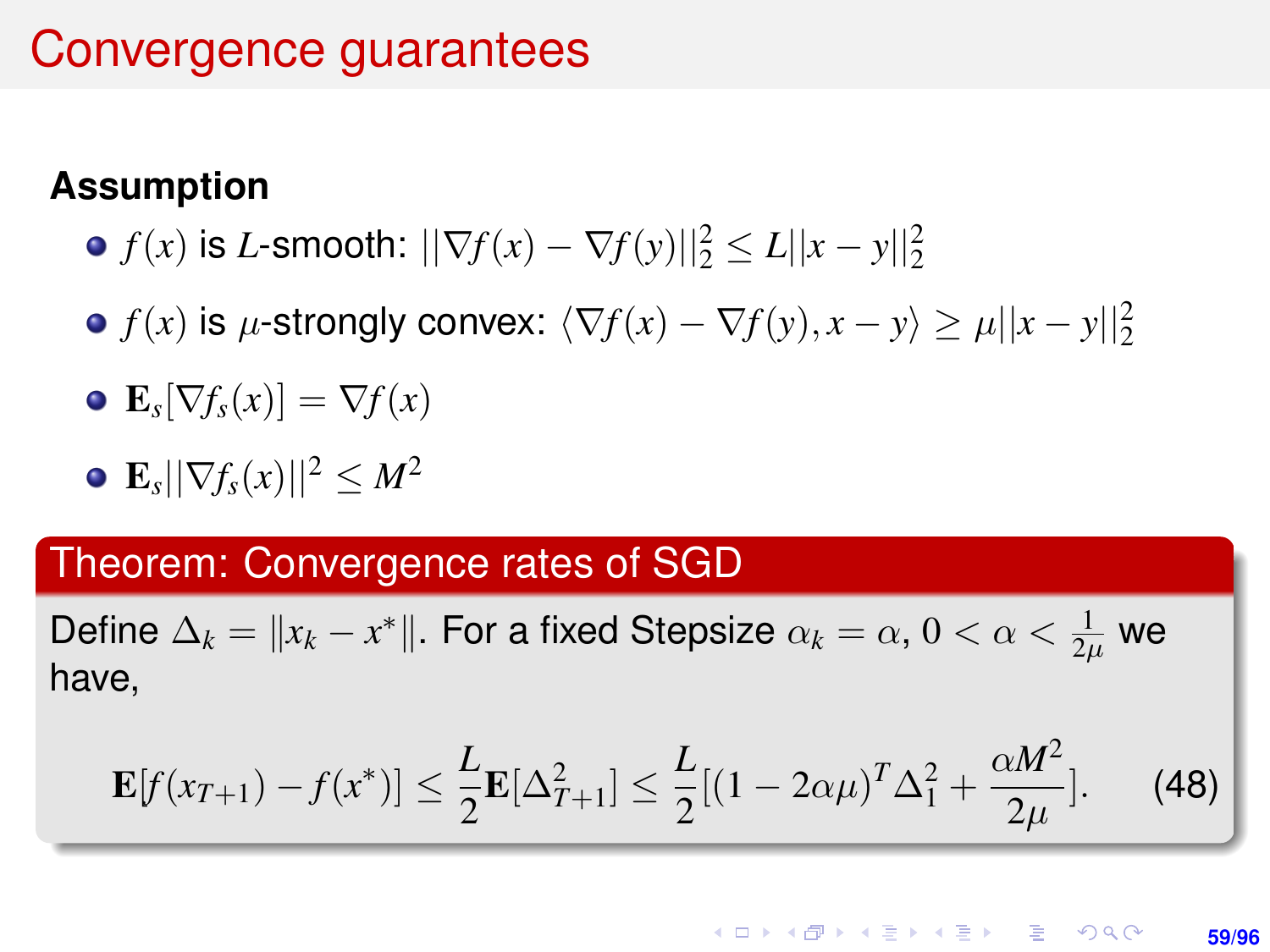## Proof of Theorem

 $\bullet$ 

$$
\Delta_{k+1}^2 = ||x_{k+1} - x^*||_2^2 = ||x_k - \alpha_k \nabla f_{s_k}(x_k) - x^*||_2^2
$$
  
\n
$$
= ||x_k - x^*||_2^2 - 2\alpha_k \langle \nabla f_{s_k}(x_k), x_k - x^* \rangle + \alpha_k^2 ||\nabla f_{s_k}(x_k)||_2^2
$$
  
\n
$$
= \Delta_k^2 - 2\alpha_k \langle \nabla f_{s_k}(x_k), x_k - x^* \rangle + \alpha_k^2 ||\nabla f_{s_k}(x_k)||_2^2
$$

• Using 
$$
E[X] = E[E[X|Y]]
$$
:

$$
\mathbf{E}_{s_1,...,s_k}[\langle \nabla f_{s_k}(x_k), x_k - x^* \rangle] = \mathbf{E}_{s_1,...,s_{k-1}}[\mathbf{E}_{s_k}[\langle \nabla f_{s_k}(x_k), x_k - x^* \rangle]]
$$
\n
$$
= \mathbf{E}_{s_1,...,s_{k-1}}[\langle \mathbf{E}_{s_k}[\nabla f_{s_k}(x_k)], x_k - x^* \rangle]
$$
\n
$$
= \mathbf{E}_{s_1,...,s_{k-1}}[\langle \nabla f(x_k), x_k - x^* \rangle]
$$
\n
$$
= \mathbf{E}_{s_1,...,s_k}[\langle \nabla f(x_k), x_k - x^* \rangle]
$$

• By the strongly convexity

$$
\mathbf{E}_{s_1,\ldots,s_k}(\Delta_{k+1}^2) \leq (1-2\alpha\mu)\mathbf{E}_{s_1,\ldots,s_k}(\Delta_k^2)+\alpha^2M^2 \qquad (49)
$$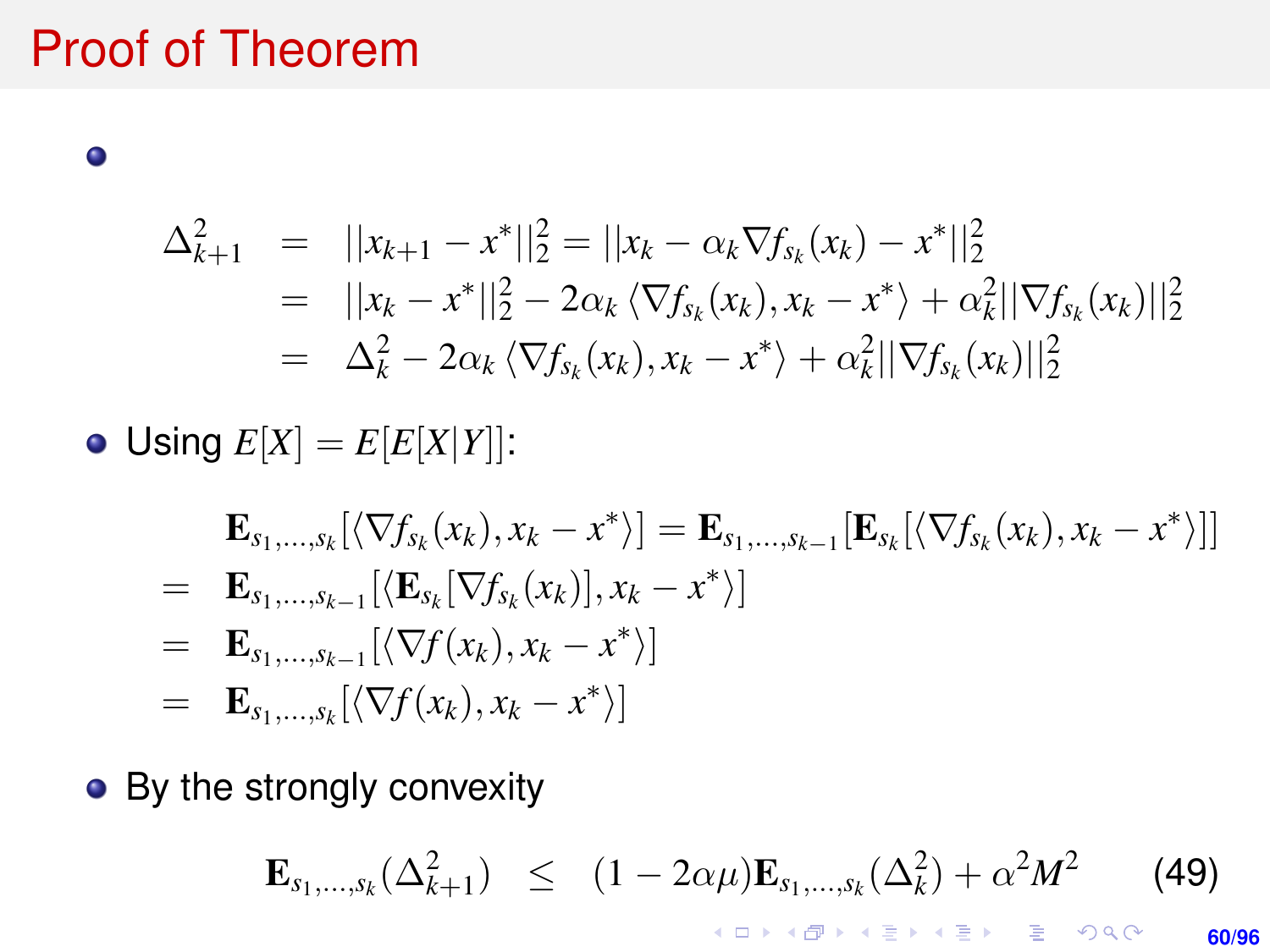#### Proof of Theorem

• Taking induction from  $k = 1$  to  $k = T$ , we have

$$
\mathbf{E}_{s_1,\ldots,s_T}(\Delta_{T+1}^2) \leq (1-2\alpha\mu)^T\Delta_1^2 + \sum_{i=0}^{T-1} (1-2\alpha\mu)^i \alpha^2 M^2
$$
 (50)

• under the assumption that  $0 \leq 2\alpha\mu \leq 1$ , we have

$$
\sum_{i=0}^{\infty} (1 - 2\alpha \mu)^i = \frac{1}{2\alpha\mu}
$$

• Then

$$
\mathbf{E}_{s_1,\ldots,s_T}(\Delta_{T+1}^2) \leq (1-2\alpha\mu)^T \Delta_1^2 + \frac{\alpha M^2}{2\mu} \tag{51}
$$

#### K ロ ▶ K @ ▶ K 할 ▶ K 할 ▶ ... 할 → 9 Q @ **61/96**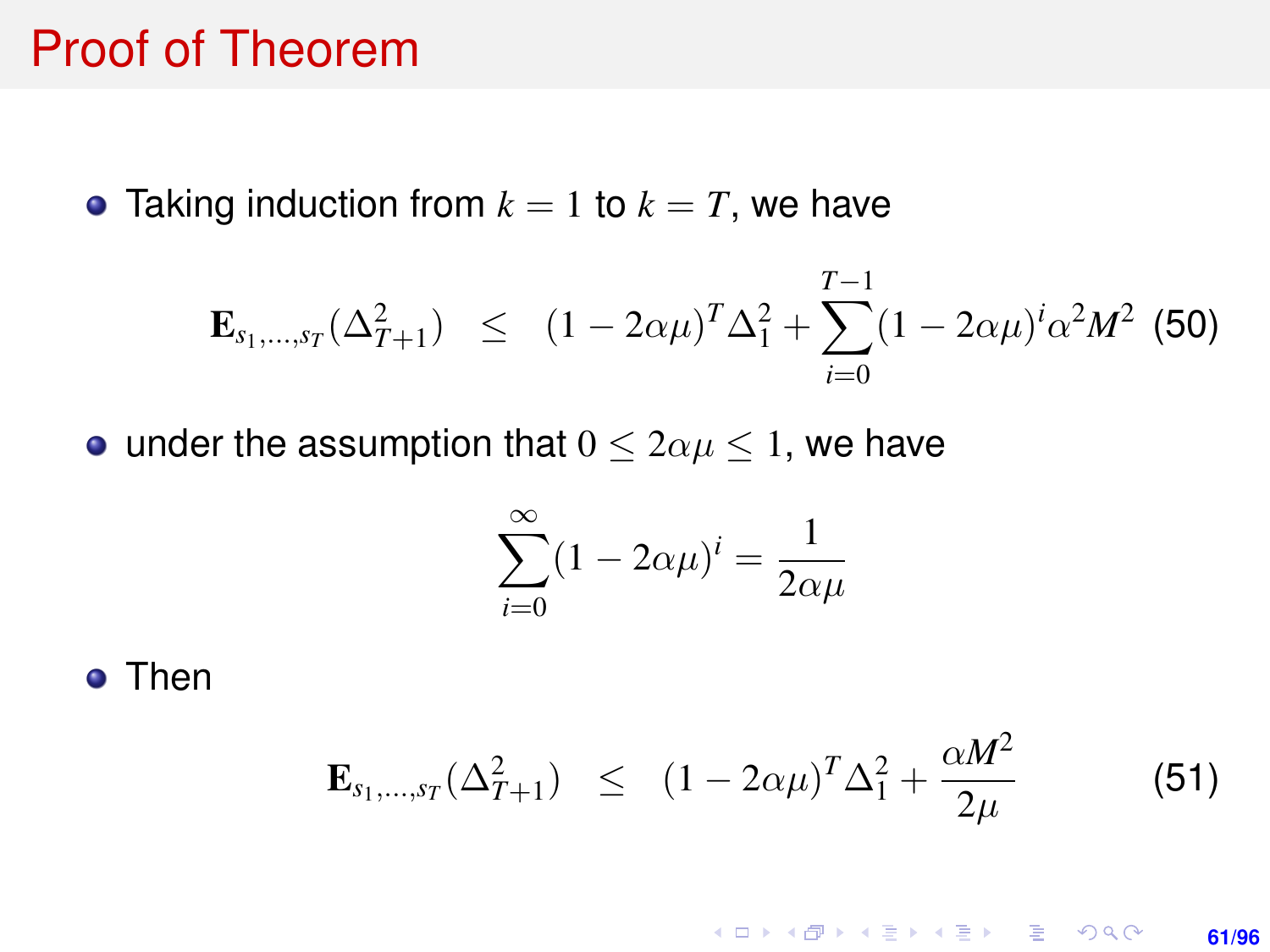#### Convergence guarantees

- For fixed stepsize, we don't have the convergence
- For diminishing stepsize, the order of convergence is  $O(\frac{1}{T})$

#### Theorem: Convergence rates of SGD

Define  $\Delta_k = ||x_k - x^*||$ . For a diminishing stepsize

$$
\alpha_k = \frac{\beta}{k+\gamma} \text{ for some } \beta > \frac{1}{2\mu} \text{ and } \gamma > 0 \text{ such that } \alpha_1 \leq \frac{1}{2\mu}.
$$

Then we have, for any  $T \geq 1$ 

$$
\mathbf{E}[f(x_T) - f(x^*)] \leq \frac{L}{2} \mathbf{E}[\Delta_T^2] \leq \frac{L}{2} \frac{\nu}{\gamma + T},
$$

where  $v = \max(\frac{\beta^2 M^2}{2\beta u - \beta})$  $\frac{\beta^2 M^2}{2\beta\mu-1}, (\gamma+1)\Delta_1^2)$   $(52)$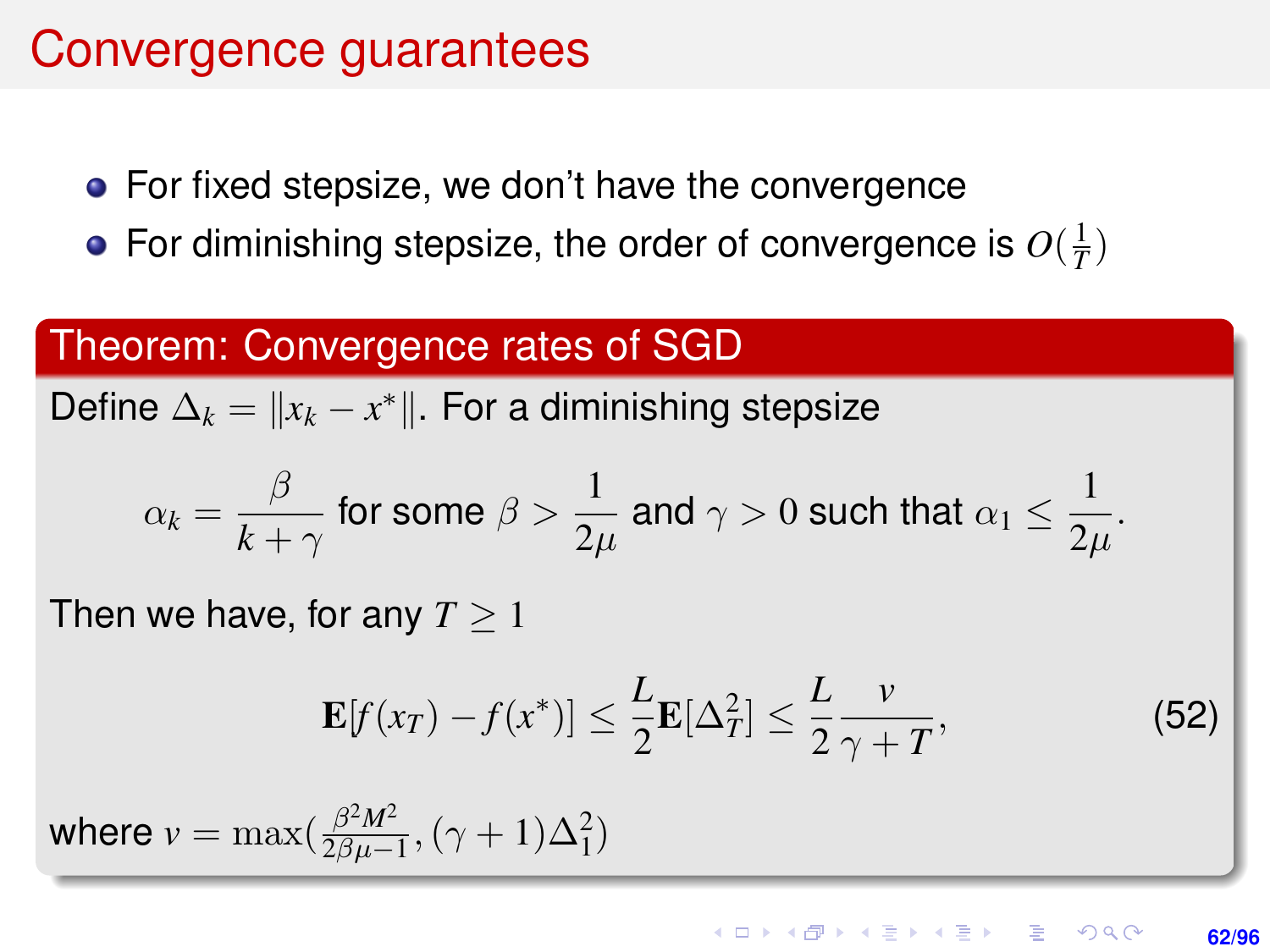## Proof of Theorem

• Recall the bounds

$$
\mathbf{E}_{s_1,...,s_k}(\Delta_{k+1}^2) \leq (1 - 2\alpha\mu)\mathbf{E}_{s_1,...,s_k}(\Delta_k^2) + \alpha^2M^2 \qquad (53)
$$

- We prove it by induction. Firstly, the definition of *v* ensures that it holds for  $k = 1$ .
- Assume the conclusion holds for some k, it follows that

$$
\mathbf{E}(\Delta_{k+1}^2) \leq (1 - \frac{2\beta\mu}{\hat{k}}) \frac{v}{\hat{k}} + \frac{\beta^2 M^2}{\hat{k}^2} \quad (\text{with } \hat{k} := \gamma + k)
$$
  
= 
$$
(\frac{\hat{k} - 2\beta\mu}{\hat{k}^2})v + \frac{\beta^2 M^2}{\hat{k}^2}
$$
  
= 
$$
\frac{\hat{k} - 1}{\hat{k}^2}v \frac{2\beta\mu - 1}{\hat{k}^2}v + \frac{\beta^2 M^2}{\hat{k}^2}
$$
  

$$
\leq \frac{v}{\hat{k} + 1}
$$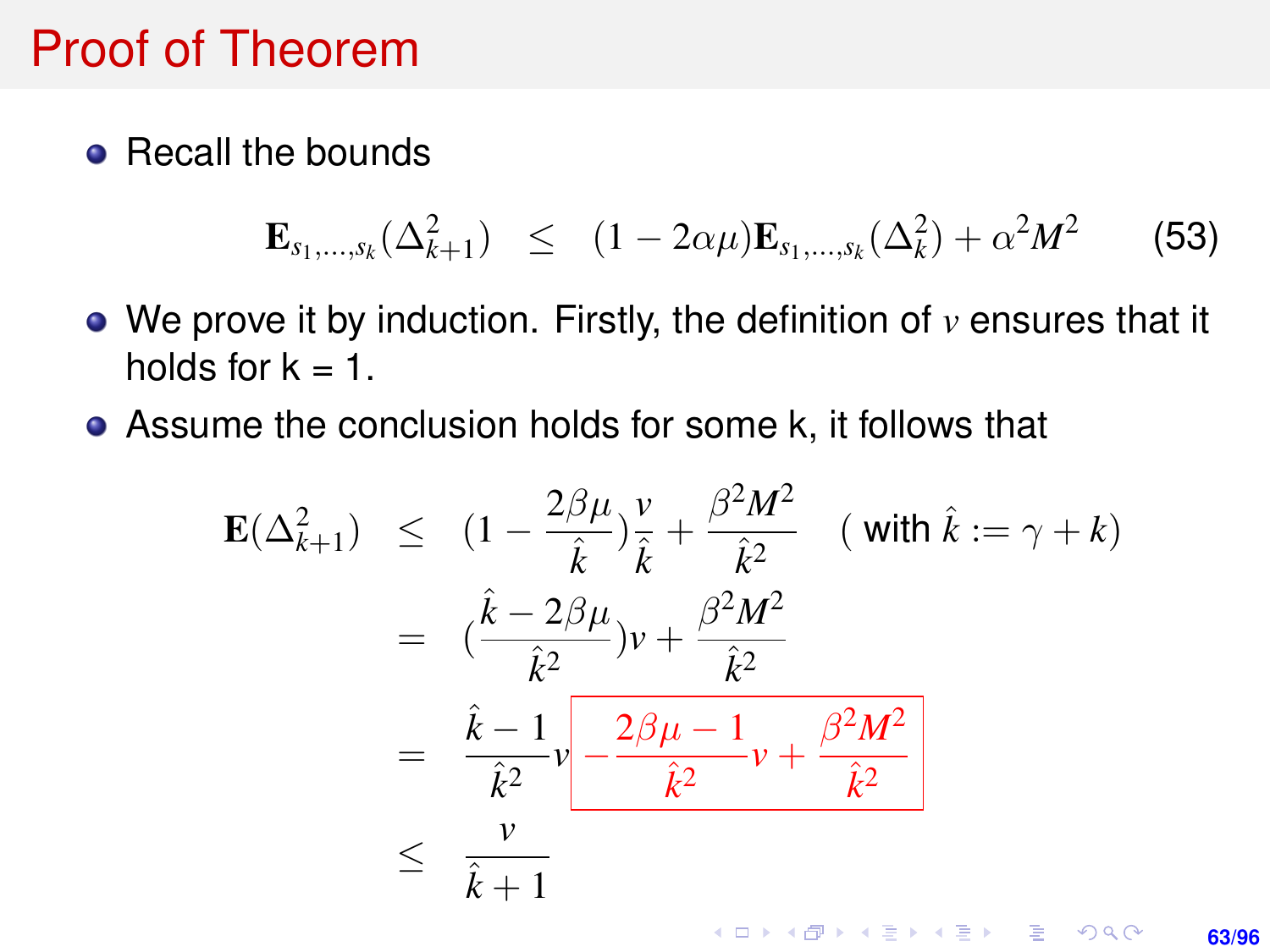#### **stochastic optimization**

- stochastic subgradient descent:  $O(1/\epsilon^2)$
- stochastic gradient descent with strong convexity  $O(1/\epsilon)$
- stochastic gradient descent with strong convexity and smoothness  $O(1/\epsilon)$

#### **deterministic optimization**

- subgradient descent:  $O(n/\epsilon^2)$
- gradient descent with strong convexity  $O(n/\epsilon)$
- gradient descent with strong convexity and smoothness  $O(n \log(1/\epsilon))$

The complexity refers to the times of computation of component (sub)gradients. We need to compute n gradients in every iterations of GD and one gradient in SGD.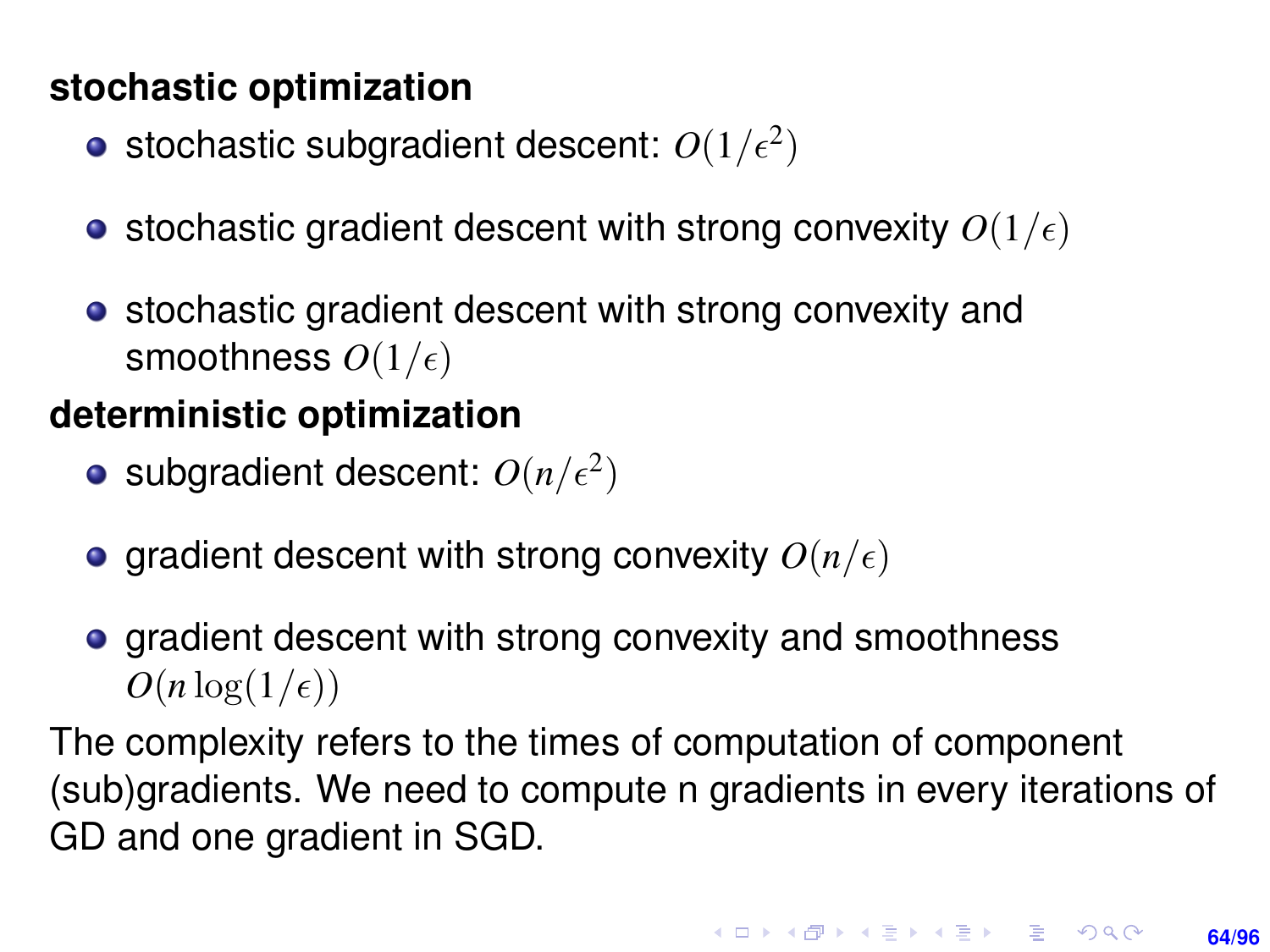# <span id="page-64-0"></span>**Outline**

#### **[Problem Description](#page-5-0)**

#### [Subgradient Methods](#page-14-0)

- [The gradient and subgradient methods](#page-15-0)
- [Stochastic subgradient methods](#page-23-0)
- **[Stochastic Gradient Descent](#page-48-0)** 
	- **[Gradient Descent](#page-49-0)**
	- **[Stochastic Gradient methods](#page-57-0)**
- **[Variance Reduction](#page-64-0)** • [SAG method and SAGA method](#page-68-0) • [SVRG method](#page-70-0)
- 5 [Stochastic Algorithms in Deep learning](#page-79-0)
- **[Natural Gradient Method](#page-87-0)**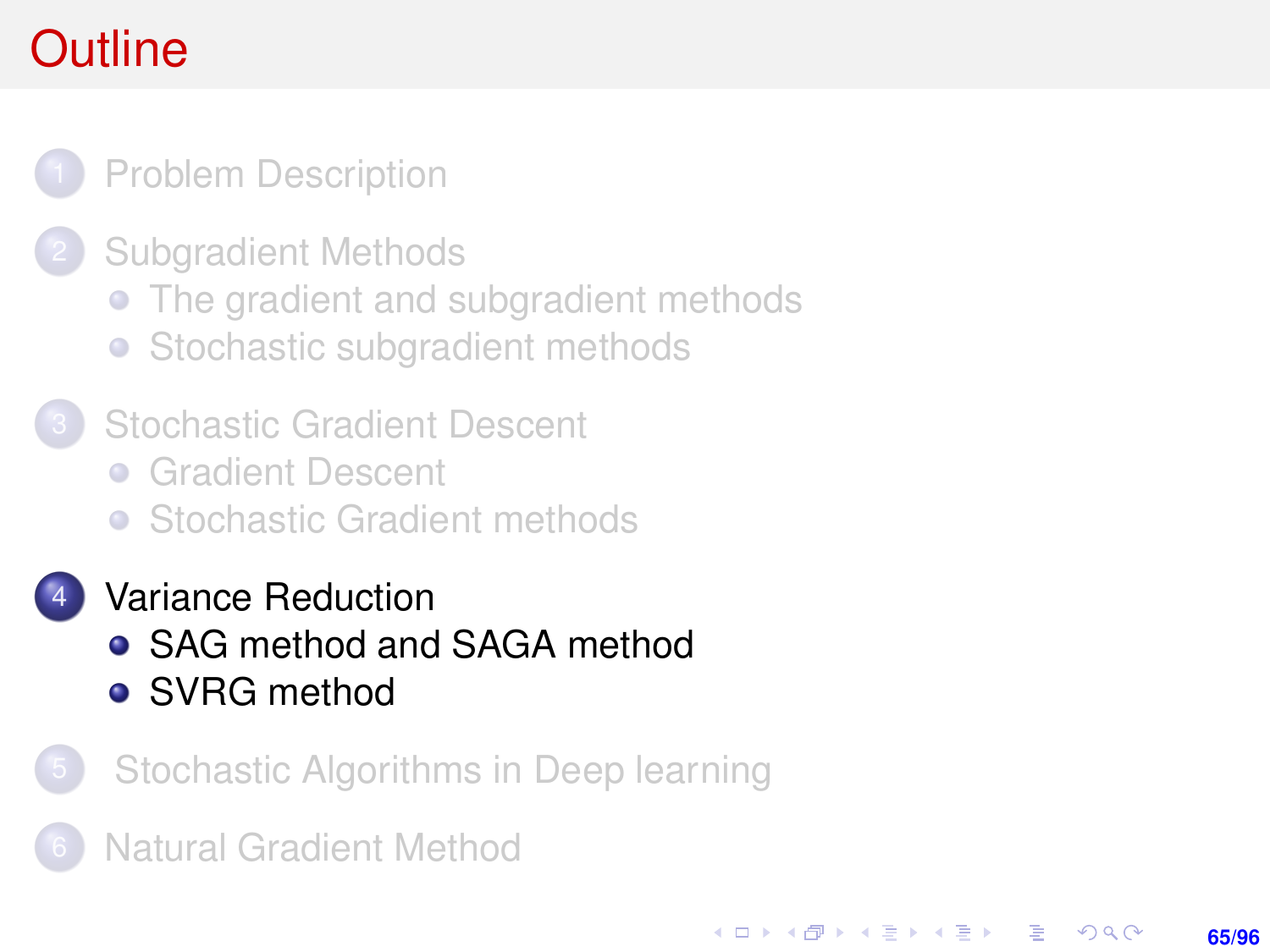# Variance Reduction

#### **Assumption**

- $\bullet$  *f*(*x*) is *L*-smooth:  $||\nabla f(x) \nabla f(y)||_2 \le L||x y||_2$
- *f*(*x*) is  $\mu$ -strongly convex:  $\langle \nabla f(x) \nabla f(y), x y \rangle \ge \mu ||x y||_2^2$
- $\mathbf{E}_s[\nabla f_s(x)] = \nabla f(x)$
- $\mathbf{E}_s ||\nabla f_s(x)||^2 \leq M^2$
- GD: linear convergence  $O(n \log(1/\epsilon))$
- SGD: sublinear convergence  $O(1/\epsilon)$

What is the essential difference between SGD and GD?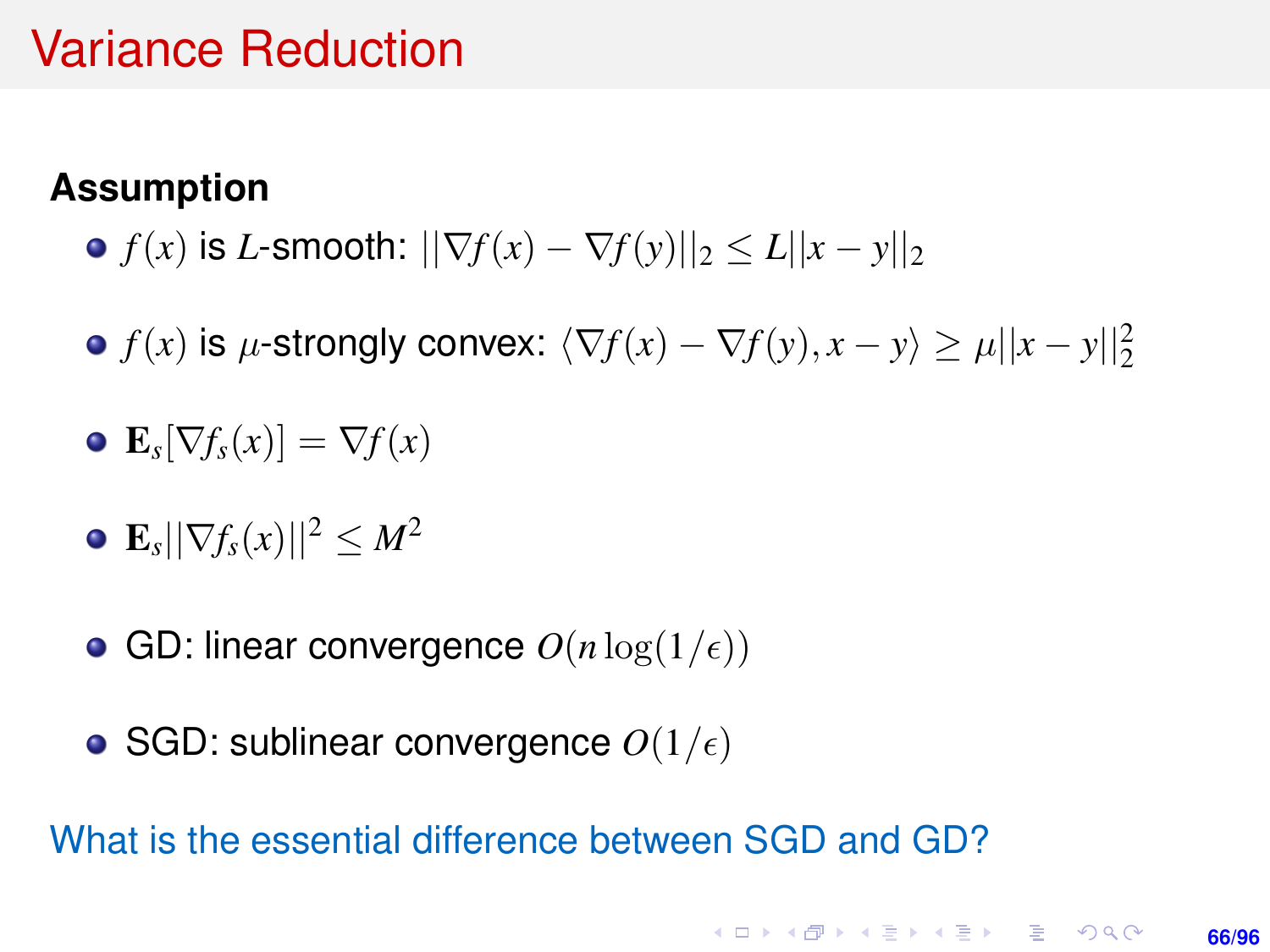# Variance Reduction

**GD**

$$
\Delta_{k+1}^{2} = ||x_{k+1} - x^{*}||_{2}^{2} = ||x_{k} - \alpha \nabla f(x_{k}) - x^{*}||_{2}^{2}
$$
\n
$$
= \Delta_{k}^{2} - 2\alpha \langle \nabla f(x_{k}), x_{k} - x^{*} \rangle + \alpha^{2} ||\nabla f(x_{k})||_{2}^{2}
$$
\n
$$
\leq (1 - 2\alpha \mu) \Delta_{k}^{2} + \alpha^{2} ||\nabla f(x_{k})||_{2}^{2} \quad (\mu - \text{strongly convex})
$$
\n
$$
\leq (1 - 2\alpha \mu + \alpha^{2} L^{2}) \Delta_{k}^{2} \quad (L - \text{smooth})
$$

#### **SGD**

$$
\mathbf{E}\Delta_{k+1}^{2} = \mathbf{E}||x_{k+1} - x^{*}||_{2}^{2} = \mathbf{E}||x_{k} - \alpha\nabla f_{s_{k}}(x_{k}) - x^{*}||_{2}^{2}
$$
\n
$$
= \mathbf{E}\Delta_{k}^{2} - 2\alpha\mathbf{E}\langle\nabla f_{s_{k}}(x_{k}), x_{k} - x^{*}\rangle + \alpha^{2}\mathbf{E}||\nabla f_{s_{k}}(x_{k})||_{2}^{2}
$$
\n
$$
= \mathbf{E}\Delta_{k}^{2} - 2\alpha\mathbf{E}\langle\nabla f(x_{k}), x_{k} - x^{*}\rangle + \alpha^{2}\mathbf{E}||\nabla f_{s_{k}}(x_{k})||_{2}^{2}
$$
\n
$$
\leq (1 - 2\alpha\mu)\mathbf{E}\Delta_{k}^{2} + \alpha^{2}\mathbf{E}||\nabla f_{s_{k}}(x_{k})||_{2}^{2} \ (\mu - \text{strongly convex})
$$
\n
$$
\leq (1 - 2\alpha\mu)\mathbf{E}\Delta_{k}^{2} + \alpha^{2}\mathbf{E}||\nabla f_{s_{k}}(x_{k}) - \nabla f(x_{k}) + \nabla f(x_{k})||_{2}^{2}
$$
\n
$$
\leq (1 - 2\alpha\mu + 2\alpha^{2}L^{2})\mathbf{E}\Delta_{k}^{2} + \frac{2\alpha^{2}\mathbf{E}||\nabla f_{s_{k}}(x_{k}) - \nabla f(x_{k})||_{2}^{2}}{1 - 2\alpha^{2}\mathbf{E}\Delta_{k}^{2} + \frac{2\alpha^{2}\mathbf{E}||\nabla f_{s_{k}}(x_{k}) - \nabla f(x_{k})||_{2}^{2}}
$$
\n
$$
\leq \alpha^{2}\mathbf{E}\Delta_{k}^{2} + \alpha^{2}\mathbf{E}\Delta_{k}^{2} + \alpha^{2}\mathbf{E}\Delta_{k}^{2} + \alpha^{2}\mathbf{E}\Delta_{k}^{2} + \alpha^{2}\mathbf{E}\Delta_{k}^{2} + \alpha^{2}\mathbf{E}\Delta_{k}^{2} + \alpha^{2}\mathbf{E}\Delta_{k}^{2}
$$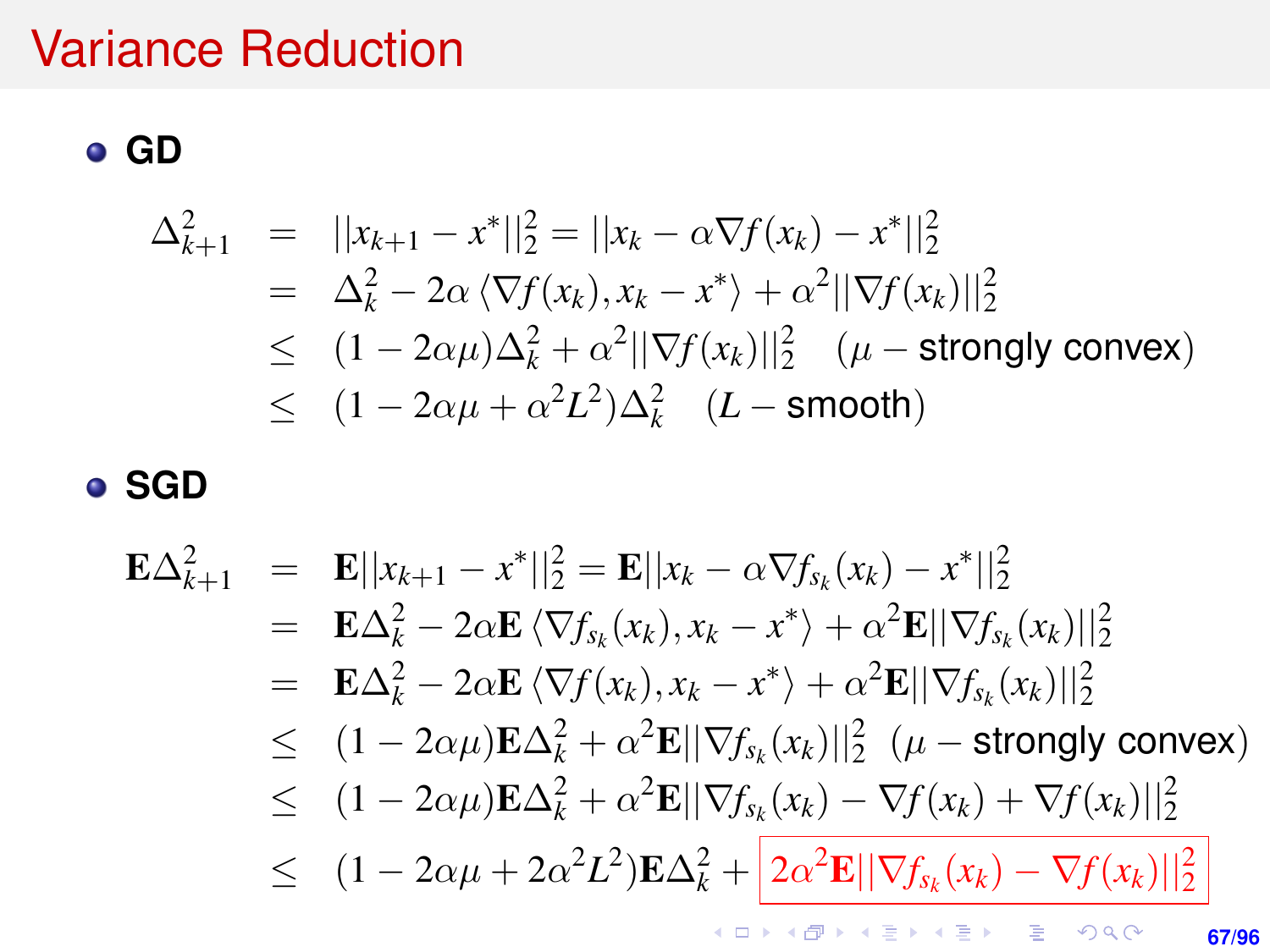# Variance Reduction

$$
\mathbf{E}\Delta_{k+1}^2 \leq \underbrace{(1-2\alpha\mu+2\alpha^2L^2)\mathbf{E}\Delta_k^2}_{A} + \underbrace{2\alpha^2\mathbf{E}||\nabla f_{s_k}(x_k) - \nabla f(x_k)||_2^2}_{B}
$$
 (54)

- a worst case convergence rate of ∼ 1/*T* for SGD
- In practice, the actual convergence rate may be somewhat better than this bound.
- **•** Initially,  $B \ll A$  and we observe the linear rate regime, once  $B > A$  we observe  $1/T$  rate.
- How to reduce variance term *B* to speed up SGD?
	- SAG (Stochastic average gradient)
	- SAGA
	- SVRG (Stochastic variance reduced gradient)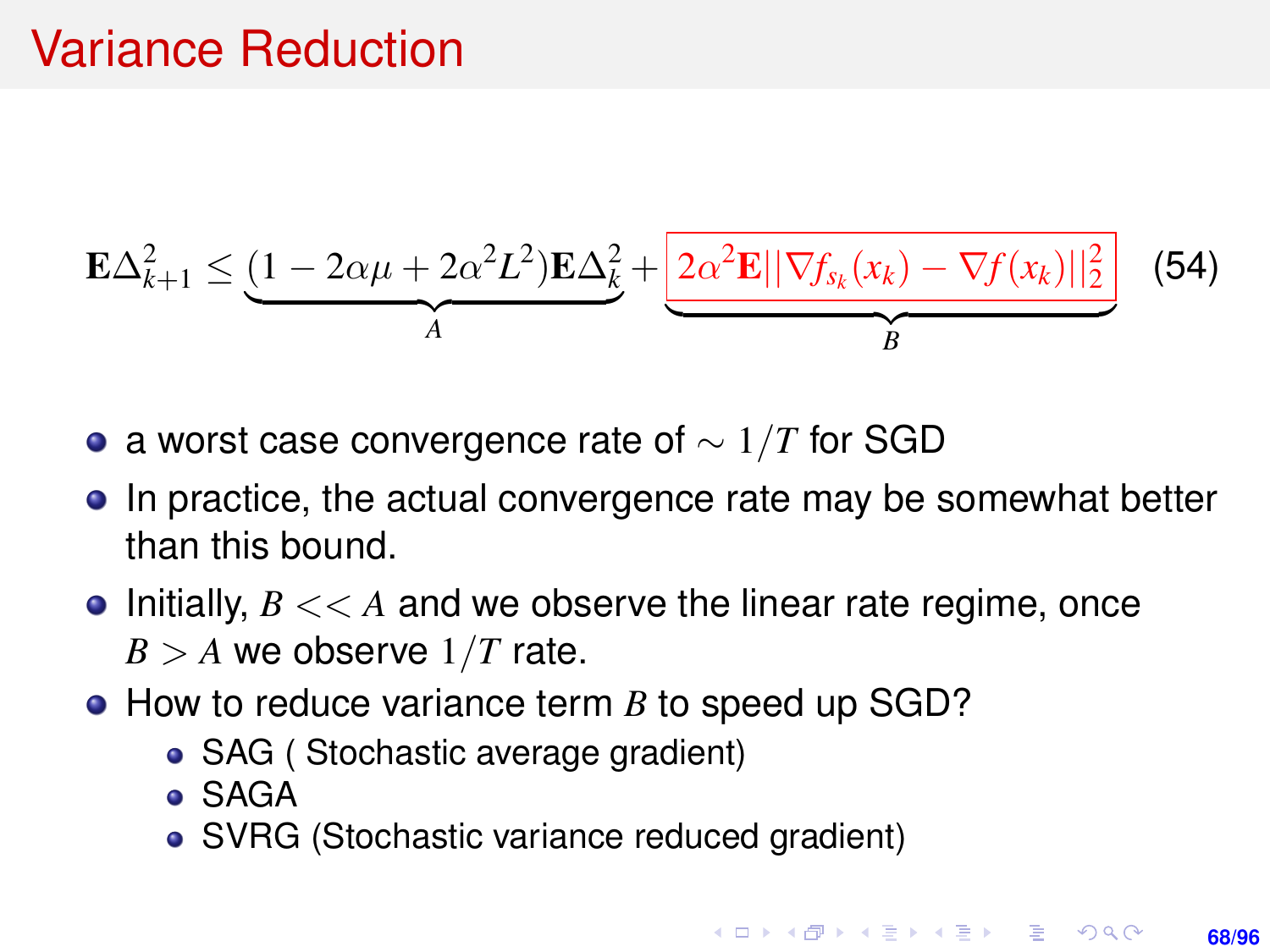## <span id="page-68-0"></span>SAG method

• SAG method (Le Roux, Schmidt, Bach 2012)

$$
x_{k+1} = x_k - \frac{\alpha_k}{n} \sum_{i=1}^n g_k^i = x_k - \alpha_k \left( \frac{1}{n} (\nabla f_{s_k}(x_k) - g_{k-1}^{s_k}) + \frac{1}{n} \sum_{i=1}^n g_{k-1}^i \right)
$$
(55)

where

$$
g_k^i = \begin{cases} \nabla f_i(x_k) & \text{if } i = s_k, \\ \nabla g_{k-1}^i & o.w., \end{cases} \tag{56}
$$

and  $s_k$  is uniformly sampled from  $\{1, \dots, n\}$ 

- complexity( $#$  component gradient evaluations):  $O(\max\{n, \frac{L}{\mu}\})$  $\frac{L}{\mu}$  } log(1/ $\epsilon$ ))
- need to store most recent gradient of each component.
- SAGA(Defazio, Bach,Julien 2014) is unbaised revision of SAG

$$
x_{k+1} = x_k - \alpha_k (\nabla f_{i_k}(x_k) - g_{k-1}^{i_k} + \frac{1}{n} \sum_{i=1}^n g_{k-1}^i)
$$
(57)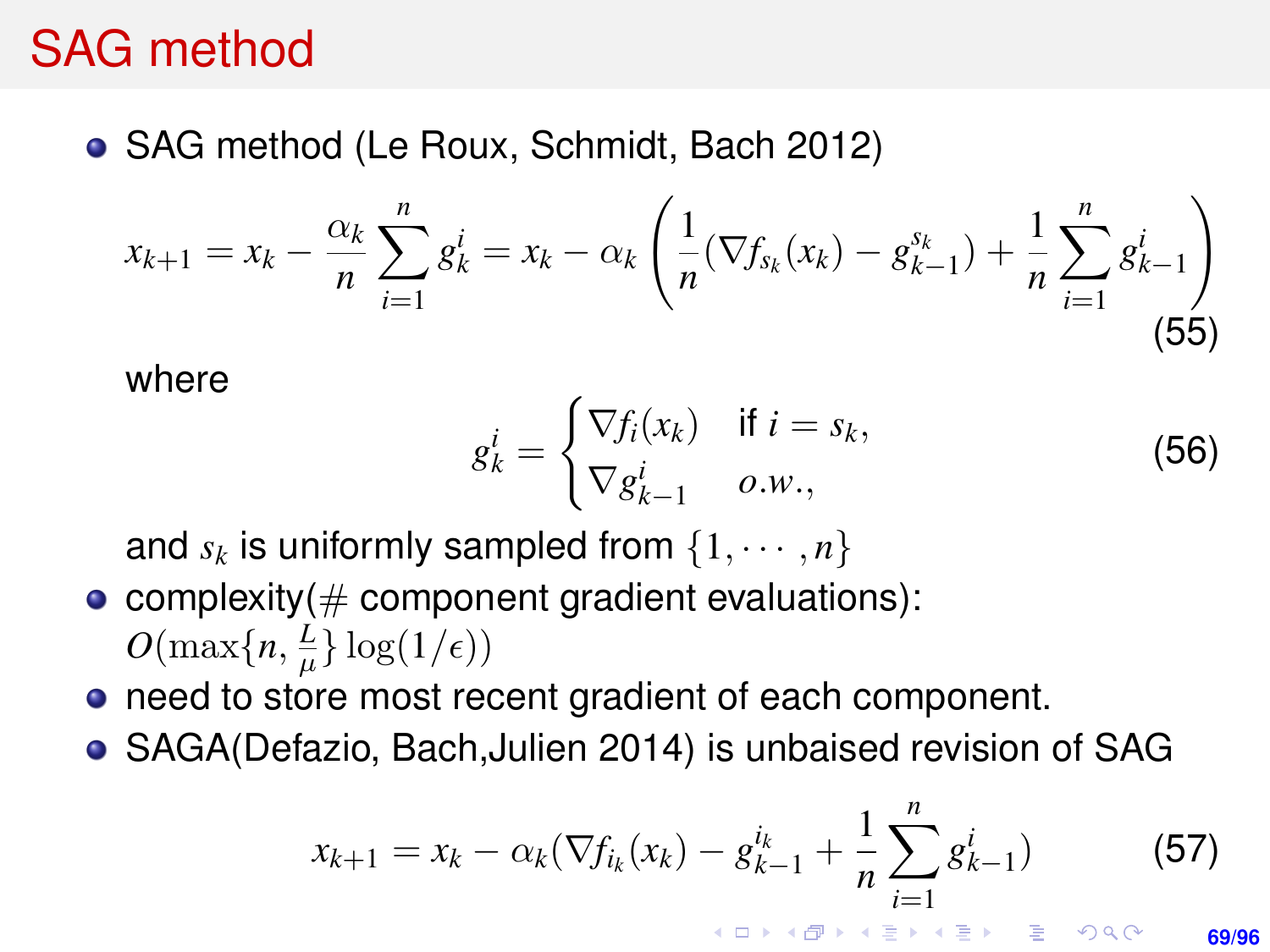## SVRG method

• SVRG method (Johnson and Zhang 2013)

$$
v_k = \nabla f_{s_k}(x_k) - \nabla f_{s_k}(y) + \nabla f(y)
$$
  

$$
x_{k+1} = x_k - \alpha_k v_k
$$

where and  $s_k$  is uniformly sampled from  $\{1, \dots, n\}$ 

•  $v_k$  is unbiased estimation of gradient  $\nabla f(x_k)$ 

$$
\mathbf{E}v_k = \nabla f(x_k) + \nabla f(y) - \nabla f(y) = \nabla f(x_k). \tag{58}
$$

• Recall the bound

$$
\mathbf{E}\Delta_{k+1}^2 \le (1 - 2\alpha\mu)\mathbf{E}\Delta_k^2 + \alpha^2\mathbf{E}||v_k||_2^2 \tag{59}
$$

**KORKARK KERKER DRAM** 

**70/96**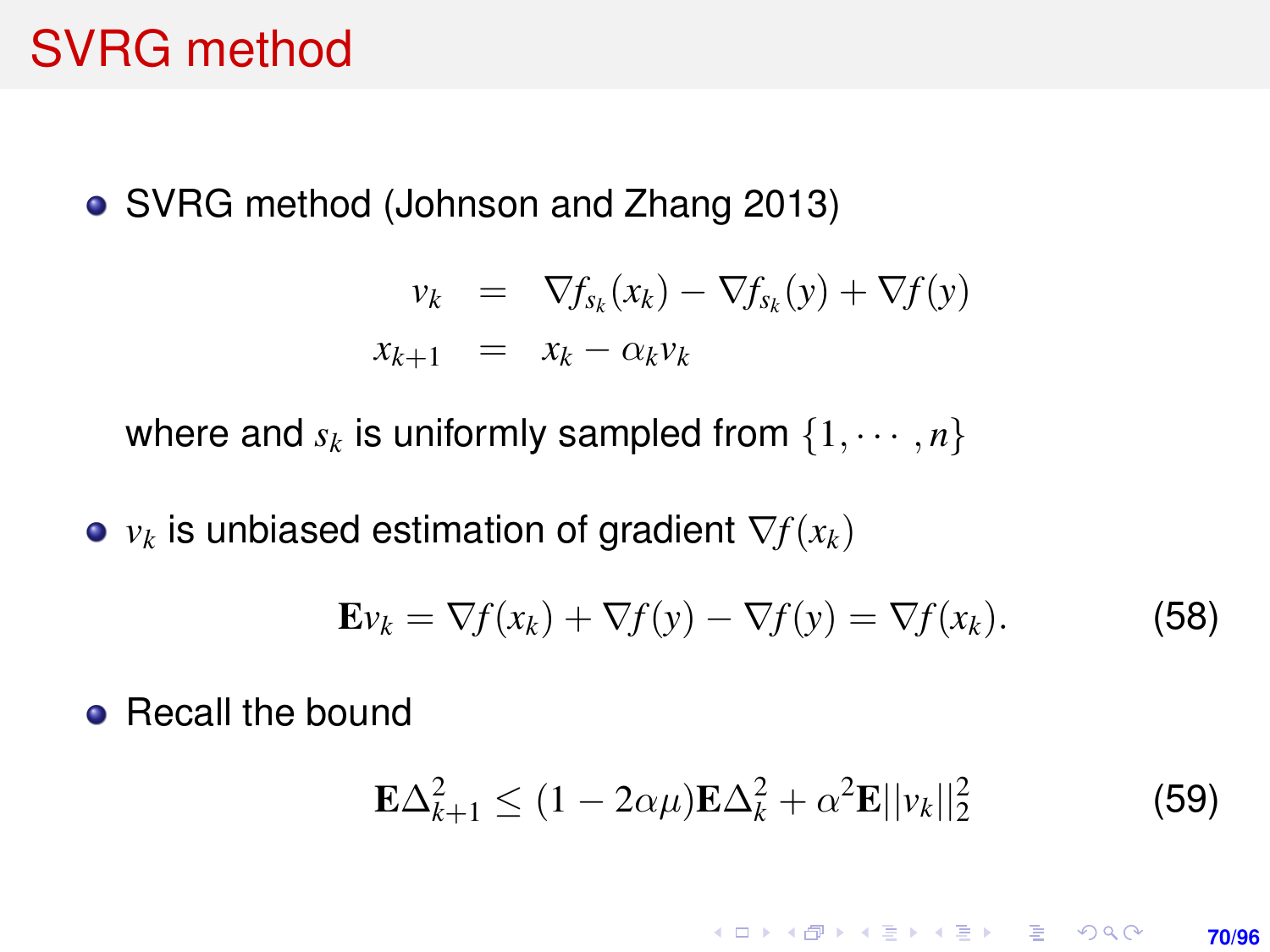## <span id="page-70-0"></span>SVRG method

Additional assumption: *L* − *smoothness* for component functions

$$
\|\nabla f_i(x) - \nabla f_i(y)\|_2 \le L||x - y||_2 \tag{60}
$$

Let's analyze the "variance"

$$
\mathbf{E}||v_k||_2^2
$$
\n
$$
= \mathbf{E}||\nabla f_{s_k}(x_k) - \nabla f_{s_k}(y) + \nabla f(y)||_2^2
$$
\n
$$
= \mathbf{E}||\nabla f_{s_k}(x_k) - \nabla f_{s_k}(y) + \nabla f(y) + \nabla f_{s_k}(x^*) - \nabla f_{s_k}(x^*)||_2^2
$$
\n
$$
\leq 2\mathbf{E}||\nabla f_{s_k}(x_k) - \nabla f_{s_k}(x^*)||_2^2 + 2\mathbf{E}||\nabla f_{s_k}(y) - \nabla f(y) - \nabla f_{s_k}(x^*)||_2^2
$$
\n
$$
\leq 2L^2\mathbf{E}\Delta_k^2 + 2\mathbf{E}||\nabla f_{s_k}(y) - \nabla f_{s_k}(x^*)||_2^2
$$
\n
$$
\leq 2L^2\mathbf{E}\Delta_k^2 + 2L^2\mathbf{E}||y - x^*||^2
$$

if  $x_k$  and  $y$  is close to  $x^*$ , the variance is small.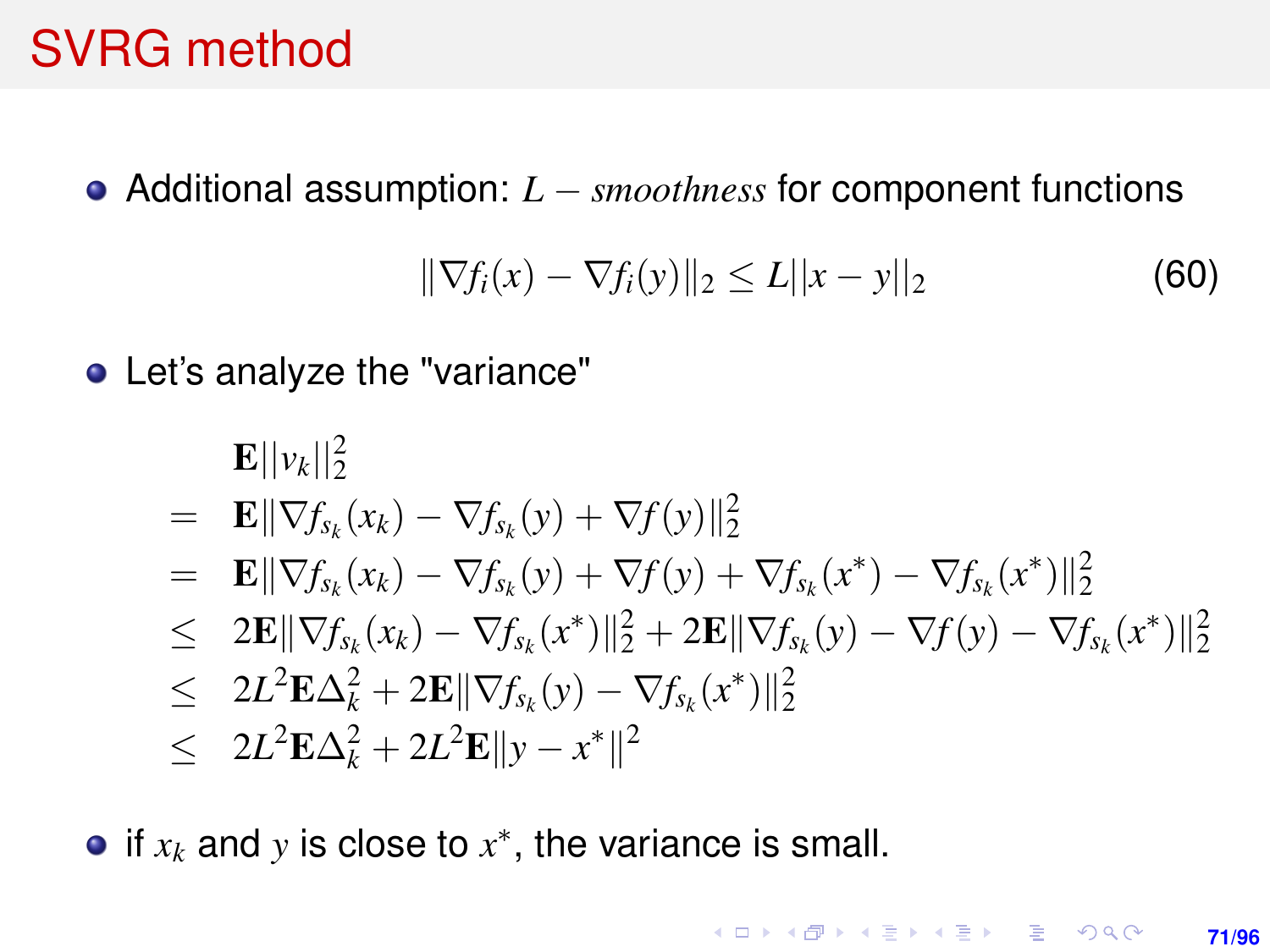# SVRG method

- We only need to choose a current point as y.
- picking a fresh *y* more often should decrease the variance, however doing this too often involves computing too many full gradients
- Let's set  $y = x_1$ ,

$$
\mathbf{E}\Delta_{k+1}^2 \le (1 - 2\alpha\mu + 2\alpha^2 L^2)\mathbf{E}\Delta_k^2 + 2\alpha^2 L^2 \mathbf{E}\Delta_1^2
$$
 (61)

• Unrolling this:

$$
\mathbf{E}\Delta_{k+1}^{2}
$$
\n
$$
\leq (1 - 2\alpha\mu + 2\alpha^{2}L^{2})\mathbf{E}\Delta_{1}^{2} + \sum_{i=0}^{k-1} (1 - 2\alpha\mu + 2\alpha^{2}L^{2})^{i}2\alpha^{2}L^{2}\mathbf{E}\Delta_{1}^{2}
$$
\n
$$
\leq (1 - 2\alpha\mu + 2\alpha^{2}L^{2})^{k}\mathbf{E}\Delta_{1}^{2} + 2k\alpha^{2}L^{2}\mathbf{E}\Delta_{1}^{2}
$$
\n(62)

**KORKARK A BIK BIKA A GA A GA A GA A BIKA A BIKA A BIKA A BIKA A BIKA A BIKA A BIKA A BIKA A BIKA A BIKA A BIKA 72/96**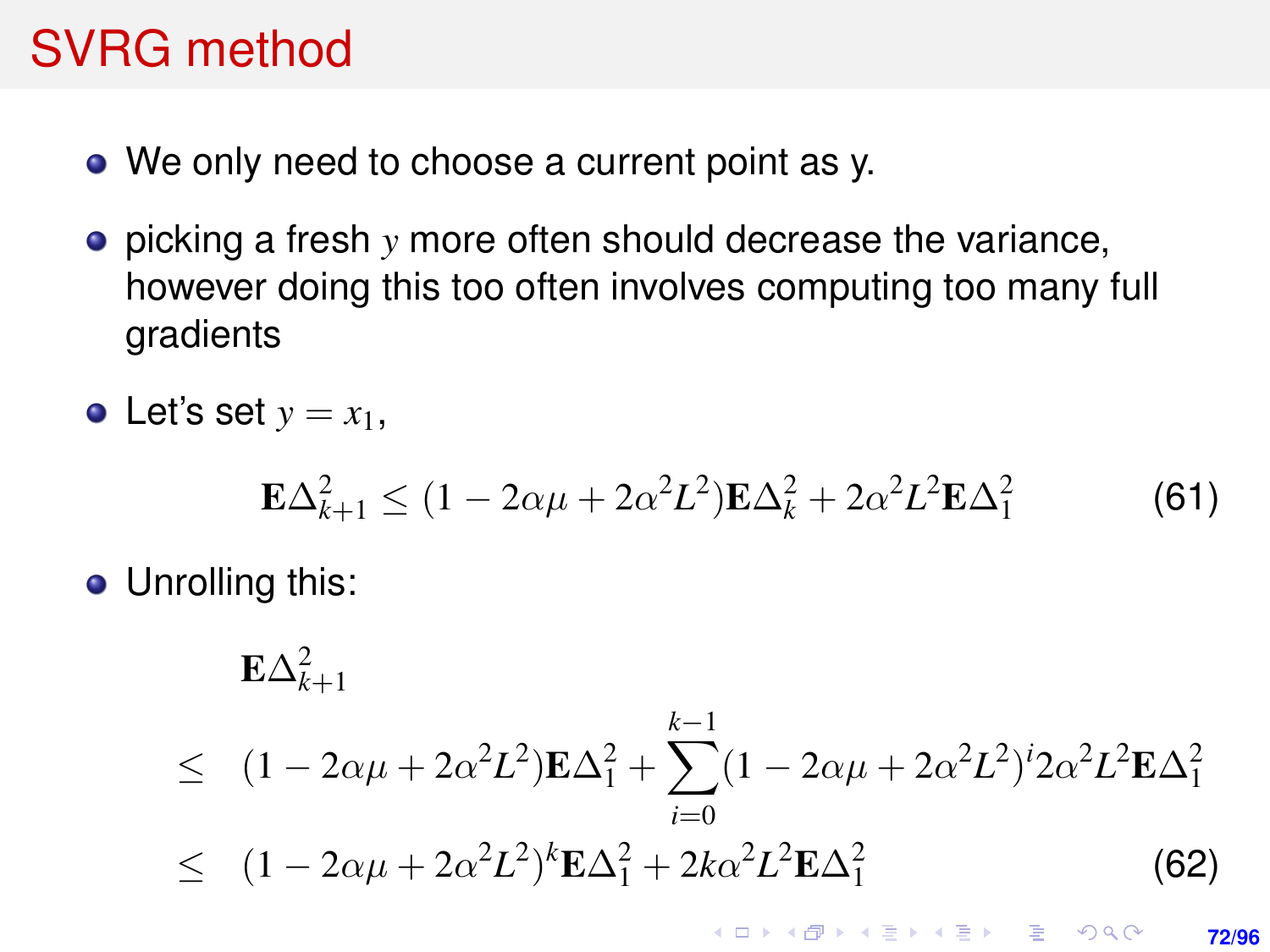• Unrolling this:

$$
\mathbf{E}\Delta_{k+1}^2 \le (1 - 2\alpha\mu + 2\alpha^2 L^2)^k \mathbf{E}\Delta_1^2 + 2k\alpha^2 L^2 \mathbf{E}\Delta_1^2 \tag{63}
$$

**73/96**

KO KKØKKEKKEK E KORO

 $\bullet$  Suppose we would like this to be  $\leq 0.5E\Delta_1$  after *T* iterations.

We pick  $\alpha = O(1) \frac{\mu}{L^2}$  $\frac{\mu}{L^2}$ , then it turns out that we can set  $T = O(1) \frac{L^2}{\mu^2}$  $\frac{L^2}{\mu^2}$ .

- In fact, we can improve it to  $T = O(1)\frac{L}{\mu}$  $\frac{L}{\mu}$  .
- condition number  $\kappa = \frac{L}{\mu}$  $\mu$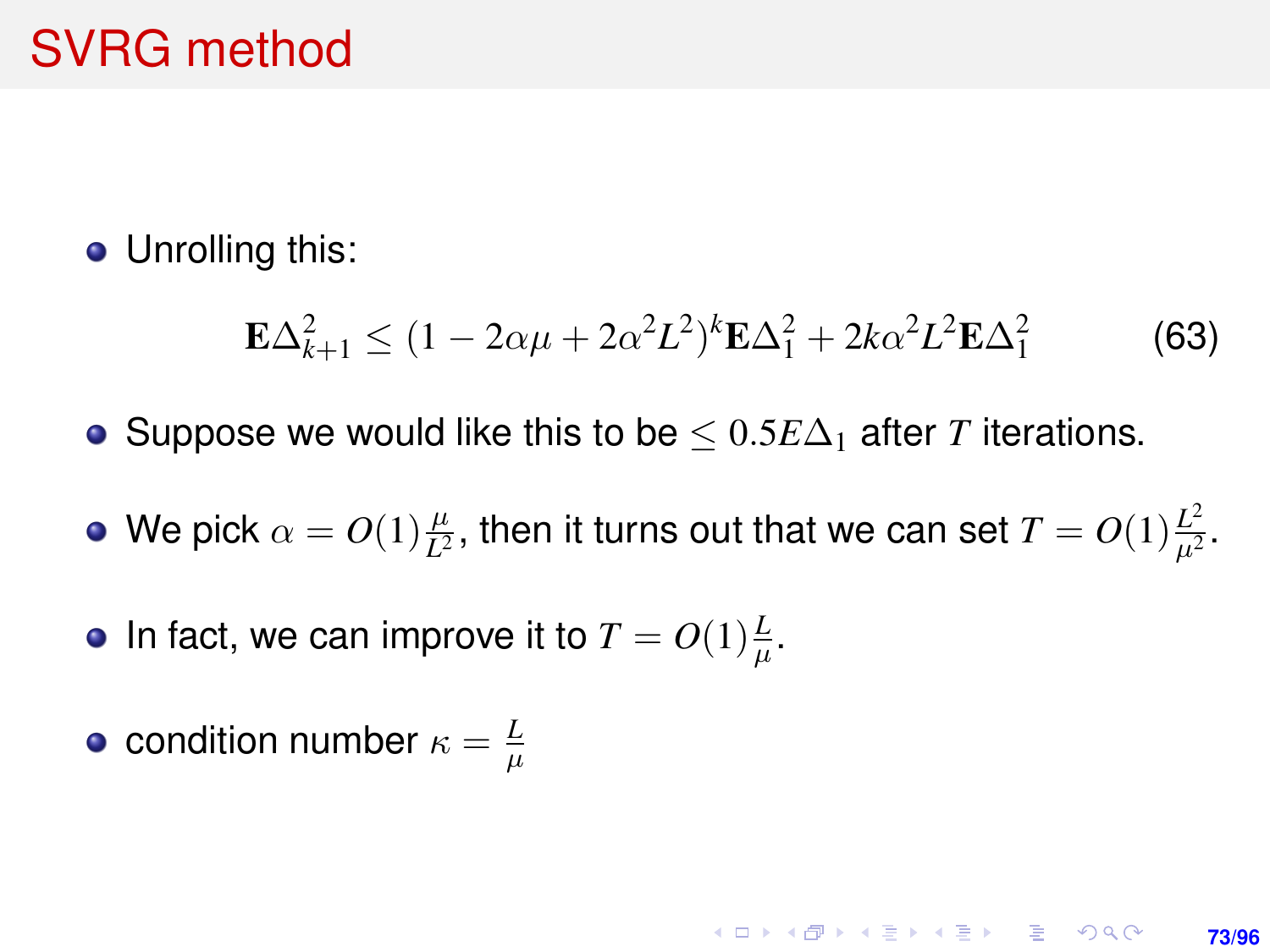# SVRG method

### Algorithm 2: SVRG method

Input:  $\tilde{x}_0$ ,  $\alpha$ , *m* 

**for**  $e = 1 : E$  **do** 

$$
\blacktriangleright y \leftarrow \tilde{x}_{e-1}, x_1 \leftarrow \tilde{x}_{e-1}.
$$

- $\blacktriangleright$  *g*  $\leftarrow \nabla f(y)$  (full gradient)
- $\blacktriangleright$  for  $k = 1$  : *m* do
	- pick  $s_k \in \{1, \dots, n\}$  uniformly at random.

$$
\bullet \ \ v_k = \nabla f_{s_k}(x_k) - \nabla f_{s_k}(y) + \nabla f(y)
$$

$$
\bullet \ \ x_{k+1} = x_k - \alpha v_k
$$

#### **Example 1**

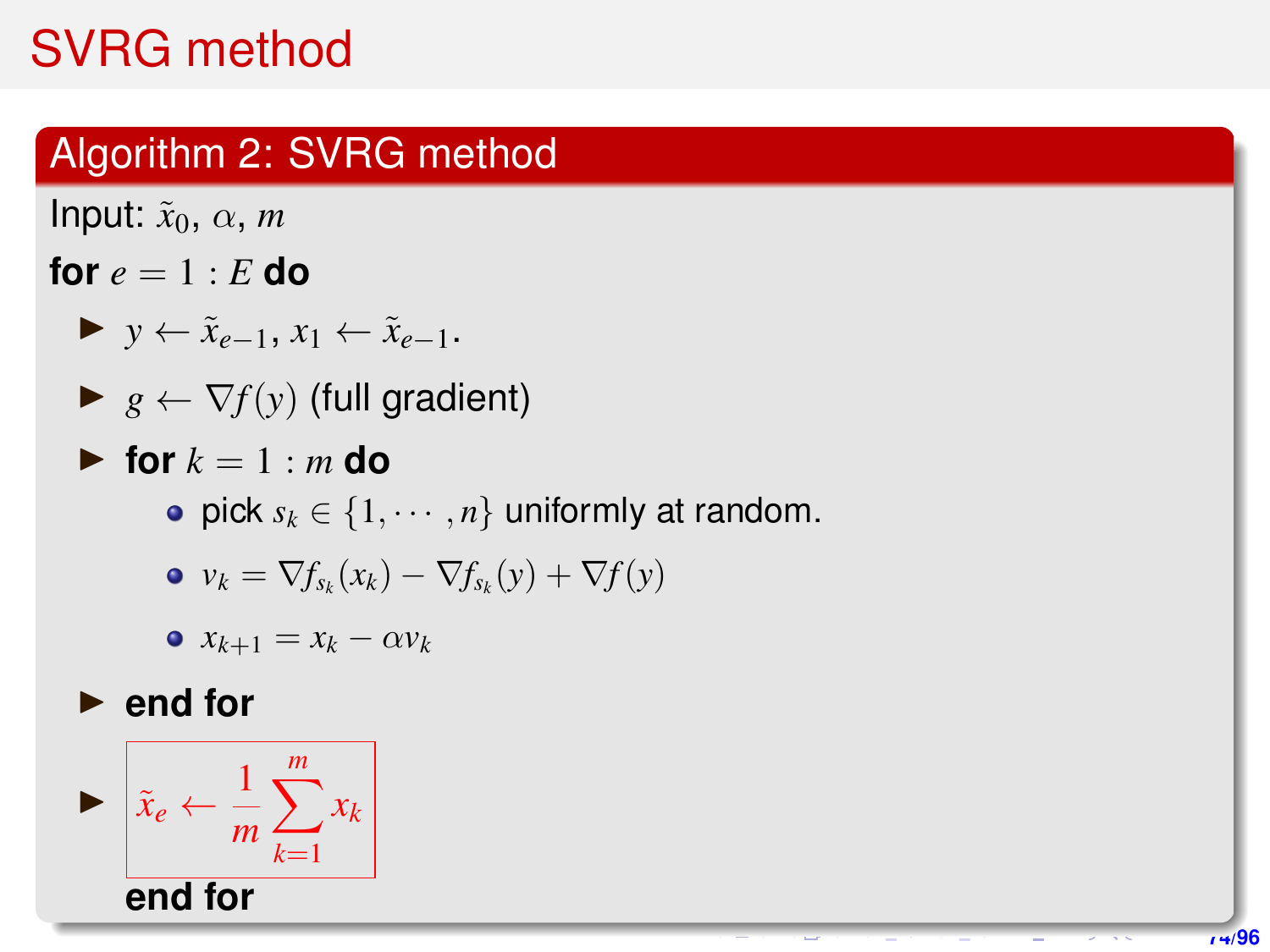## SVRG method

#### Convergence of SVRG method

Suppose  $0 < \alpha \leq \frac{1}{2L}$  and m sufficiently large such that

$$
\rho = \frac{1}{\mu \alpha (1 - 2L\alpha)m} + \frac{2L\alpha}{1 - 2L\alpha} < 1 \tag{64}
$$

then we have linear convergence in expectation

$$
Ef(\tilde{x}_s) - f(x^*) \le \rho^s [f(\tilde{x}_0) - f(x^*)]
$$
\n(65)

• if 
$$
\alpha = \frac{\theta}{L}
$$
, then  

$$
\rho = \frac{L/\mu}{\theta(1 - 2\theta)m} + \frac{2\theta}{1 - 2\theta}
$$
(66)

choosing  $\theta = 0.1$  and  $m = 50(L/\mu)$  results in  $\rho = 0.5$ 

overall complexity:  $O((\frac{L}{\mu}+n)\log(1/\epsilon))$ 

**KORKARK A BIK BIKA A GA A GA A GA A BIKA A BIKA A BIKA A BIKA A BIKA A BIKA A BIKA A BIKA A BIKA A BIKA A BIKA 75/96**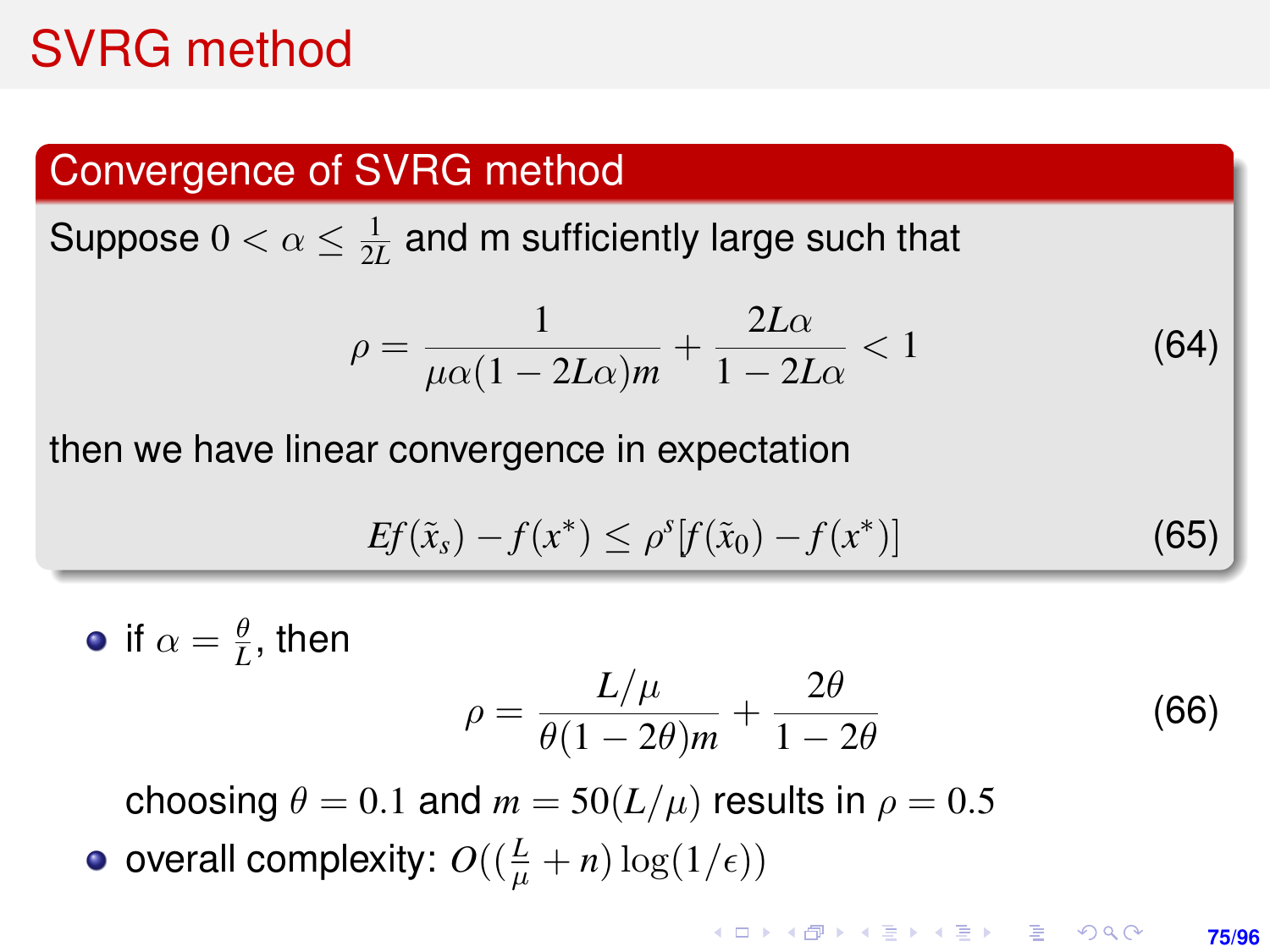## proof of theorem

 $\bullet$ 

 $\mathbf{E}\Delta_{k+1}^2 = \mathbf{E}||x_{k+1} - x^*||_2^2 = \mathbf{E}||x_k - \alpha v_k - x^*||_2^2$  $=$  **E** $\Delta_k^2 - 2\alpha$ **E** $\langle v_k, x_k - x^* \rangle + \alpha^2$ **E** $||v_k||_2^2$  $= \mathbf{E}\Delta_k^2 - 2\alpha \mathbf{E} \langle \nabla f(x_k), x_k - x^* \rangle + \alpha^2 \mathbf{E} ||v_k||_2^2$  $\leq$  **E** $\Delta_k^2 - 2\alpha \mathbf{E}(f(x_{k-1}) - f(x^*)) + \alpha^2 |E||v_k||_2^2$ 

 $\bullet$  By smoothness of  $f_i(x)$ 

$$
\|\nabla f_i(x) - \nabla f_i(x^*)\|^2 \le 2L[f_i(x) - f_i(x^*) - \nabla f_i(x^*)^T(x - x^*)] \quad (67)
$$

summing above inequalities over  $1, 2, \cdots, n$  and using  $\nabla f(x^*) = 0$ 

$$
\frac{1}{n}\sum_{i=1}^{n} \|\nabla f_i(x) - \nabla f_i(x^*)\|^2 \le 2L[f(x) - f(x^*)]
$$
 (68)

KORK ERKER ERKER **76/96**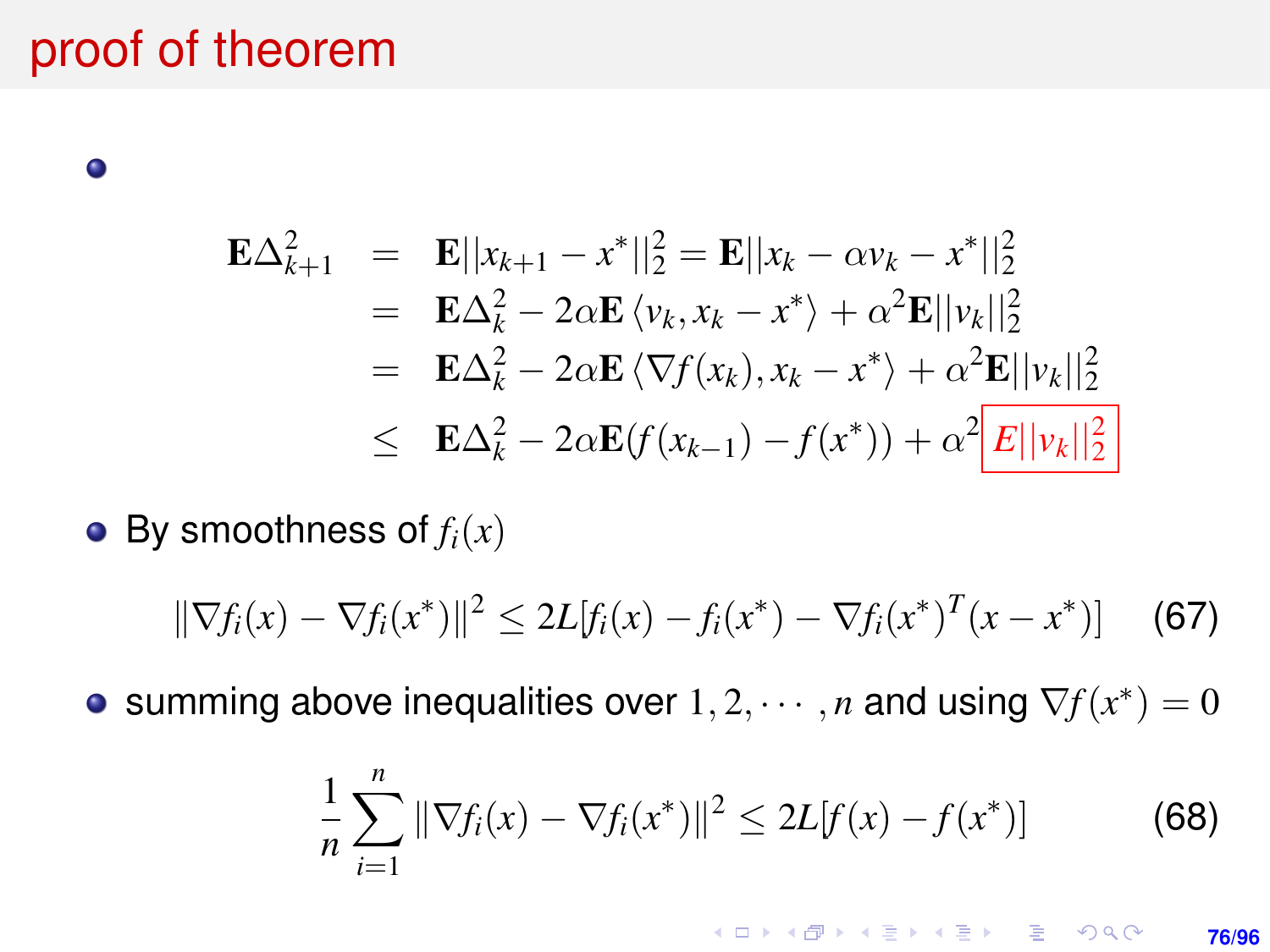## proof of theorem

Using  $E[(X - E[X])^2] \le E[X^2]$ , we obtain the bound

$$
\mathbf{E}_{s}||v_{k}||_{2}^{2}
$$
\n=  $\mathbf{E}||\nabla f_{s_{k}}(x_{k}) - \nabla f_{s_{k}}(y) + \nabla f(y) + \nabla f_{s_{k}}(x^{*}) - \nabla f_{s_{k}}(x^{*})||_{2}^{2}$   
\n $\leq 2\mathbf{E}||\nabla f_{s_{k}}(x_{k}) - \nabla f_{s_{k}}(x^{*})||_{2}^{2} + 2\mathbf{E}||\nabla f_{s_{k}}(y) - \nabla f(y) - \nabla f_{s_{k}}(x^{*})||_{2}^{2}$   
\n=  $2\mathbf{E}||\nabla f_{s_{k}}(x_{k}) - \nabla f_{s_{k}}(x^{*})||_{2}^{2}$   
\n+  $2\mathbf{E}||\nabla f_{s_{k}}(y) - \nabla f_{s_{k}}(x^{*}) - \mathbf{E}[\nabla f_{s_{k}}(y) - \nabla f_{s_{k}}(x^{*})]||_{2}^{2}$   
\n $\leq 2\mathbf{E}||\nabla f_{s_{k}}(x_{k}) - \nabla f_{s_{k}}(x^{*})||_{2}^{2} + 2\mathbf{E}||\nabla f_{s}(y) - \nabla f_{s}(x^{*})||^{2}$   
\n $\leq 4L[f(x_{k}) - f(x^{*}) + f(y) - f(x^{*})]$ 

• now continue the derivation

$$
\mathbf{E}\Delta_{k+1}^2 \le \mathbf{E}\Delta_k^2 - 2\alpha \mathbf{E}(f(x_k) - f(x^*)) + \alpha^2 \frac{E||v_k||_2^2}{E||v_k||_2^2}
$$
  
 
$$
\le \mathbf{E}\Delta_k^2 - 2\alpha(1 - 2\alpha L)\mathbf{E}(f(x_k) - f(x^*)) + 4L\alpha^2[f(y) - f(x^*)]
$$

K ロ ▶ K @ ▶ K 할 ▶ K 할 ▶ ... 할 → 9 Q @ **77/96**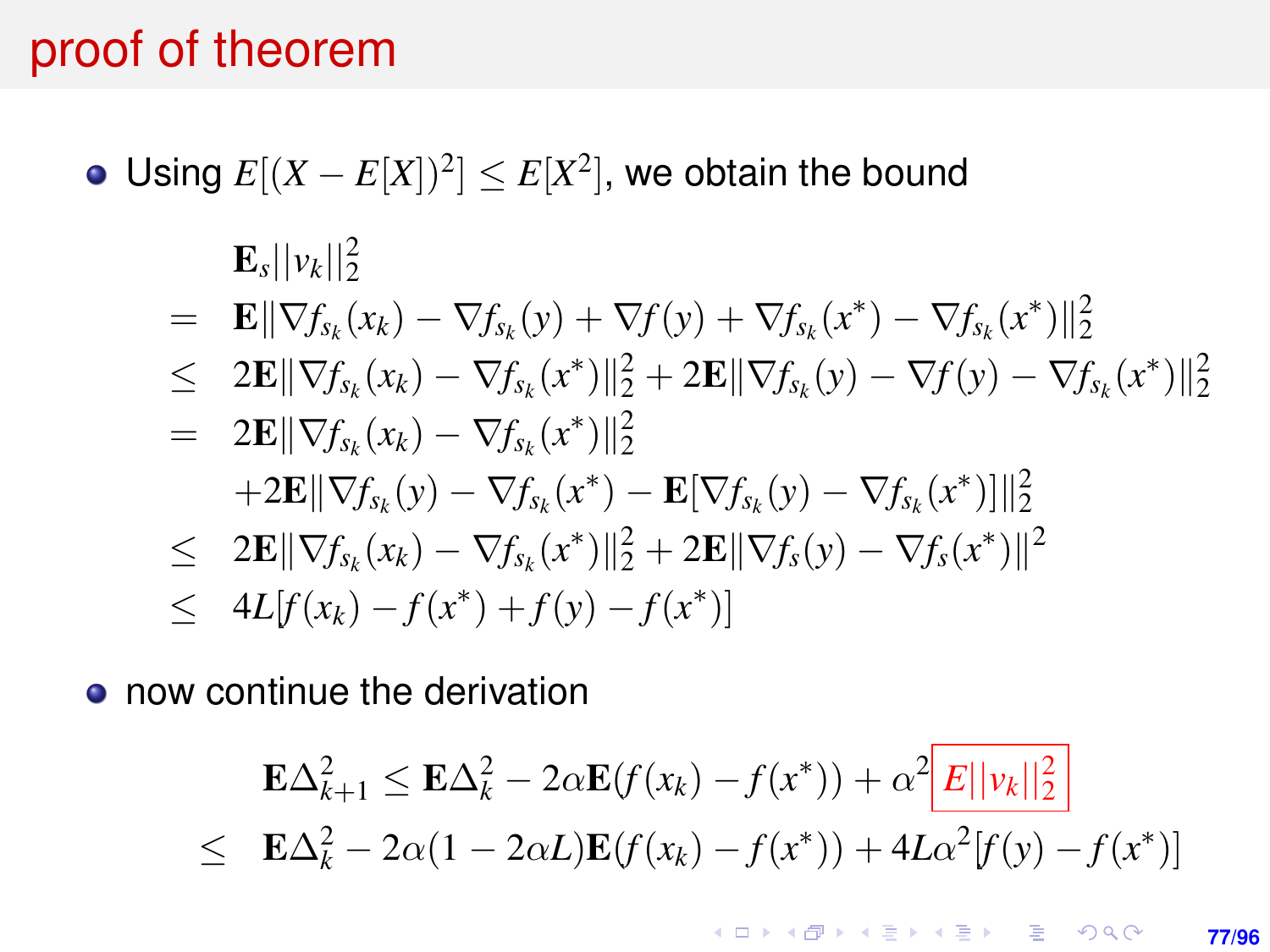## proof of theorem

• summing over  $k = 1, \dots, m$  (note that  $y = \tilde{x}_{e-1}$  and  $\tilde{x}_e = \frac{1}{m} \sum_{k=1}^m x_k$ 

$$
\mathbf{E}\Delta_{k+1}^{2} + 2\alpha(1 - 2\alpha L) \sum_{k=1}^{m} \mathbf{E}(f(x_{k}) - f(x^{*}))
$$
\n
$$
\leq \mathbf{E} ||\tilde{x}_{e-1} - x^{*}||^{2} + 4L\alpha^{2}m\mathbf{E}[f(\tilde{x}_{e-1}) - f(x^{*})]
$$
\n
$$
\leq \frac{2}{\mu} \mathbf{E}[f(\tilde{x}_{e-1}) - f(x^{*})] + 4L\alpha^{2}m\mathbf{E}[f(\tilde{x}_{e-1}) - f(x^{*})]
$$

• therefore, for each stage *s* 

$$
\mathbf{E}[f(\tilde{x}_e) - f(x^*)]
$$
\n
$$
\leq \frac{1}{m} \sum_{k=1}^{m} \mathbf{E}(f(x_k) - f(x^*))
$$
\n
$$
\leq \frac{1}{2\alpha(1 - 2\alpha L)m} (\frac{2}{\mu} + 4mL\alpha^2) \mathbf{E}[f(\tilde{x}_{e-1}) - f(x^*)] \qquad (69)
$$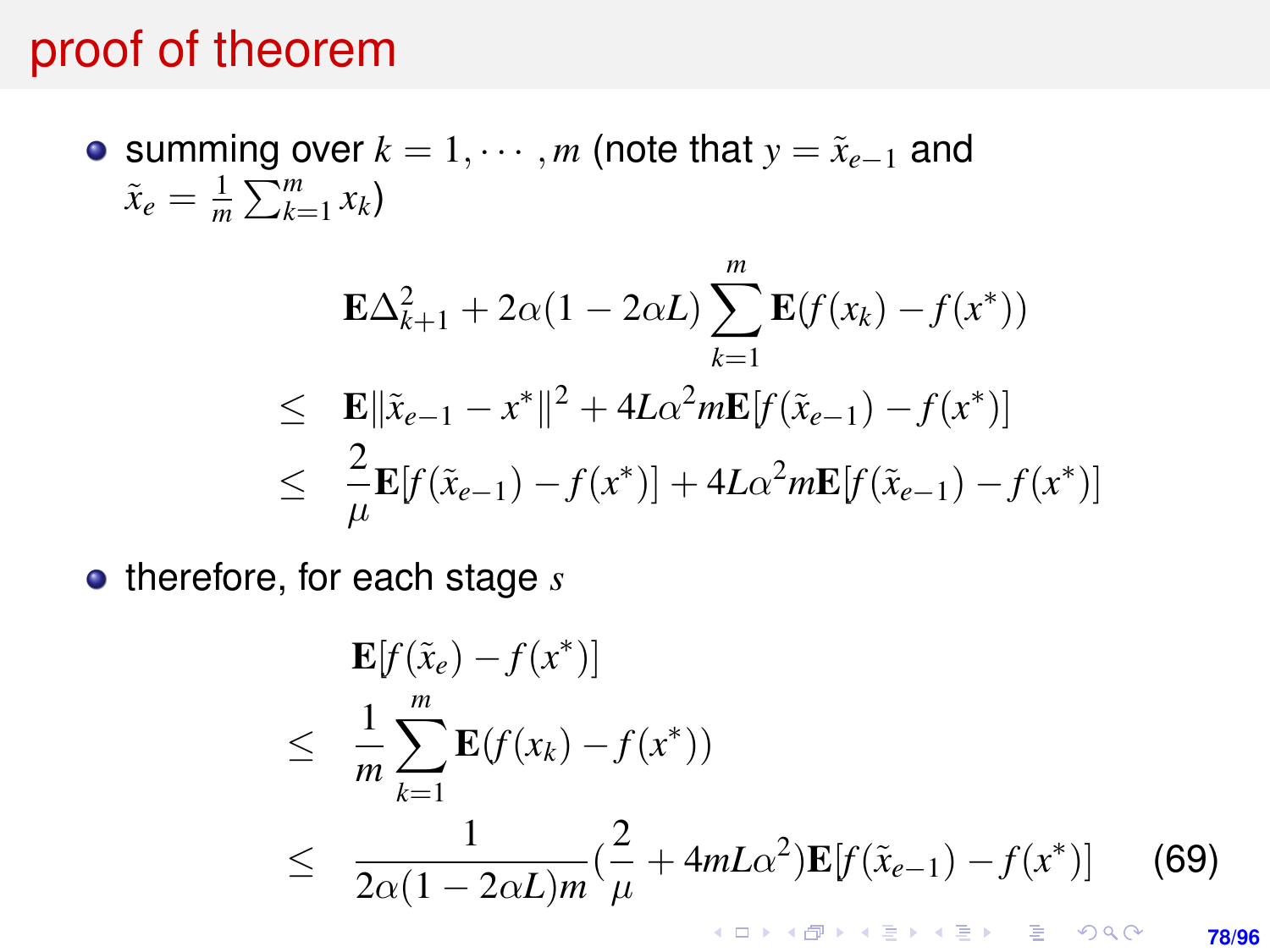- condition number:  $\kappa = \frac{L}{\mu}$  $\mu$
- **SVRG**:  $E \sim \log(\frac{1}{\epsilon})$  so the complexity is  $O((n + \kappa) \log(\frac{1}{\epsilon}))$
- **GD**:  $T \sim \kappa \log(\frac{1}{\epsilon})$  so the complexity is  $O(n\kappa \log(\frac{1}{\epsilon}))$
- **SGD**:  $T \sim \frac{\kappa}{\epsilon}$  $\frac{\kappa}{\epsilon}$  so the complexity is  $O(\frac{\kappa}{\epsilon})$  $\frac{\kappa}{\epsilon})$
- even though we are allowing ourselves a few gradient computations here, we don't really pay too much in terms of complexity.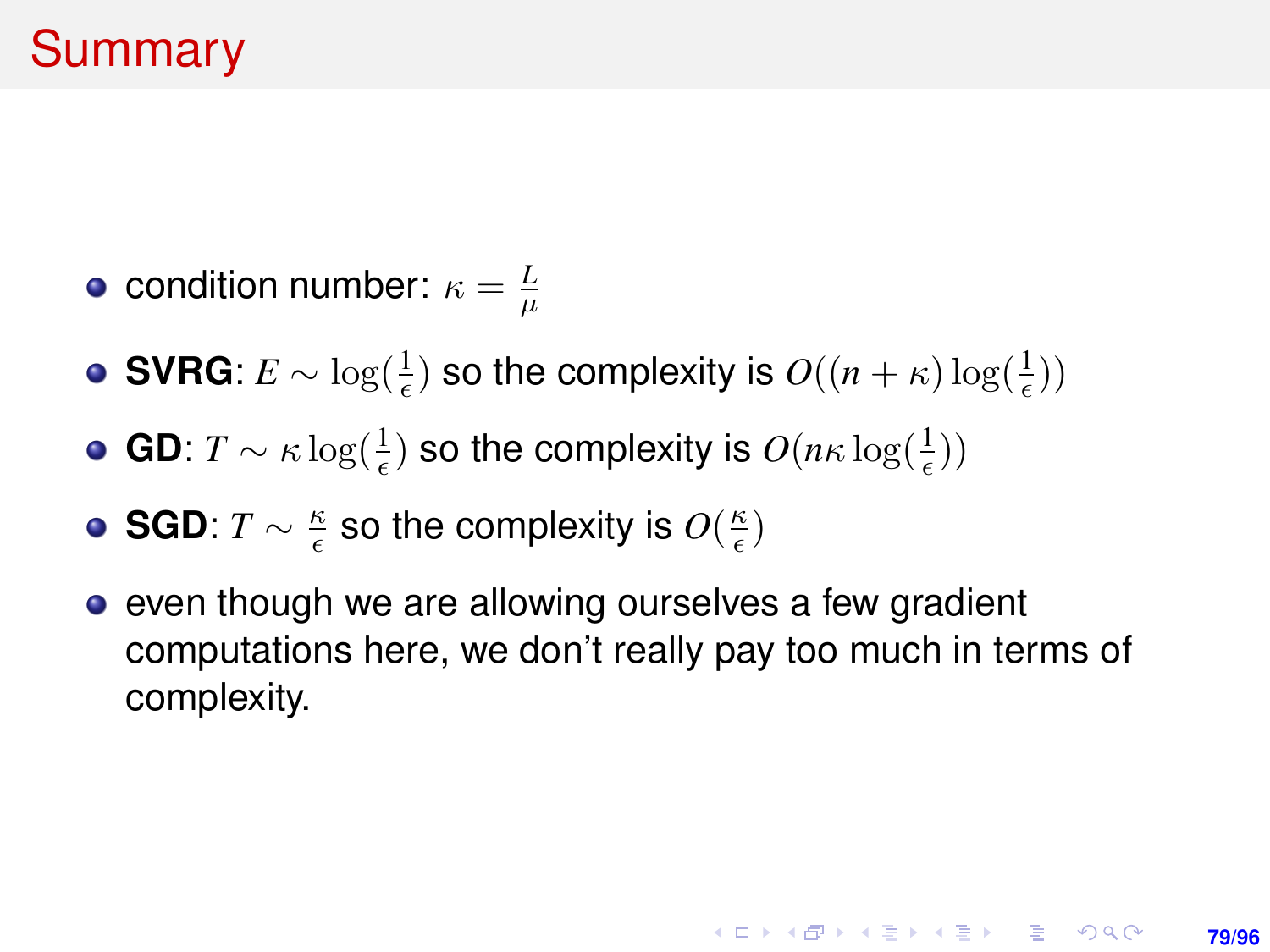# <span id="page-79-0"></span>**Outline**

#### **[Problem Description](#page-5-0)**

#### [Subgradient Methods](#page-14-0)

- [The gradient and subgradient methods](#page-15-0)
- [Stochastic subgradient methods](#page-23-0)
- **[Stochastic Gradient Descent](#page-48-0)** 
	- **[Gradient Descent](#page-49-0)**
	- **[Stochastic Gradient methods](#page-57-0)**
- **[Variance Reduction](#page-64-0) • [SAG method and SAGA method](#page-68-0)** • [SVRG method](#page-70-0)

#### 5 [Stochastic Algorithms in Deep learning](#page-79-0)

**[Natural Gradient Method](#page-87-0)**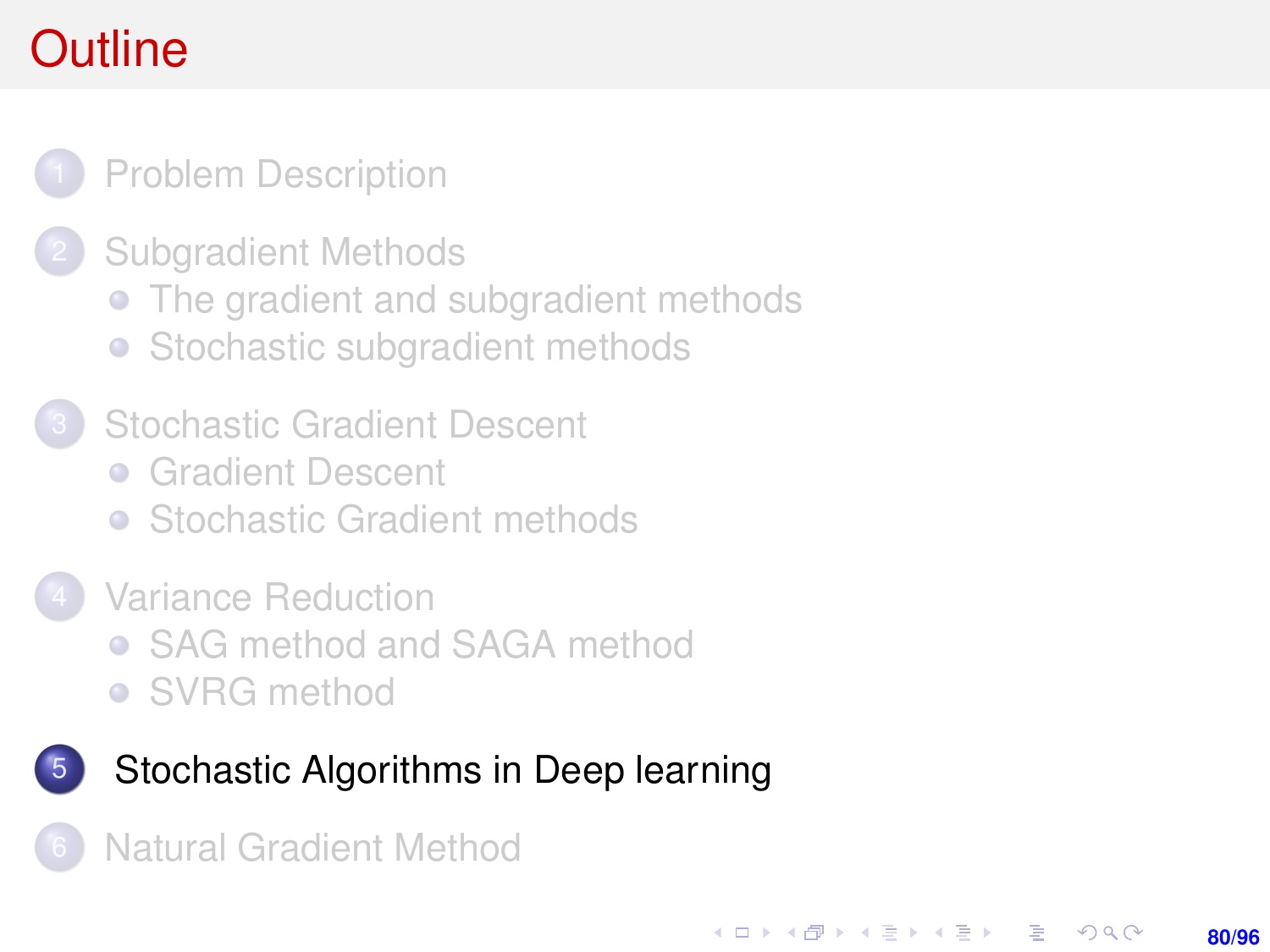Consider problem  $\min_{x \in \mathbb{R}^d} \frac{1}{n} \sum_{i=1}^n f_i(x)$ References: chapter 8 in <http://www.deeplearningbook.org/>

**• Gradient descent** 

$$
x^{t+1} = x^t - \frac{\alpha^t}{n} \sum_{i=1}^n \nabla f_i(x^t)
$$

• Stochastic gradient descent

$$
x^{k+1} = x^t - \alpha^t \nabla f_i(x^t)
$$

**• SGD with momentum** 

$$
v^{t+1} = \mu^t v^t - \alpha^t \nabla f_i(x^t)
$$

$$
x^{t+1} = x^t + v^{t+1}
$$

**KORKARK A BIK BIKA A GA A GA A GA A BIKA A BIKA A BIKA A BIKA A BIKA A BIKA A BIKA A BIKA A BIKA A BIKA A BIKA 81/96**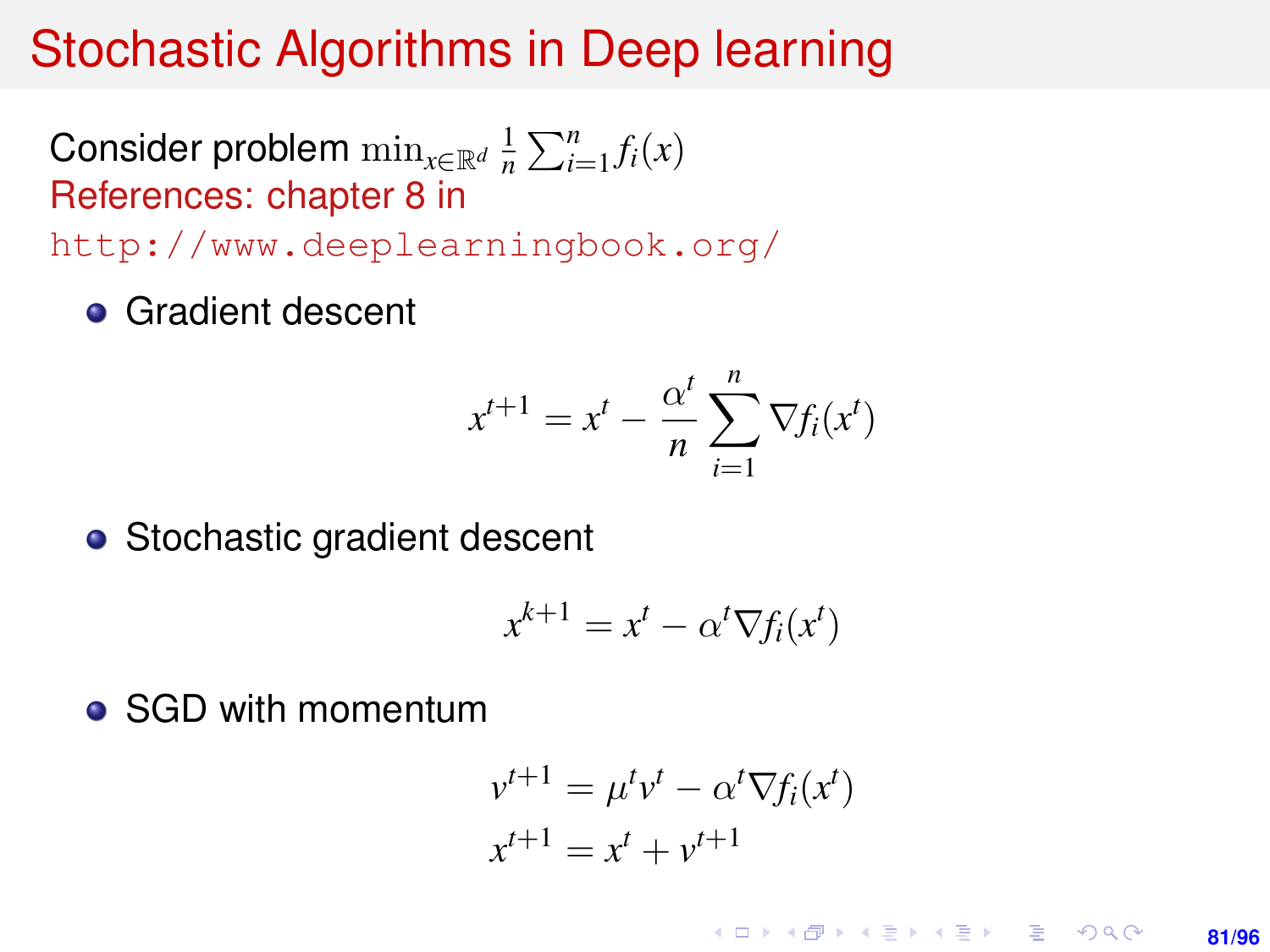• Nesterov accelerated gradient (original version)

$$
v^{t+1} = (1 + \mu^t)x^t - \mu^t x^{t-1}
$$

$$
x^{t+1} = v^{t+1} - \alpha^t \nabla f_i(v^{t+1})
$$

here  $\mu^t = \frac{t+2}{t+5}$  $\frac{t+2}{t+5}$  and  $\alpha^t$  fixed or determined by line search (inverse of Lipschitz constant).

Nesterov accelerated gradient (momentum version)

$$
v^{t+1} = \mu^t v^t - \alpha^t \nabla f_i(x^t + \mu^t v^t)
$$
  

$$
x^{t+1} = x^t + v^{t+1}
$$

here  $\mu^t = \frac{t+2}{t+5}$  $\frac{t+2}{t+5}$  and  $\alpha^t$  fixed or determined by line search.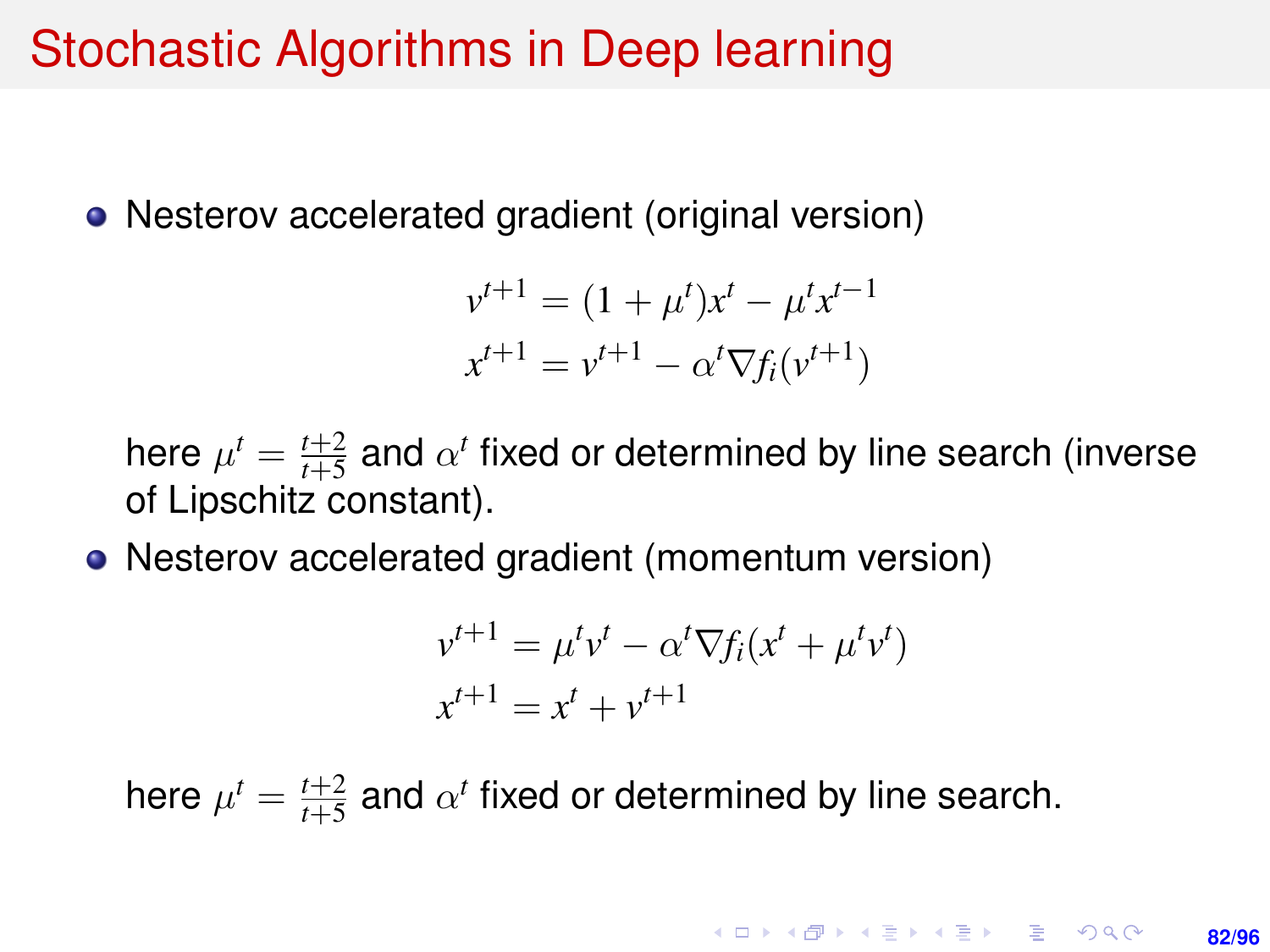Adaptive Subgradient Methods (Adagrad): let  $g_t = \nabla f_i(x^t)$ ,  $g_t^2 = \text{diag}[g_t g_t^T] \in \mathbb{R}^d$ , and initial  $G_1 = g_1^2$ . At step  $t$ 

$$
x^{t+1} = x^t - \frac{\alpha^t}{\sqrt{G^t + \epsilon \mathbf{1}_d}} \nabla f_i(x^t)
$$

$$
G^{t+1} = G^t + g_{t+1}^2
$$

in the upper and the following iterations we use element-wise vector-vector multiplication.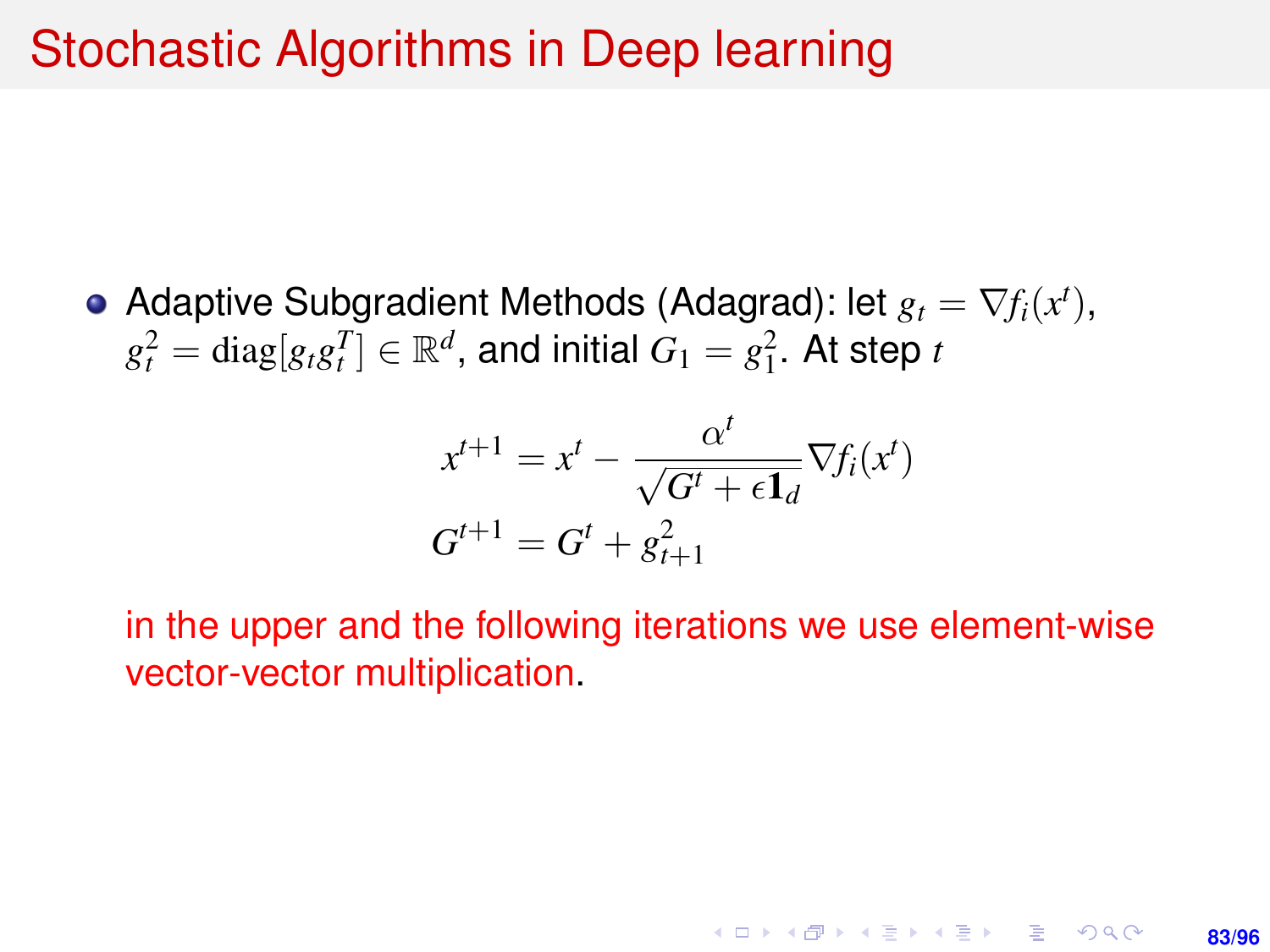Adam: initial  $E[g^2]_0 = 0$ ,  $E[g]_0 = 0$ . At step *t*,

$$
E[g]_t = \mu E[g]_{t-1} + (1 - \mu)g_t
$$
  
\n
$$
E[g^2]_t = \rho E[g^2]_{t-1} + (1 - \rho)g_t^2
$$
  
\n
$$
\widehat{E}[g]_t = \frac{E[g]_t}{1 - \mu^t}
$$
  
\n
$$
\widehat{E}[g^2]_t = \frac{E[g^2]_t}{1 - \rho^t}
$$
  
\n
$$
x^{t+1} = x^t - \frac{\alpha}{\sqrt{\widehat{E}[g^2]_t} + \epsilon \mathbf{1}_d}
$$

here  $\rho$ ,  $\mu$  are decay rates,  $\alpha$  is learning rate.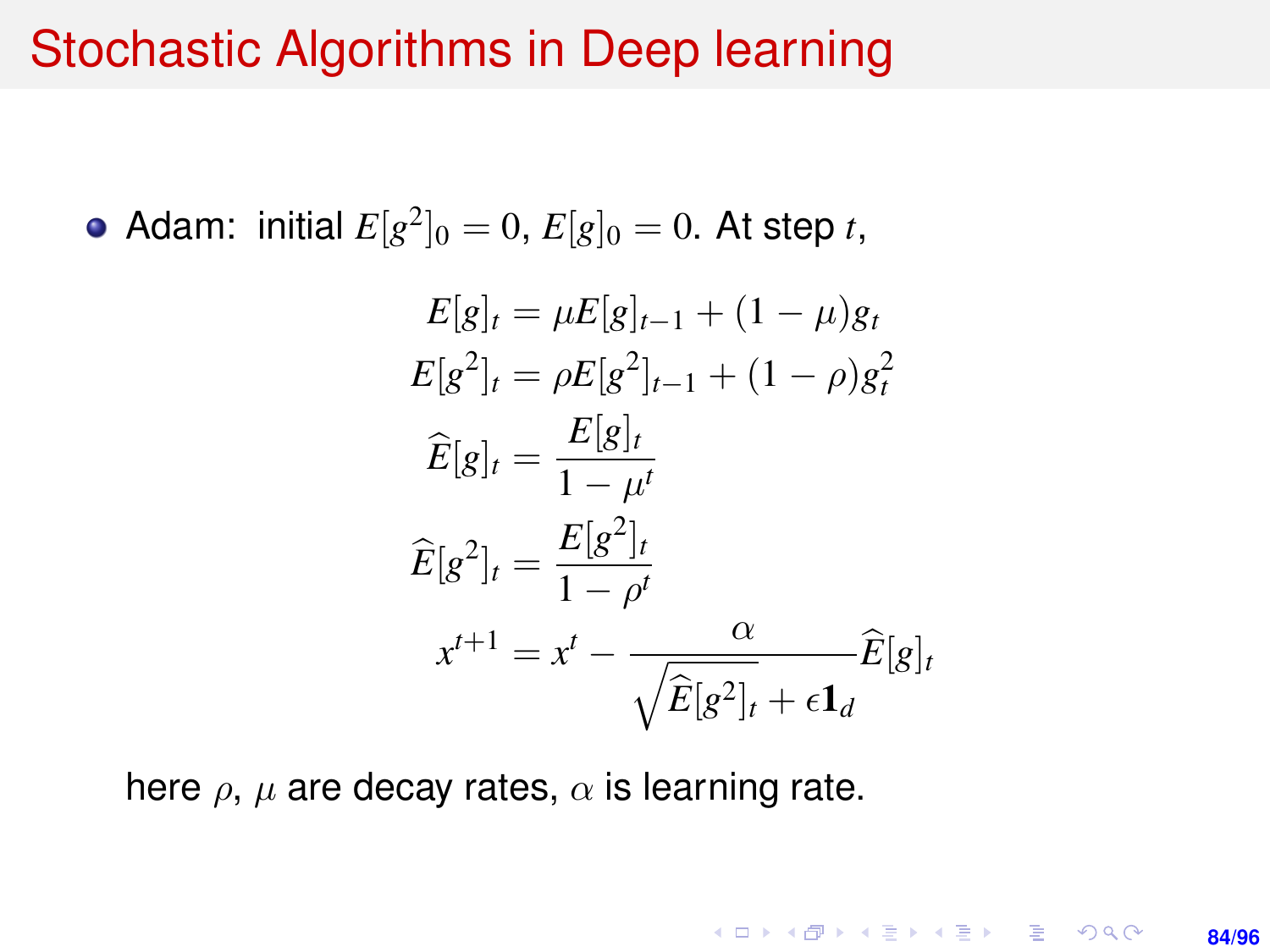# Optimization algorithms in Deep learning

<sup>随</sup>机梯度类算<sup>法</sup>

- pytorch/caffe2 里实现的算法有adadelta, adagrad, adam, nesterov, rmsprop, YellowFin [https://github.com/pytorch/pytorch/tree/master/](https://github.com/pytorch/pytorch/tree/master/caffe2/sgd) [caffe2/sgd](https://github.com/pytorch/pytorch/tree/master/caffe2/sgd)
- **•** pytorch/torch  $\mathbb{E} \bar{\eta}$ : sgd, asgd, adagrad, rmsprop, adadelta, adam, adamax

[https://github.com/pytorch/pytorch/tree/master/](https://github.com/pytorch/pytorch/tree/master/torch/optim ) [torch/optim](https://github.com/pytorch/pytorch/tree/master/torch/optim )

● tensorflow 实现的算法有: Adadelta, AdagradDA, Adagrad, ProximalAdagrad, Ftrl, Momentum, adam, Momentum, CenteredRMSProp 具体实现:

[https://github.com/tensorflow/tensorflow/blob/](https://github.com/tensorflow/tensorflow/blob/master/tensorflow/core/kernels/training_ops.cc) [master/tensorflow/core/kernels/training\\_ops.cc](https://github.com/tensorflow/tensorflow/blob/master/tensorflow/core/kernels/training_ops.cc)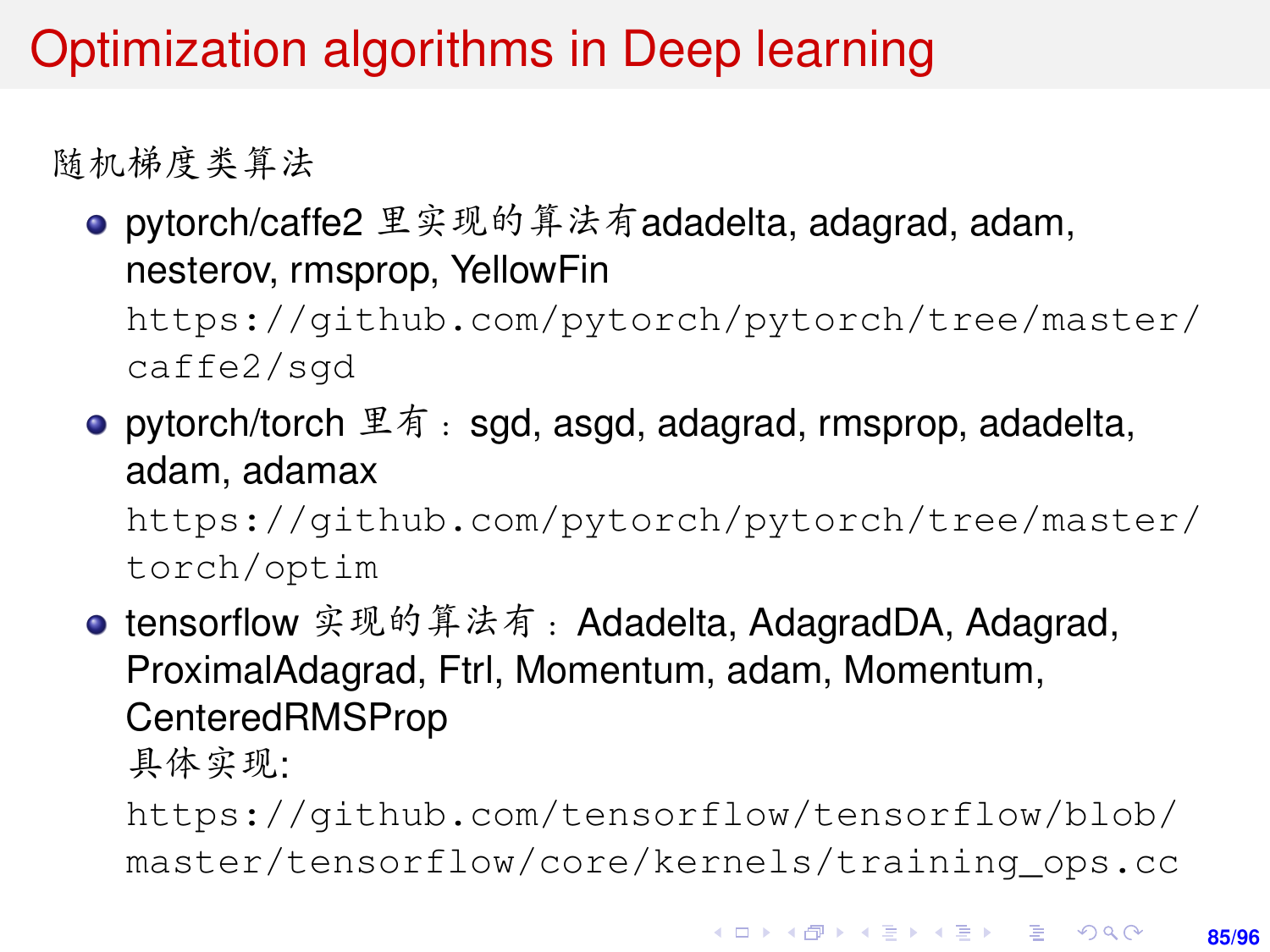#### <sup>数</sup>值例子:逻辑回归

给定数据集 $\{(a_i,b_i)_{i=1}^N\}$ ,逻辑回归对应的优化问题可以写成如下形式

$$
\min_{x \in \mathbb{R}^n} f(x) = \frac{1}{N} \sum_{i=1}^N f_i(x) = \frac{1}{N} \sum_{i=1}^N \log(1 + \exp(-b_i \cdot a_i^{\top} x)) + \lambda ||x||_2^2,
$$

每步我们随机取一个数据i<sub>k</sub>对应的梯度▽f<sub>ik</sub>(xk)作随机梯度下降,其迭<br>代格式可以写点 <sup>代</sup>格式可以写成

$$
x^{k+1} = x^k - \tau_k \nabla f_{i_k}(x^k) = x^k - \tau_k \frac{1}{N} \left( \frac{-\exp(-b_{i_k} \cdot a_{i_k}^\top x^k) b_{i_k} a_{i_k}}{1 + \exp(-b_{i_k} \cdot a_{i_k}^\top x^k)} + 2\lambda x^k \right),
$$

其中i<sub>k</sub>为从{1,..., N}随机抽取的一个样本, Tk 为步长。采 用LIBSVM网站的数据集,并令 $\lambda = 10^{-4}$ 。分别测试不同随机算法在数 <sup>据</sup>集CINA和a9a上的表现。我们采用网格搜索方法来确定随机算法<sup>中</sup> 的参数值,对每个参数重复5次数值实验并取其平均表现。数值稳定参 数均设置为  $\epsilon = 10^{-7}$ 。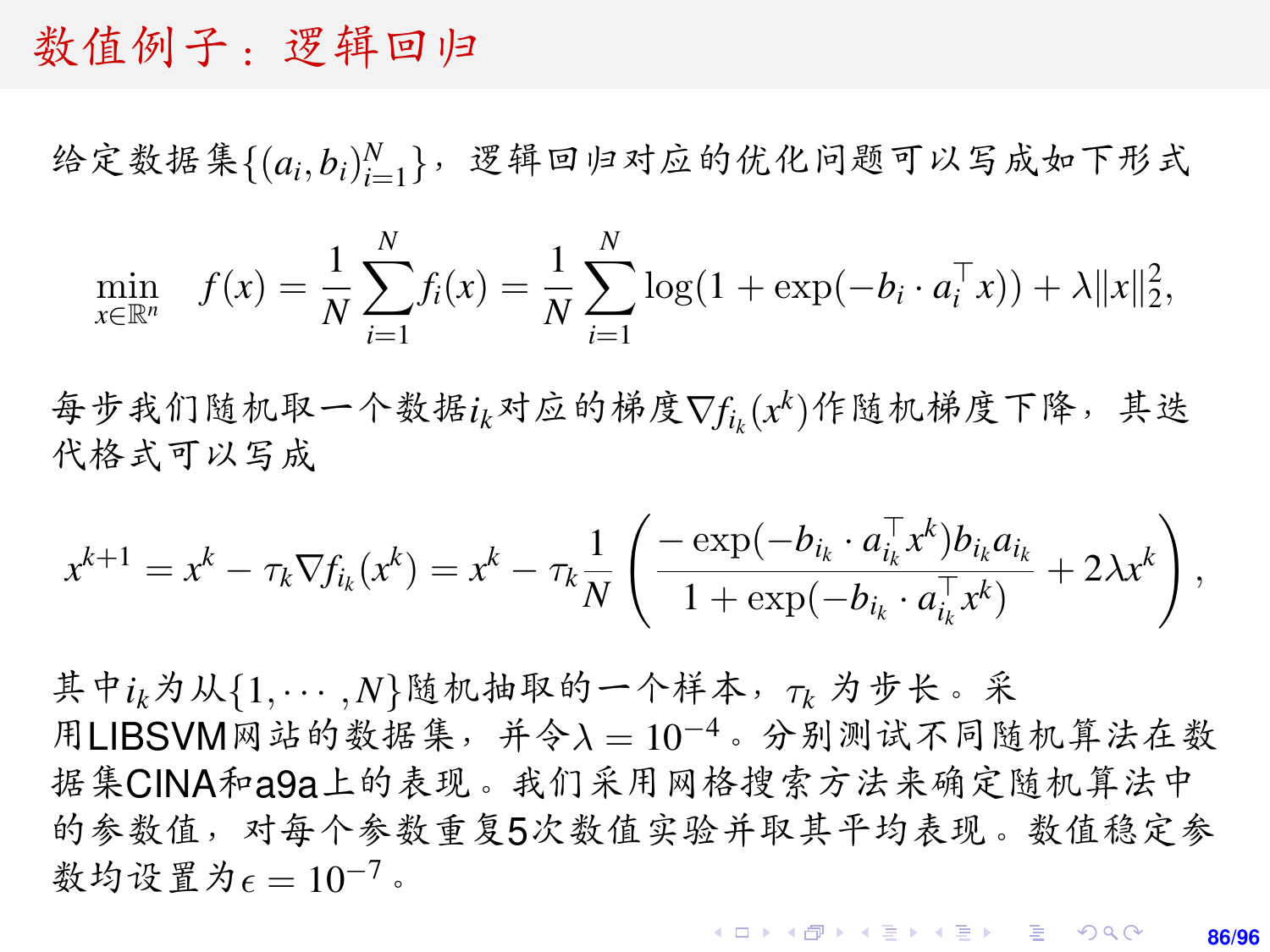



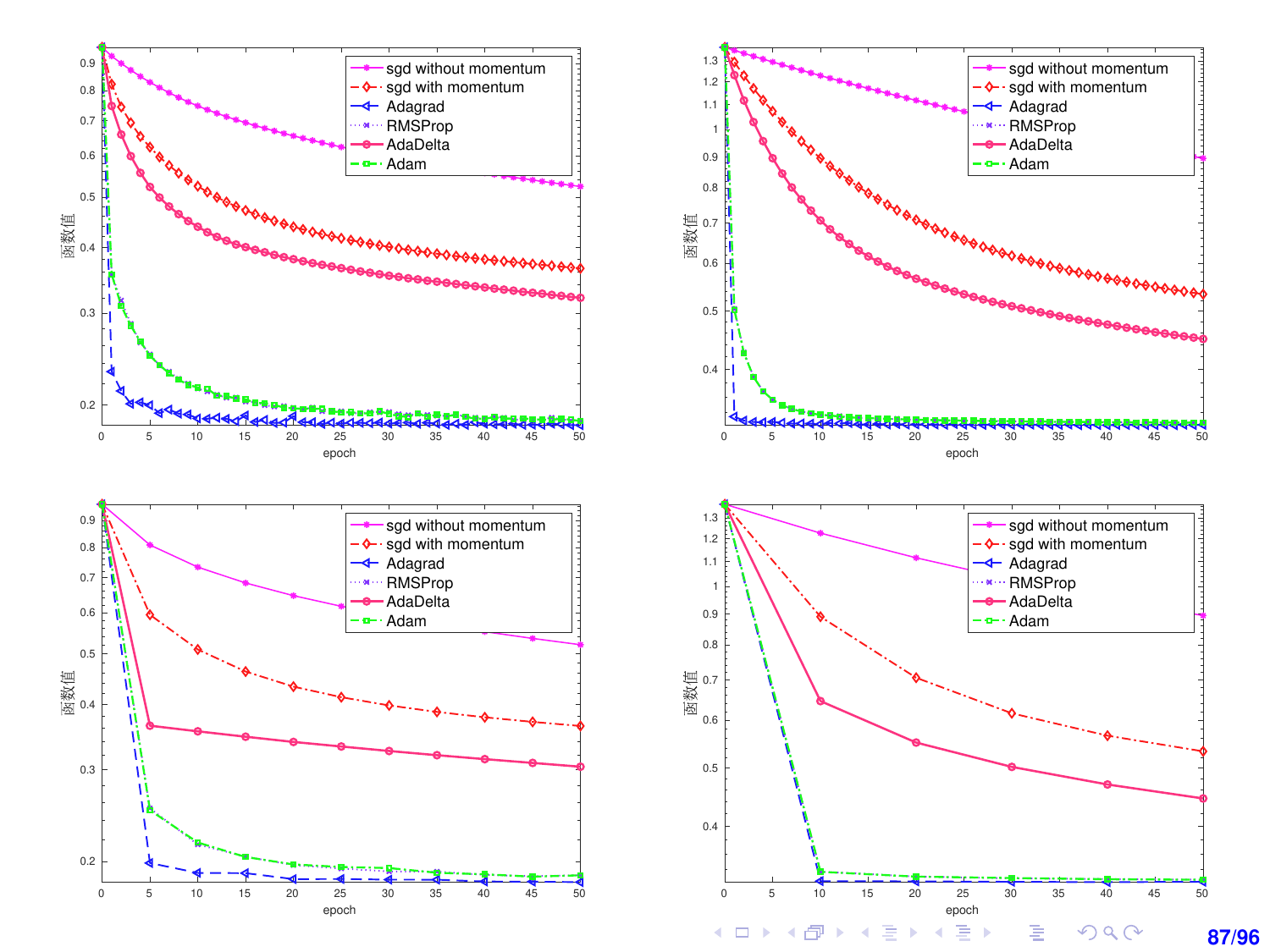# <span id="page-87-0"></span>**Outline**

#### **[Problem Description](#page-5-0)**

#### [Subgradient Methods](#page-14-0)

- [The gradient and subgradient methods](#page-15-0)
- [Stochastic subgradient methods](#page-23-0)
- **[Stochastic Gradient Descent](#page-48-0)** 
	- **[Gradient Descent](#page-49-0)**
	- **[Stochastic Gradient methods](#page-57-0)**
- **[Variance Reduction](#page-64-0) • [SAG method and SAGA method](#page-68-0)** • [SVRG method](#page-70-0)
	- 5 [Stochastic Algorithms in Deep learning](#page-79-0)

### 6 [Natural Gradient Method](#page-87-0)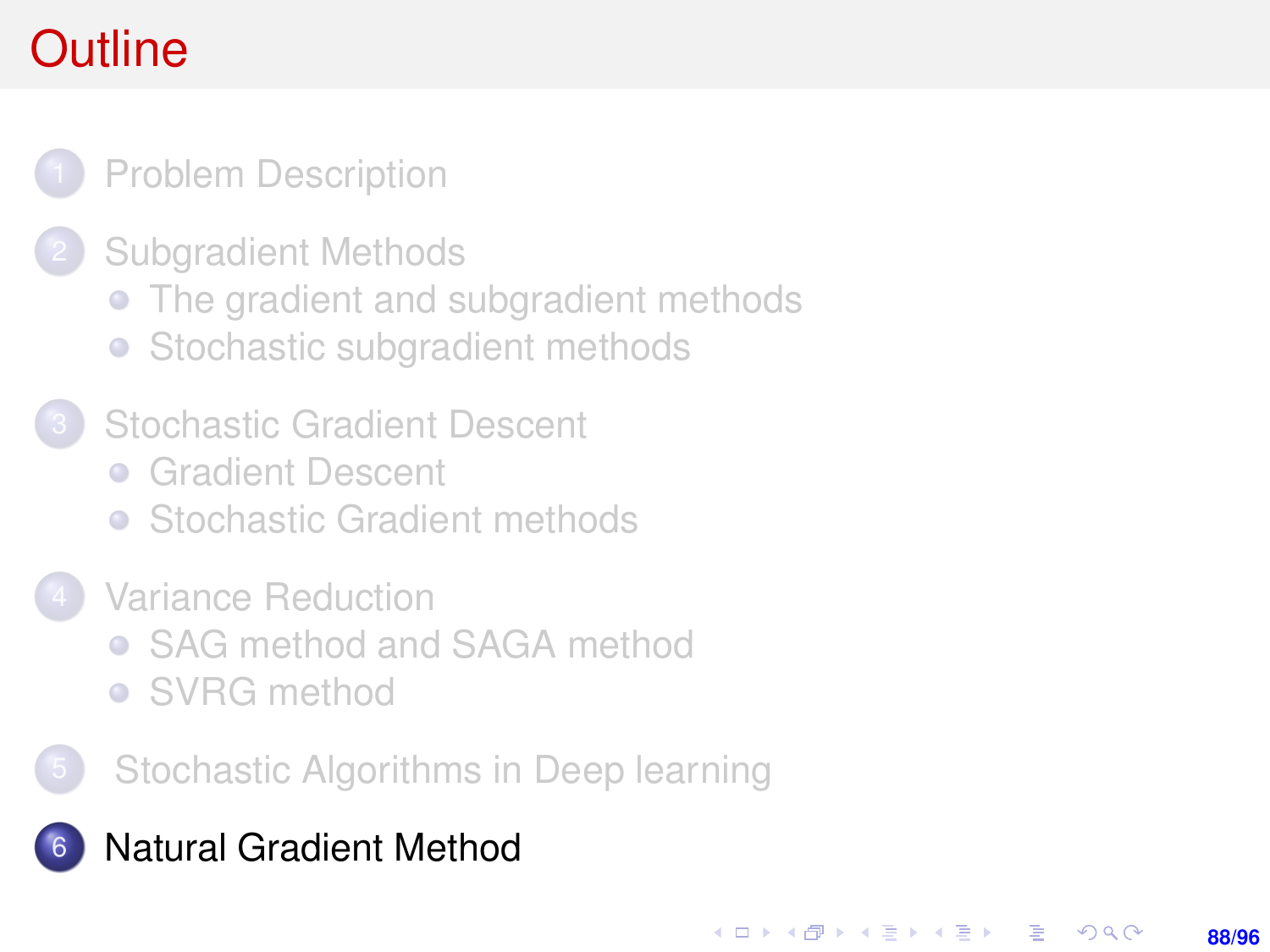## Feedforward network

#### different notation: the variable is θ and *x* is the data.

Given an input  $a_0 = x$ , the output  $h(x, \theta) = a_L \in \mathbb{R}^m$  can be obtained through a series of *L* layers as follows:

 $s_l = W_l a_{l-1}, \quad a_l = \phi_l(s_l), \quad l = 1, 2, \ldots, L,$ 

where  $\phi_l$  is element-wise, and  $W_l$  is the weight in  $i$ -th layer .

The variable:  $\theta = [\text{vec}(W_1)^\top \text{vec}(W_2)^\top \dots \text{vec}(W_L)^\top]^\top$ .

• Gradient by back-propagation Process:

$$
g_l \leftarrow \mathcal{D}a_l \odot \phi'_l(s_l), \mathcal{D}W_l \leftarrow g_l a_{l-1}^{\top}, \mathcal{D}a_{l-1} \leftarrow W_l^{\top} g_l
$$

• For convolution layer, the gradient can also be represented

$$
\mathcal{D}W_l = G_lA_l^{\top},
$$

where  $G_l$  and  $A_l$  are matrices.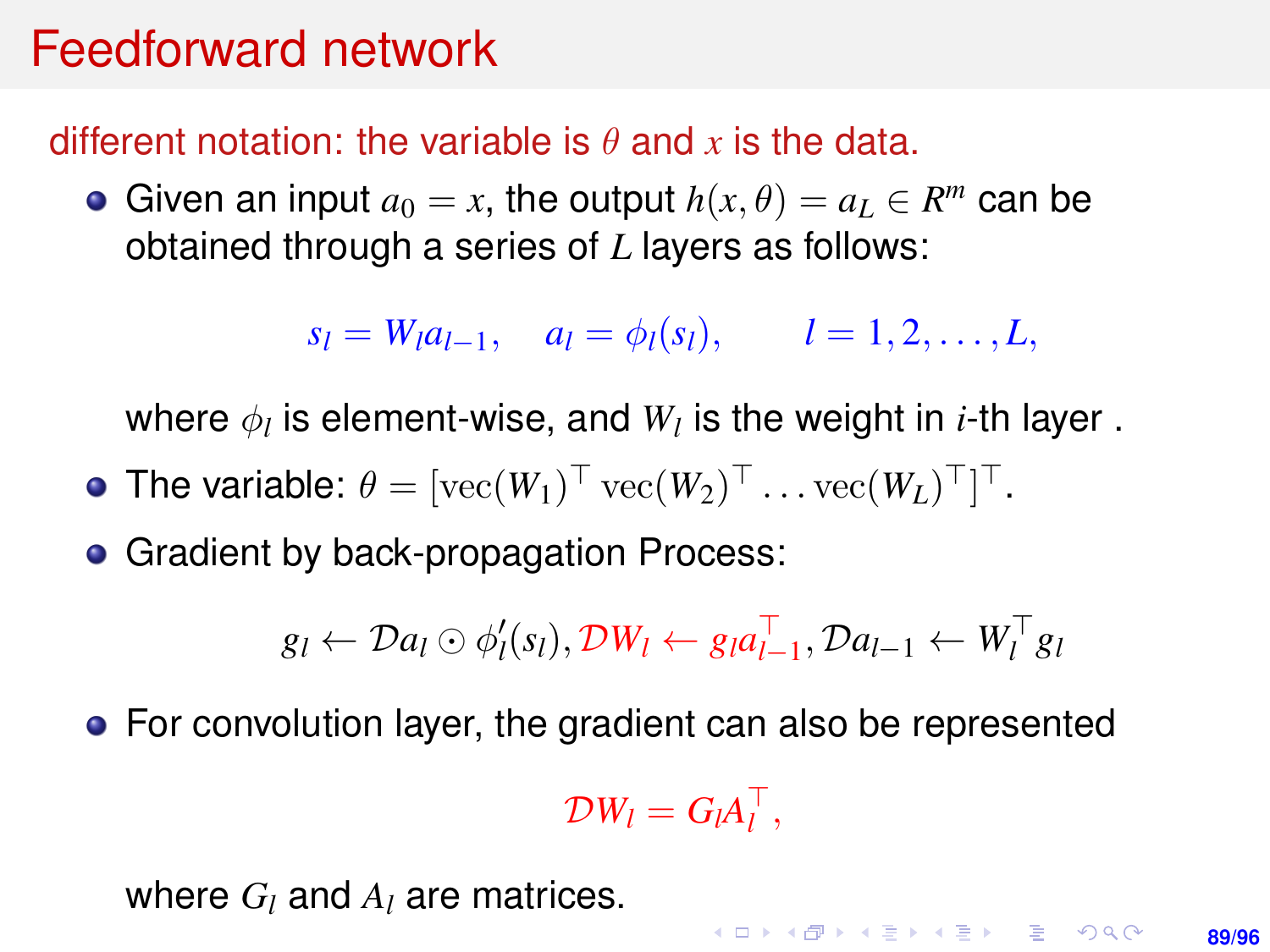## KL Divergence Objectives

- $Q_{x,y}$ : the true data distribution.
- $\hat{\mathcal{Q}}_{x,y}$ : the training distribution given  $\{(x_i, y_i)\}$
- $\bullet$  *P*<sub>*x*,*y*</sub>( $\theta$ ): the learned distribution
- KL divergence:  $KL(Q_{x,y}||P_{x,y}) = \int q(x,y) \log \frac{q(x,y)}{p(x,y)} dx dy$ .
- Goal: minimize the KL divergence from  $\hat{Q}_{x,y}$  to  $P_{x,y}(\theta)$

$$
\mathbf{E}_{\hat{Q}_x}[KL(Q_{y|x}||P_{y|x}(\theta))] = -\frac{1}{N}\sum_i \log p(y_i|h(x_i,\theta)).
$$

Hence, our loss function is the negative log probability.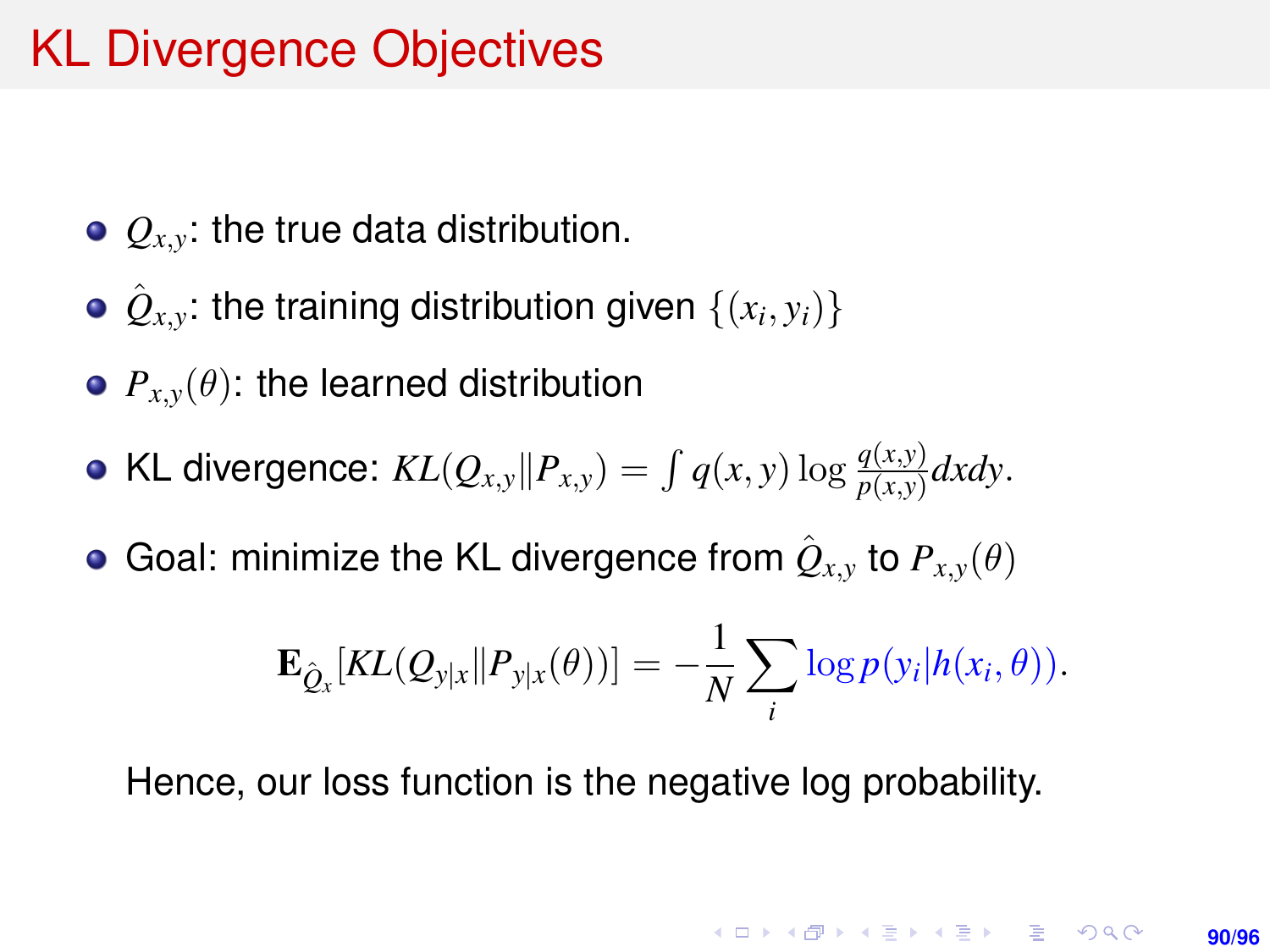## Kronecker product

*A* ⊗ *B* denotes the Kronecker product between *A* and *B*:

$$
A \otimes B \equiv \begin{bmatrix} [A]_{1,1}B & \cdots & [A]_{1,n}B \\ \vdots & \ddots & \vdots \\ [A]_{m,1}B & \cdots & [A]_{m,n}B \end{bmatrix}.
$$

$$
\bullet \ \mathrm{vec}(uv^{\top}) = v \otimes u.
$$

- $(A \otimes B)^{-1} = A^{-1} \otimes B^{-1}$ .
- $(B^{\top} \otimes A) \text{ vec}(X) = \text{vec}(AXB)$
- $\text{vec}(G_i A_i^{\top}) = (A_i \otimes G_i) \text{vec}(I).$
- $\bullet$   $(A \otimes B)(C \otimes D) = (AC) \otimes (BD)$  for any  $A, B, C, D$  with correct sizes.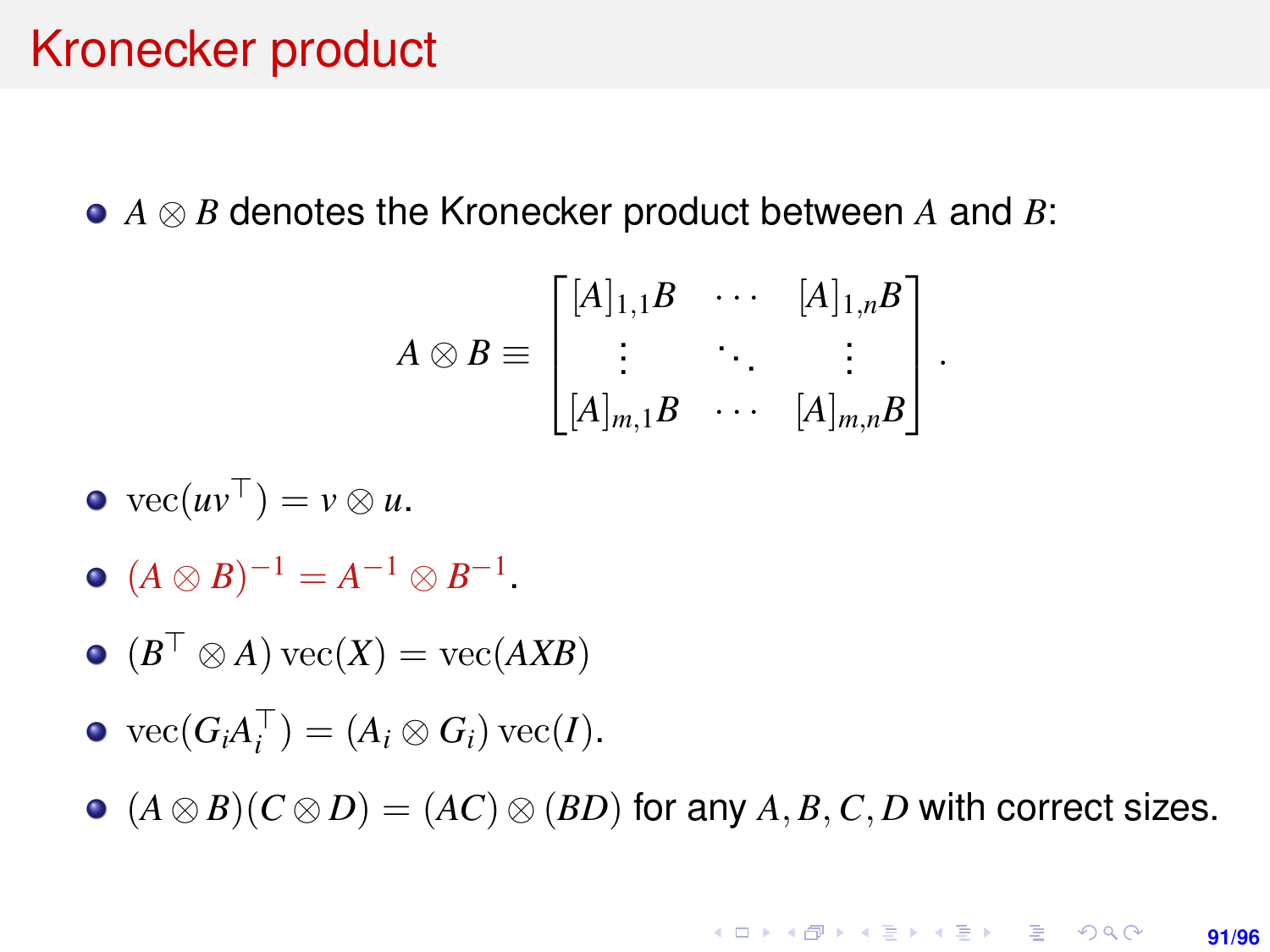# <span id="page-91-0"></span>Empirical Fisher Information Matrix (EFIM)

**•** Fisher Information Matrix

 $F = \mathbf{E}_{P_{x,y}}[\nabla \psi(h(x, \theta), y) \nabla \psi(h(x, \theta), y)^{\top}] = -\mathbf{E}_{P_{x,y}}[\nabla^2 \log p(y|h(x, \theta))]$ 

• The EFIM is defined as follows:

$$
\mathbf{F}(\theta) = \mathbf{E}_{\hat{Q}_{x,y}} \left[ \nabla \psi(h(x, \theta), y) \nabla \psi(h(x, \theta), y)^{\top} \right] \n= \begin{bmatrix}\n\mathbf{E}_{\hat{Q}_{x,y}} [a_0 a_0^{\top} \otimes g_1 g_1^{\top}] & \cdots & \mathbf{E}_{\hat{Q}_{x,y}} [a_0 a_{L-1}^{\top} \otimes g_1 g_L^{\top}] \\
\vdots & \ddots & \vdots \\
\mathbf{E}_{\hat{Q}_{x,y}} [a_{L-1} a_0^{\top} \otimes g_L g_1^{\top}] & \cdots & \mathbf{E}_{\hat{Q}_{x,y}} [a_{L-1} a_{L-1}^{\top} \otimes g_L g_L^{\top}] \n\end{bmatrix}
$$

- The second-order Taylor approximation to KL divergence is the Fisher information matrix.
- KL divergence is an intrinsic dissimilarity measure on distributions: it doesn't care how the distributions are parameterized.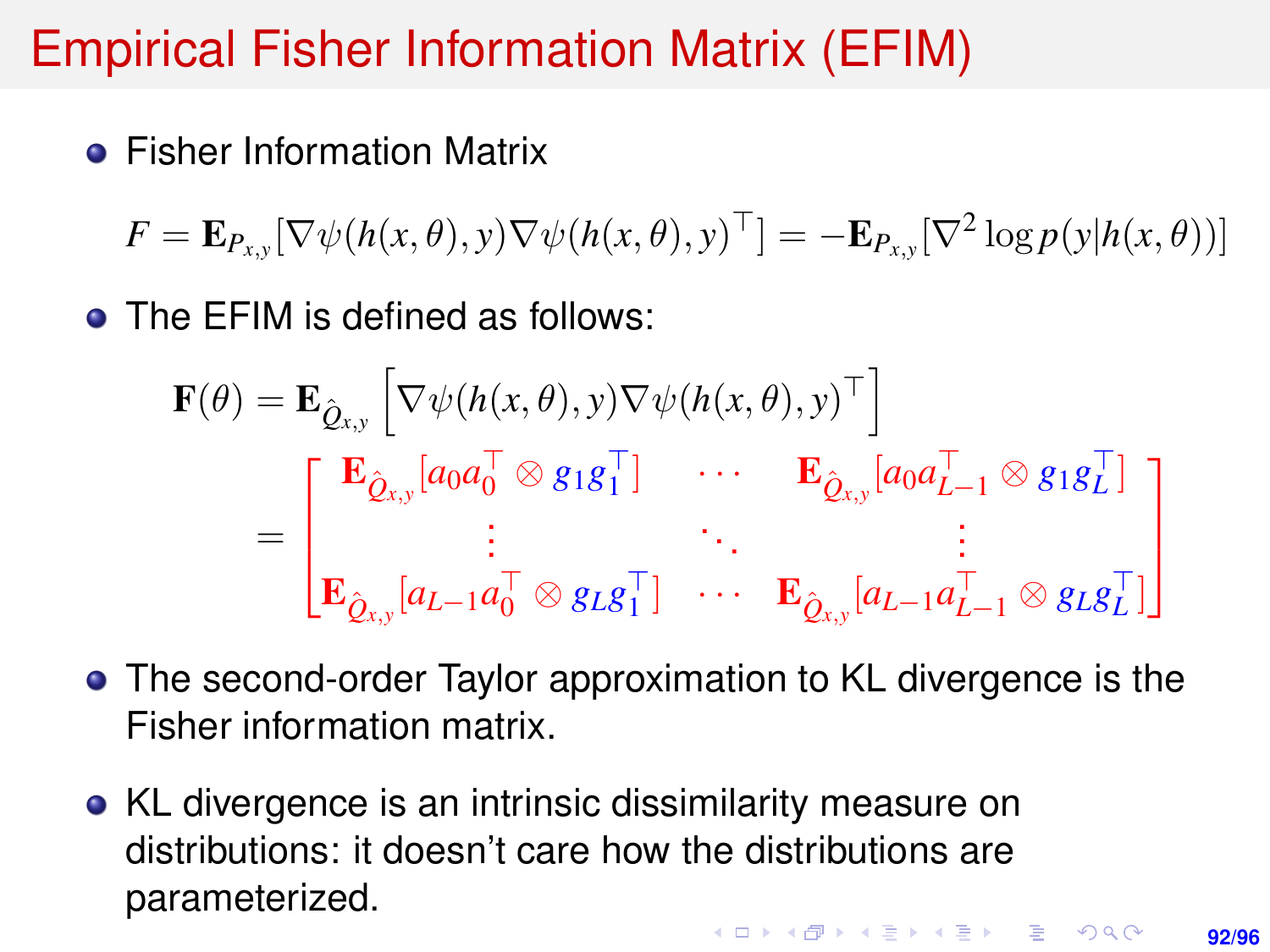### <span id="page-92-0"></span>The Hessian Matrix

• The Hessian matrix is:

$$
\mathbf{H}(\theta) = \mathbf{E}_{\hat{Q}_{x,y}}[\Sigma(\theta)] + \begin{bmatrix} \mathbf{E}_{\hat{Q}_{x,y}}[\alpha_0 a_0^\top \otimes G_{1,1}] & \cdots & \mathbf{E}_{\hat{Q}_{x,y}}[a_0 a_{L-1}^\top \otimes G_{1,L}] \\ \vdots & \ddots & \vdots \\ \mathbf{E}_{\hat{Q}_{x,y}}[a_{L-1} a_0^\top \otimes G_{L,1}] & \cdots & \mathbf{E}_{\hat{Q}_{x,y}}[a_{L-1} a_{L-1}^\top \otimes G_{L,L}] \end{bmatrix}
$$

where

$$
G_{ij} = \frac{\partial^2 \psi}{\partial s_i \partial s_j}, \quad \Sigma_{i,j} = \sum_p \frac{\partial^2 (s_j)_p}{\partial \text{ vec}(W_i) \partial \text{ vec}(W_j)} \odot (g_j)_p
$$

• Note that  $\Sigma_{ii} = 0$  for all  $i = 1, \ldots, L$ .

Let  $\theta^*$  be a global minimum. For  $\theta$  in a sufficiently small neighborhood of  $\theta^*$  and sufficiently large  $N$ , it holds with probability  $1 - \delta$ :

$$
\|\mathbf{H}(\theta)-\mathbf{F}(\theta)\|<\epsilon
$$

 $2Q$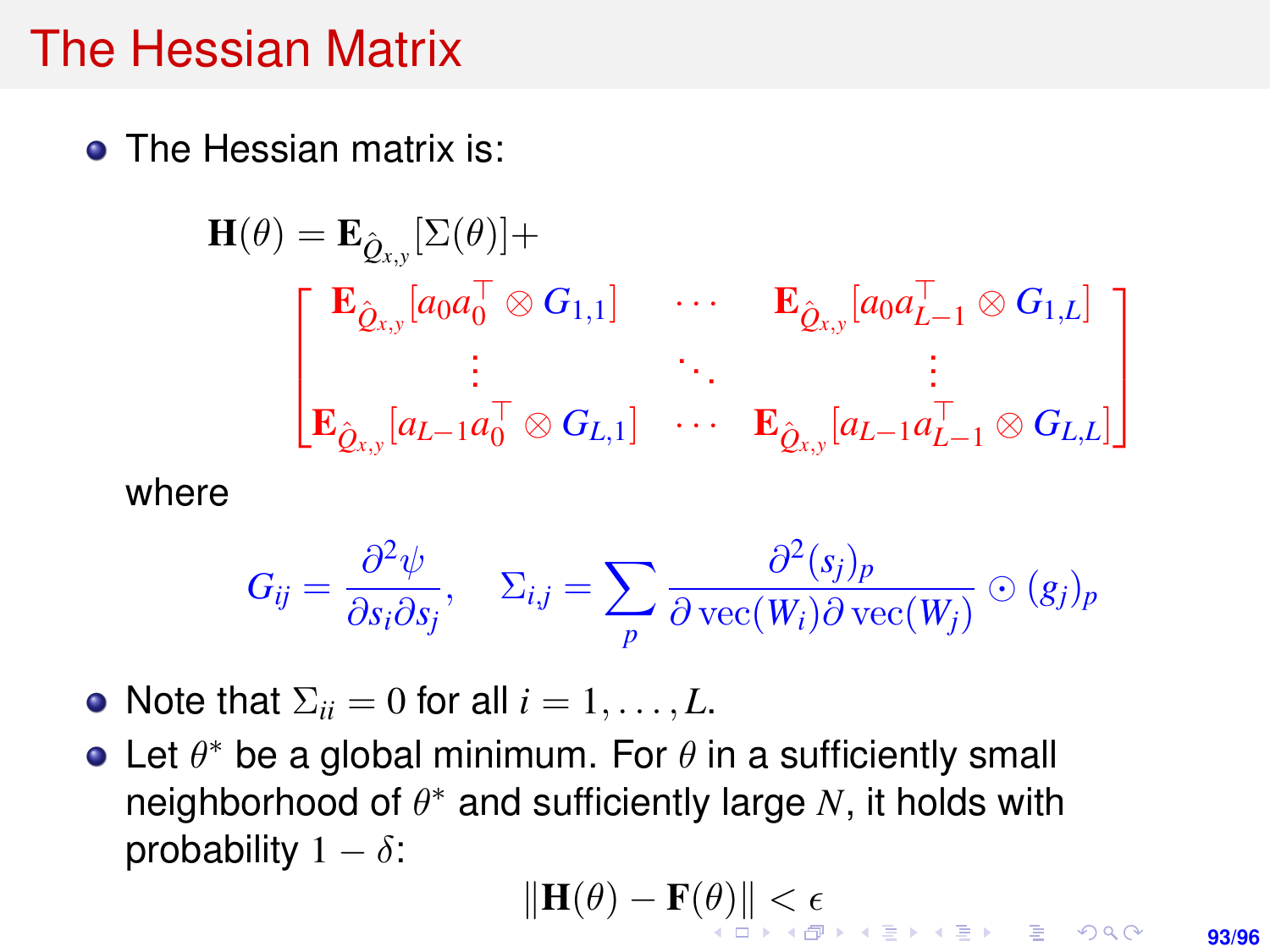## <span id="page-93-0"></span>Natural Gradient Method

• The scheme:

$$
\theta^{k+1} = \theta^k - \alpha^k \mathbf{F}(\theta^k)^{-1} g^k
$$

It holds  $KL(P_{x,y}(\theta + d) \| P_{x,y}(\theta)) \rightarrow \frac{1}{2} d^\top F d$  as *d* goes to zero

• The steepest descent direction in the space of distributions where distance is (approximately) measured in local neighborhoods by the KL divergence:

$$
-\sqrt{2}\frac{F^{-1}\nabla\Psi}{\|\nabla\Psi\|_{F^{-1}}}=\lim_{\epsilon\to 0}\frac{1}{\epsilon}\operatorname*{argmin}_{d\,:\, KL(P_{x,y}(\theta+d)\|P_{x,y}(\theta))\leq\epsilon^2}\Psi(\theta+d).
$$

Similar to Gauss-Newton methods in nonlinear least squares?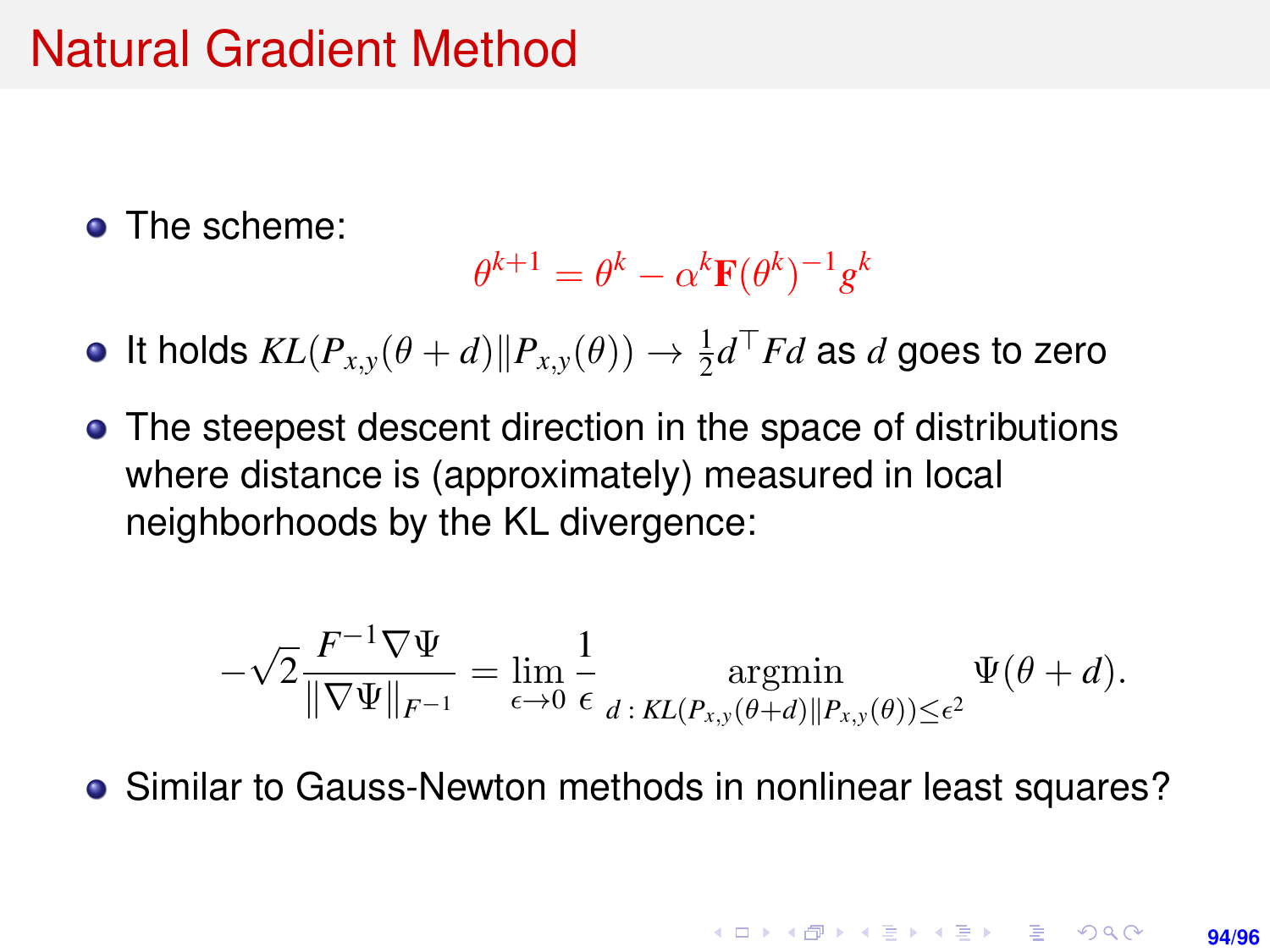### Kronecker-factored Approximation to EFIM

Block-diagonal (Layer-wise) Approximation to EFIM:

$$
B=\mathrm{diag}\{F_1,\ldots,F_L\},\
$$

where *F<sup>l</sup>* corresponds to the *l*-th layer.

Note that  $DW_l = G_l A_l^\top$  and  $\text{vec}(G_l A_l^\top) = (A_l \otimes G_l) \text{vec}(I)$ . We have:

$$
F_l = \mathbf{E}_{\hat{Q}_{x,y}} \left[ \text{vec}(\mathcal{D}W_l) \text{vec}(\mathcal{D}W_l)^\top \right]
$$
  
\n
$$
= \mathbf{E}_{\hat{Q}_{x,y}} \left[ (A_l \otimes G_l) \text{vec}(I) \text{vec}(I)^\top (A_l^\top \otimes G_l^\top) \right]
$$
  
\n
$$
\approx \mathbf{E}_{\hat{Q}_{x,y}} \left[ (A_l \otimes G_l) (A_l^\top \otimes G_l^\top) \right]
$$
  
\n
$$
= \mathbf{E}_{\hat{Q}_{x,y}} \left[ (A_l A_l^\top) \otimes (G_l G_l^\top) \right]
$$
  
\n
$$
\approx \mathbf{E}_{\hat{Q}_{x,y}} \left[ A_l A_l^\top \right] \otimes \mathbf{E}_{\hat{Q}_{x,y}} \left[ G_l G_l^\top \right] = \hat{A} \otimes \hat{G}
$$